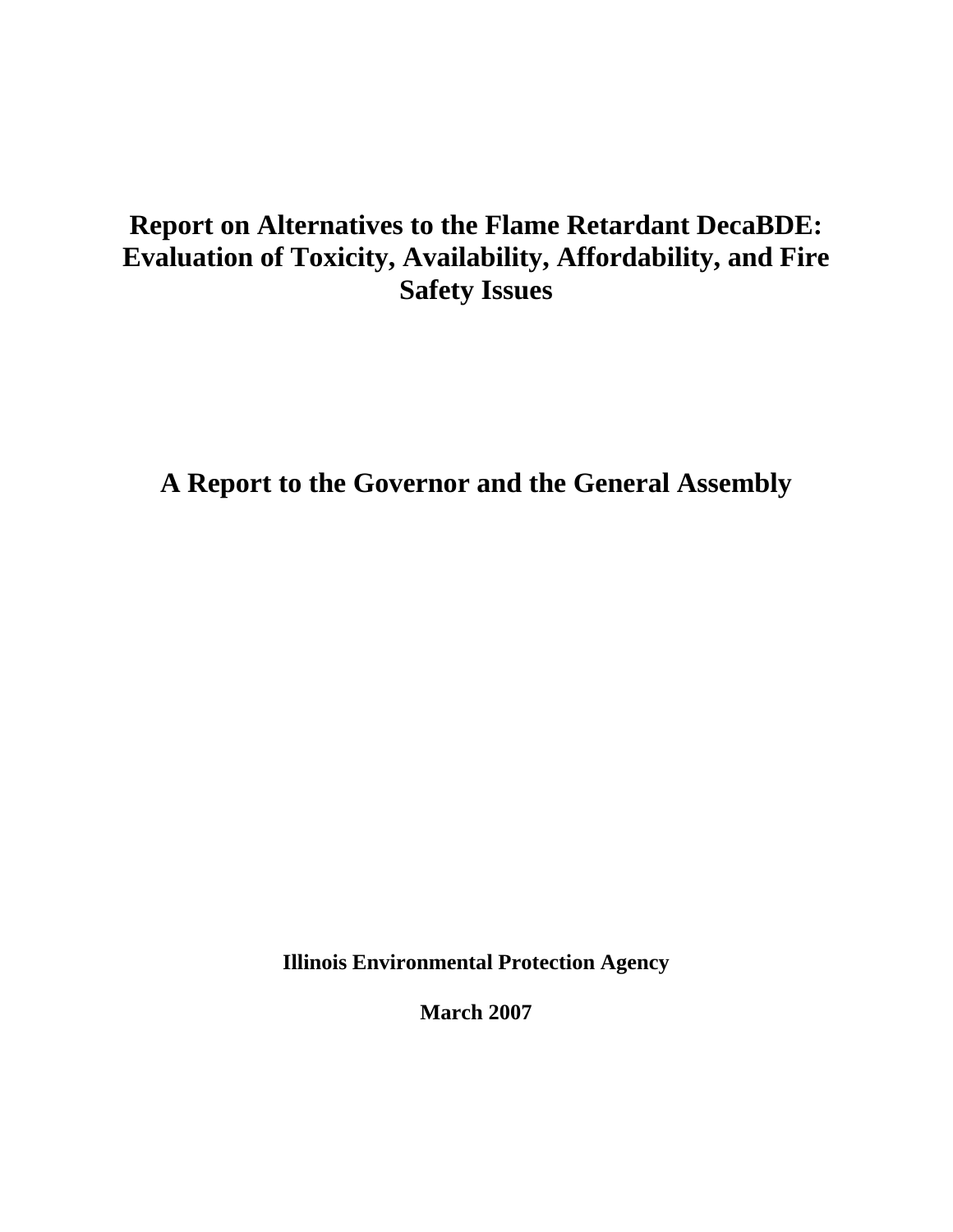## **TABLE OF CONTENTS**

|                                                                                                                                                                                        | Page #              |
|----------------------------------------------------------------------------------------------------------------------------------------------------------------------------------------|---------------------|
|                                                                                                                                                                                        | $\ddot{\mathbf{i}}$ |
|                                                                                                                                                                                        | $\ddot{\text{iii}}$ |
|                                                                                                                                                                                        | $\mathbf{1}$        |
|                                                                                                                                                                                        | 3                   |
|                                                                                                                                                                                        | 3                   |
|                                                                                                                                                                                        | $\overline{4}$      |
| 2.3 Summary of Alternatives Section from 2006 Report                                                                                                                                   | $\overline{4}$      |
|                                                                                                                                                                                        | 6                   |
|                                                                                                                                                                                        | 7                   |
|                                                                                                                                                                                        | 8                   |
|                                                                                                                                                                                        | 8                   |
|                                                                                                                                                                                        | 9                   |
| 3.3 Affordability and Availability of DecaBDE Alternatives                                                                                                                             | 10                  |
|                                                                                                                                                                                        | 12                  |
| Attachment A: A Report to the General Assembly and the Governor in Response<br>to public Act 94-100, "DecaBDE Study: A Review of Available Scientific<br>Research", Executive Summary. | 13                  |
|                                                                                                                                                                                        | 15                  |
|                                                                                                                                                                                        | 16                  |
|                                                                                                                                                                                        | 23                  |
|                                                                                                                                                                                        | 34                  |
| Appendix IV: Overview and Discussion of Affordability and Availability Issues                                                                                                          | 62                  |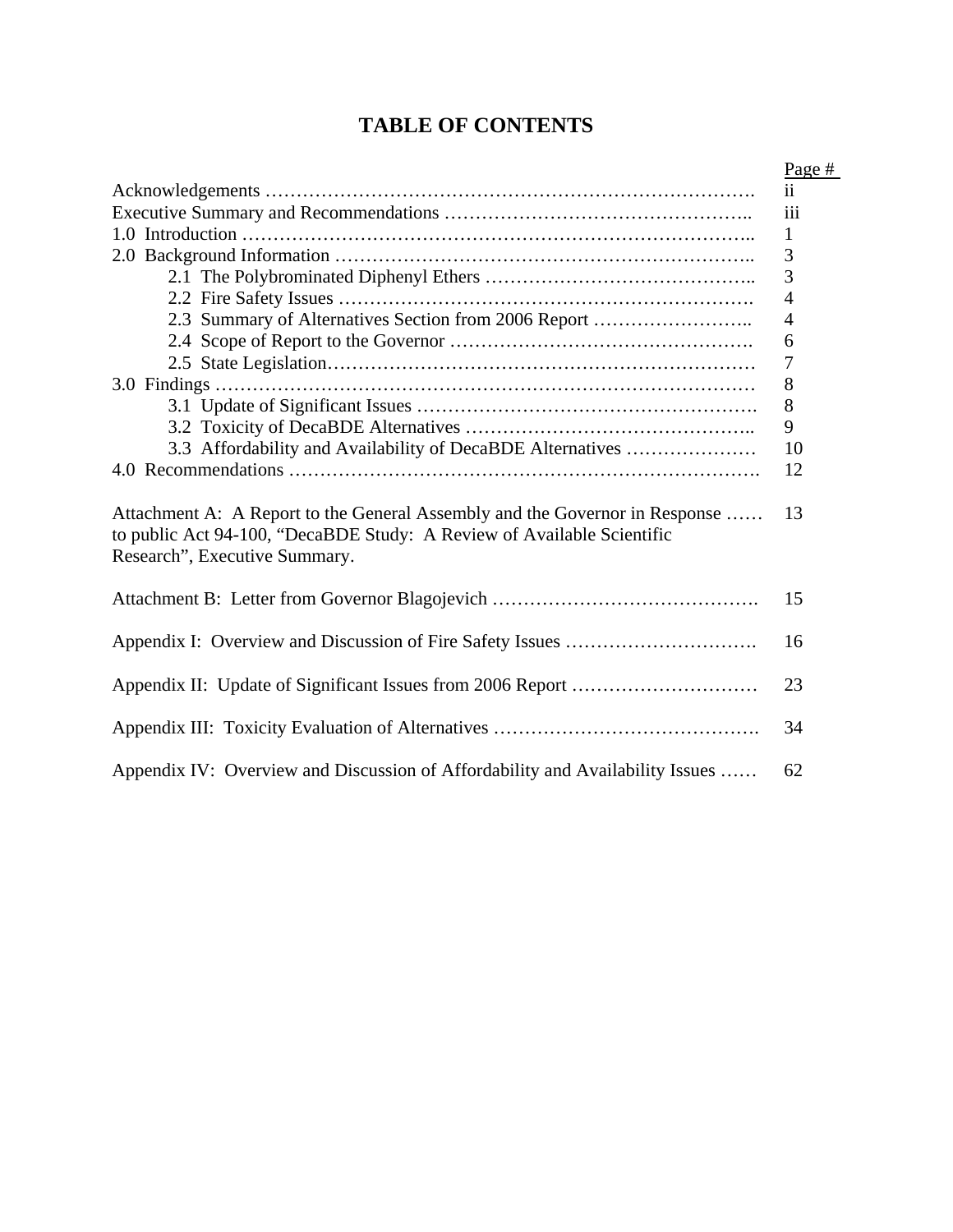## **ACKNOWLEDGEMENTS**

The Illinois Environmental Protection Agency gratefully acknowledges the information and comments provided by Environment Illinois and the Bromine Science and Environmental Forum regarding this report. The information provided is greatly appreciated, and the comments have been instructive.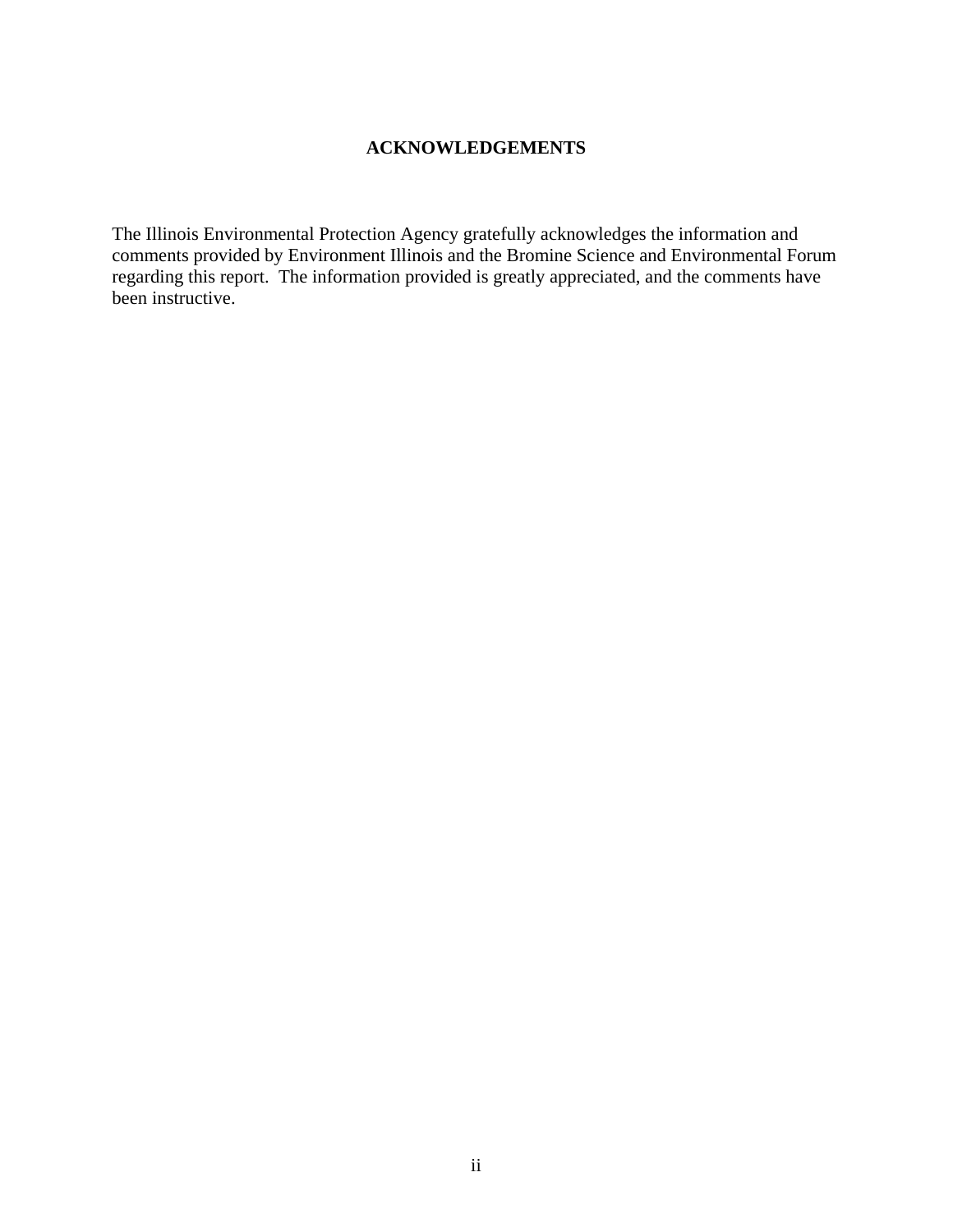## **EXECUTIVE SUMMARY AND RECOMMENDATIONS**

In 2006, the Illinois Environmental Protection Agency (Agency) issued *A Report to the General Assembly and the Governor in Response to Public Act 94-100, "DecaBDE Study: A Review of Available Scientific Research."* This report presented the Agency's findings on five issues raised in Public Act 94-100 regarding the flame retardant chemical Decabromodiphenyl ether (DecaBDE). The Agency found that DecaBDE is bioaccumulating in the environment and that levels are increasing in some samples. We also found that humans are exposed to DecaBDE, mainly from the diet, workplace, and home. We were not able to fully determine what health effects could result from exposure, whether DecaBDE breaks down into more harmful chemicals, and if safer alternatives are available that still maintain fire safety, due to uncertainties from insufficient data. Regarding these last three issues, we were able to report that liver, thyroid, reproductive/developmental, and neurological effects are the most important effects seen in animal studies with DecaBDE and other polybrominated diphenyl ethers (PBDEs); that DecaBDE breaks down to other chemicals under some conditions; and that effective alternatives exist for most DecaBDE uses but their toxicity databases contain gaps.

In response to this report, Governor Blagojevich sent a letter to the Agency requesting a followup study to answer the critical issues remaining from the 2006 report, and to determine whether safer and affordable alternatives to DecaBDE are available that still meet fire protection standards. The following provides the Agency's findings and recommendations regarding potential replacements for DecaBDE's uses.

## **FINDINGS**

In this report, we have updated significant issues that were found to have insufficient information in our 2006 report, reviewed the toxicity data for selected alternatives to DecaBDE, and assessed the affordability and availability of DecaBDE alternatives. These topics are summarized as follows.

**Update of significant issues** – In our 2006 report, we were not able to fully answer whether DecaBDE breaks down into more harmful chemicals, what health effects could result from exposure to DecaBDE, and whether DecaBDE alternatives were available that are safer than DecaBDE and still meet fire protection standards. Since issuing the 2006 report we have reviewed additional information regarding these issues, and now find:

- Evidence continues to accumulate that DecaBDE can be broken down by light and microbial organisms under certain conditions, and we are now confident that animals can metabolize it into a variety of breakdown products; there is still uncertainty about whether the breakdown by light and microbes occurs under conditions normally occurring in the environment (temperature, moisture levels, etc.) and which of the many breakdown products might be the most abundant and most important toxicologically.
- Regarding the health effects of the PBDEs, we now have additional evidence that DecaBDE, certain DecaBDE breakdown products, and other PBDEs can cause thyroid, reproductive/developmental, and neurological effects; although there is still uncertainty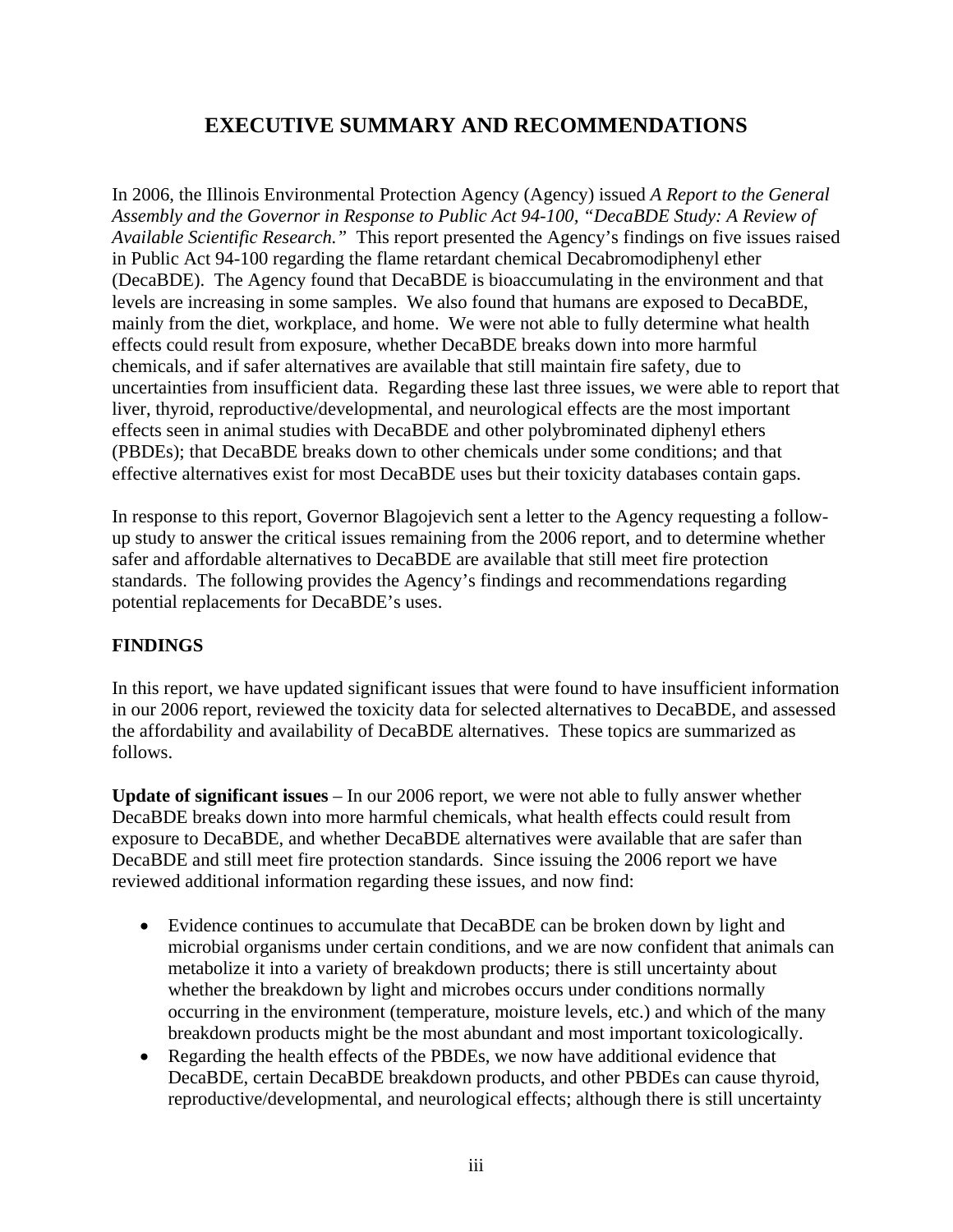about DecaBDE's role in these effects, our level of uncertainty has decreased from the 2006 report, and further justifies an in-depth evaluation of potential alternative flame retardants for products still using DecaBDE.

**Toxicity of DecaBDE alternatives** – There are a number of ways to flame-retard for products that do not require chemicals and for which toxicity is not a concern. Examples include redesigning products to be less fire-prone, and the use of inherently fire-resistant fibers and lightweight metals. For a description of such DecaBDE alternatives, see Section 6 of the 2006 DecaBDE report.

With respect to chemical alternatives, we evaluated those which are currently in widespread use or are expected to be in the future. We developed a scoring approach that ranked the health and environmental effects data for chemical alternatives to DecaBDE as being of high, moderate, low, or no concern, and then grouped them into "bins" of overall level of concern: Potentially Unproblematic, Potentially Problematic, Insufficient Data, and Not Recommended. There is insufficient toxicity data available for the alternatives to say with certainty that they pose little or no risk and are therefore "safe" to use as flame retardants. However, some of the chemical alternatives do appear to be safer than DecaBDE.

**Affordability and availability of DecaBDE alternatives** – In order to gauge the relative affordability and availability of DecaBDE alternatives, the Agency undertook a widespread review of information relevant to these issues including direct contact with several electronics and transportation industry trade groups/associations, product manufacturers, and large retailers. Based on our evaluations, it appears that there are only a few current DecaBDE uses for which the alternatives still have affordability and/or availability concerns, while there are many uses/products for which a phase-out of DecaBDE is substantially complete or is in progress. Our findings include:

- Consumer electronics No significant affordability issues, with phase-out of DecaBDE substantially complete; some manufacturers just beginning phase-outs may need additional time to complete fire protection tests and product re-design studies.
- Other electrical applications and electronic products (particularly wiring, cable, and electronic assemblies) – No significant affordability issues, with phase-out of DecaBDE substantially complete; some additional, minimal product performance testing may still be required to complete the transition.
- Medical devices Moderate affordability issues, extensive product testing still to be accomplished before phase-out possible.
- Textiles and foams Affordability issues remain, but only for use in the transportation sectors; many affordable options are available to replace DecaBDE uses in furniture, mattresses, draperies and other textiles applications.
- Transportation Significant affordability issues, related to performance and fire protection standards required by regulations and manufacturer's specifications; significant time still needed to complete product performance and fire safety testing of plastics, electrical wiring, electronics, fuel systems and upholstery.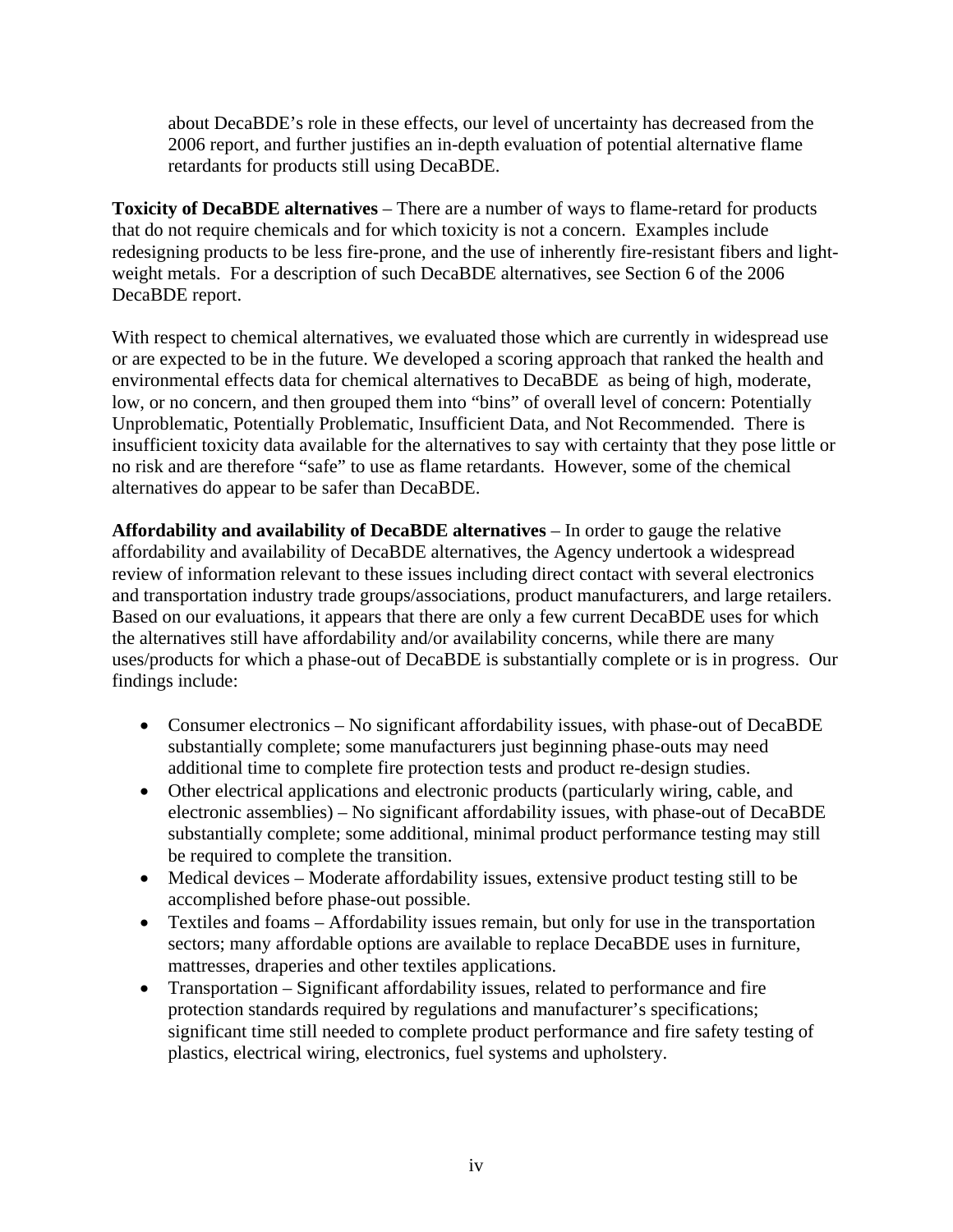## **RECOMMENDATIONS**

From the findings discussed above, the Agency now believes there is reason for concern regarding the continued use of DecaBDE in many products. This concern is based on:

- the widespread occurrence of DecaBDE in the environment
- the uncertainty surrounding the ultimate fate of DecaBDE in the environment and in organisms, and
- the growing database of toxic effects attributed to DecaBDE, its metabolites, and other PBDEs.

Because of these concerns and the fact that a significant number of alternatives are affordable, available and have better toxicity rankings than DecaBDE, the Agency recommends that the Governor support a managed state-level phase-out of several DecaBDE's uses. This approach should include the following elements:

- Establish a realistic target, possibly by year-end 2010, for the phase-out of DecaBDE, focusing on uses and industrial applications where there are available, affordable and potentially less toxic alternatives. Focus initially on DecaBDE used in electronics and textiles (excluding textiles used in the transportation sectors).
- Provide exemptions/extensions for those uses where alternatives are demonstrated not to be feasible.
- The managed phase-out could be accomplished through voluntary actions, negotiations, rules, and/or legislation.

In addition, the State should:

- Continue discussions with manufacturers, industry associations, environmental advocates, etc., to evaluate additional information pertaining to fire safety/flame retardants.
- Explore the creation of a clearinghouse among state environmental agencies as a central repository for information regarding flame retardants that can be made available to interested parties.
- Modify state purchasing decisions to favor purchase of DecaBDE-free products.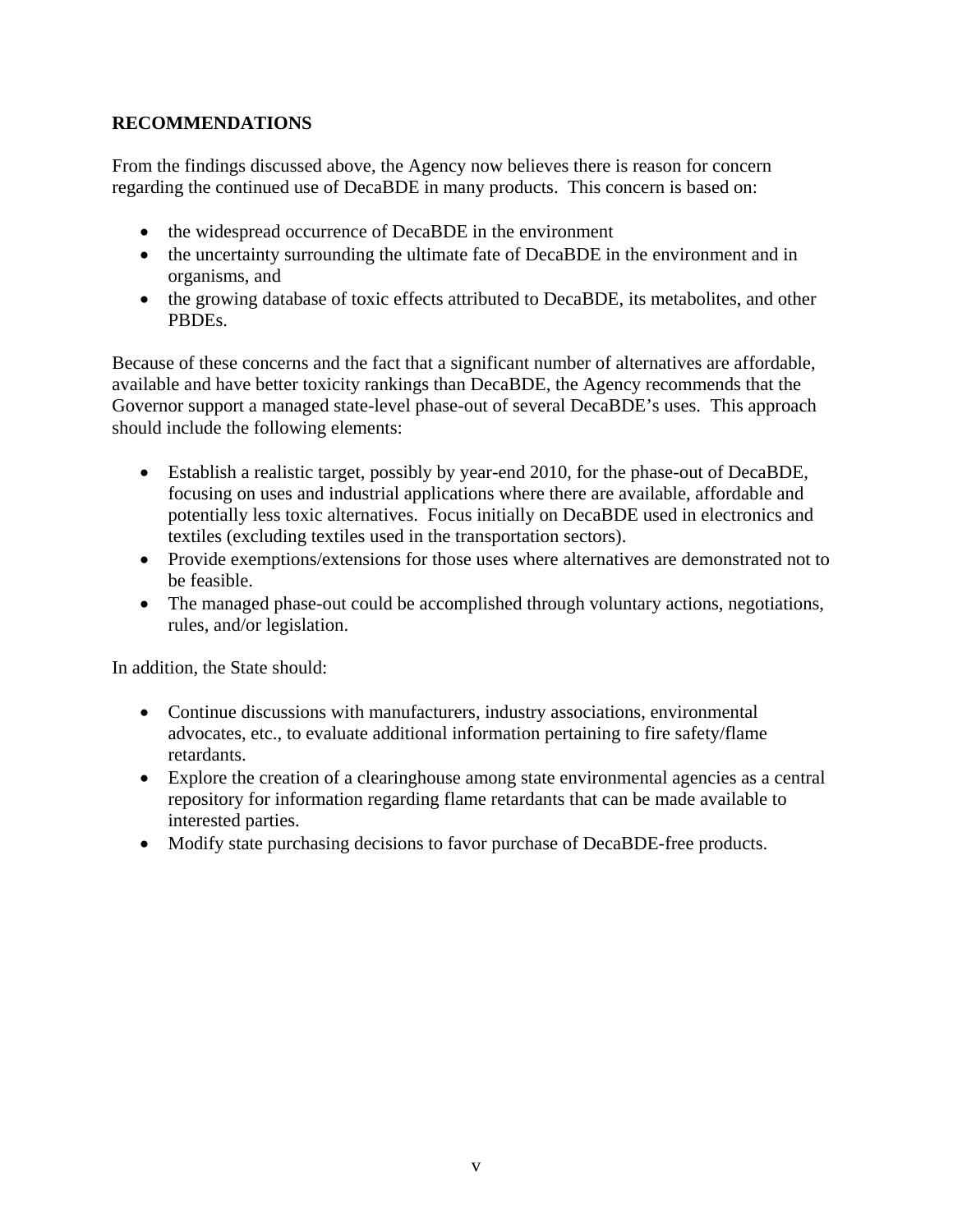## **1.0 INTRODUCTION**

In January 2006 the Illinois Environmental Protection Agency issued *A Report to the General Assembly and the Governor in Response to Public Act 94-100, "DecaBDE Study: A Review of Available Scientific Research."* This report presented the Agency's findings regarding five issues posed by the Legislature concerning the flame retardant chemical Decabromodiphenyl ether (DecaBDE):

- Whether DecaBDE is bioaccumulating in the environment, and if so, whether the levels of DecaBDE are increasing, decreasing, or staying the same;
- How humans are exposed to DecaBDE;
- What health effects could result from exposure to DecaBDE, and are current levels of exposure at levels that could produce these effects;
- Whether DecaBDE breaks down into more harmful chemicals that could damage public health; and
- Whether effective flame retardants are available for DecaBDE uses, and whether the use of available alternatives reduces health risks while still maintaining an adequate level of flame retardant performance.

In brief, the Agency found that DecaBDE is bioaccumulating and levels are increasing in some types of samples; that humans are exposed mainly from the diet, work place, and home; that liver, thyroid, reproductive/developmental, and neurological effects are the most important effects seen in animal studies, and human exposures may be in the range of doses causing some of these effects; that DecaBDE breaks down to other chemicals under some conditions; and that effective alternatives exist for most DecaBDE uses. The Executive Summary from the Agency's 2006 report, included as Attachment A of this report, contains a fuller description of the Agency's findings.

The Agency also noted that some serious deficiencies regarding DecaBDE were found during its review: there is uncertainty whether some of the health effects seen in laboratory animals are relevant to human health risk; there are important gaps in the toxicological database for DecaBDE; there is uncertainty whether break down to other chemicals occurs under environmentally relevant conditions and to what extent the DecaBDE molecule is broken down; and there are important gaps in the toxicological databases for many of the potential alternative flame retardants. The Agency noted that on-going or planned research might provide information that could remedy some of these deficiencies in the near future.

In a March 3, 2006 letter to Director Scott, Governor Blagojevich thanked the Agency for its report, noted that uncertainty about the health effects from DecaBDE exposure is cause for concern, and expressed encouragement that safer, effective alternatives to DecaBDE may exist that still meet fire protection standards. Therefore, Governor Blagojevich instructed the Agency to conduct a follow-up study to answer critical questions that remain about the environmental and health effects of DecaBDE and to determine whether safer alternatives are available. If the study finds that alternatives that meet fire protection standards are available, affordable, and less toxic, then the Agency should develop rules that require the use of these alternatives. A copy of Governor Blagojevich's letter is included as Attachment B.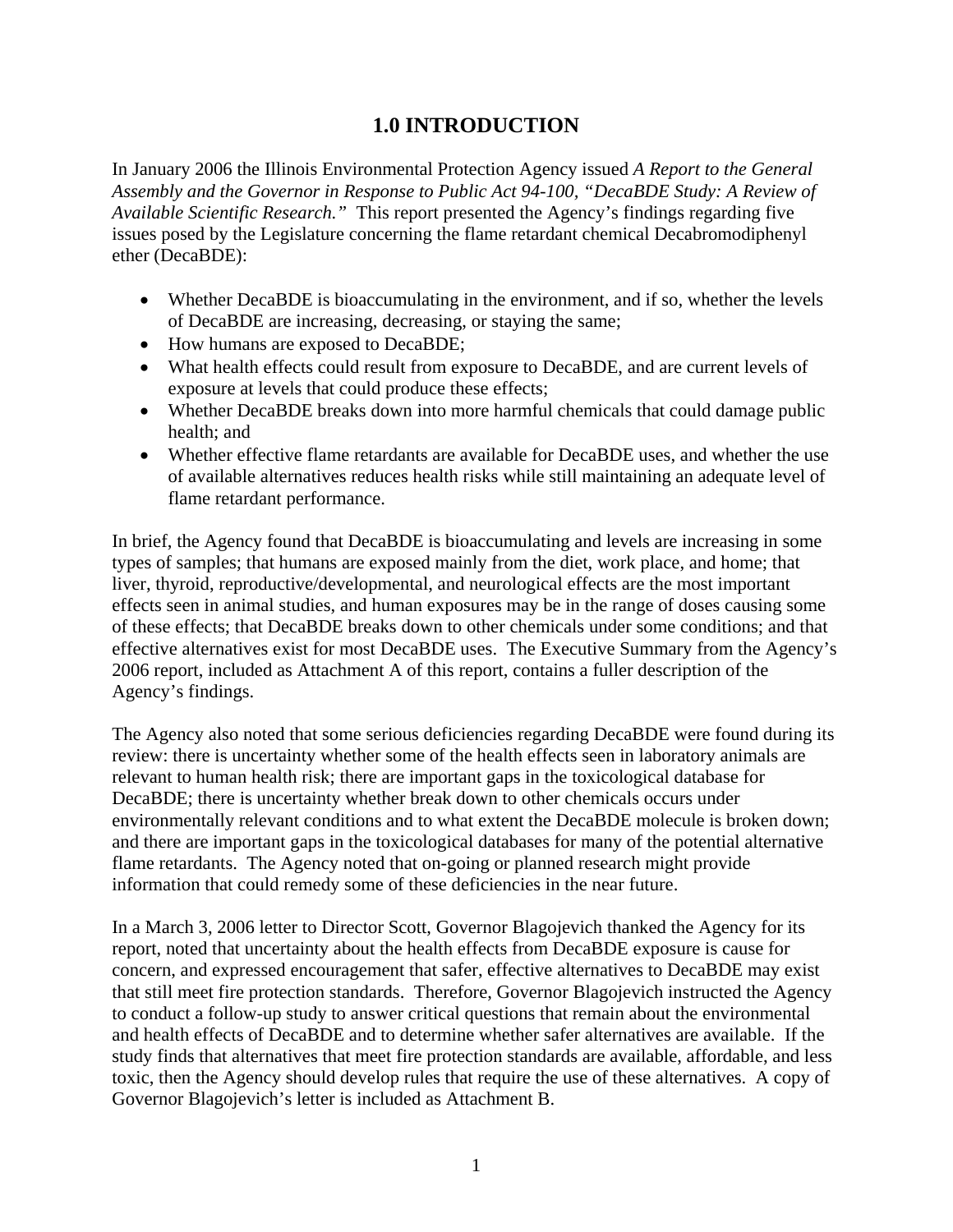This report is the Agency's response to Governor Blagojevich's request. In addition to this introductory section, we present background information on flame retardants, including DecaBDE and potential alternatives (Section 2), the findings of our follow-up research into the significant issues identified in the 2006 report and our evaluation of potential alternatives (Section 3), and our recommendations for possible future actions and approaches regarding potential alternatives (Section 4).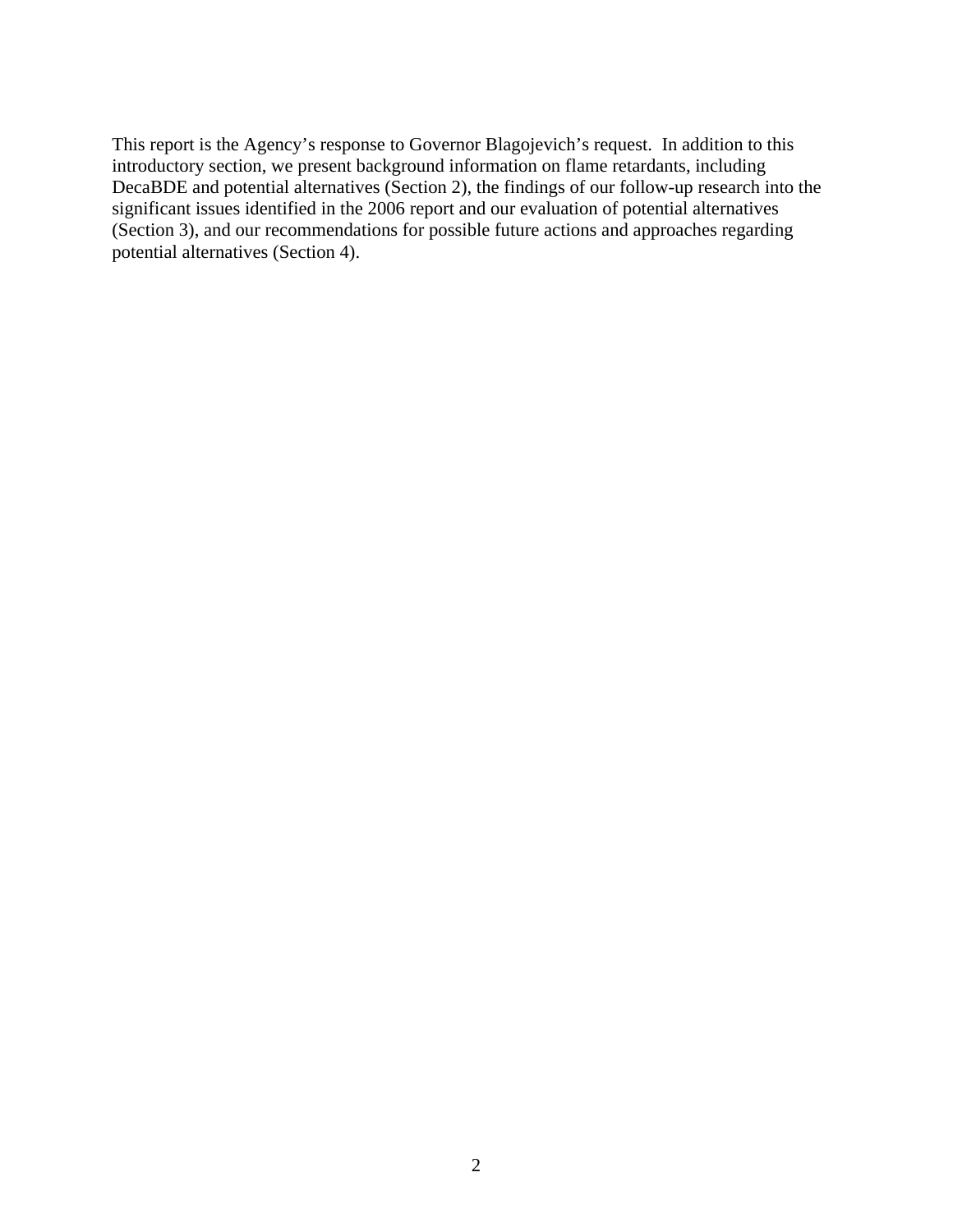## **2.0 BACKGROUND INFORMATION**

Chemical flame retardants are added to many materials and products to prevent or suppress ignition or to limit the spread of fire once ignition occurs. They have been credited with saving many lives and preventing injuries and loss of property as a result of mandated or voluntary use. There are hundreds of flame retardants available today, and more are being developed for specific uses. A wide variety of chemicals and chemical families are employed as flame retardants, including inorganic chemicals based on the elements phosphorus, aluminum, magnesium, zinc, and antimony, and organic chemicals based on bromine and/or chlorine (organohalogens), phosphorus (organophosphates), and nitrogen. Products containing bromine comprise a significant portion of the flame retardant market due to this element's effectiveness at suppressing ignition and stopping the spread of flame, and relatively low cost.

## **2.1 The Polybrominated Diphenyl Ethers**

The polybrominated diphenyl ethers (PBDEs) are one of the main classes of brominated flame retardants. There are theoretically 209 individual brominated diphenyl ethers (called congeners), differing in the number of bromine atoms (1 to 10) attached to the diphenyl ether "backbone" and in the positions of attachment of the bromines to the backbone. The only uses of the PBDEs are as flame retardants, and they have been produced primarily in three technical formulations, PentaBDE, OctaBDE, and DecaBDE, under a variety of trade names. The Penta-, Octa-, and DecaBDE formulations have an average of five, eight, and ten bromine atoms attached to the diphenyl ether molecule, although each product is a mixture of several closely related congeners. Information about these formulations is listed in Table 1. To avoid confusion, the remainder of this report will use capital letters when referring to the commercial PBDE formulations PentaBDE, OctaBDE, and DecaBDE; lower case letters for the general classes of congeners having the same number of bromine atoms but different points of attachment to the diphenyl ether backbone (monoBDE through decaBDE); and individual congeners will be identified by their accepted numbering system (for example, BDE-47 is 2,2',4,4'-tetrabromodiphenyl ether, and BDE-209 is decabromodiphenyl ether).

|                    | <b>Congener Percent</b> |            |            |            |            |            |            |            |  |
|--------------------|-------------------------|------------|------------|------------|------------|------------|------------|------------|--|
| Formulation   Tri- |                         | Tetra-     | Penta-     | Hexa-      | Hepta-     | Octa-      | Nona-      | Deca-      |  |
|                    | <b>BDE</b>              | <b>BDE</b> | <b>BDE</b> | <b>BDE</b> | <b>BDE</b> | <b>BDE</b> | <b>BDE</b> | <b>BDE</b> |  |
| PentaBDE           | ${<}1$                  | 24-38      | $50 - 60$  | $4 - 8$    |            |            |            |            |  |
| <b>OctaBDE</b>     |                         |            |            | $10 - 12$  | 43-44      | $31 - 35$  | $10 - 11$  |            |  |
| DecaBDE            |                         |            |            |            |            | Trace      | $<$ 3      | 97-98      |  |

Table 1. Representative Levels of Brominated Diphenyl Ether Congeners Found in Polybrominated Diphenyl Ether Formulations  $(\%).^{(a)}$ 

(a) International Programme on Chemical Safety, World Health Organization, "Environmental Health Criteria 162:Brominated Diphenyl Ethers", www.inchem.org viewed December 8, 2006.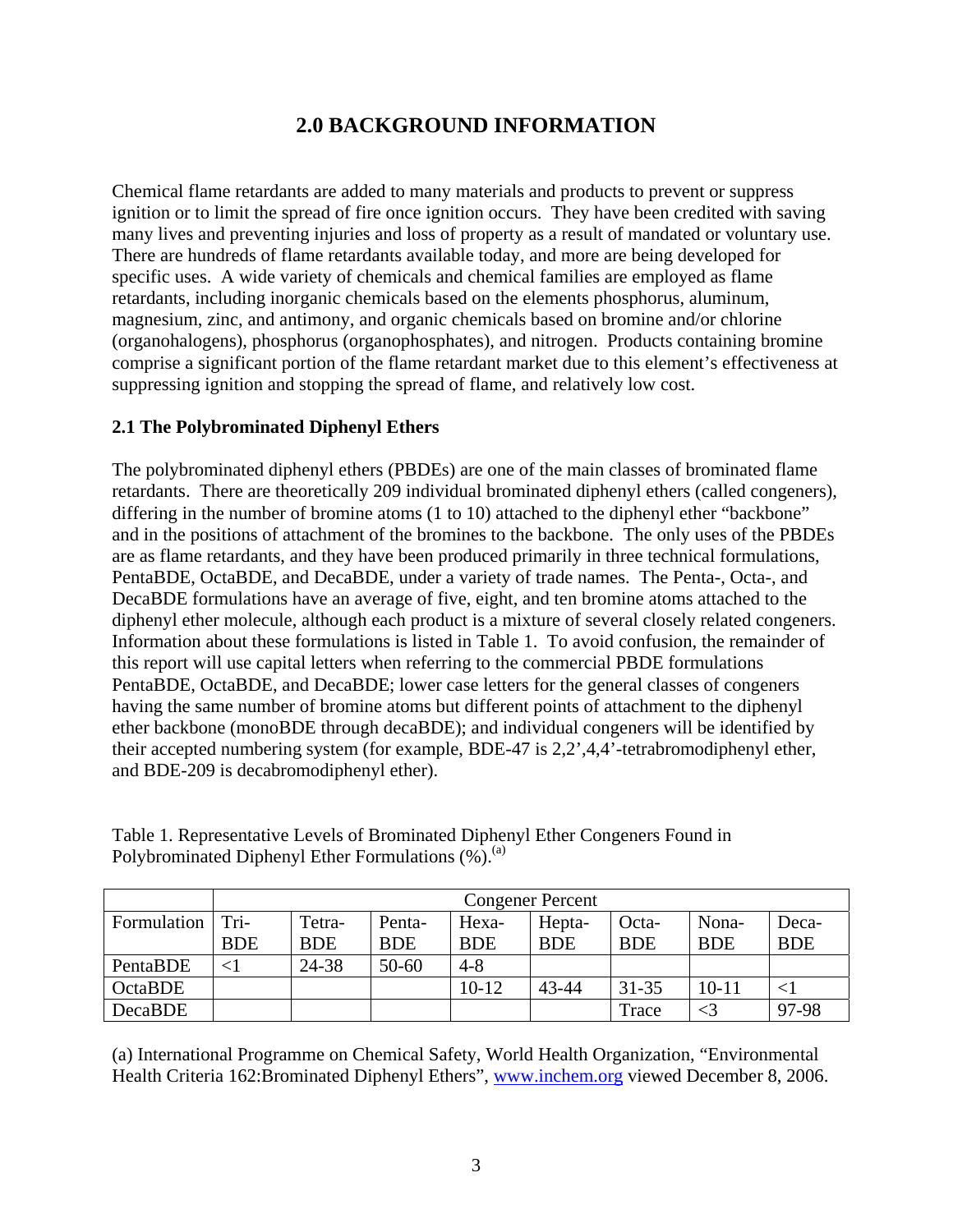The PBDE formulations have been used in a wide variety of products, including many types of plastics (often as housings for and components of electronic equipment), wires/cables, textiles, packaging materials, furniture, and upholstery. Typically, the PBDE formulation is added to the product or material in the range of 5-30% by weight. DecaBDE has been the most widely used of the three formulations, both in the United States and worldwide. Recent production of DecaBDE has exceeded 60,000 metric tons worldwide, and over 40% of the use of DecaBDE occurs in North America. Because of this widespread use the PBDEs have been detected in soil, water, sediments, air, and animals and humans world-wide. This widespread occurrence, and some of the reported toxic effects from laboratory studies of the PBDEs, has caused concerns about potential human and environmental health effects from exposure to the PBDEs. These concerns have resulted in the banning/voluntary withdrawal of the commercial Penta- and OctaBDE formulations, and calls for banning the DecaBDE formulation by several jurisdictions. However, in light of the proven benefits from flame retarding products with DecaBDE, if DecaBDE is banned it is imperative that any alternatives to DecaBDE's uses continue to provide effective levels of flame retardant performance.

## **2.2 Fire Safety Issues**

There are almost 400,000 residential fires each year, which lead on average to 4,300 deaths and 27,000 injuries, and about \$10 billion in property losses. Thus, in our review of the many potential alternatives to DecaBDE we paid close attention to the level of flame retardant performance provided by the alternatives. We have found that the numerous state, federal, and voluntary fire safety standards have driven the industries that use DecaBDE to provide a high level of flame retardant performance. Further, it appears that even in cases where flame retarding is not mandated manufacturers often flame-proof their products due to market pressure and brand image concerns. Thus, we are confidant that potential DecaBDE alternatives will be used in a manner that provides flame retardant performance that meets or exceeds all mandated fire safety standards and regulations. A fuller discussion of fire safety issues as they relate to potential DecaBDE alternatives is presented in Appendix I.

## **2.3 Summary of Alternatives Section from 2006 Report**

This section provides a summary of the Agency's findings regarding DecaBDE alternatives in the 2006 report, in response to the following questions:

- Are there effective flame retardants available for current uses of DecaBDE;
- Will the use of available alternatives reduce health risks while still maintaining an adequate level of flame retardant performance.

We found that there are three general flame retardant alternatives to using PBDEs:

- Substituting non-brominated chemical additives
- Substituting product materials that don't require PBDEs
- Changing design and construction of products so they are inherently less flammable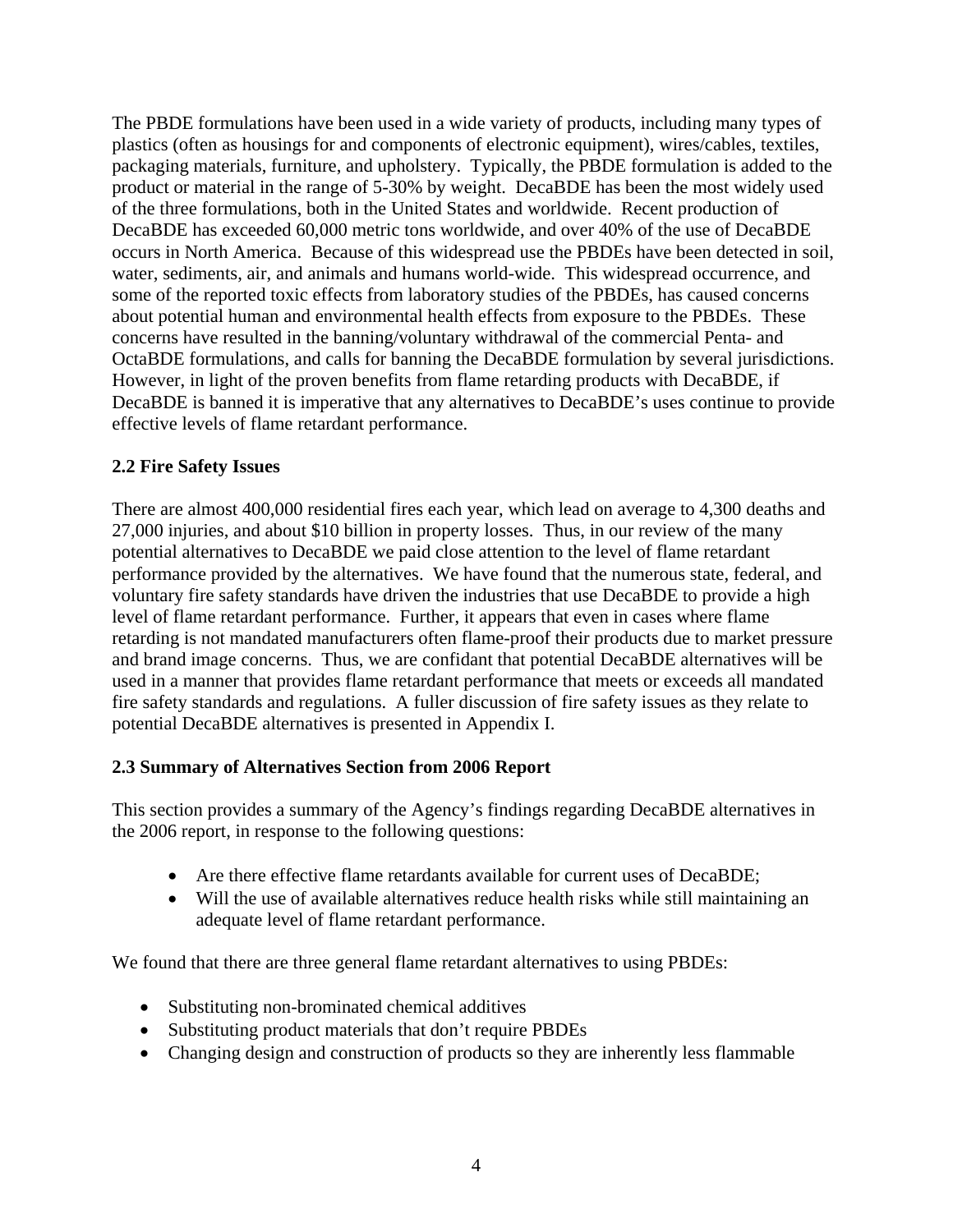Our research showed that DecaBDE is used in two primary arenas, electronics enclosures and textiles. We focused on these uses because the electronics and textile applications accounted for nearly 80% and 10-20%, respectively, of DecaBDE used. The main electronics application was in high impact polystyrene (HIPS) enclosures used in the rear of television sets, while there were many uses in textiles, including mattresses, drapery, commercial upholstered furniture, and transportation, particularly the automotive and airline industries.

At that time, we found no cost effective non-halogen flame retardants for electronic enclosures, but there were a number of phosphorus-based flame retardants that could serve as effective nonhalogen substitutes in HIPS blends and other resin systems. However, they were more costly than DecaBDE HIPS systems and their adoption in the US was found to be limited at that time. Three substitute resin possibilities were identified:

- Blends of polycarbonate and acrylonitrile-butadiene-styrene (PC/ABS)
- Polycarbonate (PC)
- Blends of HIPS and polycarbonate oxide (HIPS/PPO)

The following organic phosphorus compounds were found to be used in varying extent with PC/ABS and HIPS/PPO resins:

- Triphenyl phosphate (TTP)
- Resorcinol bis(diphenylphosphate) (RDP)
- Bisphenol A diphosphate (BAPP)
- Bisphenol A bis diphenyl phosphate (BDP)

In general, few human health concerns were found with these compounds. However, more data on human and environmental toxicity of the compounds was needed.

Unlike electronics enclosures, DecaBDE substitution is complicated with textiles given the possible substitution approaches. Strategies for substituting DecaBDE in textiles included the redesign of products to reduce their fuel load by eliminating the use of foam (for example, in office chairs). Other strategies included the application of other chemical flame retardants, the incorporation of barrier layers in products, and utilizing inherently fire-resistant fabrics.

Natural fibers are easier to chemically flame retard than synthetic, and there are several chemically applied non-halogen DecaBDE substitutes available for natural cellulose fibers such as cotton, wool, rayon, and linen. They include:

- Ammonium polyphosphates
- Dimethylphosphono (N-methylol) propionamide
- Phosphonic acids such as  $(3 \{[\text{hydroxymethyl}] \text{amino}\} 3\text{oxopropy}$ ]-dimethyl ester
- Tetrakis (hydroxymethyl) phosphonium urea ammonium salt

Some DecaBDE substitutes exist for synthetics, but their water solubility results in limited durability as they "wash out" during laundering. Blending natural and synthetic fibers is one approach since the natural fibers are more effectively flame retarded. Some fire resistant fibers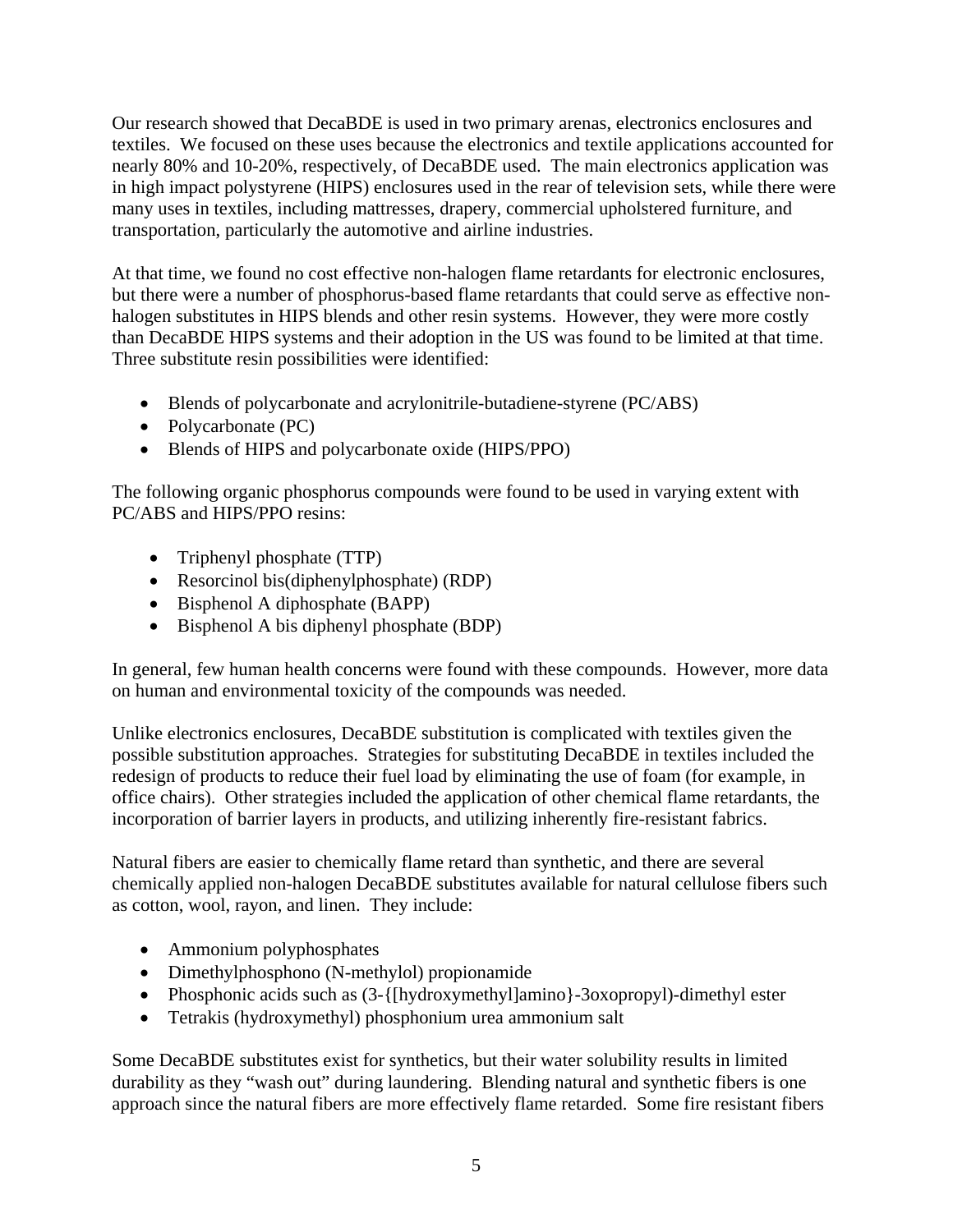require no added flame retardant, and these inherently fire resistant fibers can be used as DecaBDE substitutes for high durability synthetic fibers. Unfortunately, we were able to find very little information about the costs related to DecaBDE substitutes/alternatives.

Likewise, we found at that time that the human and ecological toxicity risks associated with the DecaBDE substitutes were not well known, despite their widespread, and in some cases, long term use. For example, the four organic phosphorus compounds listed above as potential alternatives for electronics enclosures appeared to suffer some of the same database deficiencies as DecaBDE regarding reproductive/developmental and neurological effects. Nevertheless, in general the phosphorus-based alternatives appeared to have fewer health and environmental concerns than the PBDEs, since they did not appear to be bioaccumulative or break down into toxic and bioaccumulative chemicals.

In summary, the Agency's review of DecaBDE alternatives permitted us to respond, tentatively, to the two questions in the affirmative. We found that effective flame retardant alternatives to most DecaBDE uses exist, although the cost-effectiveness of these alternatives was beyond the Agency's expertise to determine, and use of the alternatives would likely reduce risks while maintaining an adequate level of flame retardant performance. Further research was found to be needed to better evaluate the potential health and environmental consequences of many of the major DecaBDE alternatives.

## **2.4 Scope of this Report to the Governor**

The primary focus of this report will be an evaluation of potential alternatives to DecaBDE. The Governor's letter to the Agency also includes a request to follow-up on the critical questions that remain from the 2006 report regarding environmental and health effects of DecaBDE. Thus, we provide a discussion of new findings from studies and reports concerning the breakdown of DecaBDE and the health effects of DecaBDE and other PBDEs in Section 3 to update these issues.

The Governor's letter asks the Agency to determine if there are alternatives that are available, affordable, and less toxic than DecaBDE, while still allowing products to meet fire safety standards. As discussed above, we believe that DecaBDE alternatives will meet fire safety standards; Section 3 also contains evaluations of whether potential alternatives are available, affordable, and less toxic than DecaBDE. Section 4 concludes this report with recommendations for future actions that could be taken regarding DecaBDE and alternatives.

In order that this report does not become unwieldy, we have decided not to attempt to evaluate a large number of the potential alternatives to DecaBDE's uses. Instead, we have focused primarily on those alternatives that are already being used in commercial products, and also on some that appear to be most promising as replacements for certain of DecaBDE's uses. As a policy decision, we will not evaluate alternatives containing the halogens chlorine and bromine, even though some of these chemicals would be available, affordable, and less toxic than DecaBDE in our evaluation system. This is done out of concern that these alternatives can generate highly toxic halogenated dioxins and furans if products flame-retarded by such chemicals are involved in a fire or are incinerated at end-of-life disposal.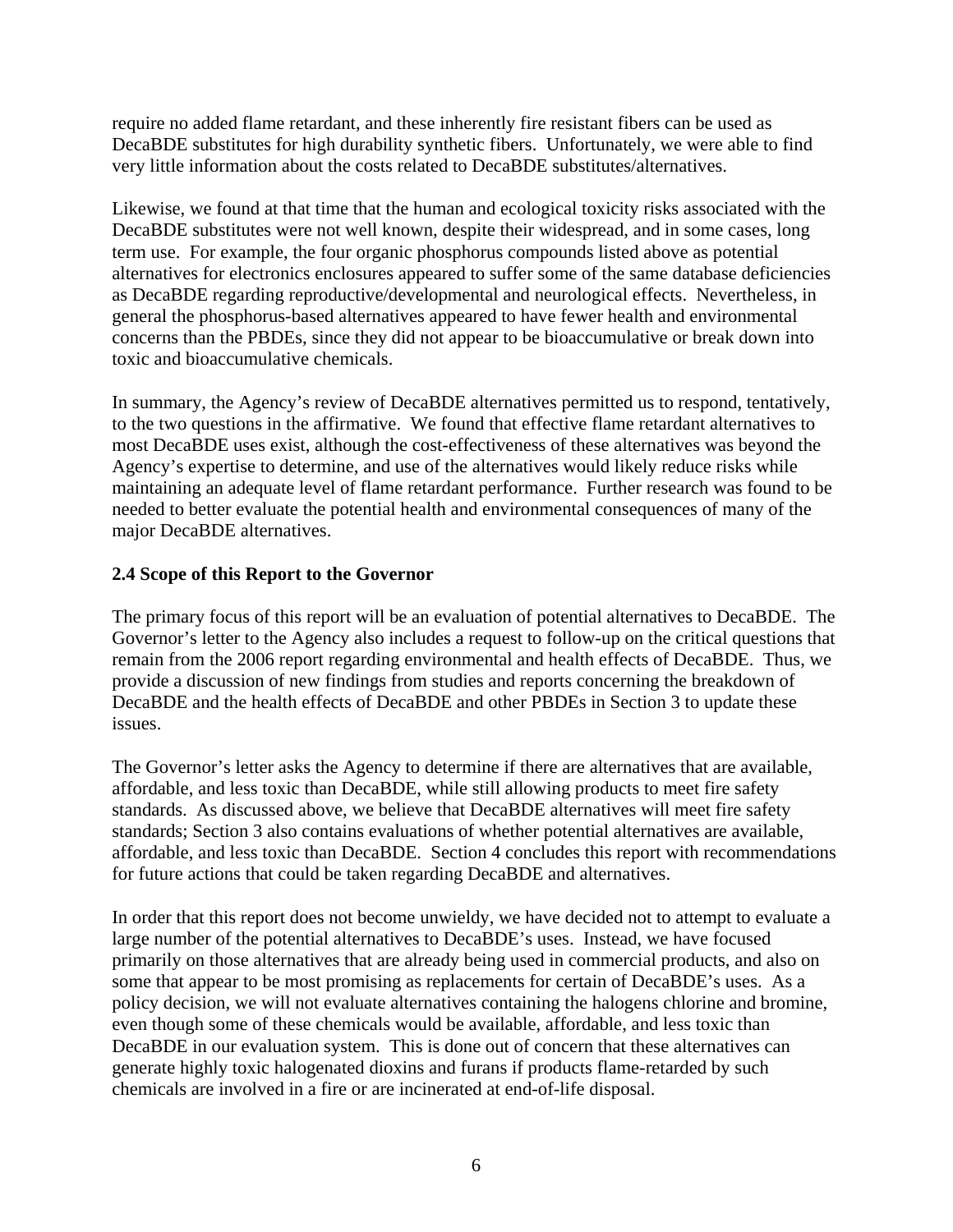#### **Section 2.5 State Legislation**

In the United States, several laws have been enacted and legislation introduced relating to PBDEs in at least 13 states including California, Connecticut, Hawaii, Illinois, Maine, Maryland, Massachusetts, Michigan, Minnesota, New York, Oregon, Rhode Island, and Washington. These legislative initiatives initially addressed Penta-and OctaBDE; however, many of the legislative initiatives also discuss potential use of DecaBDE alternatives. As of January, 2007 most of the DecaBDE related legislation has not been passed and is still under discussion by the States. It is worth noting that special provision addressing affordability issues have been included in several proposed state laws. These include:

- Oregon and Washington proposed statutes discuss exemptions for transportation, used products, or replacement parts for products introduced into commerce before the effective date of the ban.
- Washington, Maine, and Connecticut proposed statutes restrict uses of DecaBDE by January 1, 2010.
- Proposed legislation in Washington requires state agencies to lead by example and purchase PBDE-free products.
- Proposed legislation in Connecticut requires manufacturers to provide safety data on alternatives to PBDE.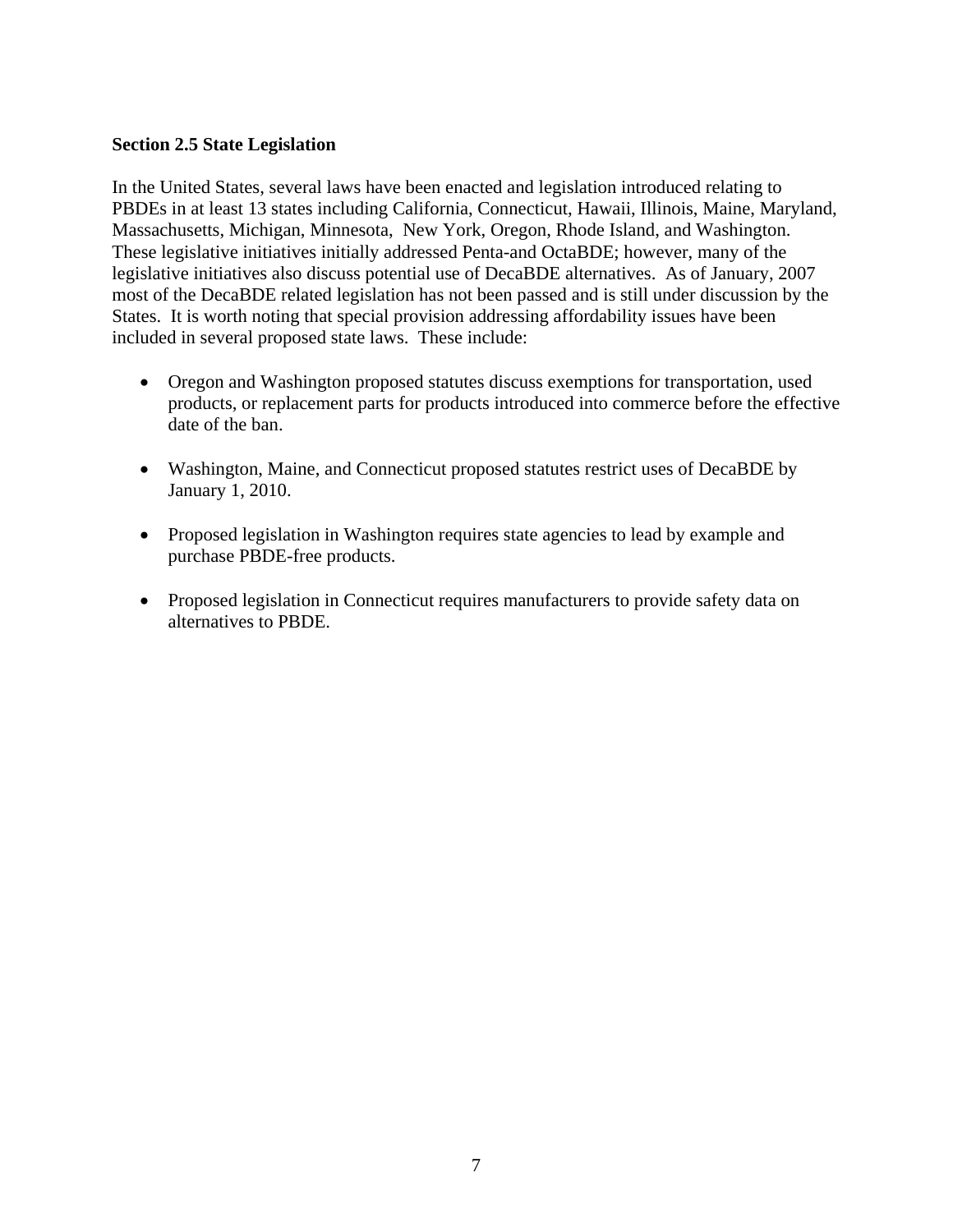## **3.0 FINDINGS**

This section presents our findings in response to Governor Blagojevich's letter instructing the Agency to follow up on critical issues identified in the Agency's 2006 report on DecaBDE and to determine whether safer and affordable alternatives to DecaBDE are available that still meet fire protection standards. These findings are broadly summarized in this section, with in-depth evaluations presented as Appendices.

#### **3.1 Update of significant issues**

In our 2006 report, we concluded that the level of uncertainty regarding three of the five questions about DecaBDE posed to the Agency in Public Act 94-100 was too large to allow us to adequately respond to these questions. Thus, we were not able to fully answer whether DecaBDE breaks down into more harmful chemicals, what health effects could result from exposure to DecaBDE, and whether DecaBDE alternatives were available that still met fire protection standards. Since issuing the 2006 report we have reviewed additional information regarding these issues. Our findings are summarized in this section and presented in detail in Appendix II.

We have reviewed several additional studies regarding the breakdown of DecaBDE by light. One study evaluating the fate of DecaBDE in soil and sediment suggests that limited degradation to lower-brominated PBDEs by light might occur, and also suggests that another potentially important breakdown pathway could occur on airborne soil particles. Another study adds to the evidence that DecaBDE can be broken down by light in water, although at apparently slow rates. We have reviewed additional studies about the breakdown of DecaBDE by microorganisms, which continue to build the case that microbes are able to debrominate DecaBDE under certain circumstances, also at apparently slow rates. Since most of these studies used a "primer" to activate the microbes, the environmental relevance of the results is difficult to determine. Finally, we reviewed several more studies concerning the breakdown of DecaBDE by animals that greatly expand our findings from the 2006 report. We now are confident that fish, mammals, and birds are capable of metabolizing DecaBDE into a variety of breakdown products, including lesser-brominated PBDEs and hydroxyl structures that could potentially resemble estrogen or the thyroid hormones. Unfortunately, there are still notable uncertainties about which of the breakdown products might be the most abundant and the most important toxicologically, so we are still not able to fully respond to this question.

Regarding the health effects of the PBDEs, we had identified liver, thyroid, reproductive/developmental, and neurological effects as the most important PBDE effects in the 2006 report, and noted that there were significant gaps in the data for all but liver effects. Studies we have reviewed of DecaBDE and other PBDEs since the 2006 report have filled some of these gaps. Studies with certain PBDEs, including some that are known breakdown products of DecaBDE, raise concern that the PBDEs may be able to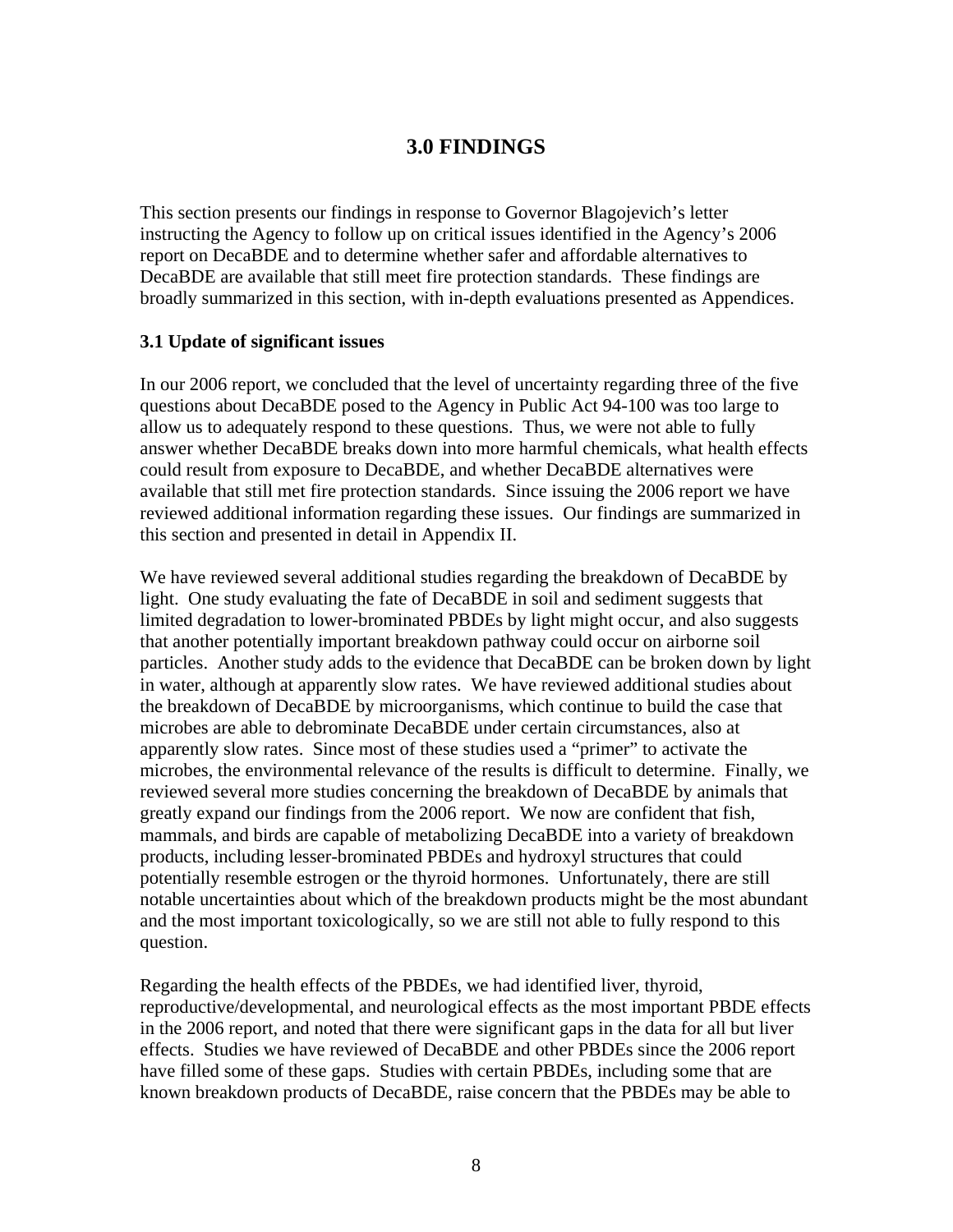interfere with the normal hormonal control of reproduction and development. Five studies of PBDE effects on the thyroid/thyroid hormones strongly suggest that PBDEs and/or hydroxyl PBDE breakdown products, again including some that are known breakdown products of DecaBDE, are potentially able to cause thyroid effects in animals and humans. The neurological effects studies finding abnormal adult activity levels in mice exposed to DecaBDE as newborns that raised our concerns in the 2006 report have been followed up by two more studies from these researchers. They have repeated the original mouse study in a second species, the rat, and found similar results. They have also evaluated three known DecaBDE breakdown products in the same testing protocol used for DecaBDE, and found results similar to those obtained with DecaBDE. We further note that USEPA has chosen to use the original study with DecaBDE as the basis for proposing to update its Reference Dose for DecaBDE.

Unfortunately, this accumulating evidence of PBDE effects still contains considerable uncertainty about the role played by DecaBDE, and results from important follow-up reproductive/developmental and neurological effects studies with DecaBDE being conducted by the European Union are not yet available. Nevertheless, the level of uncertainty has decreased from our 2006 report, and further justifies an in-depth evaluation of potential alternatives to DecaBDE's uses.

### **3.2 Toxicity of DecaBDE alternatives**

As mentioned in Section 2.3 of this report and discussed more thoroughly in Section 6 of the 2006 report, there are a number of flame-retarding strategies available for products that do not require chemical flame retardants, and for which toxicity is not a concern. Examples include re-designing products to be less fire-prone, and using inherently flameresistant fibers and light-weight metals. In order to evaluate whether potential chemical alternatives may be less toxic than DecaBDE, we found it necessary to develop a scoring approach that ranked DecaBDE and the alternatives on several key health and environmental effects. We decided that for human health scoring an evaluation of cancer, reproductive/developmental effects, systemic toxicity, and local (point-ofcontact) effects was necessary. For environmental effects scoring, an evaluation was needed of acute and chronic aquatic toxicity, acute terrestrial toxicity, and whether an alternative could be a Persistent, Bioaccumulative, and Toxic (PBT) chemical. We then selected criteria to decide whether the level of concern for each of the health and environmental effects was high, moderate, low, or no concern.

We decided to use the results of this scoring approach to place the chemical alternatives into "bins" of overall concern: Potentially Unproblematic, Potentially Problematic, Insufficient Data, and Not Recommended. There is insufficient toxicity data available for the alternatives to say with certainty that they pose little or no risk and are therefore "safe" to use as flame retardants. However, some of the chemical alternatives do appear to be safer than DecaBDE.

Using this scoring approach, we evaluated DecaBDE and 16 alternatives that are either already major replacements for certain of DecaBDE's uses or are likely to become major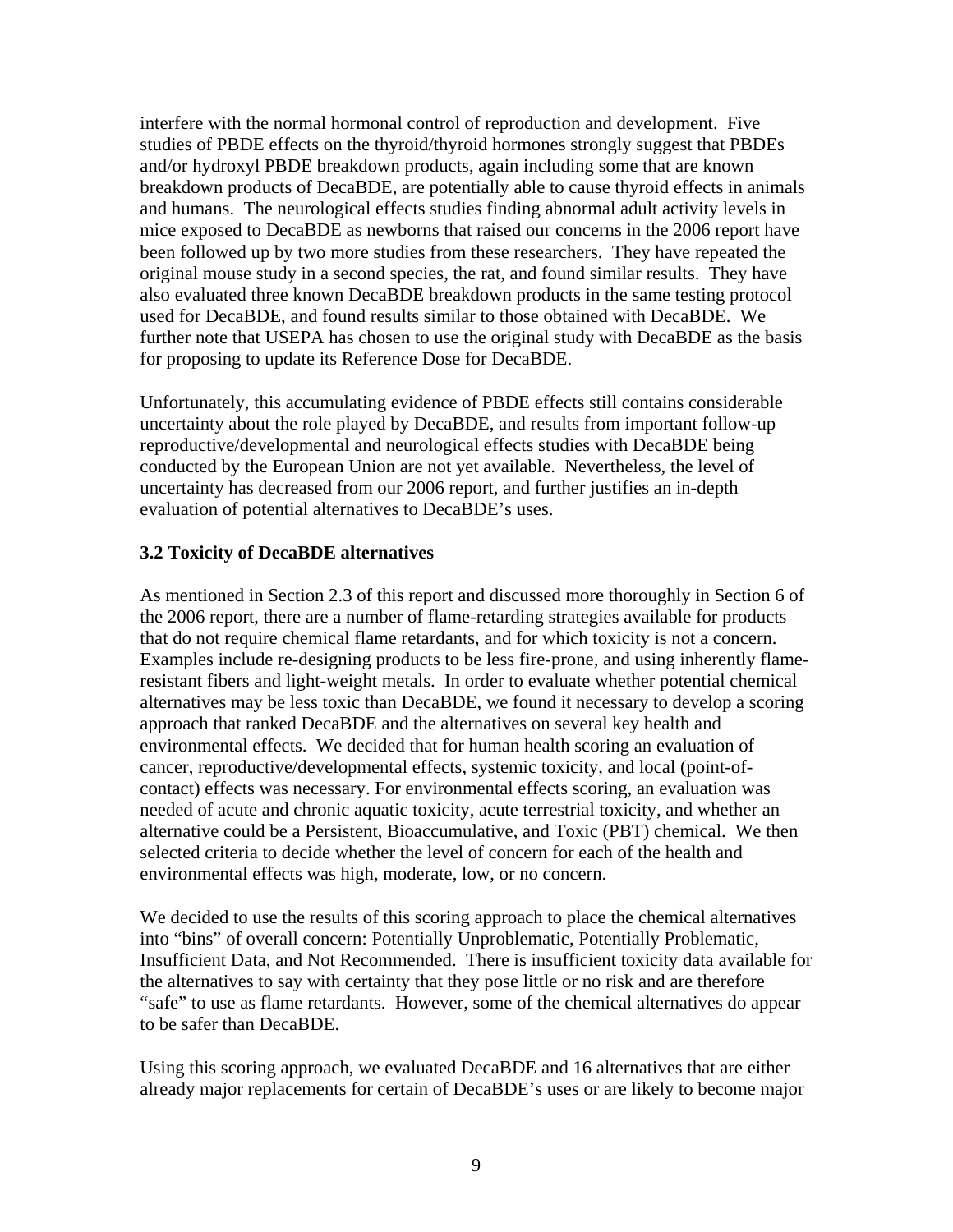replacements as manufacturers move towards phasing out DecaBDE. This evaluation placed DecaBDE in the Potentially Problematic bin, and resulted in placing the selected alternatives into the four bins as follows.

Potentially Unproblematic:

- Bisphenol A diphenyl phosphate
- Resorcinol bis(diphenyl phosphate)
- Aluminum trihydroxide
- Magnesium hydroxide

Potentially Problematic:

- Triphenyl phosphate
- Tricresyl phosphate
- Diphenyl cresyl phosphate
- Tetrakis(hydroxymethyl) phosphonium chloride
- Antimony trioxide
- Boron compounds (borates other than zinc borate)

Insufficient Data:

- Diethylphosphinic acid, aluminum salt
- Melamine
- Red phosphorus
- Ammonium polyphosphates

Not Recommended:

- Polytetrafluoroethylene
- Zinc borate

A full discussion of the scoring approach and results of the scoring appears in Appendix III.

## **3.3 Affordability and availability of DecaBDE alternatives**

In order to gauge the relative affordability and availability of DecaBDE alternatives, the Agency undertook a widespread review of information relevant to these issues. We visited numerous industry and manufacturer websites, reviewed Material Safety Data Sheets, contacted various companies doing business in Illinois and trade associations representing industries that use DecaBDE now or have used it in the past, and reviewed numerous articles in the literature and on websites. Following this review of information and our discussions with the various contacts, we evaluated general and specific affordability and availability issues pertaining to five broad industry groupings, consumer electronics, other electrical applications and electronic products, medical devices, textiles and foams, and transportation. Based on our evaluations, it appears that there are only a few DecaBDE uses that still have affordability and/or availability concerns, while there are many uses/products for which a phase-out of DecaBDE is substantially complete or is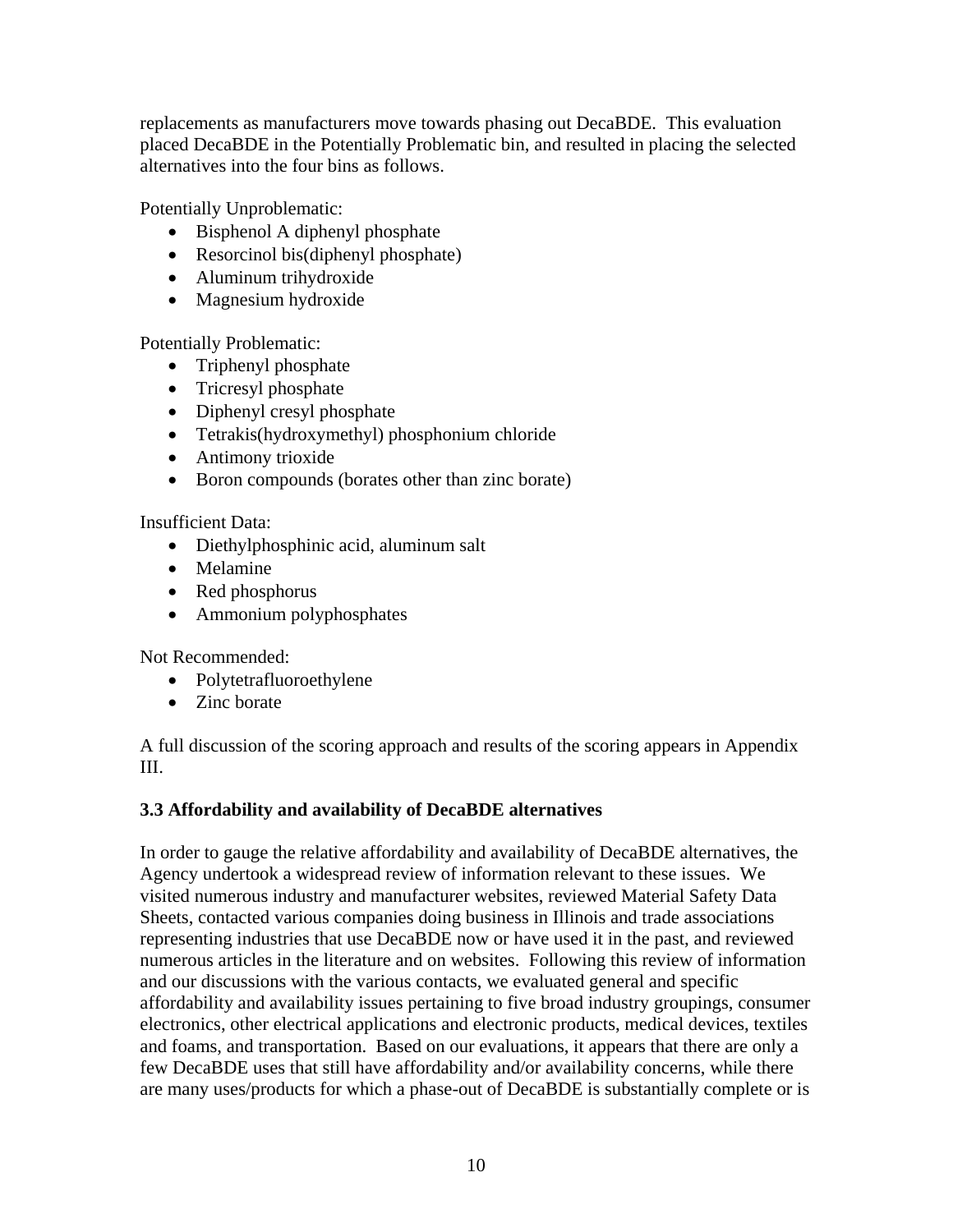in progress. Our findings, summarized here and discussed in depth in Appendix IV, include:

- Consumer electronics No significant affordability issues, with phase-out of DecaBDE substantially complete; manufacturers beginning phase-outs may need some time to complete fire protection tests and product re-design studies.
- Other electrical applications and electronic products (particularly wiring, cable, and electronic assemblies) – No significant affordability issues, with phase-out of DecaBDE substantially complete. Some additional, minimal product performance testing may still be required to complete the transition.
- Medical devices Moderate affordability issues, extensive product testing still to be accomplished before phase-out possible.
- Textiles and foams Remaining affordability issues related to uses in transportation industries discussed below; many options available to replace DecaBDE uses other than in transportation.
- Transportation Significant affordability issues, related to performance and fire protection standards required by regulations and manufacturer's specifications; significant time still needed to complete product performance and fire safety testing of plastics, electrical wiring, electronics, fuel systems, and upholstery.

In light of the substantial transition away from DecaBDE that is already occurring, it appears that many alternatives to DecaBDE's uses have been found to be available and affordable by manufacturers. Whether these transitions have resulted from regulations and proposed regulations, market pressures, liability concerns, or other forces, it appears to us now that many users of DecaBDE are in the process of phasing it out or intend to phase it out as soon as reasonably possible.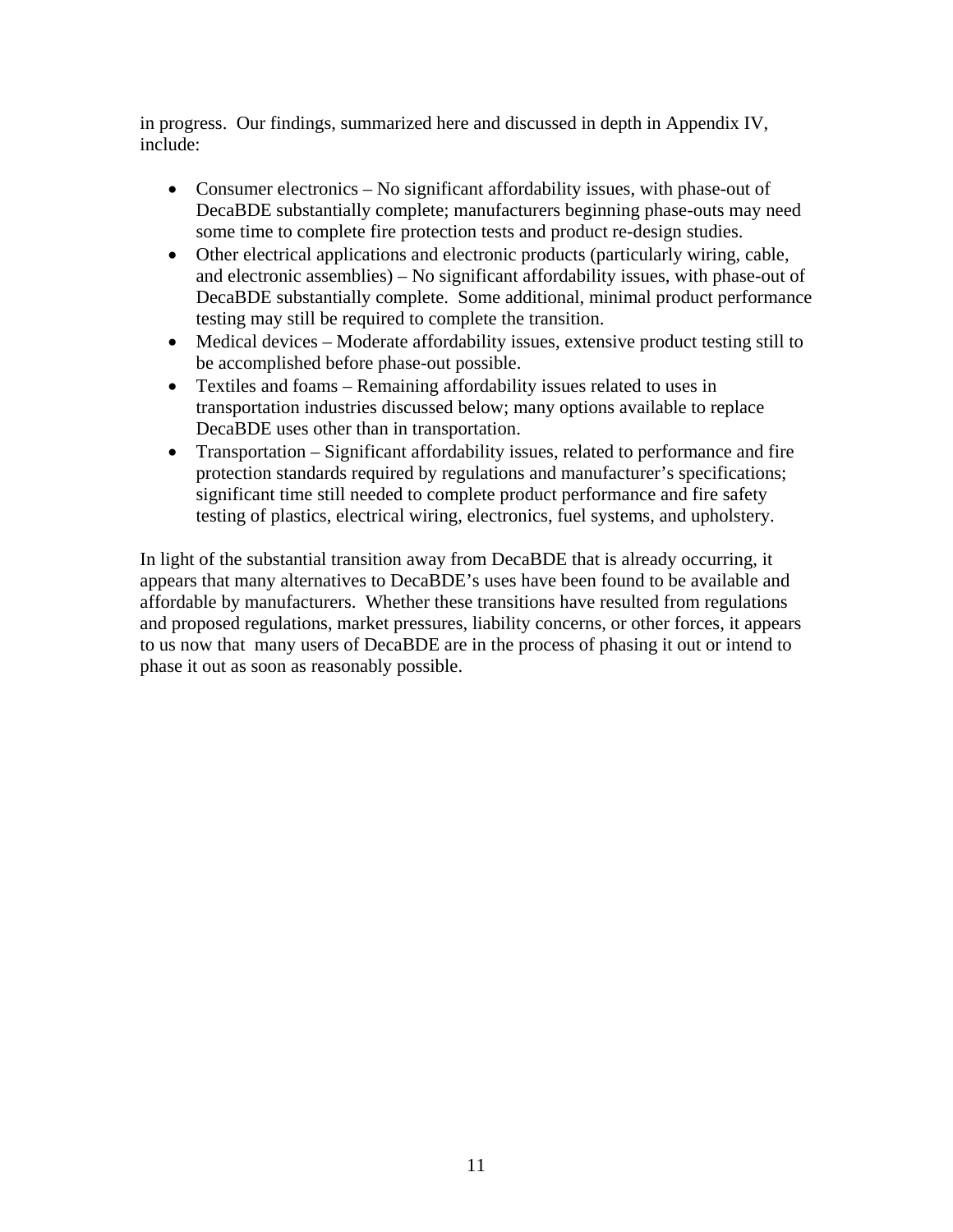## **4.0 RECOMMENDATIONS**

In this report we have determined that DecaBDE is broken down in the environment and in organisms, although uncertainty remains about what are the most important breakdown products; that the evidence that DecaBDE and/or some of its breakdown products can be harmful to humans and animals is increasing; that there are a large number of alternatives to DecaBDE's many uses, and some of them are potentially unproblematic with regard to health and environmental effects and appear to be safer than DecaBDE; and that alternatives to DecaBDE's uses are in large part available and affordable while still meeting fire safety standards.

Based on these findings, the Agency concluded that some type of action is warranted to increase the use of alternatives to DecaBDE in Illinois rather than doing nothing new. Specifically, we recommend that the Governor support a managed state-level phase-out of several DecaBDE's uses. This approach should include the following elements:

- Establish a realistic target, such as year-end 2010, for the phase-out DecaBDE uses and industrial applications where there are available, affordable and potentially less toxic alternatives. Focus initially on DecaBDE used in electronics and textiles (excluding textiles used in the transportation sectors where availability and affordability is more limited). Given the widespread availability of affordable alternatives for these uses, a 2010 completion schedule should allow sufficient time for companies to make the transition away from DecaBDE, where it hasn't already happened. 2010 should also allow for sufficient product testing and toxicity research to help ensure that only safe alternatives are being selected. Legislation has been proposed in Connecticut and Washington that sets January 2010 as the completion date.
- Provide exemptions/extensions for those uses where alternatives are demonstrated not to be feasible. This will help encourage a managed transition that includes sufficient toxicity information to minimize health, environmental, and financial risks. The mechanism should require proper research and documentation to justify any exceptions/extensions.
- The managed phase-out could be accomplished through voluntary actions, negotiations, rules, and/or legislation.

In addition, the State should:

- Continue discussions with stakeholders to evaluate additional information pertaining to fire safety/flame retardants.
- Explore the creation of a clearinghouse among state environmental agencies as a central repository for information regarding flame retardants that can be made available to interested parties. For example, Illinois and 12 other states currently participate in the Interstate Mercury Education & Reduction Clearinghouse (IMERC). The IMERC provides a centralized approach to managing activities related to the reduction of mercury in products and waste.
- Modify state purchasing decisions to favor purchase of DecaBDE-free products. For example, when buying computer equipment, Massachusetts has a preference for equipment that does not contain certain hazardous constituents, including some flameretarding materials.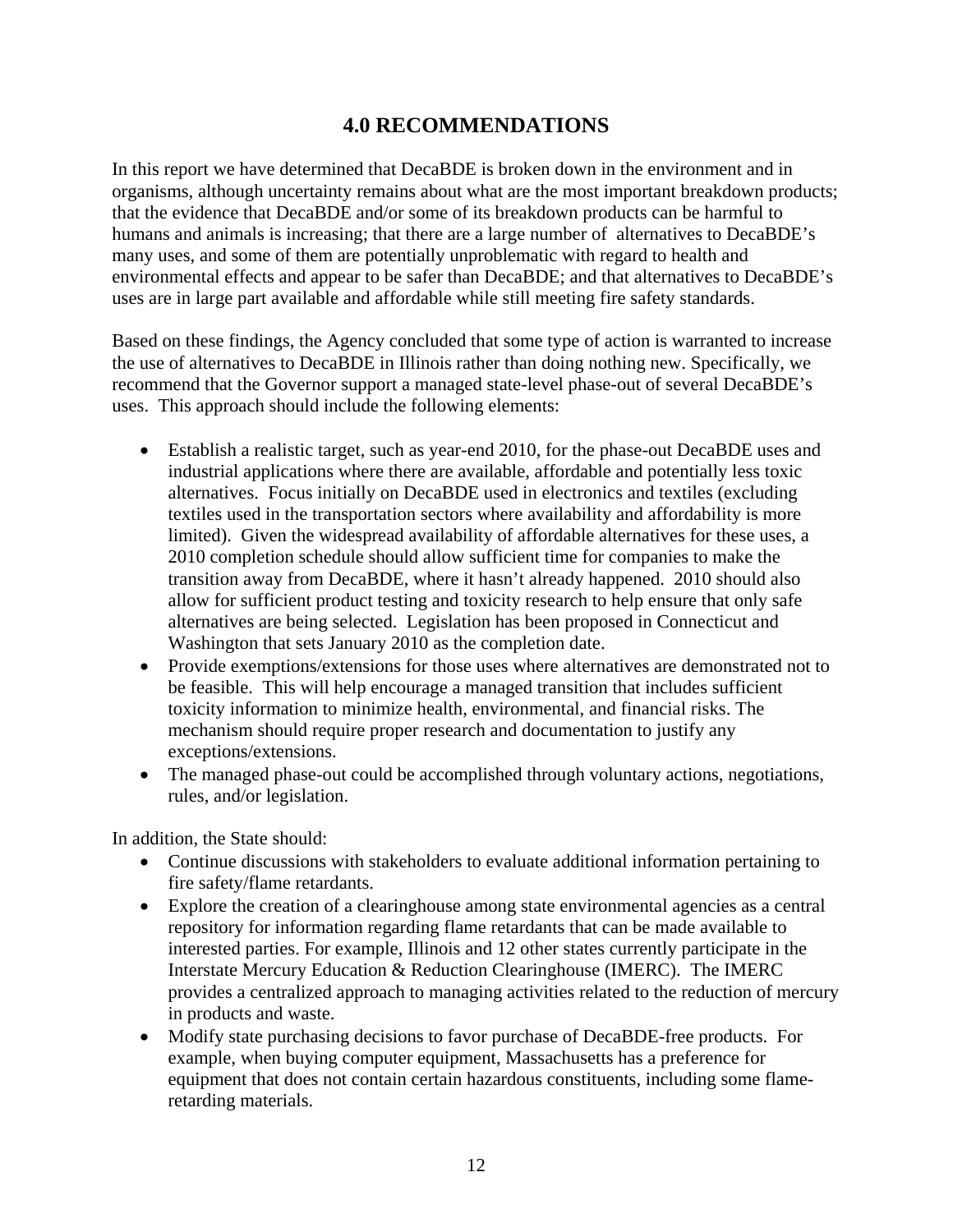## **ATTACHMENT A**

#### **A Report to the General Assembly and the Governor in Response to Public Act 94-100**

### **"DecaBDE Study: A Review of Available Scientific Research"**

### **EXECUTIVE SUMMARY**

This report has been prepared to address the five issues posed by the Illinois Legislature to the Illinois Environmental Protection Agency in HB2572 regarding the use of Decabromodiphenyl ether (DecaBDE). The Agency reviewed numerous data sources, including some very recent information, pertaining to the five issues in order to respond in as thorough a manner as possible. However, data gaps exist in certain key areas that have hampered our ability to fully address some issues. In response to the five issues, we find that:

- DecaBDE is bioaccumulating in the environment, and levels are increasing in some types of samples (sediments, some top predators, and possibly human blood and breast milk).
- Humans are exposed to DecaBDE from many sources including the diet, workplace and home, with diet the primary source for adults and breast milk and house dust important sources for infants and small children.
- The most sensitive health effects from exposure to DecaBDE and/or lower-brominated congeners appear to be liver, thyroid, reproductive/developmental, and neurological effects, although the relevance of some of the effects reported in animal studies for human health risks has been questioned, and significant data gaps in the DecaBDE toxicity database have been identified; estimates of current human exposures to the PBDEs indicate that effects on the liver should not be occurring, but there is some potential that exposures could be occurring that are in the range of doses causing reproductive/developmental and neurological effects in two recent studies.
- DecaBDE can be broken down by ultraviolet light and direct sunlight, and also by metabolic processes in animals and microorganisms, but uncertainty and controversy exists about the extent of breakdown by light under environmentally relevant conditions and the human health implications of the breakdown products; thus, at this time we believe the information available does not allow us to confidently respond to the issue of whether DecaBDE breakdown products can harm human health.
- Effective alternatives exist for most of the plastics and textiles/fabrics uses of DecaBDE, although they are more costly, and these alternatives will likely reduce risks while maintaining an adequate level of flame retardant performance; however, significant toxicity data gaps exist for many of the main potential alternatives and further research is needed to better evaluate the health and environmental consequences of these alternatives.

We also reviewed the actions of other jurisdictions regarding the polybrominated diphenyl ethers (PBDEs). USEPA's Voluntary Children's Chemical Evaluation Program has determined that a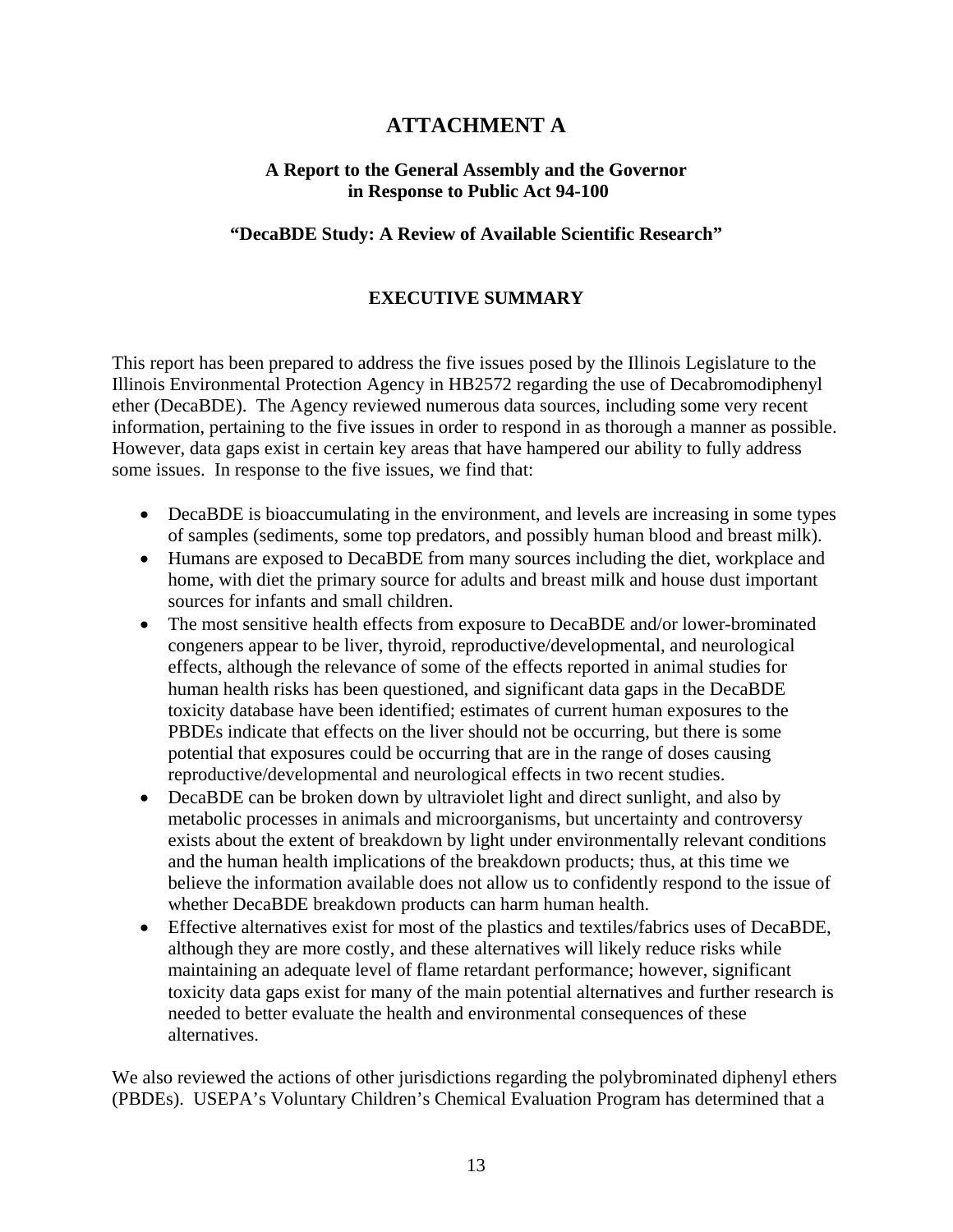significant data gap exists regarding the environmental transport and fate of DecaBDE, and DecaBDE manufacturers will soon begin studies to fill these gaps. The European Union (EU) has included the PBDEs on a list of chemicals to be phased out of use in electrical and electronic equipment, but DecaBDE manufacturers have successfully petitioned for an exemption for DecaBDE from this ban. The EU will also conduct studies of the reproductive/developmental and neurological effects of DecaBDE to fill important gaps in the toxicity database. Several states have recently legislated bans on the use of the Penta- and OctaBDE flame retardant formulations in products, and Maine will ban DecaBDE in 2008 if effective alternatives to DecaBDE are identified. Some states have also required studies of DecaBDE to help decide what actions, if any, are appropriate for DecaBDE.

The research noted above on the potential for reproductive/developmental and neurological effects of DecaBDE and the studies on the environmental transport and fate of DecaBDE, plus other on-going or planned studies, should provide valuable information to assist in evaluating the issues raised in HB2572.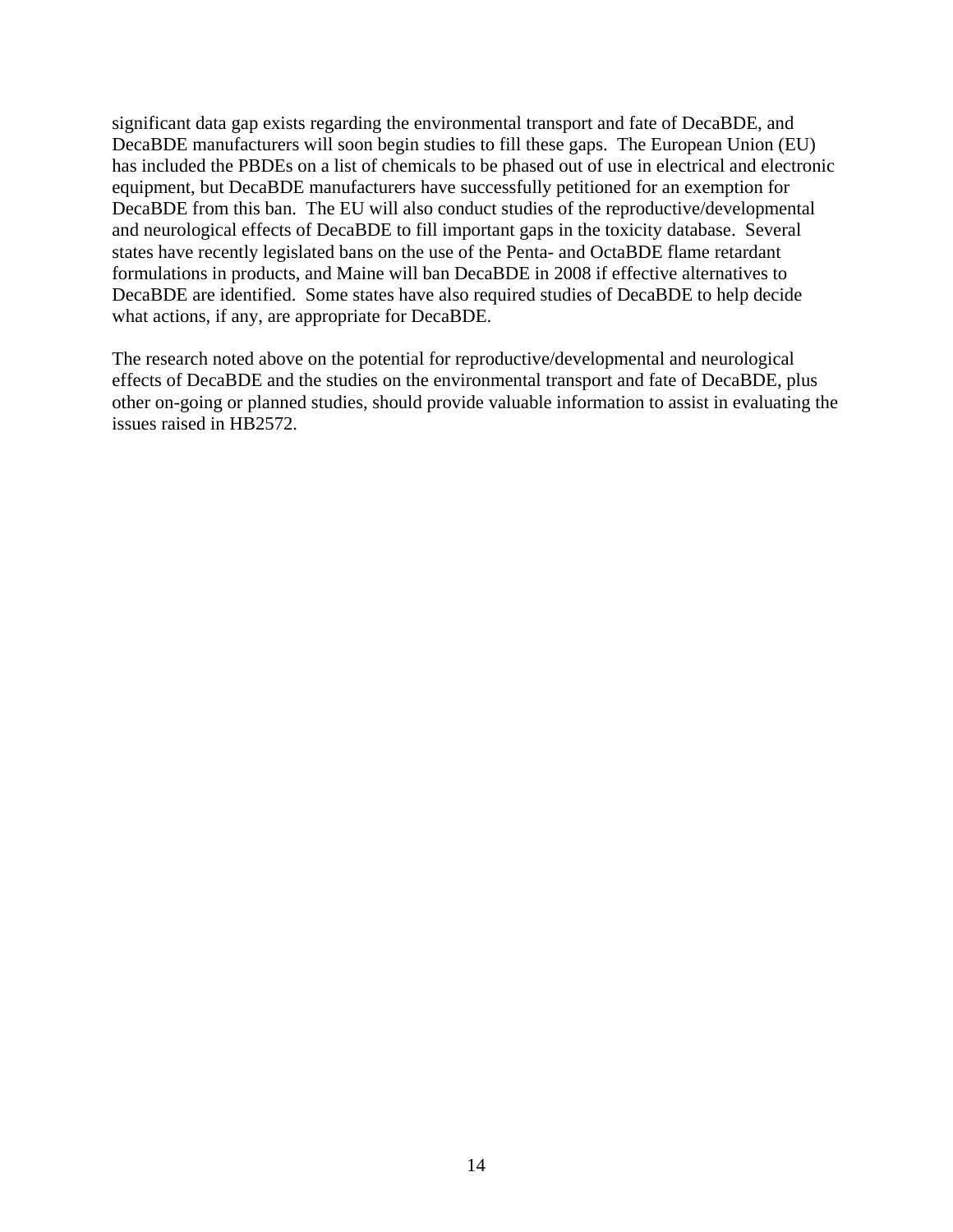## **ATTACHMENT B**

#### **Letter from Governor Blagojevich**

#### **OFFICE OF THE GOVERNOR SPRINGFIELD 62706**

#### **ROD R. BLAGOJEVICH MARCH 3, 2006 GOVERNOR**

Doug Scott, Director Illinois Environmental Protection Agency 1021 N. Grand Avenue Springfield, IL 62702

Dear Director Scott,

Thank you for submitting your agency's report, "DecaBDE Study: A Review of Available Scientific Research," in response to the Brominated Fire Retardant Prevention Act (P.A. 94 100). Last year, I was pleased to sign this Act that banned two types of brominated flame retardants known to threaten human health and the environment.

As the Act required, Illinois EPA assessed the environmental and health effects of a third type of brominated flame retardant, DecaBDE, that is still used in many common household and consumer products, including textiles and electronics such as televisions and computers.

The report, which determined that people are exposed to DecaBDE through their diet, their homes and workplaces, concluded that uncertainty about the health effects of DecaBDE exposure is cause for concern. I am encouraged, however, by the finding that safer, effective alternatives to DecaBDE may exist that can still meet fire protection standards.

The report found that significant data gaps exist regarding the safety of DecaBDE and the availability of less toxic alternatives, therefore it is important for the protection of public health that we continue our efforts to determine the true risks of DecaBDE and to identify safer substitutes.

In keeping with the General Assembly's support for state adoption of a "precautionary approach" regarding brominated fire retardants, I am instructing Illinois EPA to conduct a follow-up study to answer critical questions that remain about the environmental and health effects of DecaBDE. We must determine whether safer alternatives are available so that manufacturers can reduce their reliance on toxic flame retardant chemicals while still ensuring their products meet fire safety standards.

If the study finds that alternatives to DecaBDE that meet fire protection standards are available, affordable and less toxic, then Illinois EPA should take the necessary steps to develop rules requiring use of these alternatives. Please submit this follow-up study to me and the Illinois General Assembly by January 31, 2007.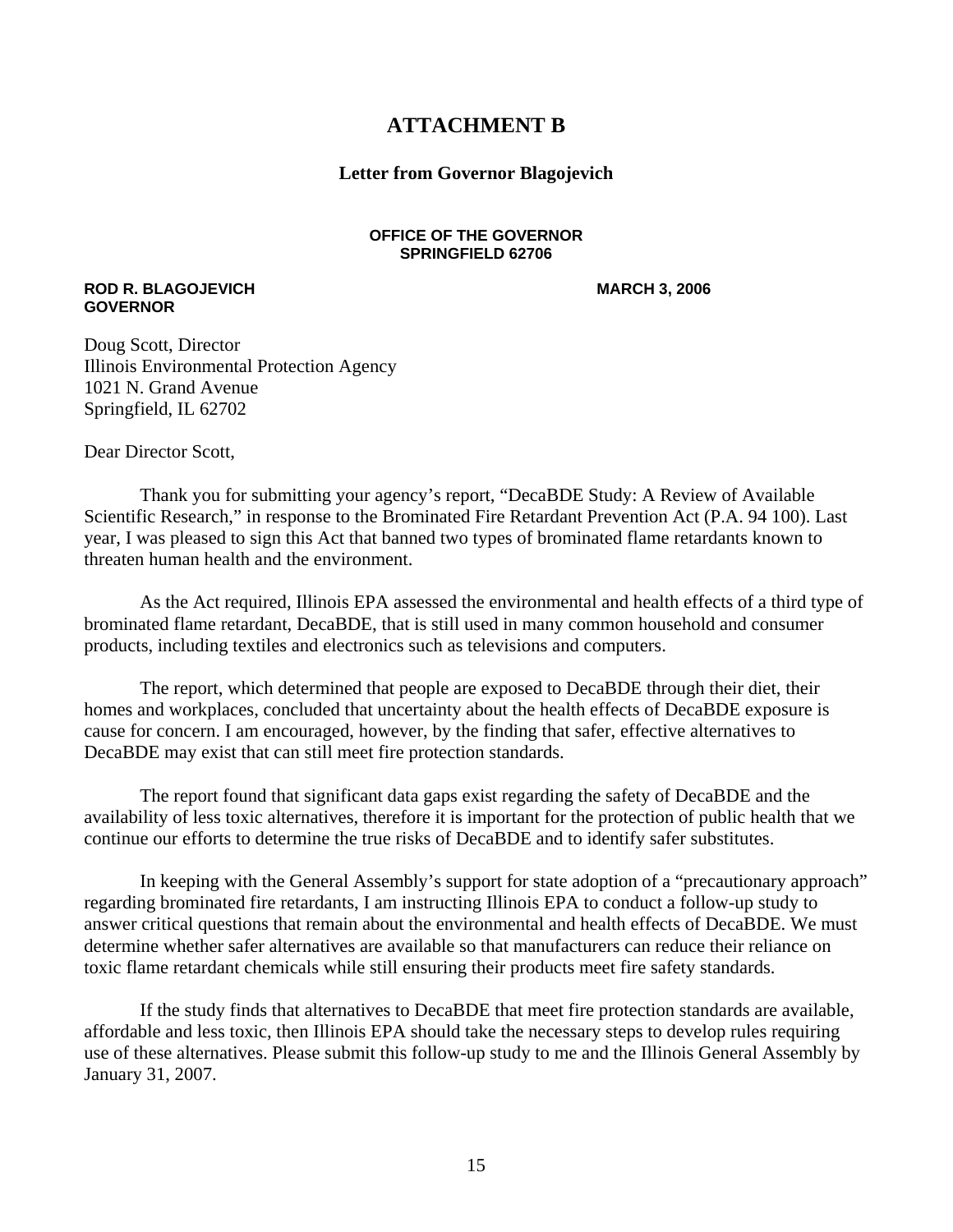## **APPENDIX I OVERVIEW AND DISCUSSION OF FIRE SAFETY ISSUES**

### **Fire Safety As It Relates To DecaBDE Alternatives**

### **Affordability of DecaBDE Alternatives Is Closely Linked To Fire Safety**

Affordability issues relating to DecaBDE alternatives are discussed in Appendix IV of this report. However, a key component of affordability includes the use of alternatives that promote adequate fire safety. From our review of fire safety issues as they relate to flame retardants (FRs) we conclude:

**The only affordable DecaBDE alternatives are the ones that result in products that meet all required fire safety standards, and all DecaBDE alternative FRs currently offered by the chemical industry appear to result in compliance with applicable fire safety standards.** 

In our extensive review of chemical company and consumer product manufacturer websites,

**The president (2003) of the National Association of State Fire Marshalls stressed that trends related to flame retardants and fire safety are committed to "simultaneous achievement of highest possible standards for fire safety, health & environment and that all three areas are of equal importance."1**

associated articles on flame retardants, and discussions with corporations doing business in Illinois, **we did not see any evidence** that flame retardants being used as alternatives to DecaBDE do not meet all required fire safety standards. **All segments of industry only allow for the use of DecaBDE alternatives that meet fire safety** 

#### **industry standards.**

The high costs associated with loss of life and property from fires that can result, if substandard flame retardant approaches are used, would be cost prohibitive for all segments of industry using FRs. The financial exposure from using flame retardants that do not result in consumer products that achieve fire safety standards would result in excessive financial exposure due to potential litigation surrounding excessive loss of life and property issues.

#### **Overview of Fire Statistics/Fire Safety**

Fires are a major cause of death and injuries. It is estimated that an average of 4,300 persons are killed in the United States each year and 27,000 are injured.**<sup>2</sup>** The role of flame retardants is to make materials harder to ignite, and if once ignited, in many cases to reduce the rate of heat release or the rate at which flames spread to limit the total quantity of material involved in a fire. The American Fire Safety Council (AFSC) had the following fire safety statistics on their website:**<sup>3</sup>**

• In 2005 fires in the U.S. claimed nearly 3,600 lives, injured close to 18,000 and resulted in property losses of about \$10 billion.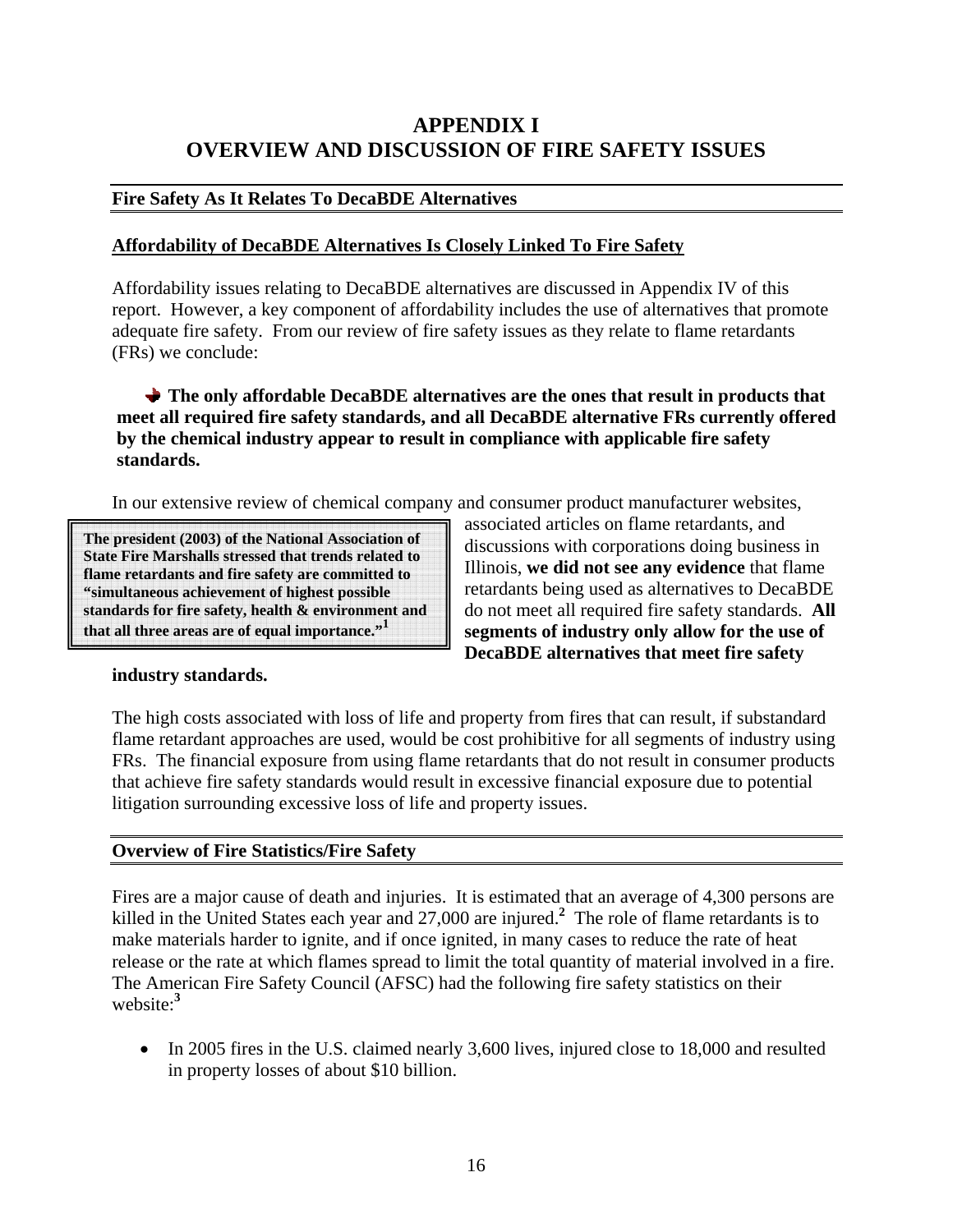- More than 50% of fire deaths in the U.S. are due to ignition of upholstered furniture and mattresses.
- The number of residential fires per year in the U.S. is 396,000 or 78% of all fires with home fire deaths accounting for 82% of all civilian deaths.

According to the Supresta website (a leading manufacturer of flame retardants), a home structure fire is reported every 79 seconds, and someone dies from a home fire every 135 minutes in America.<sup>4</sup> According to an AFSC news release, on February 16, 2006 the U.S. Consumer Product Safety Commission (CPSC) unanimously approved a new federal standard for mattress flammability. By limiting the spread and intensity of a mattress fire and increasing escape time, CPSC estimates that the mandatory standard could save hundreds of lives and prevent more than 1,000 injuries every year. The CPSC is also developing an upholstered furniture standard.**<sup>6</sup>**

### **Overview of Flame Retardants and Fire Safety Standards**

### **Flame Retardants**

The SpecialChem (SpecialChem is a knowledge and solution provider in the domain of specialty chemicals including flame retardants) website discusses the following: flame retardants are recognized as providing lifesaving benefits to consumers by lowering product ignitability, fire

**Regulations drive FR revenues in the United States in most of the applications. As government bodies demand the use of less-toxic materials, the nonhalogenated FR market is expected to grow. The ban on brominated compounds is expected to increase the demand for non-brominated ones, which is a positive sign for manufacturers that produce the latter.5**

development rates and smoke production. Flame retardants are additives that can be added to or applied as a treatment to organic materials such as plastics and textiles. Alternatively, they can be used during the production process as a chemical modification of some plastic materials. Their main effect is to reduce the chances of a fire starting by providing increased resistance to

ignition. Even if ignition does occur, flame retardants will act to delay the spread of flame, providing extra time in the early stages when the fire can be extinguished or an escape can be made.**<sup>7</sup>**

## **Fire Safety Standards in the Flame Retardant Industry**

The Lowell Center report titled: "**Decabromodiphenylether: An investigation of Non-Halogen Substitutes in Electronic Enclosure and Textile Applications"** states that roughly 80% of DecaBDE use in the U.S. is believed to be in electronic enclosures for televisions, computers, medical equipment etc. Much of the remaining 20 percent is used in textile applications. The chief fire safety standards for electronic enclosures are the UL 94 component standards. The UL 94 component standards range from UL94 HB (the lowest standard), which involves a horizontal burn, to successively more stringent vertical burning test (Class UL 94 V-2, V-1, V-0 and 5V). Some manufacturers of televisions and computers have successfully transitioned away from DecaBDE through the re-design of their products including the use of alternative resins that use phosphorous based FRs.**<sup>8</sup>**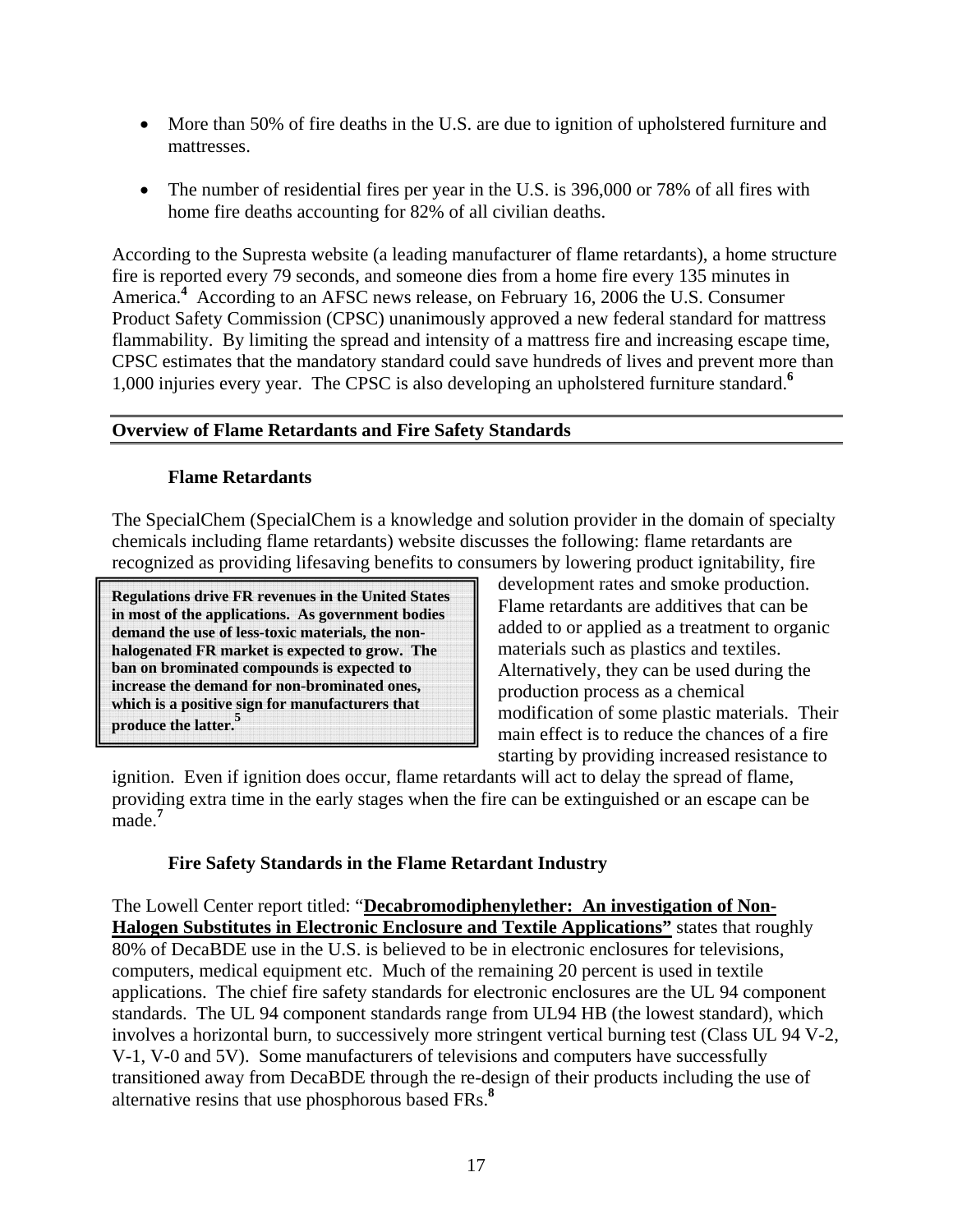For textiles there are numerous federal, state, and voluntary fire safety performance standards that drive the use of flame retardants in textiles. The most significant of these include those promulgated by the State of California Bureau of Home Furnishings and Thermal Insulation and the Consumer Product Safety Commission.**<sup>9</sup>**

Flame retardant manufacturer websites extensively promote the fire safety of all of their FR products. FR manufacturer Chemtura's website (Chemtura was formed in 2005 from the merger of Crompton Corporation and Great Lakes Chemical Corporation) provides the following overview of the make-up of fire safety standards:

- Laws and regulations define the necessary minimum levels of fire safety,
- Technical standards for products define which fire test has to be applied and what the criteria are,
- Fire test standards define the method of testing for reaction to fire and the measured parameters (e.g., time to ignition, heat release…),
- Flame retardants can be added to some materials in order to achieve the necessary safety level (i.e., pass the relevant fire test) thus enabling their use to conform to regulations and to offer the required level of fire safety to the public.**<sup>10</sup>**

Chemtura's website goes on to state that: conformity to fire safety regulations is tested by product manufacturers, officially recognized testing institutes and independent experts according to methods outlined in the standard for each particular fire test. Fire tests are designed to provide data on combustibility, ignitability, flame spread, heat release, and smoke and gas generation for both flame retarded and non-flame retarded products and components. Without fail, these tests

**New environmentally safe FR additives have been developed to cater to the increasing demand for non-halogenated FRs. These non-halogenated FR additives are designed to act as an effective replacement for the HFRs, which are being gradually phased out.12**

demonstrate that the use of flame retardants inhibits ignition and reduces combustibility – particularly in the early stages of a fire, thus lengthening the potential escape time and providing additional time for fire suppression actions to be taken.**<sup>11</sup>**

In our review of chemical industry and manufacturer's websites (Chemtura and Supresta) we consistently saw extensive discussions of flame retardants (both halogenated/brominated and non-halogenated/non-brominated alternatives to DecaBDE) and the associated **fire safety standards** that are met through

the use of the chemical company's FR products. Examples of standards contained and discussed on chemical industry websites include:

- Regulation- California Technical Bulletin 117 (TB117), United States, Sets flammability standards for furniture,
- Regulation- California Technical Bulletin 603 (TB63) "Mattress Standard", in California all residential mattresses, box springs and futons must be open-flame resistant,
- Regulation-Underwriters' Laboratories 94, (UL94) Global, Electrical and Electronic equipment, and
- Motor Vehicles Standard 302, Global, Motor vehicles (polyurethane foam).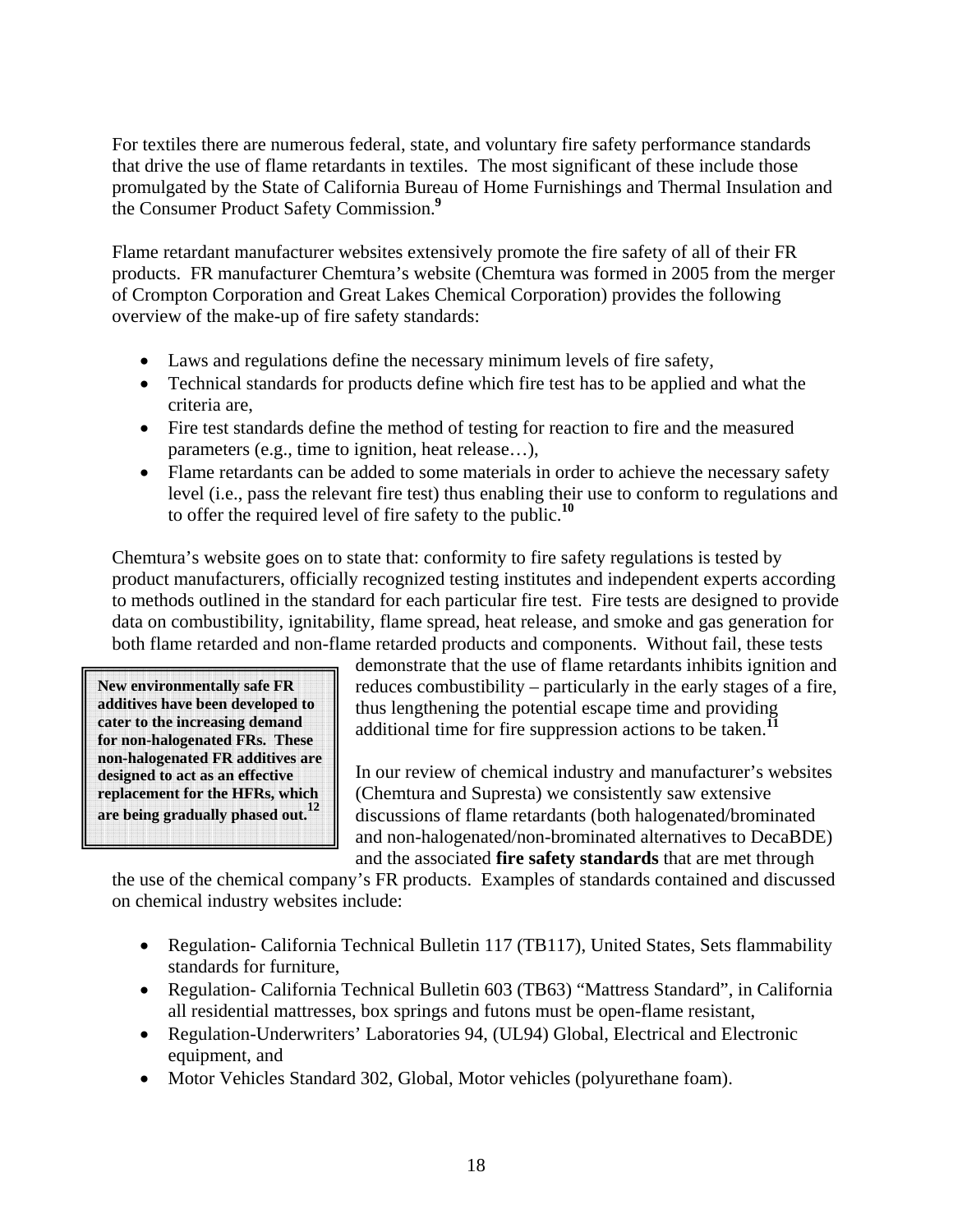A detailed review of **chemical industry** and product **manufacturer websites** also shows that flame retardants are discussed in a manner that addresses environmental, health, and fire safety issues. For example websites for Supresta and Chemtura (major manufacturers of flame retardants) state:

"**Supresta** recognizes its responsibility to encourage sustainable and environmentally preferable approaches to fire safety. Supresta entered into a partnership with the United States EPA, furniture manufacturers, and nongovernmental groups in the EPA's Design for the Environment Program. This innovative program allowed Supresta to develop environmentally sound approaches to fire safety as certain flame retardants were being phased out."**<sup>13</sup>**

"In today's marketplace OEMs are faced with designing products to meet increasingly stringent fire safety standards, while regulatory and environmental policies restrict flame retardant choices. Often, challenges are presented by the regulation of other materials affecting the performance of the flame retardant in the final product. Great Lakes Chemical, [merged with Crompton Corporation to form **Chemtura**] the world's largest flame retardant supplier, is well placed to meet the increasing demands of the flame retardant marketplace in order to develop sustainable fire retardant solutions to meet emerging needs."**<sup>14</sup>**

## **Flame Retardant Chemical Industry: Websites Promote Fire Safety Including DecaBDE Alternatives**

**Non-halogenated alternatives are more expensive than HFRs and their performance is often inferior. However, manufacturers of flame retardants are working feverishly to develop novel technologies which can match the performance of halogenated compounds…Non-traditional flame retardant technologies using combinatorial effects, nanocomposites and synergistic formulations are most promising as future long-term solutions to the phasing out of halogenated compounds.<sup>15</sup>**

Chemical industry websites fully discuss fire safety standards and chemical companies manufacturing FRs highlight and stress the safety of their products with regard to fire safety. A review of chemical industry websites confirms that all flame retardants being offered, including those that can be used as alternatives to DecaBDE, currently meet all required fire safety standards/regulations.

We saw numerous discussions on chemical

industry websites regarding the wide variety of brominated and non-brominated FRs that provide fire safety to levels that meet all fire safety requirements. Consequently, we concluded that the DecaBDE alternatives do not result in any affordability issues as they relate to fire safety and the minimization of losses due to damage to property or injury/loss of life.

The chemical industry websites clearly show that the industry is offering fire safe alternatives to halogenated/brominated FRs like DecaBDE. For example, **Chemtura's website** highlights the following **market and regulatory trends** resulting in their development of fire safe, halogen free FRs; some of which could be used as fire safe alternatives to DecaBDE:**<sup>16</sup>**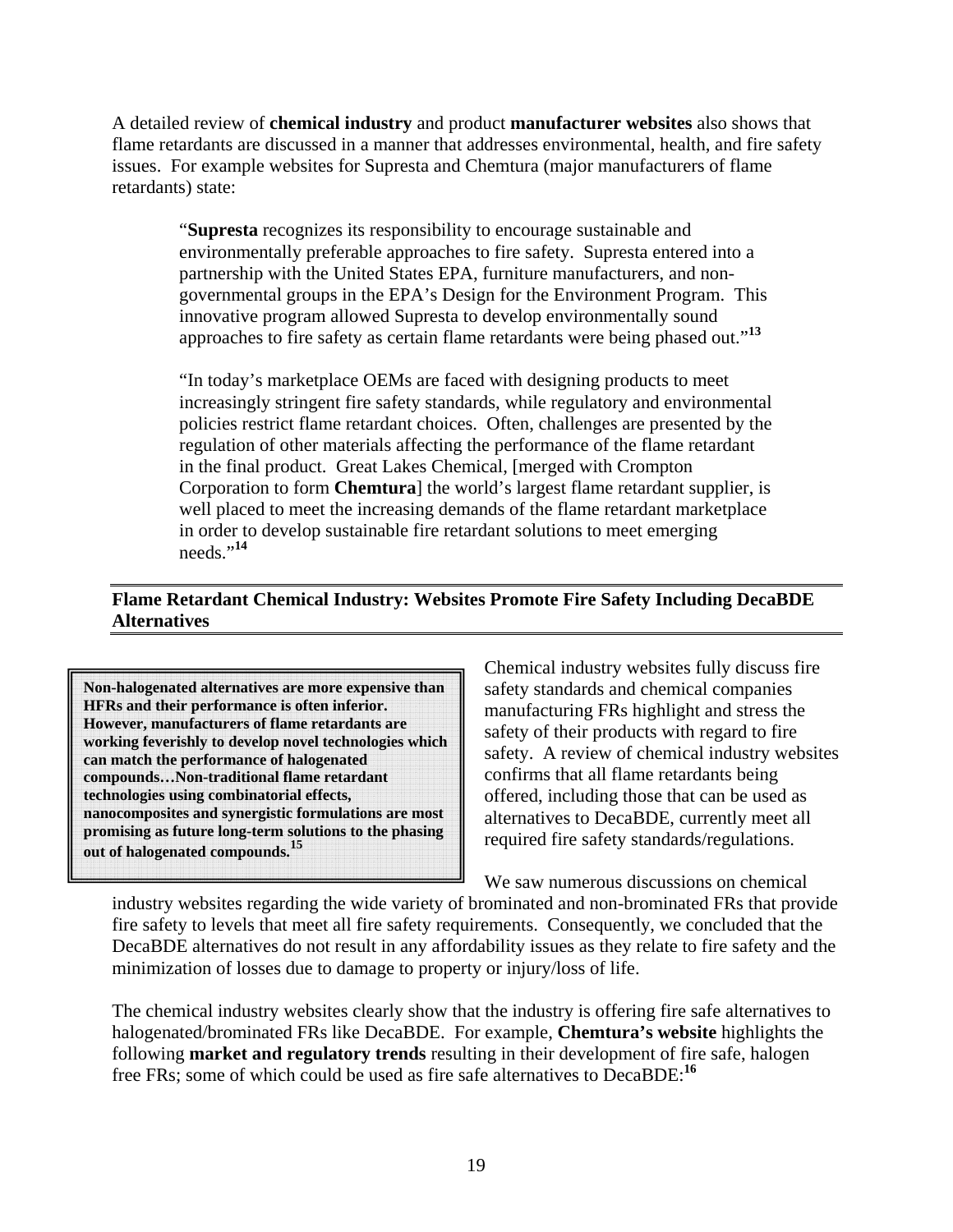- Halogen free alternatives in electrical components,
- Non-halogen sentiment at OEMs regarding electrical components,
- Halogen-free alternatives for plastic conduit for wire and cable applications,
- Japan and Europe are more active in halogen-free solutions for automotive cables,
- Consumer products industry includes an EU/OEM drive to non-halogen technologies,
- Consumer electronics OEMs pushing halogen-free circuit board materials and balancing cost performance,
- OEMs pushing for lead-free, non-halogen polymeric materials and balancing the cost performance,
- Government institutions adopt "green" purchase policy, leading more OEMs to convert from halogenated to non-halogen materials.

Chemtura is a leading global producer of non-halogenated phosphorus based flame retardants (e.g., Reofos® NHP, Reogard® 1000 product) many of which could be used in place of brominated/halogenated FRs like DecaBDE depending on the specific product application.

**Regulations and brand image concerns of Original Equipment Manufacturers (OEMs) customers act as key drivers for the non-halogenated FR market in the United States. However, the key issue in the FR industry is to replace existing halogenated FRs with nonhalogenated FRs that have similar efficacy. The usage of less toxic additive systems is one way for FR manufacturers to address this issue.<sup>17</sup>**

A review of fire safety literature at all levels of the FR industry frequently discusses an **integrated approach** that takes into account **fire safety, health, and the environment.**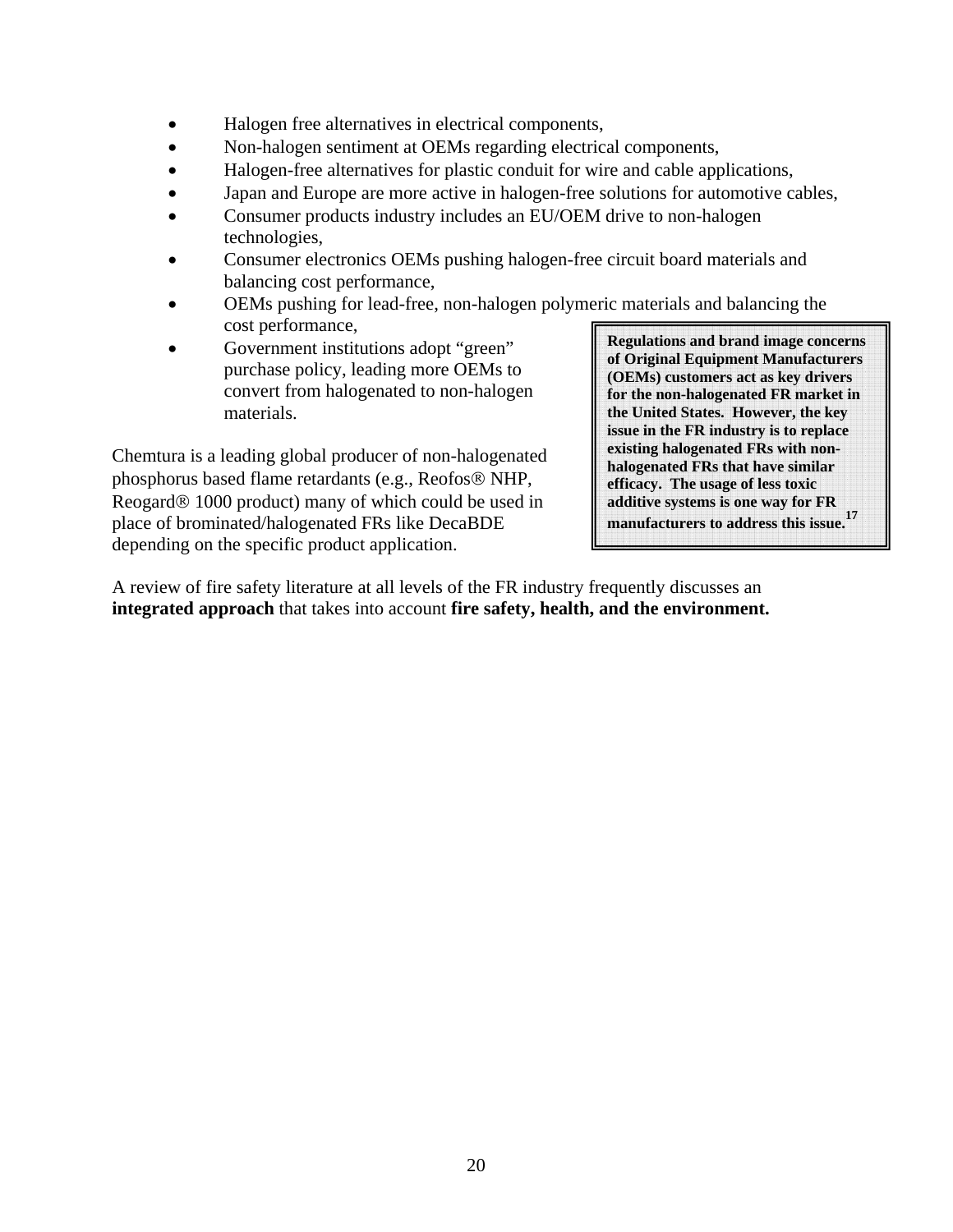#### **REFERENCES FOR APPENDIX I: OVERVIEW AND DISCUSSION OF FIRE SAFETY ISSUES**

<sup>1</sup>Website Research, Toxics Use Reduction Institute (TURI), TURI Supply Chain Meetings, June 5, 2003, Fire Safety and Flame Retardants, Keynote Speaker: Working Together for Fire Safety , Health and Environment, Mr. Don Bliss, President, National Association of State Fire Marshalls, see www.turi.org/content/content/view/full/1637, search on term flame retardants.

<sup>2</sup>Website Research, Fire Statistics, www.chemtura.com with internal linkage to Great Lakes Chemical related information. Click on "Our Business" topic "Flame Retardants", click on Product site: Flame Retardants, click on Safety, Fire Safety, Fire Statistics.

<sup>3</sup>Website Research at American Fire Safety Council, at **http://www.fire-safety.net/** and at http://www.fire-safety.net/safety.html.

<sup>4</sup>Website Research at www.supresta.com/media.php, Supresta Advocates for Improved Fire Safety Worldwide, September 18, 2006.

**5** Website Research at www.frost.com/prod/servlet/market-insighttop.pag?docid=54982919, Frost & Sullivan article, U.S. Flame Retardants Market: New Growth Opportunities, December 8, 2005.

<sup>6</sup>Website Research at http://www.fire-safety.net/ and http://www.firesafety.net/newsroom.html February 16, 2006: AFSC Statement on CPSC Approving New Flammability Standard for Mattresses.

<sup>7</sup>Website Research at www.specialchem, Article, May 19, 2004, Flame retardants: European Union Risk Assessments Update, also at www.specialchem4polymers.com/resources/articles/article.aspx?id=1690.

**8 Decabromodiphenylether: An Investigation of Non-Halogen Substitutes in Electronic Enclosure and Textile Applications**. Prepared by Pure Strategies for the Lowell Center for Sustainable Production. April, 2005 [Download PDF].

**9** Ibid, Lowell, April 2005.

**<sup>10</sup>**Website Research, Fire Statistics, www.chemtura.com with internal linkage to Great Lakes Chemical related information. Click on "Our Business" topic "Flame Retardants", click on Product site: Flame Retardants, click on Safety, Fire Safety, FR Standards.

**<sup>11</sup>**Ibid, www.chemtura.com.

**<sup>12</sup>**Website Research at www.frost.com/prod/servlet/market-insighttop.pag?docid=54982919, Frost & Sullivan article, U.S. Flame Retardants Market: New Growth Opportunities, December 8, 2005.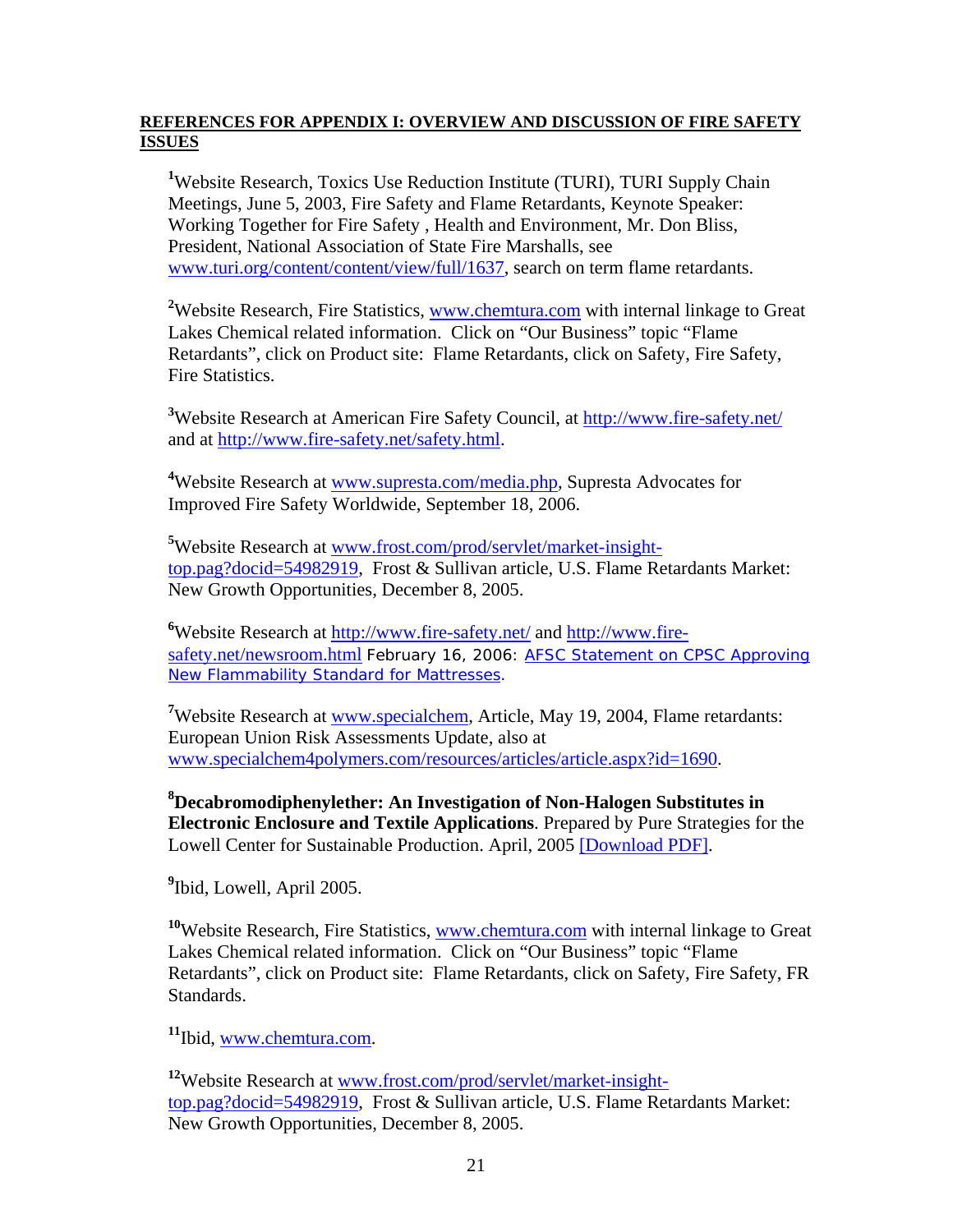**<sup>13</sup>**Website Research at www.supresta.com/productstew.php.

**<sup>14</sup>**Website Research at www.chemtura.com.

**<sup>15</sup>**Website Research at www.frost.com/prod/servlet/market-insighttop.pag?docid=38414884, Frost & Sullivan article, Electrical & Electronics; pioneering the conversion to non-halogenated flame-retardants, May 18, 2005.

<sup>16</sup>Website Research, Fire Statistics, www.chemtura.com with internal linkage to Great Lakes Chemical related information. Click on "Industries" topic.

**<sup>17</sup>**Website Research at www.frost.com/prod/servlet/market-insighttop.pag?docid=54982919, Frost & Sullivan article, U.S. Flame Retardants Market: New Growth Opportunities, December 8, 2005.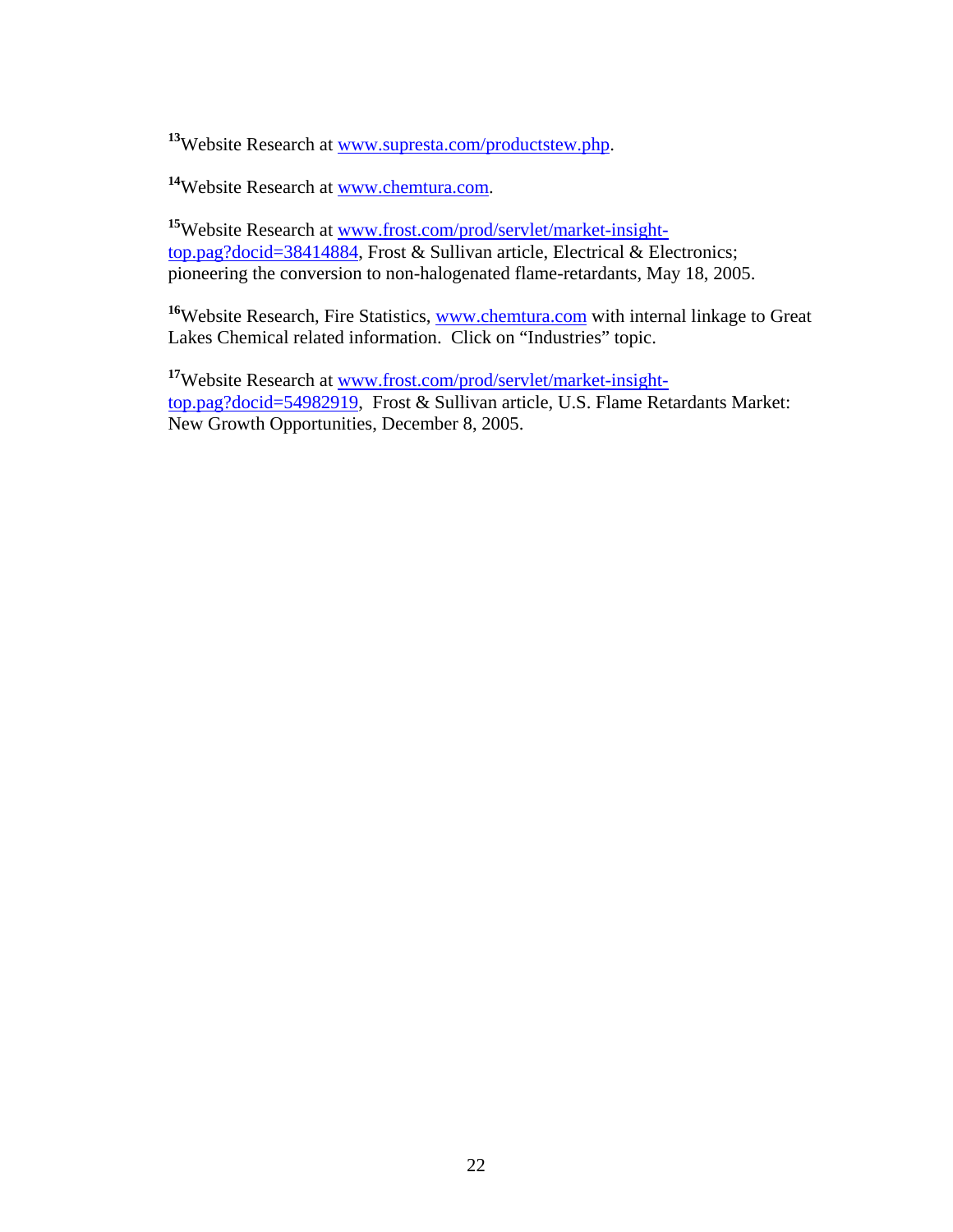## **APPENDIX II UPDATE OF SIGNIFICANT ISSUES FROM 2006 REPORT**

In the Agency's 2006 report to the General Assembly and the Governor in response to Public Act 94-100, we stated that we could not confidently respond to three of the five questions posed by Public Act 94-100 because of significant data gaps. Specifically, we were not fully able to answer whether DecaBDE breaks down into more harmful chemicals, what health effects could result from exposure to DecaBDE and whether current levels of exposure could produce these effects, and whether potential DecaBDE alternatives could reduce health risks while still maintaining an adequate level of flame retardant performance. This appendix presents an update of the data available to us since the 2006 report pertaining to these issues, and whether changes in our responses to the three questions might be warranted by the additional data.

#### **Breakdown of DecaBDE**

In the 2006 report the Agency found that DecaBDE can be broken down by light and by metabolic processes in animals and microorganisms. We noted that there was consensus that light can break DecaBDE down into nona-, octa-, and some heptaBDEs, but that there was disagreement whether the more toxic lower-brominated PBDEs can be produced by light under environmentally relevant conditions (i.e., other than in the presence of organic solvents). We also noted that a variety of penta- through nonaBDE congeners have been identified as DecaBDE breakdown products in fish and rats, and nona- and octaBDEs have been found as microbial breakdown products under anaerobic conditions. In addition, we found that hydroxyl breakdown products have been found in rats dosed with DecaBDE, raising the possibility of an additional class of toxic breakdown products. However, as with breakdown by light, there was disagreement concerning the extent to which the lower-brominated congeners that have been detected in animals and fish (wild and domestic) derives from breakdown of DecaBDE versus from use of the Penta- and OctaBDE commercial formulations. It was also not clear at that time what potential harm might derive from the hydroxyl breakdown products.

Since the 2006 report, a number of additional studies of the fate of DecaBDE in the environment and in organisms have been reviewed by the Agency. These studies further evaluated breakdown by light and other abiotic processes, metabolism by microorganisms, and metabolism by animals.

Breakdown by light and other abiotic processes - Ahn et al. (2006a) studied the debromination of DecaBDE adsorbed onto two types of clay, three metal oxides, and organic-rich sediments by both ultraviolet (UV) and natural light. They found that debromination occurred in both types of light on the clays but not on the metal oxides; that the half-life (the time required for disappearance of half the original amount of a chemical) of DecaBDE on clay is an order of magnitude longer under natural versus UV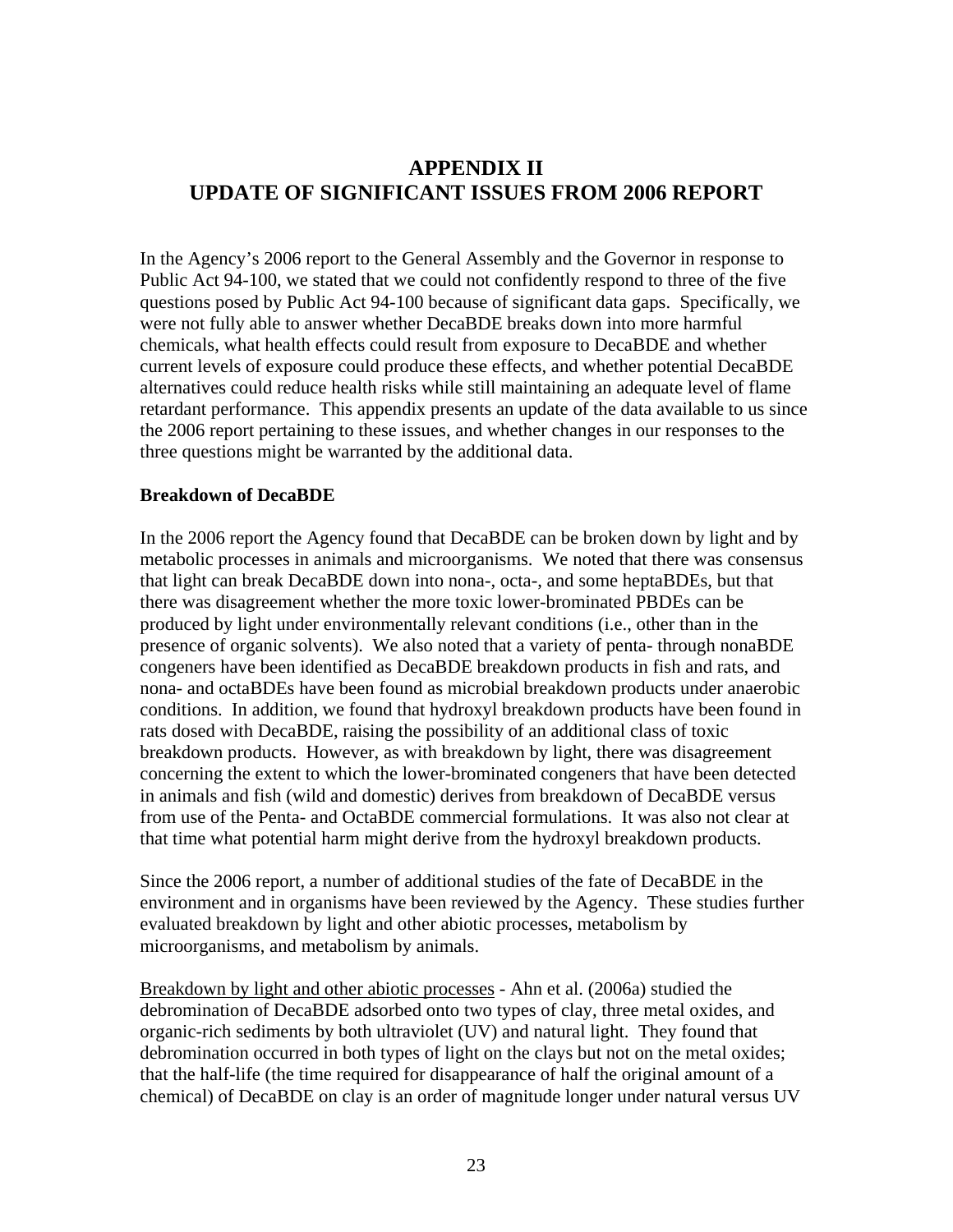light; that debromination under UV light in organic-rich sediment is 3-4 times slower than in clay; and that a number of tri- to nonaBDEs are produced by both types of light in clay. The results of this study suggest that DecaBDE may be debrominated in soils and sediments from natural sunlight, although the limited extent of light penetration makes this a relatively minor pathway for breakdown. This is reinforced by the results of a study evaluating the fate of PBDEs applied to soil in sewage sludge (Sellstrom et al., 2005), in which no evidence of light-mediated debromination of DecaBDE in soil was seen. Of potentially greater relevance, however, is the possibility that breakdown on airborne clay particles by sunlight could be an important fate process for DecaBDE.

In a second study from these researchers, Ahn et al. (2006b) investigated the breakdown of DecaBDE by one of the metal oxides, manganese oxide (MnO2), found in the first (2006a) study not to cause breakdown of DecaBDE in light. In the second study, DecaBDE was exposed to MnO2 in water to which an organic solvent, tetrahydrofuran, was added, and a number of tetra- to nonaBDE congeners were found. When this study was repeated with the naturally-occurring organic chemical catechol (found in soil humic material and tannins) added to water instead of tetrahydrofuran, breakdown of DecaBDE was seen only at a very high catechol concentration and the amount of breakdown was small. In a similar study, Keum and Li (2005) exposed six PBDE congeners dissolved in another organic solvent, ethyl acetate, to powdered iron or the mineral iron sulfide. The results for DecaBDE found significant breakdown to numerous tri- to nonaBDEs with powdered iron, whereas exposure to the more environmentally relevant iron sulfide produced a similar array of lower-brominated congeners but at a greatly reduced rate.

The results from the studies using organic solvents are consistent with findings noted in the Agency's 2006 report that DecaBDE can be debrominated in the presence of organic solvents, but questions about the environmental relevance of such findings still remain. However, the results from the study using catechol add to the evidence that DecaBDE can be broken down in water, although at apparently slow rates.

Metabolism by microorganisms – In the 2006 report, the Agency noted that one study (Gerecke et al., 2005) found that DecaBDE could be broken down to octa- and nonaBDE by microbes in sewage sludge, which suggested that DecaBDE could be broken down in other anaerobic compartments of the environment such as some soils and sediments. The environmental relevance of this study has been questioned however, since the experimental procedure used three organic chemical primers that would not likely be present in the environment to "jump start" the microbial activity, and the half-life of about 700 days found for DecaBDE in sludge in the study questions the applicability of these results to typical sewage plants in light of the much shorter residence time of their digesters. Thus, Gerecke et al. (2006) followed up this study using the same experimental procedures but with no or one primer and found that breakdown still occurred, but at a slower rate. This study also reports on preliminary results from an evaluation of the breakdown of DecaBDE in a full-scale anaerobic sewage digester with a residence time of 28 days, and finds equivocal evidence that breakdown does occur under these conditions.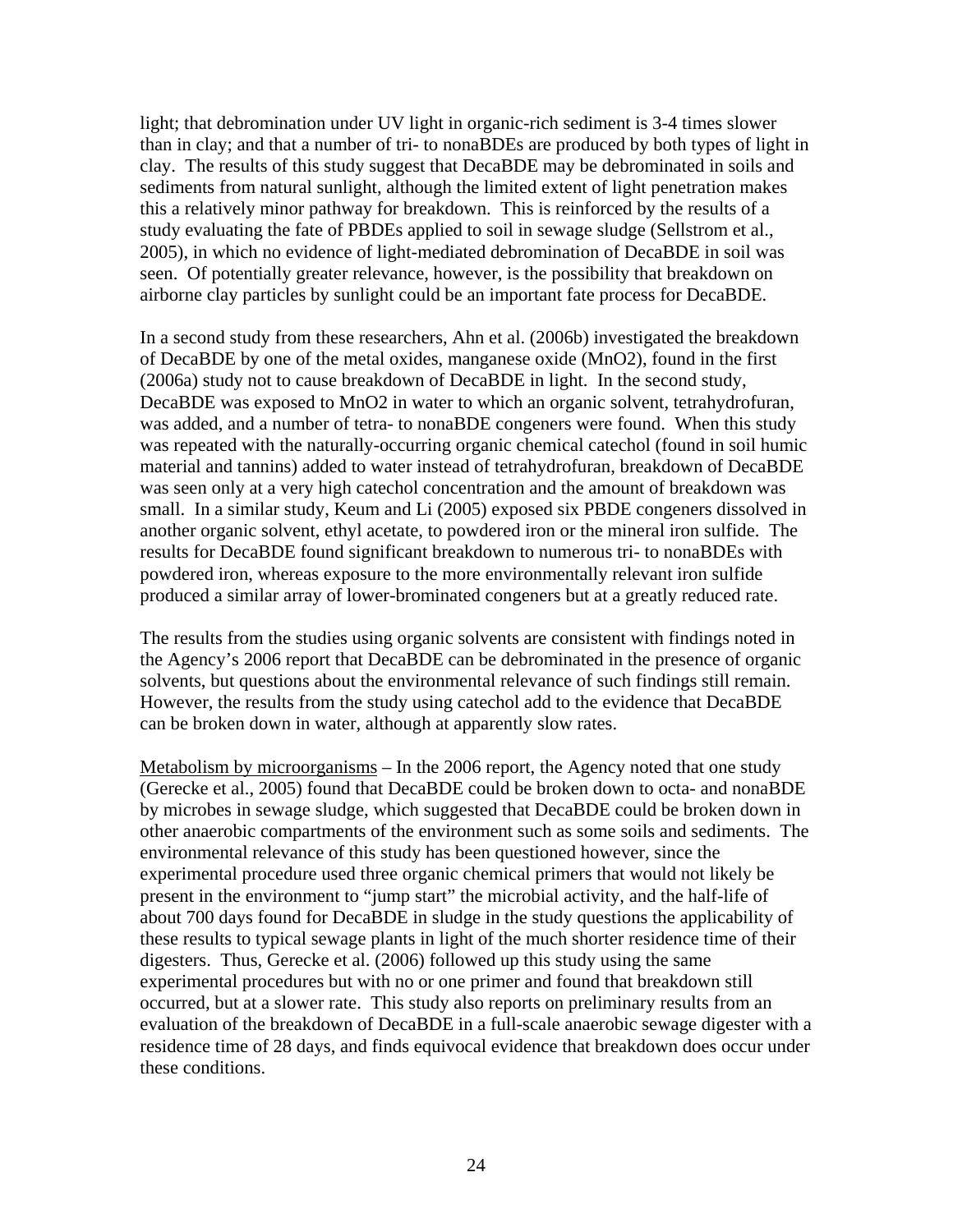Two studies provide evidence that microbial breakdown of DecaBDE occurs in anaerobic sediments. In a progress report to USEPA for an on-going study, Nies et al. (2005) found that after 3.5 years of exposure in anaerobic sediment cultures, DecaBDE was broken down to hexa- to nonaBDEs, with a calculated half-life of over ten years. Interestingly, in a parallel experiment with an organic solvent added to the cultures the half-life was 18 seconds, providing a vivid illustration of the enhanced breakdown of DecaBDE in the presence of organic solvents. In the second study, Skoczynska et al. (2005) evaluated the breakdown of DecaBDE in anaerobic sediment cultures to which organic solvents were added, and found rapid breakdown to nonaBDEs. These studies provide evidence that DecaBDE may be broken down to lower-brominated congeners in sediments.

In another study of the potential for microbial breakdown of DecaBDE, He et al. (2006) evaluated the debrominating capabilities of certain anaerobic bacteria known to be able to metabolize highly chlorinated organic chemicals. They found that *Sulfurospillum multivorans* was able to debrominate DecaBDE to hepta- and octaBDEs, whereas *Dehalococcoides* species were not able to debrominate DecaBDE. Conversely, *Dehalococcoides* species were able to produce a variety of di- to heptaBDEs from a commercial OctaBDE formulation, whereas *S. multivorans* was unable to debrominate the OctaBDE formulation. The environmental relevance of this study is questionable, however, since the microbial cultures were primed with Trichloroethylene, which is not usually present in the environment other than at contaminated industrial sites.

Metabolism by animals – We have reviewed several studies of the breakdown of PBDEs by animals since issuing the 2006 report, which greatly expand our findings from that report. In the 2006 report, we noted that rainbow trout and carp were able to debrominate DecaBDE down to hexaBDEs and pentaBDEs, respectively, and that certain hydroxyl structures have been identified as breakdown products of DecaBDE in rats that might result in structures similar to estrogen and the thyroid hormones. Taken together, the studies reviewed since the 2006 report demonstrate that animals are capable of metabolizing PBDEs to a variety of breakdown products.

In a follow-up to the study cited in the 2006 report, Stapleton et al. (2006) evaluated whether DecaBDE breakdown products could accumulate in trout, and found that several hepta- to nonaBDEs accumulated over a five-month period. This study also evaluated the extent of metabolism of DecaBDE by enzymes isolated from trout and carp livers, and found that carp enzymes produced a greater amount of debromination and a wider variety of breakdown products than trout enzymes. In other studies with fish, Lebeuf et al. (2006) found enrichment of octa- and nonaBDEs, but not lower-brominated congeners, in Atlantic tomcod exposed to the commercial DecaBDE formulation (although it was not clear to what extent this was due to breakdown versus impurities in the DecaBDE product), and Tomy et al. (2004) found three BDE congeners in lake trout that were not present in the diet or the control fish that they noted as evidence of debromination.

Studies also demonstrate that mammals and birds are capable of metabolizing DecaBDE. Huwe (2005) found that one octaBDE and possibly other octa- and nonaBDEs accumulated in rat liver after exposure to DecaBDE in the diet. In a study in which cows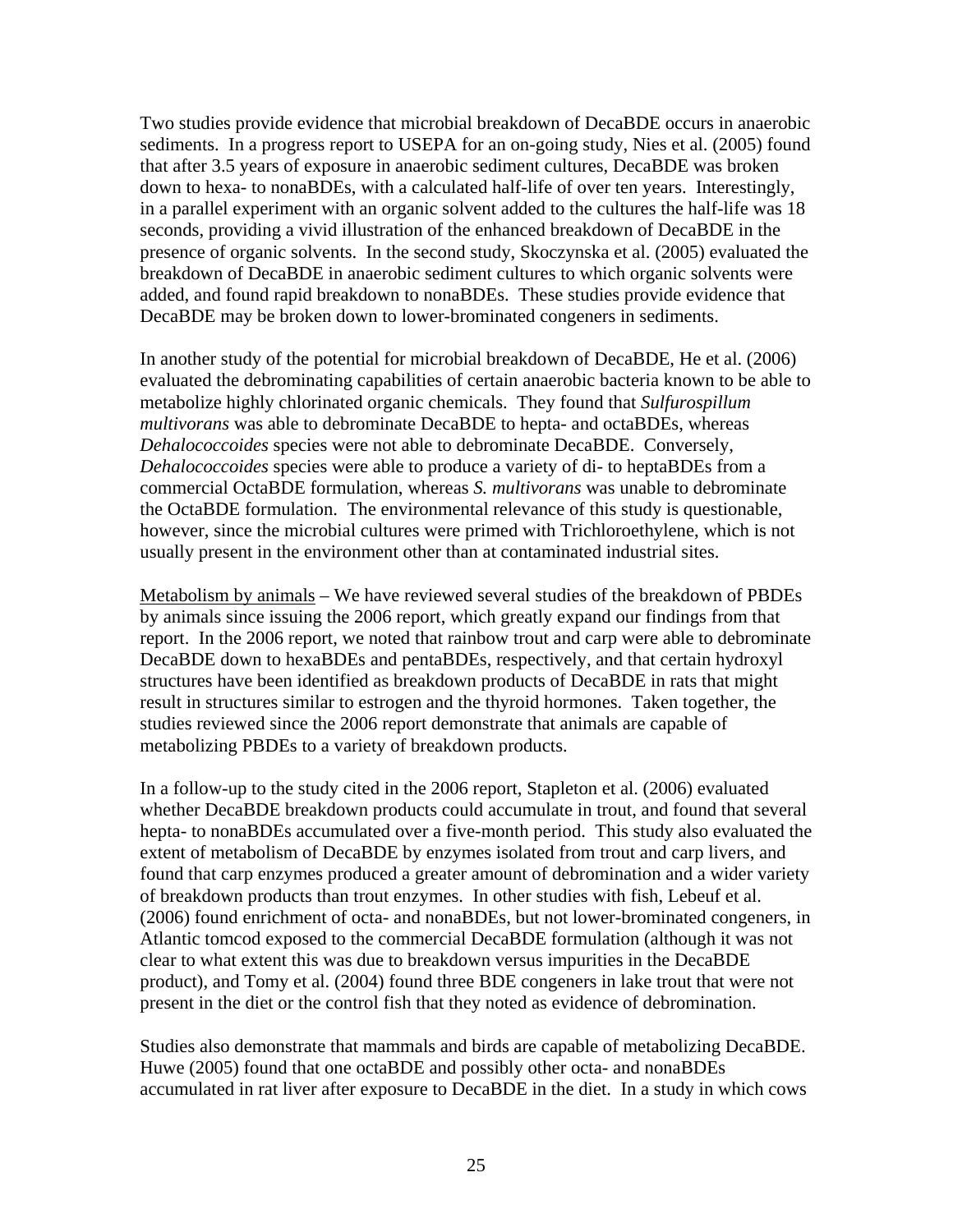were exposed to feed environmentally contaminated primarily with DecaBDE and also with much lower levels of nonaBDEs, Kierkegaard et al. (2007) stated that the most likely explanation for the differences in congener profiles between feed and tissue residues is debromination of DecaBDE (down to heptaBDEs). Malmberg et al. (2005) identified 16 hydroxyl and 2 dihydroxyl metabolites in the blood of rats given a mixture of 7 BDE congeners (including DecaBDE), which adds to the concern expressed in our 2006 report about the potential for hydroxyl metabolites being formed that are similar in structure to estrogen and the thyroid hormones. In humans, Thuresson et al. (2006) evaluated the half-lives of hepta- to DecaBDEs in workers occupationally exposed to PBDEs, and found that DecaBDE's half-life of about 15 days was shorter than the halflives of the other PBDEs evaluated (18-91 days). They concluded that DecaBDE is more easily metabolized and/or more easily excreted to account for these differences. Finally, Van den Steen et al. (2007) showed for the first time debromination of DecaBDE in birds, finding mainly octa- and nonaBDEs present in the muscle and liver of starlings exposed to DecaBDE.

In summary, the studies on the fate of DecaBDE in the environment and in organisms we have reviewed since the 2006 report continue to suggest that DecaBDE can be broken down by abiotic and biotic processes. These processes produce a number of lessbrominated congeners or hydroxylated structures, some of which may be of concern for their health effects. It is still not clear what are the most important and/or most abundant of these breakdown products since there are still some notable uncertainties. As a result of these uncertainties, we will continue to evaluate the health and environmental effects of other PBDEs as well as DecaBDE in this report.

## **Health Effects of DecaBDE and Other PBDEs**

In the 2006 report, the Agency noted that there is surprisingly little human health effects data available considering the large volume of PBDEs used since their introduction, while there are numerous reports of the effects of the PBDEs on laboratory animals. We decided to focus our review on those organs and tissues for which effects are seen at lower doses, since these effects would be most relevant to human health risks. Thus, we identified liver, thyroid, reproductive/developmental, and neurological effects as the key PBDE effects at lower doses, and noted that there were significant gaps in the data for all but liver effects. We also noted that studies to further evaluate reproductive/developmental and neurological effects were to be carried out by the European Union.

Since issuing the 2006 report, we have not become aware of any additional significant human data, nor have we seen any results from the European Union studies. In the only study of potential effects of PBDEs in humans, Weiss et al. (2006) followed up a study that found an association between organohalogen chemical exposure and osteoporosis in seals from the Baltic Sea with a study evaluating associations of these chemicals in the blood of Swedish fishermen's wives with markers for osteoporosis. No associations were found between any of the chemicals and the women's bone density or any biochemical markers of bone metabolism.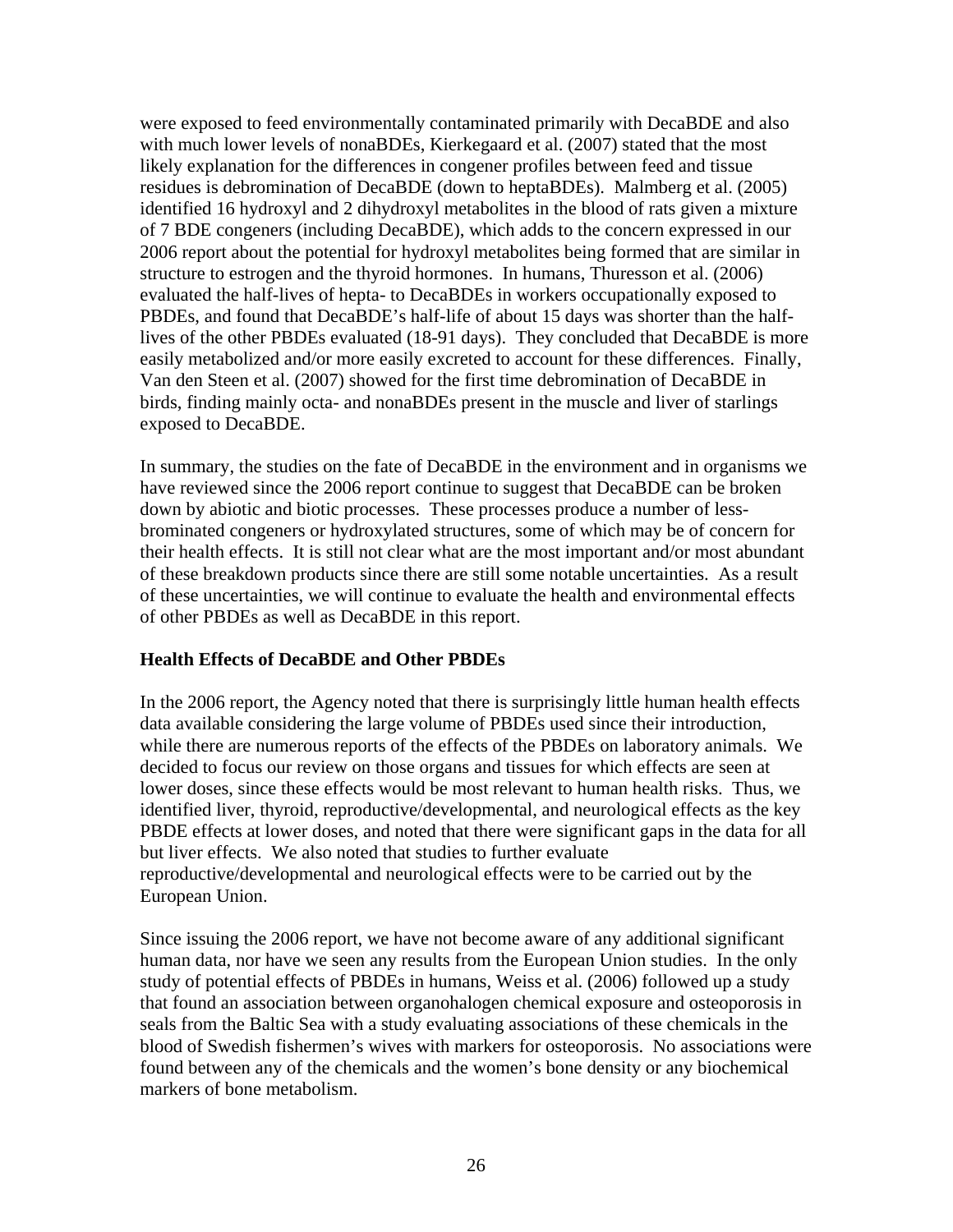We have reviewed several additional animal studies of PBDE effects since issuing the 2006 report. These studies address reproductive/developmental, thyroid, and neurological endpoints, adding to the databases for these health effects.

Reproductive/developmental effects – Tseng et al. (2006) studied the effects of DecaBDE on sperm functions in male mice exposed from post-natal days 21-70 (i.e., post-weaning to puberty). They found decreases in the electrical potential of sperm membranes and in one of five measures of sperm movement, and an increase in the generation of one of two reactive oxygen species associated with cell membrane damage. The Lowest Observable Adverse Effect Level (LOAEL) for these effects was 500 mg/kg/d. It is somewhat difficult to evaluate potential human health risks from this study since there were no effects found on many other measures of sperm function, sperm structure, and sperm DNA content, and the LOAEL is relatively high.

In another study of the potential reproductive/developmental effects of the PBDEs, Lilienthal et al. (2006) examined the effects of exposure to 2,2',4,4',5 pentabromodiphenyl ether (BDE-99) in rats. In this study, pregnant rats were exposed on days 10-18 of gestation to 1 or 10 mg/kg/d of BDE-99 and the offspring were evaluated for several reproductive/developmental endpoints. The authors found large decreases in circulating sex steroids and reduced anogenital distance (a measure of masculinization), and an increased sweet preference (a measure of feminization) in the male offspring. In the female offspring, the lower dose resulted in a decrease in primary ovarian follicles while the higher dose caused a decrease in secondary follicles.

Nakari and Pessala (2005) evaluated the ability of three BDEs (2,2',4,4' tetrabromodiphenyl ether (BDE-47), BDE-99, and 2,3,3',4,4',5,5',6-octabromodiphenyl ether (BDE-205)) to produce the egg protein vitellogenin (normally only produced by female fish) in cultures of liver cells from male trout. All three PBDEs caused vitellogenin production, with BDE-205, a known breakdown product of DecaBDE, being most potent. In another *in vitro* study, Hamers et al. (2006) found that 6-hydroxy-BDE-47 (one of the 16 hydroxyl metabolites identified by Malmberg et al. (2005) above as breakdown products of BDEs) was the most potent anti-estrogenic chemical tested in their protocol. On the other hand, many lower-brominated PBDEs exhibited antiandrogenic activity, with the environmentally widespread 2,2',4,4',6 pentabromodiphenyl ether (BDE-100) being 13 times more potent than the antiandrogenic drug Flutamide used as the positive control in this part of the study. It should be noted that DecaBDE and 2,2',3,3',4,4',5,5',6-nonabromodiphenyl ether (BDE-206) were inactive in these tests.

The results from the Lilienthal et al., Nakari and Pessala, and Hamers et al. studies add to the concern that PBDEs may be able to interfere with the normal hormonal control of reproduction and development. Whether the levels of PBDEs in the environment are sufficient to interfere with hormonal control, and what part DecaBDE might play in such interference, require further study.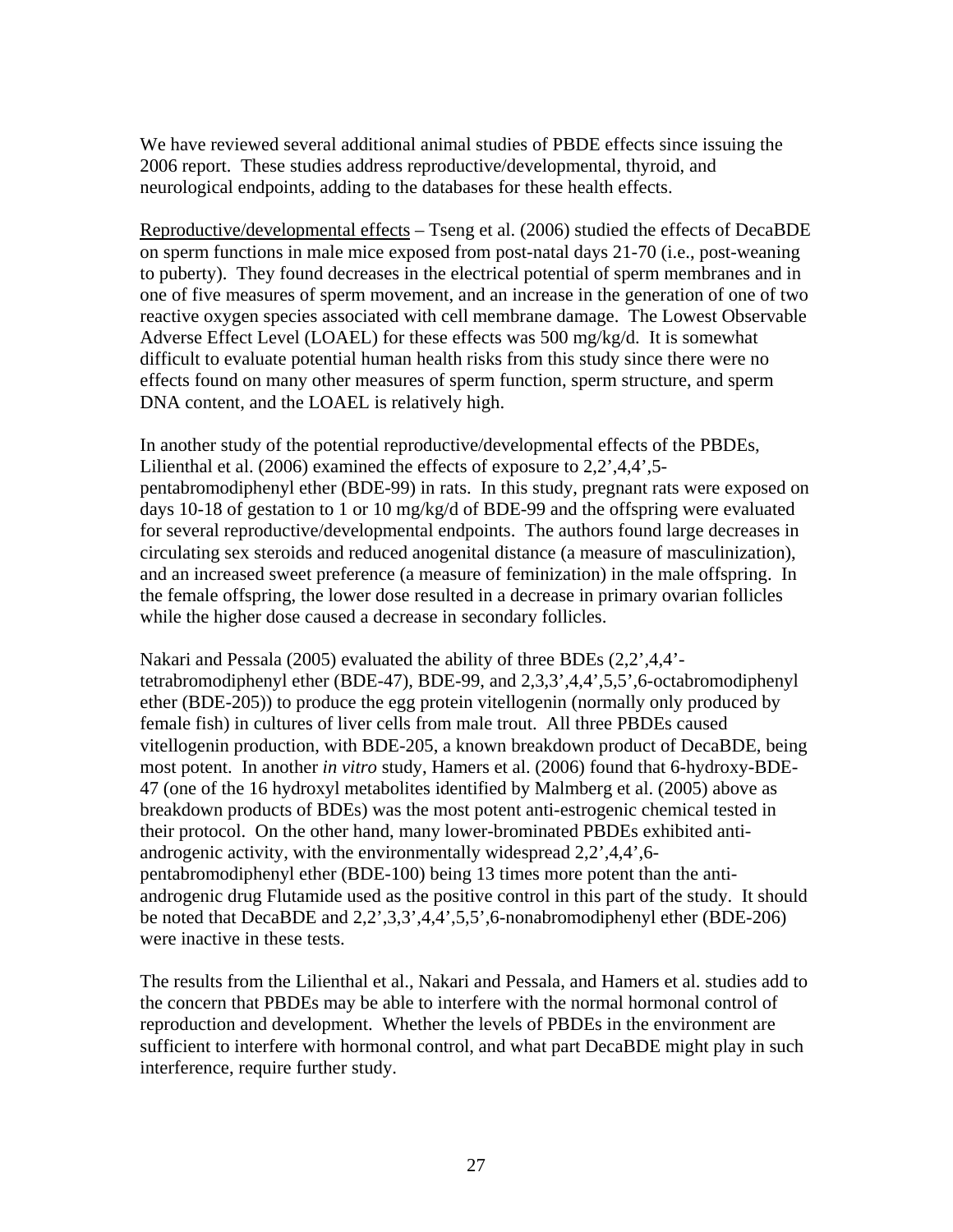Thyroid effects – Two studies with frogs demonstrate the potential for PBDEs to cause thyroid-related effects. Balch et al. (2006) exposed tadpoles to BDE-47, BDE-99, and a commercial PentaBDE formulation and found that all three treatments delayed the normal metamorphosis into frogs, an event that is known to be highly dependent on thyroid hormones. In a similar study, Schriks et al. (2006) exposed tadpole tail tips in organ culture to BDE-206 in the presence or absence of the thyroid hormone triiodothyronine (T3), which is known to cause the regression of tail tips as the tadpole undergoes metamorphosis. They found that BDE-206, at concentrations as little as five times in excess of T3, was able to halt the regression of the tail tips, whereas BDE-206 in the absence of T3 had no effect. These results suggest that BDE-206 is a fairly potent inhibitor of T3 action.

A study with kestrels suggests that PBDEs can affect thyroid hormone levels in birds. Fernie et al. (2005) injected eggs with a mixture of BDE-47, BDE-99, BDE-100, and 2,2'4,4',5,5'-hexabromodiphenyl ether (BDE-153) at environmentally relevant (i.e., at levels found in Great Lakes gull eggs) concentrations and found decreased levels of the thyroid hormone thyroxine (T4), but not T3. Another study of rats exposed to a PentaBDE formulation during lactation (Ellis-Hutchings et al., 2006) found decreased levels of T4 in both mothers and offspring, and the magnitude of the decrease was worsened in mothers that were marginally deficient in Vitamin A. Thyroid effects were also evaluated in the *in vitro* study cited above by Hamers et al., in which BDE-206 caused a significant decrease in T3 activity, and 6-OH-BDE-47 was a fairly potent competitor to T4 for binding to the thyroid hormone transport protein transthyretin. The results of these five studies continue to build concern for the potential of PBDEs to cause thyroid effects in humans and wildlife.

Neurological effects  $-A$  study by Alm et al. (2006) investigated the effects of a single dose of BDE-99 on newborn mouse brain at the protein level. They used various imaging techniques to evaluate changes in proteins in the brain, and found numerous changes indicative of degeneration. In an abstract of another study of neurological development (submitted for publication but still being peer-reviewed), Cressey et al. report deficits in two measures of neurological development in mice exposed to DecaBDE from days 2-15 after birth. They also report that male mice experienced hyperactivity in adulthood, and both sexes exhibited an abnormal response to nicotine challenge. These results suggest neurological effects similar to those discussed in our 2006 report.

In the 2006 report, we focused on a series of studies from a Swedish laboratory in which newborn mice were exposed to various PBDEs during a critical period of neurological development and then evaluated for activity levels at 2, 4, and 6 months of age. We noted that all the PBDEs tested in this protocol (BDEs 47, 99, 153, and DecaBDE) caused abnormal activity levels that worsened with age, suggesting that the neurological changes were permanent. We further noted that the study with DecaBDE (Viberg et al., 2003) has been criticized for certain procedural and statistical problems, calling into question its relevance for human risk evaluation.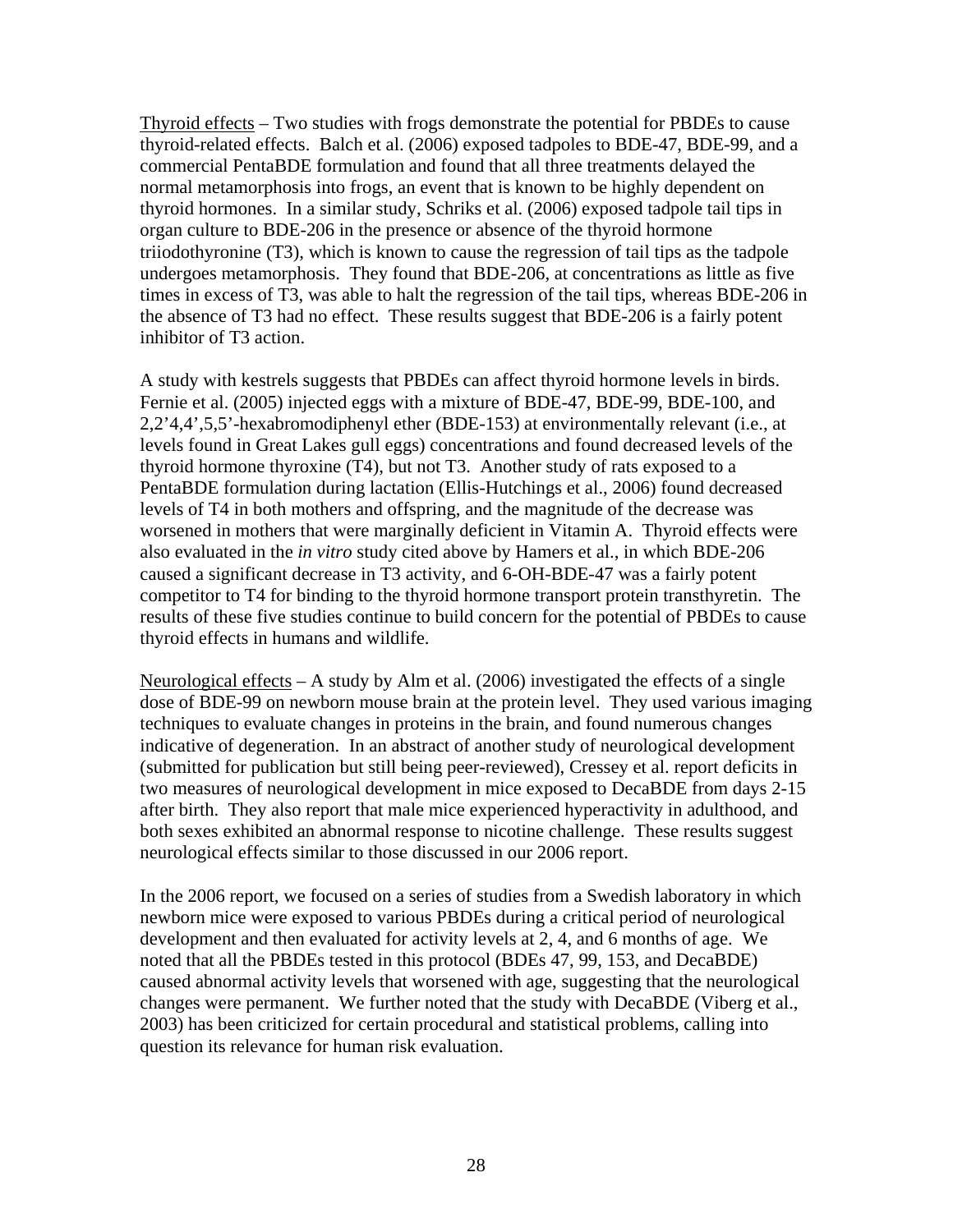This laboratory has since published two additional studies that expand the database regarding the neurotoxic potential of the PBDEs. Viberg et al. (2007) have repeated the original 2003 DecaBDE study with mice using a second rodent species, the rat, and has obtained similar results, finding disruption of normal adult activity levels following exposure during the post-natal period. This study also found that the adult rats responded abnormally to nicotine, potentially identifying nicotinic receptors in the brain as targets for the toxic effects of the PBDEs. In the second study, Viberg et al. (2006) evaluated exposure to 2,2',3,4,4',5',6-heptabromodiphenyl ether (BDE-183), 2,2',3,4,4',5,5',6 octabromodiphenyl ether (BDE-203), and BDE-206 (all DecaBDE breakdown products) in mice in the same experimental protocol. The results of this study again show changes in activity levels, and mice exposed to BDEs 203 and 206 also were found to have deficits in a water maze test indicative of learning impairment.

The results of the unpublished study by Cressey et al. and the studies by Viberg et al. continue to build a case that the PBDEs can cause adverse neurological effects upon exposure to the fetus and newborn. We note with interest that the draft *Toxicological Review of Decabromodiphenyl Ether (BDE-209),* issued by USEPA for public comment prior to updating this chemical's information in the Integrated Risk Information System (IRIS; USEPA 2006), has chosen the Viberg et al. (2003) study with DecaBDE as the basis for its proposed Reference Dose of 0.007 mg/kg/d, in spite of the noted procedural and statistical problems.

In summary, the accumulating evidence for reproductive/developmental, thyroid, and neurological effects of the PBDEs continues to be a cause for concern about these chemicals. There is still some uncertainty about the role of DecaBDE in these effects, but the level of this uncertainty has decreased since the 2006 report. Thus, an evaluation of potential alternatives to DecaBDE is warranted, in order to help manage any transition away from DecaBDE that might occur in the future.

## **Health Effects of DecaBDE Alternatives**

As stated above, the Agency noted in the 2006 report that significant gaps existed in the toxicological database for potential DecaBDE alternatives. In responding to the request from the Governor to evaluate DecaBDE alternatives, the Agency has reviewed numerous studies and reports regarding the health and environmental effects of potential alternatives. The results of this review are presented in Appendix III.

#### **Summary**

Our review of additional studies and reports pertaining to the breakdown of DecaBDE, health effects of DecaBDE and other PBDEs, and health effects of DecaBDE alternatives has expanded our knowledge base in these areas. Regarding the breakdown of DecaBDE, it is obvious that light can debrominate DecaBDE in soil, water, sediment, and air, and that anaerobic degradation of DecaBDE by microorganisms in sewage and sediments can occur in some circumstances. It is also clear that animals are capable of metabolizing DecaBDE to a variety of breakdown products. However, it can be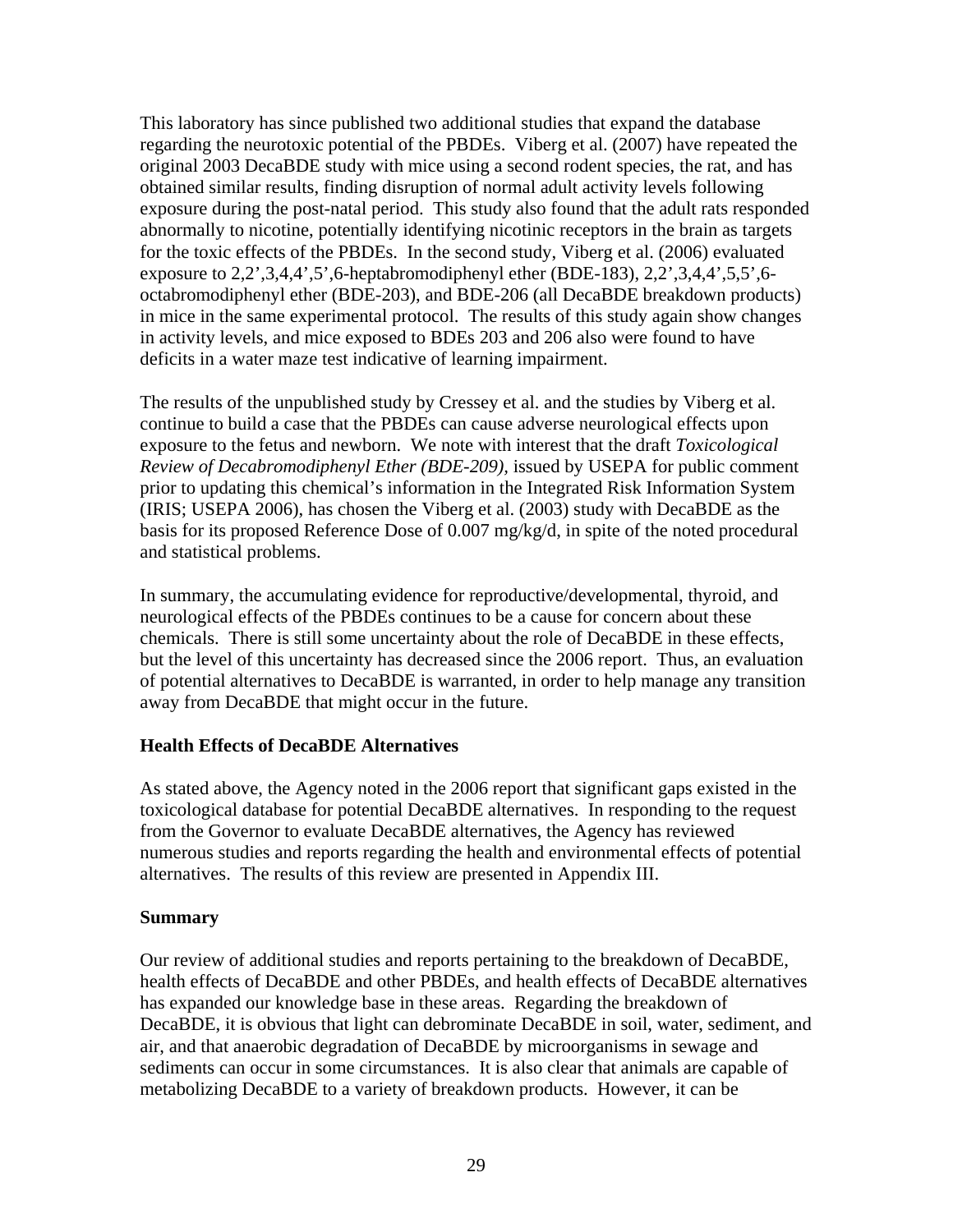questioned how much abiotic and microbial degradation occurs under normal environmental conditions, and it is not clear whether the more toxic lower-brominated PBDEs are produced in significant quantities by any of these pathways. Thus, we now have an expanded knowledge base of the fate of DecaBDE in the environment, but at this time we are still not able to fully respond to the question of whether DecaBDE breaks down into more harmful chemicals.

Regarding the health effects of DecaBDE and other PBDEs, evidence continues to accumulate that certain PBDEs are capable of interfering with the normal hormonal control of reproduction and development and with normal thyroid function. Evidence is also building that certain PBDEs can cause neurological deficits in the fetus and newborn. These effects continue to raise concerns about the PBDEs, although the role of DecaBDE in some of the effects is uncertain. We await the results of the reproductive/developmental and neurological effects studies of DecaBDE being conducted by the European Union to better answer the question of what health effects could result from exposure to DecaBDE.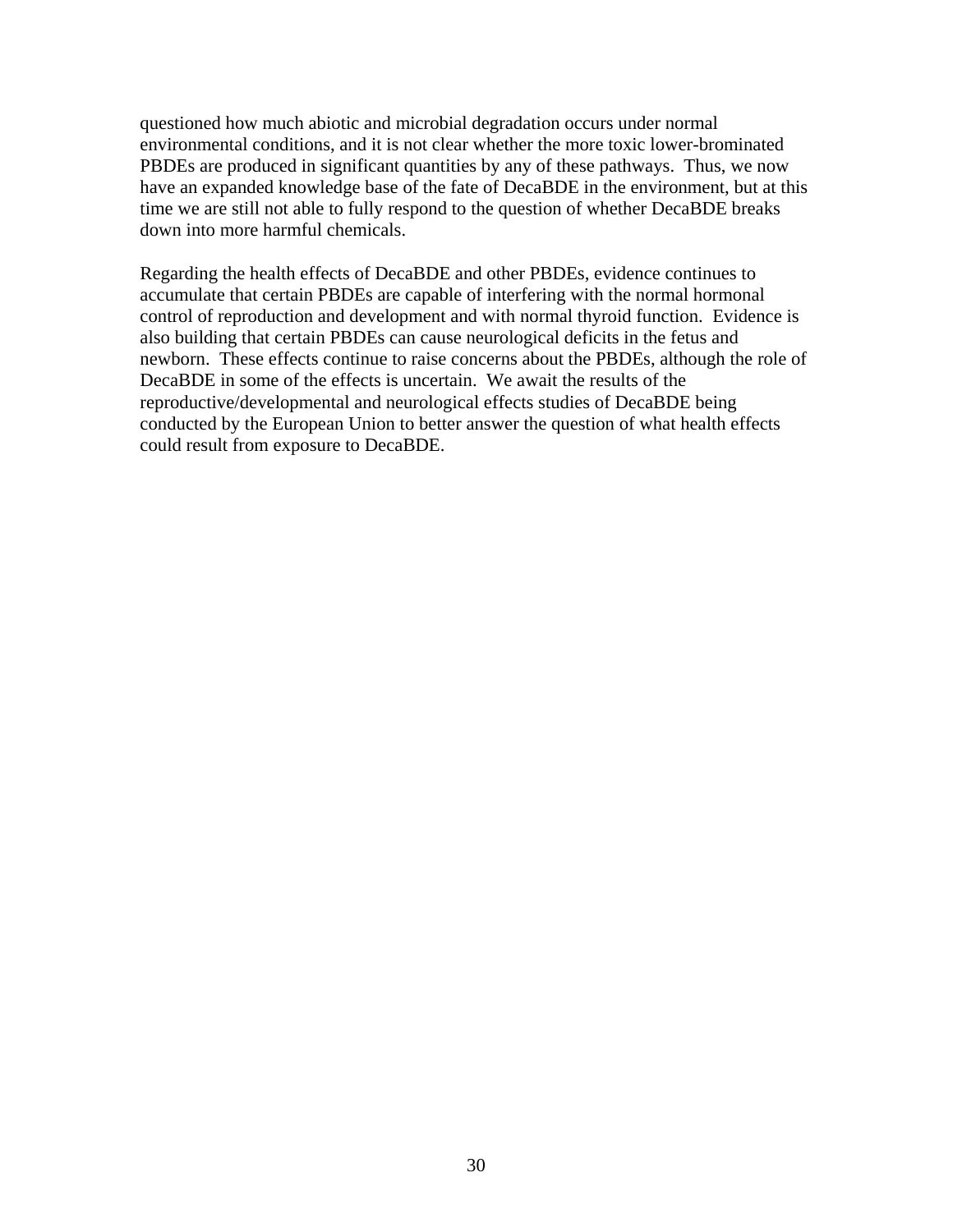## **REFERENCES FOR APPENDIX II: UPDATE OF SIGNIFICANT ISSUES FROM 2006 REPORT**

Ahn M-Y, Filley TR, Jafvert CT, et al. 2006. Photodegradation of decabromodiphenyl ether adsorbed onto clay minerals, metal oxides, and sediment. Envir Sci Technol 40: 215-220.

Ahn M-Y, Filley TR, Jafvert CT, et al. 2006. Birnessite mediated debromination of decabromodiphenyl ether. Chemosphere 64: 1801-1807.

Alm H, Scholtz B, Fischer C, et al. 2006. Proteomic evaluation of neonatal exposure to 2,2',4,4',5-pentabromodiphenyl ether. Environ Health Perspect 114: 254-259.

Balch GC, Velez-Espino LA, Sweet C, et al. 2006. Inhibition of metamorphosis in tadpoles of *Xenopus laevis* exposed to polybrominated diphenyl ethers (PBDEs). Chemosphere 64: 328-338.

Cressey MA, Reeve EA, Rice DC, et al. (Abstract). Behavioral impairments produced by developmental exposure to the flame retardant DecaBDE. Submitted for publication to Neurotoxicology and Teratology.

Ellis-Hutchings RG, Cherr GN, Hanna LA, et al. 2006. Polybrominated diphenyl ether (PBDE)-induced alterations in vitamin A and thyroid hormone concentrations in the rat during lactation and early postnatal development. Toxicol Appl Pharmacol 215: 135- 145.

Fernie KJ, Shutt JL, Mayne G, et al. 2005. Exposure to polybrominated diphenyl ethers (PBDEs): changes in thyroid, vitamin A, glutathione homeostasis, and oxidative stress in American kestrels (*Falco sparverius*). Toxicol Sci 88: 375-383.

Gerecke AC, Hartmann PC, Heeb NV, et al. 2005. Anaerobic degradation of decabromodiphenyl ether. Environ Sci Technol 39: 1078-1083.

Gerecke AC, Giger W, Hartmann PC, et al. 2006. Anaerobic degradation of brominated flame retardants in sewage sludge. Chemosphere 64: 311-317.

Hamers T, Kamstra JH, Sonneveld E, et al. 2006. *In vitro* profiling of the endocrinedisrupting potency of brominated flame retardants. Toxicol Sci 92: 157-173.

He J, Robrock KR, and Alverez-Cohen L. 2006. Microbial reductive debromination of polybrominated diphenyl ethers (PBDEs). Environ Sci Technol 40: 4429-4434.

Huwe J. 2005. Bioaccumulation of decabromodiphenyl ether (BDE-209) from the diet into Sprague-Dawley rats. Organohal Comp 67: 633-635.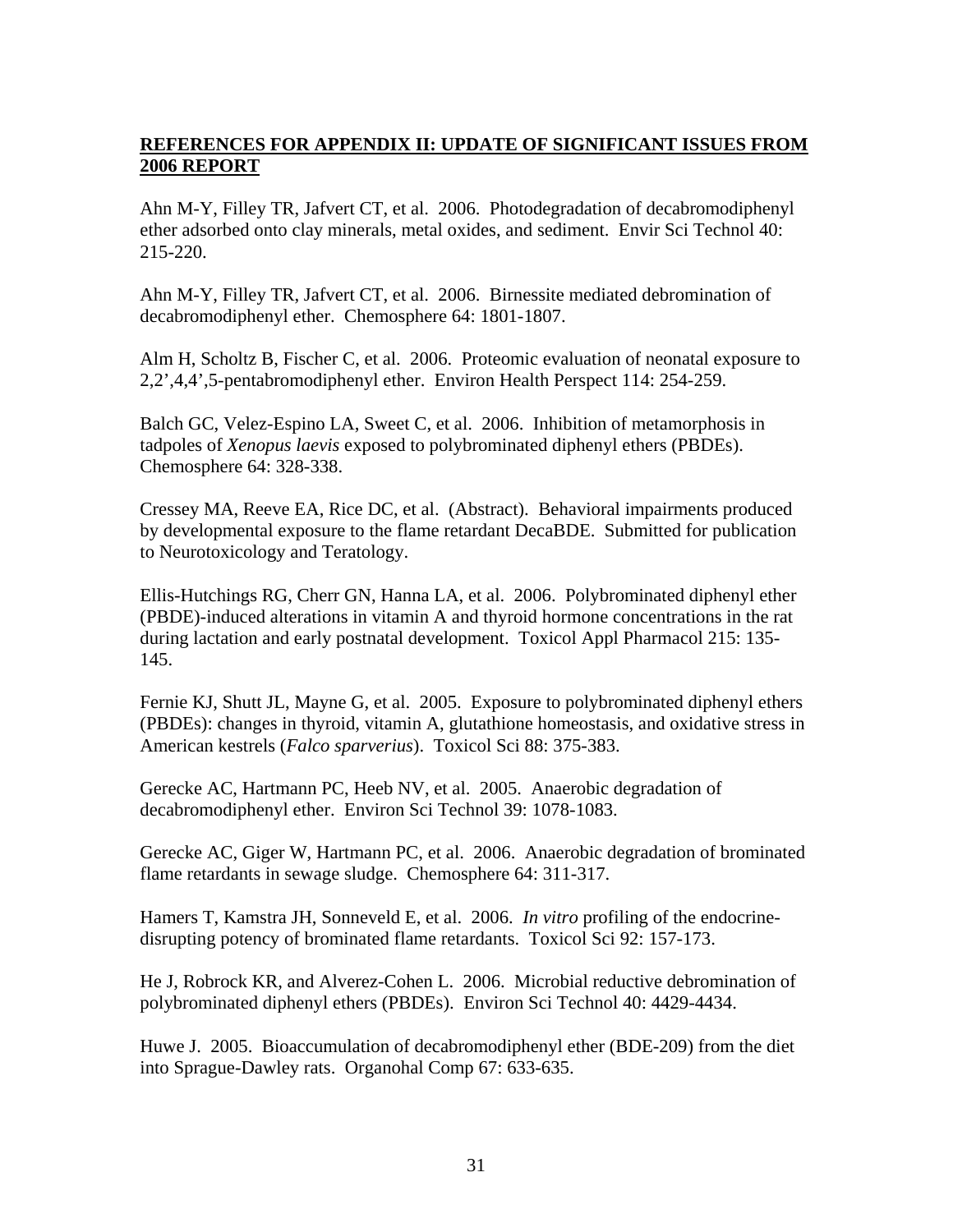Keum Y-S and Li QX. 2005. Reductive debromination of polybrominated diphenyl ethers by zerovalent iron. Environ Sci Technol 39: 2280-2286.

Kierkegaard A, Asplund L, DeWit CA, et al. 2007. Fate of higher brominated PBDEs in lactating cows. Environ Sci Technol 41: 417-423.

Lebeuf M, Couilliard CM, Legare B, et al. 2006. Effects of DecaBDE and PCB-126 on hepatic concentrations of PBDEs and methoxy-PBDEs in Atlantic tomcod. Environ Sci Technol 40: 3211-3216.

Lilienthal H, Hack A, Roth-Harer A, et al. 2006. Effects of developmental exposure to 2,2',4,4',5-pentabromodiphenyl ether (PBDE-99) on sex steroids, sexual development, and sexually dimorphic behavior in rats. Environ Health Perspect 114: 194-201.

Malmberg T, Athanasiadou M, Marsh G, et al. 2005. Identification of hydroxylated polybrominated diphenyl ether metabolites in blood plasma from polybrominated diphenyl ether exposed rats. Environ Sci Technol 39: 5342-5348.

Nakari T and Pessala P. 2005. *In vitro* estrogenicity of polybrominated diphenyl ethers. Organohal Comp 67: 558-561.

Nies L, Ahn M-Y, Filley T, et al. 2005. 2005 Progress Report: Anaerobic microbial reductive debromination of polybrominated diphenyl ethers. USEPA National Center for Environmental Research. EPA Grant No. R830251.

Schriks M, Zvinavashe E, Furlow JD, et al. 2006. Disruption of thyroid hormonemediated *Xenopus laevis* tadpole tail tip regression by hexabromocyclododecane (HBCD) and 2,2',3,3',4,4',5,5',6-nonabromodiphenyl ether (BDE206). Chemosphere 65: 1904- 1908.

Sellstrom U, DeWit CA, Lundgren N, et al. 2005. Effect of sewage-sludge application on concentrations of higher-brominated diphenyl ethers in soil and earthworms. Environ Sci Technol 39: 9064-9070.

Skoczynska E, Zegers B, deVoogt P, et al. 2005. Reductive debromination of polybrominated diphenyl ethers (PBDEs) by anaerobic sediment microorganisms. Organohal Comp 67: 572-574.

Stapleton HM, Brazil B, Holbrook RD, et al. 2006. In vivo and in vitro debromination of decabromodiphenyl ether (BDE 209) by juvenile rainbow trout and common carp. Environ Sci Technol 40: 4653-4658.

Thuresson K, Hoglund P, Hagmar L, et al. 2006. Apparent half-lives of hepta- to decabromodiphenyl ethers in human serum as determined in occupationally exposed workers. Environ Health Perspect 114: 176-181.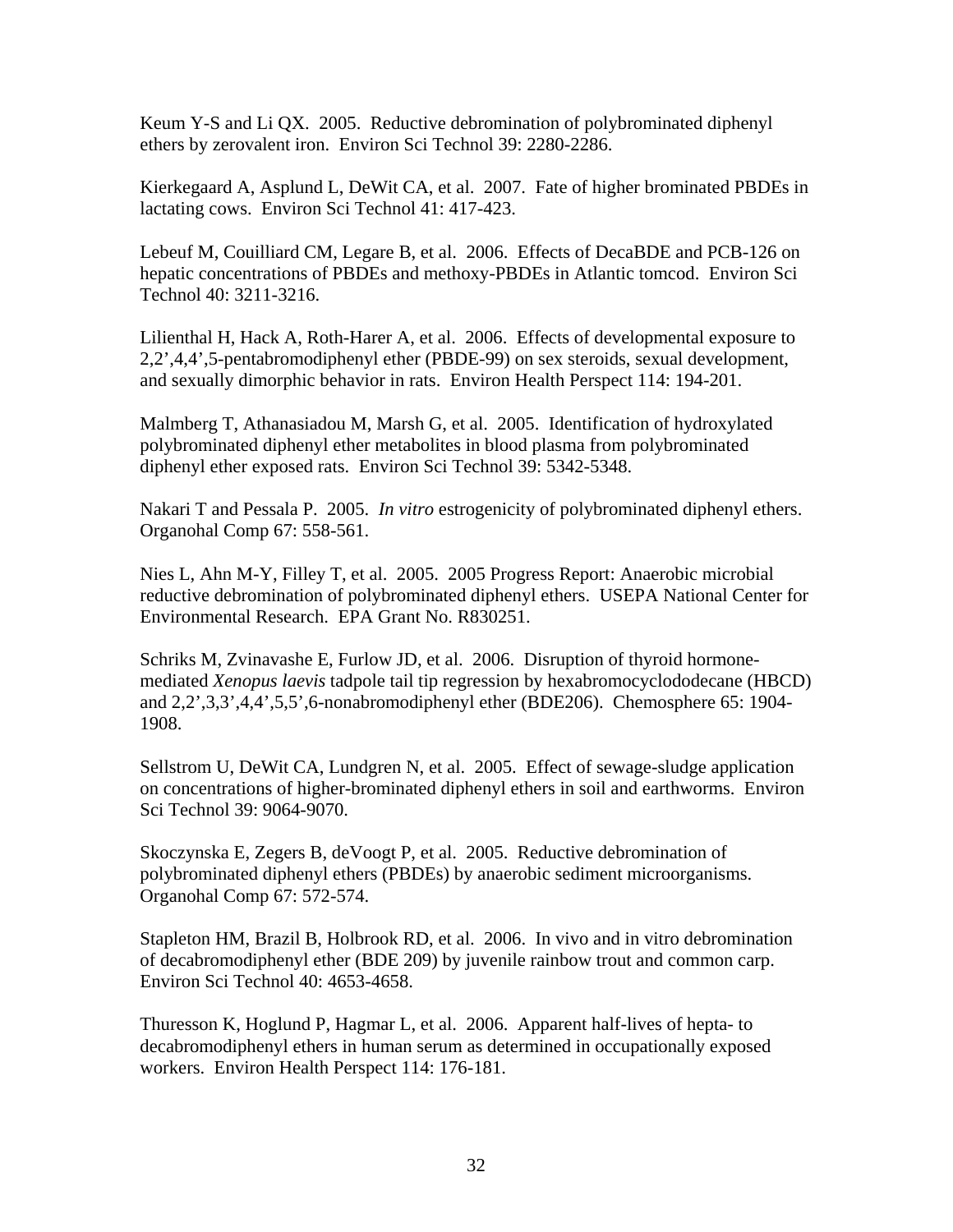Tomy GT, Palace VP, Halldorson T, et al. 2004. Bioaccumulation, biotransformation, and biochemical effects of brominated diphenyl ethers in juvenile lake trout (*Salvelinus namaycush*). Environ Sci Technol 38: 1496-1504.

Tseng L-H, Lee C-W, Pan M-H, et al. 2006. Postnatal exposure of the male mouse to 2,2',3,3',4,4',5,5',6,6'-decabrominated diphenyl ether: Decreased epididymal sperm functions without alterations in DNA content and histology in testis. Toxicology 224: 33-43.

USEPA. 2006. Toxicological Review of Decabromodiphenyl Ether (BDE-209). In Support of Summary Information on the Integrated Risk Information System (IRIS). External Review Draft, December 2006.

Van den Steen E, Covaci A, Jaspers VL, et al. 2007. Accumulation, tissue-specific distribution and debromination of decabromodiphenyl ether (BDE 209) in European starlings (Sturnus vulgarus). Environ Pollut [Epub ahead of print].

Viberg H, Fredriksson A, Jakobsson E, et al. 2003. Neurobehavioral derangements in adult mice receiving decabrominated diphenyl ether (PBDE 209) during a defined period of neonatal brain development. Toxicol Sci 76: 112-120.

Viberg H, Johansson N, Fredriksson A, et al. 2006. Neonatal exposure to higher brominated diphenyl ethers, hepta-, octa-, or nonabromodiphenyl ether, impairs spontaneous behavior and learning and memory functions of adult mice. Toxicol Sci 92: 211-218.

Viberg H, Fredriksson A, and Eriksson P. 2007. Changes in spontaneous behavior and altered response to nicotine in the adult rat, after neonatal exposure to the brominated flame retardant, decabrominated diphenyl ether (PBDE 209). NeuroToxicol 28: 136-142.

Weiss J, Wallin E, Axmon A, et al. 2006. Hydroxy-PCBs, PBDEs, and HBCDDs in serum from an elderly population of Swedish fishermen's wives and associations with bone density. Environ Sci Technol 40: 6282-6289.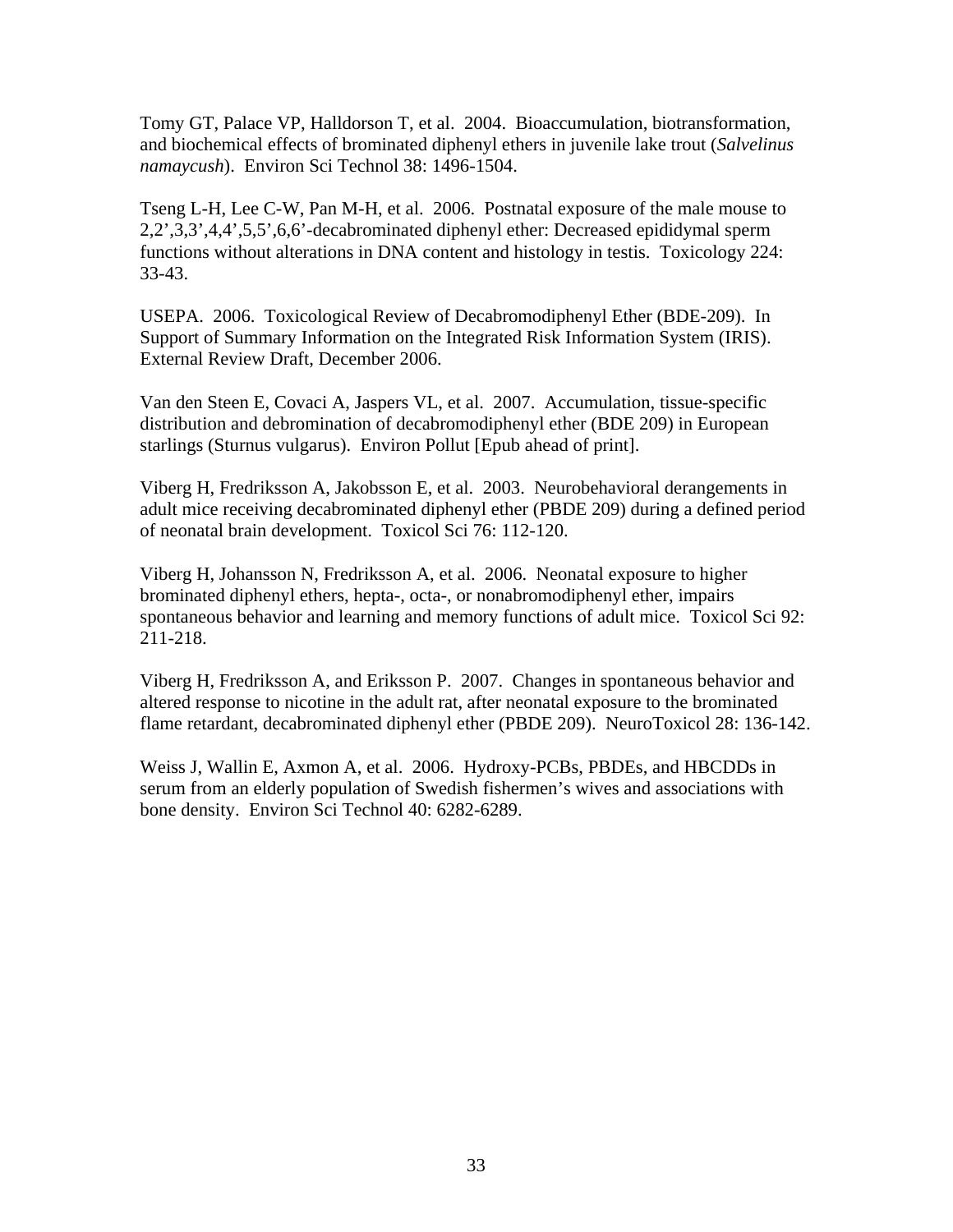# **APPENDIX III TOXICITY EVALUATION OF ALTERNATIVES**

The letter from Governor Blagojevich requests the Agency to evaluate whether safer alternatives to DecaBDE are available. Since the letter did not specify the criteria for determining whether an alternative is less toxic than DecaBDE, we developed a scoring approach that is similar to approaches used in other evaluations of DecaBDE alternatives. This approach and its criteria and the results of the alternatives' toxicity evaluations are presented below. We have decided not to evaluate a large number of potential alternatives in order to focus on those already being used and those most likely to be used in large quantities in the near future. We have also made a policy decision not to evaluate bromine- and chlorine-containing alternatives out of concern for the likely generation of halogenated dioxins and furans if these chemicals are involved in fires or incinerated.

Two general issues should be raised before discussion of individual DecaBDE alternatives. First, after evaluating the toxicity databases for the alternatives we noted that the database for DecaBDE is the most complete of the various flame retardants. This makes it somewhat difficult to state with confidence that a potential alternative is "less toxic" than DecaBDE because of the uncertainty associated with gaps in the data. In planning discussions on how to respond to the Governor's request, we initially intended to develop a list of "Recommended" alternatives to DecaBDE, but after evaluating the data for the alternatives we decided this would not be appropriate due to the uncertainties. Instead, we settled on the approach described below.

The second issue relates to an issue we raised in the 2006 report, in which we expressed concern that a widespread switch to phosphorus-based alternatives could have potentially hazardous indirect consequences. This concern derives from lack of data regarding the amounts of highly toxic phosphine gas that might be generated during the various stages of a fire. If significant amounts of phosphine are generated, this could potentially increase the toxicity of fire gases and lead to an increase in fire-related deaths and injuries. In spite of continued searches, we have still not found any relevant information on this issue.

#### **Scoring Approach**

In planning sessions, we discussed which toxicity endpoints were most relevant to evaluation of DecaBDE alternatives, and we also reviewed the approaches used in other evaluations of PBDE alternatives (Washington 2006; National Research Council 2000; Fisk et al., 2003; Rossi and Heine, 2006). We decided that it was necessary to evaluate human health risks from cancer , reproductive/developmental effects, systemic toxicity, and local (point-of-contact) effects; environmental risks from acute and chronic aquatic effects and acute toxicity to terrestrial species (chronic toxicity being addressed by the human health endpoints other than cancer); and whether a chemical displayed the characteristics of a Persistent, Bioaccumulative, and Toxic (PBT) chemical, in order to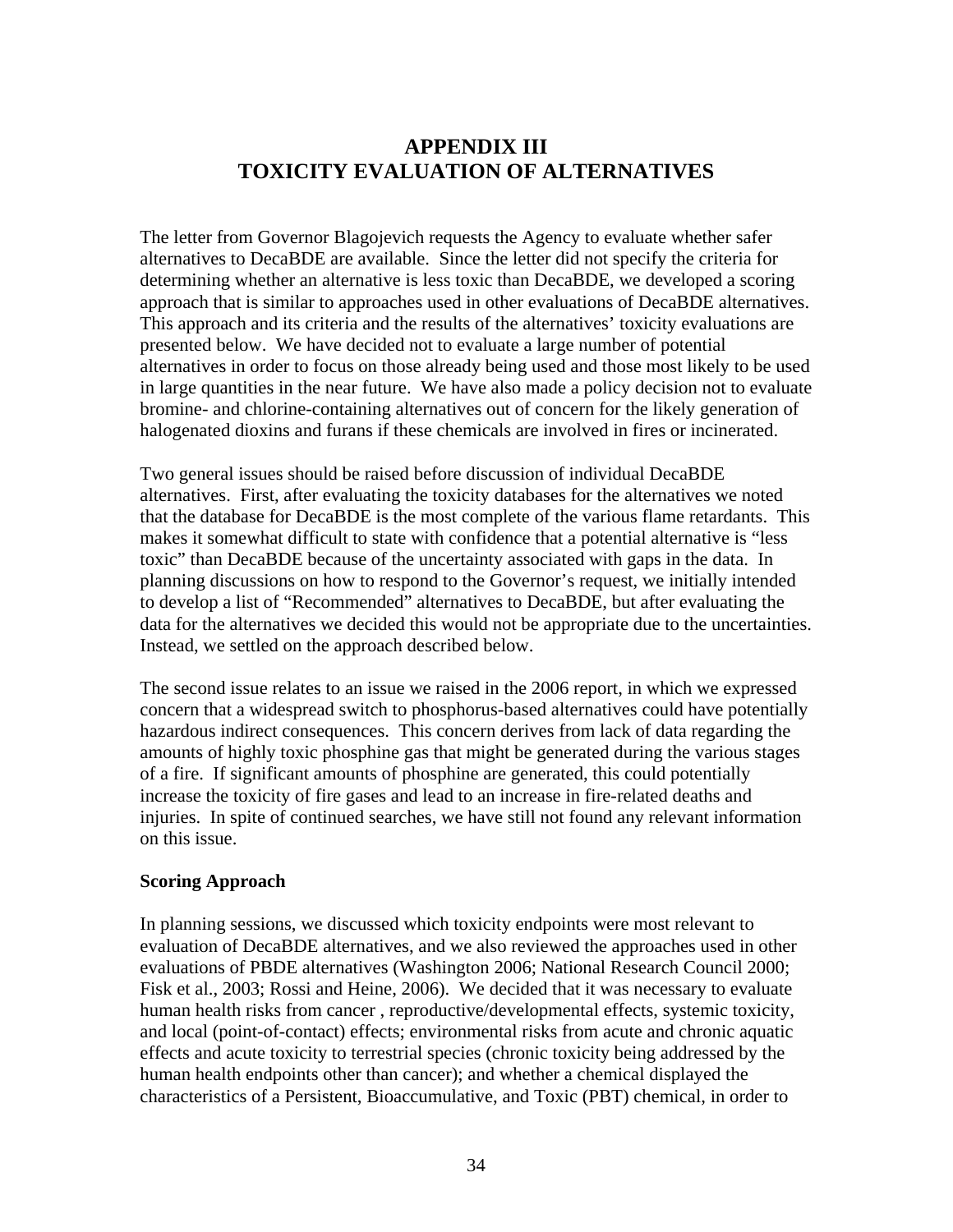adequately compare the toxicities of DecaBDE and potential alternatives. We also selected criteria for these endpoints that evaluated whether the level of concern for the endpoint is High, Moderate, Low, or of No Concern, in order to help inform the overall level of concern for an alternative in relation to DecaBDE. The rating scheme for evaluating DecaBDE alternatives is presented in the attached table. The information from this scheme can be amended with other pertinent information, such as biodegradation potential, toxicity of known and likely breakdown products, environmental monitoring data, physical/chemical data suggesting high mobility, product end-of-life issues, etc., to help inform the judgment of the overall level of concern for a chemical.

We decided to use the results of this scoring approach to place the chemical alternatives into "bins" of overall concern: Potentially Unproblematic, Potentially Problematic, Insufficient Data, and Not Recommended. There is insufficient toxicity data available for the alternatives to say with certainty that they pose little or no risk and are therefore "safe" to use as flame retardants. However, some of the chemical alternatives do appear to be safer than DecaBDE.

# **Results**

Using the scoring approach described above, we evaluated DecaBDE and the following potential DecaBDE alternatives (CAS # in parentheses):

- Bisphenol A diphenyl phosphate (181028-79-5)
- Resorcinol bis(diphenyl phosphate) (57583-54-7)
- Triphenyl phosphate (115-86-6)
- Tricresyl phosphate (1330-78-5)
- Diphenyl cresyl phosphate (26444-49-5)
- Tetrakis(hydroxymethyl) phosphonium chloride (124-64-1)
- Diethylphosphinic acid, aluminum salt (225789-38-8)
- Polytetrafluoroethylene (9002-84-0)
- Melamine (108-78-1)
- Aluminum trihydroxide (21645-51-2)
- Magnesium hydroxide (1309-42-8)
- Antimony trioxide (1309-64-4)
- Red phosphorus (7723-14-0)
- Boron compounds (Zinc borate=1332-07-6; other borates represented by Boric acid=10043-35-3)
- Ammonium polyphosphates  $(14728-39-9; 68333-79-9)$

As a result of the evaluation, the alternatives were placed into the various bins as described in the following subsections. We relied on other published evaluations of health and environmental effects of flame retardants (Stuer-Lauridsen et al., 2000 and 2007; Berglind 1995; Leisewitz et al., 2000; Washington 2006; HDP 2004), United Nations Environment Program (UNEP) documents, USEPA's Integrated Risk Information System (IRIS), and other peer-reviewed studies in evaluating the potential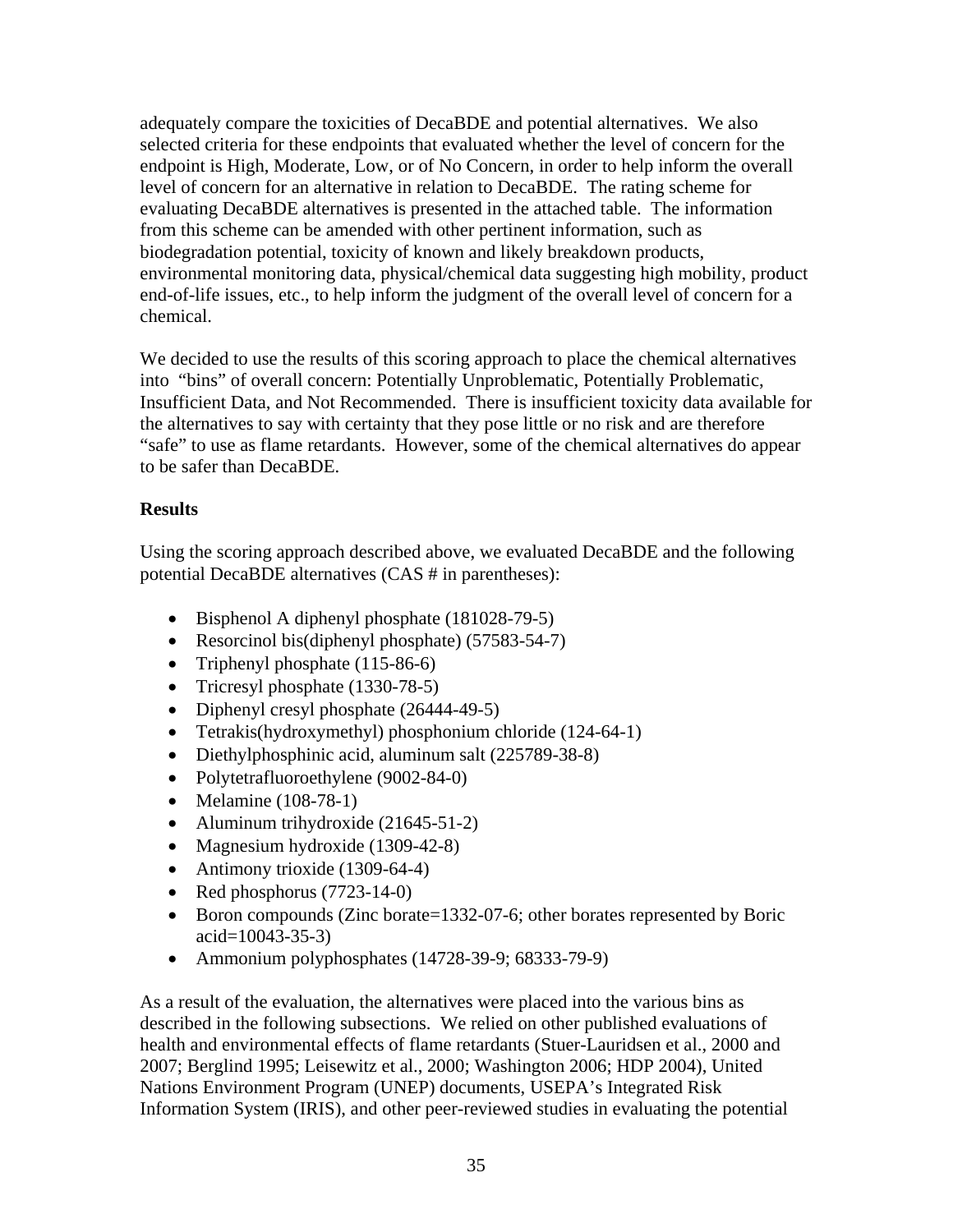alternatives. Brief discussions of the chemicals' overall evaluations are presented here, with scoring summaries presented in the attachment at the end of this appendix.

Potentially Unproblematic – The alternatives meeting the criteria for Potentially Unproblematic include:

- Bisphenol A diphenyl phosphate: Low Concern for most endpoints based on existing data and professional judgment; key data deficiencies include cancer, two-generation reproductive/developmental effects, and chronic aquatic toxicity studies; some concern due to generation of Bisphenol A, a chemical identified by the Agency as a probable endocrine disruptor (IEPA, 1997), as a breakdown product, although no data on potential amounts were found.
- Resorcinol bis(diphenyl phosphate): No Concern for reproductive/developmental effects; no chronic aquatic toxicity data; Low Concern for other effects based on existing data and professional judgment; key data deficiencies include cancer, chronic systemic effects, and chronic aquatic toxicity studies.
- Aluminum trihydroxide: No cancer data, but risk likely to be low based on professional judgment; Low Concern for other effects based on existing data and professional judgment (human exposure data from antidiarrheal and antacid uses); key data deficiencies include cancer, neurological effects, and chronic aquatic toxicity studies; acute aquatic toxicity likely only at very low pH.
- Magnesium hydroxide: No cancer or reproductive/developmental data, but risk likely to be low based on professional judgment; Low Concern for other effects based on existing data and professional judgment (human exposure data from food, medicinal, and cosmetic uses); key data deficiencies include cancer, reproductive/developmental, and chronic aquatic toxicity studies.

Potentially Problematic – In addition to DecaBDE, the following chemicals met the criteria for Potentially Problematic:

- DecaBDE: Moderate Concern for developmental neurological effects; precancerous liver lesions but at very high dose, cancer risk likely low; Low Concern for other effects based on existing data and professional judgment; key data deficiencies include two-generation reproductive/developmental and neurological effects studies; concerns about breakdown products (as discussed in Section 3.1).
- Triphenyl phosphate: High Concern for acute and chronic aquatic toxicity (very wide range of fish lethality levels); Low Concern for other effects based on existing data and professional judgment; key data deficiencies include cancer and two-generation reproductive/developmental studies.
- Tricresyl phosphate: High Concern for acute and chronic toxicity to fish; No Concern for cancer risk; no data for local effects; Low Concern for other effects based on existing data and professional judgment; key data deficiencies include skin and eye irritation and two-generation reproductive/development studies.
- Diphenyl cresyl phosphate: Moderate Concern for aquatic toxicity and no data for fish chronic toxicity; Moderate Concern for skin irritation and no eye irritation data; Low Concern for other effects based on existing data and professional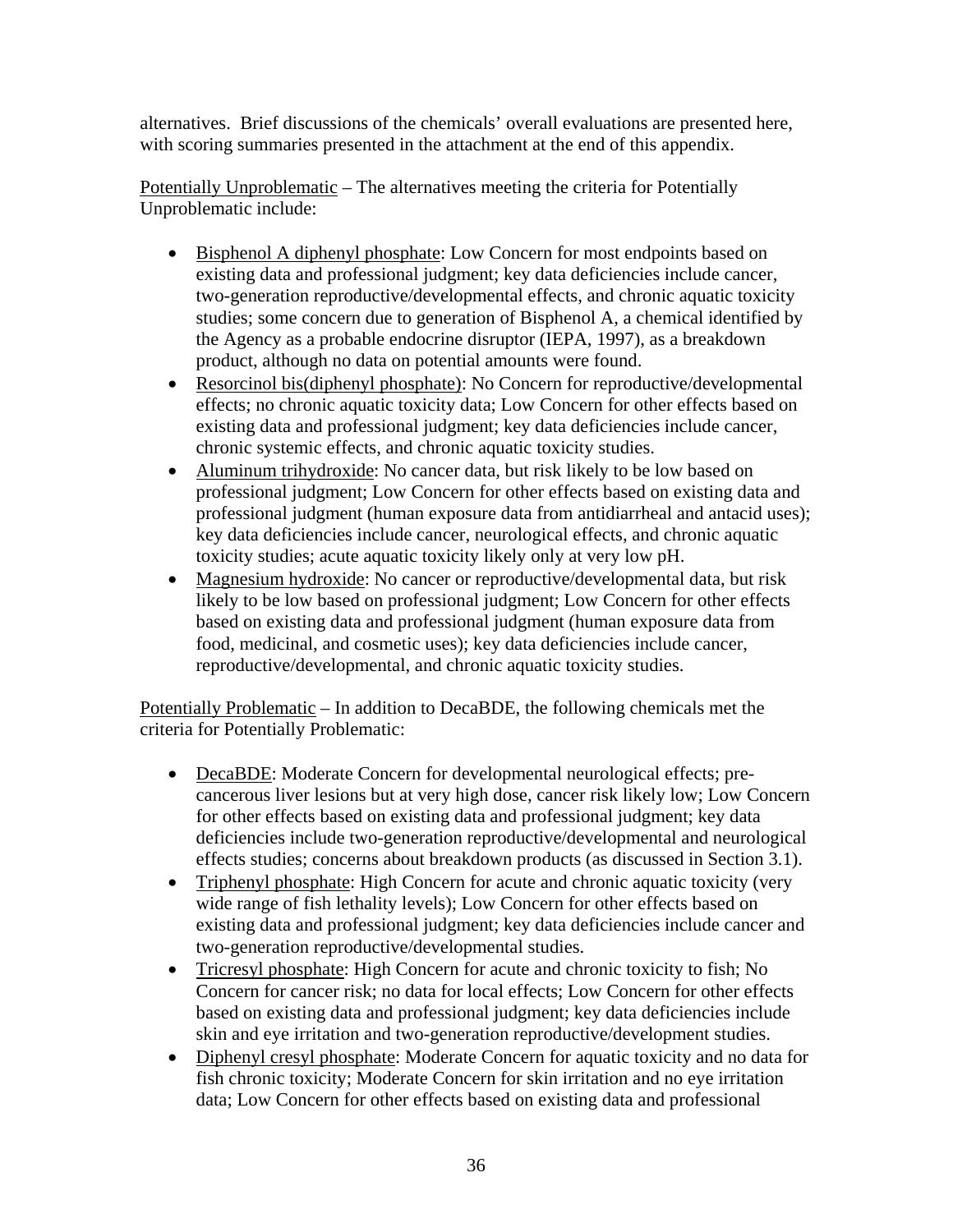judgment; key data deficiencies include cancer, two-generation reproductive/developmental, eye irritation, and fish chronic toxicity studies.

- Tetrakis(hydroxymethyl) phosphonium chloride: High Concern for acute and chronic toxicity to algae; Moderate/High Concern for local effects (skin irritant and sensitizer, but test with humans shows treated fabric not irritating to skin, and severe eye irritant); No Concern for cancer risk; Moderate Concern for systemic toxicity for liver and neurological effects; Low Concern for other effects; miscible with water, potential risks to groundwater; key data deficiency is two-generation reproductive/developmental study.
- Antimony trioxide: High Concern for blood effects; Moderate Concern for cancer and lung irritation effects; no data for reproductive/developmental and neurological effects; Low Concern for other effects; key data deficiencies include additional cancer studies, and reproductive/developmental and neurological effects studies.
- Boron compounds (borates other than Zinc borate): Moderate Concern for reproductive/developmental effects based on testicular and developmental effects; Moderate Concern for skin and eye irritation; no data for cancer and chronic aquatic toxicity, Low Concern for other effects; key data deficiencies include cancer, skin sensitization, and chronic aquatic toxicity studies.

Insufficient Data – In our opinion, the following chemicals' databases are insufficient to allow us to place the chemical in any of the other bins:

- Diethylphosphinic acid, aluminum salt: Low Concern for local effects and acute environmental toxicity; insufficient data for all other effects; key data deficiencies include cancer, reproductive/developmental, and systemic effects studies, and environmental fate data.
- Melamine: Bladder tumors found in male mice and rats at very high doses and only when bladder stones present (potentially not related to melamine but may be a general response to a foreign substance), cancer risk may be low; No Concern for environmental effects; insufficient data for other effects; key data deficiencies include additional cancer studies, reproductive/developmental, neurotoxicity, and immunotoxicity studies.
- Red phosphorus: High Concern for acute aquatic toxicity; probably Low Concern for local effects but no skin sensitization data available; insufficient data for all other effects; key data deficiencies include cancer, reproductive/developmental, systemic effects, and chronic aquatic toxicity studies.
- Ammonium polyphosphates: probably Low Concern for acute environmental toxicity (no terrestrial data but rapid breakdown to ammonia and phosphate should produce relatively low toxicity); no data for other endpoints, although toxicities of ammonia and phosphate are low for most effects.

Not Recommended – The following chemicals are not recommended as potential alternatives to DecaBDE due to serious health and/or environmental concerns: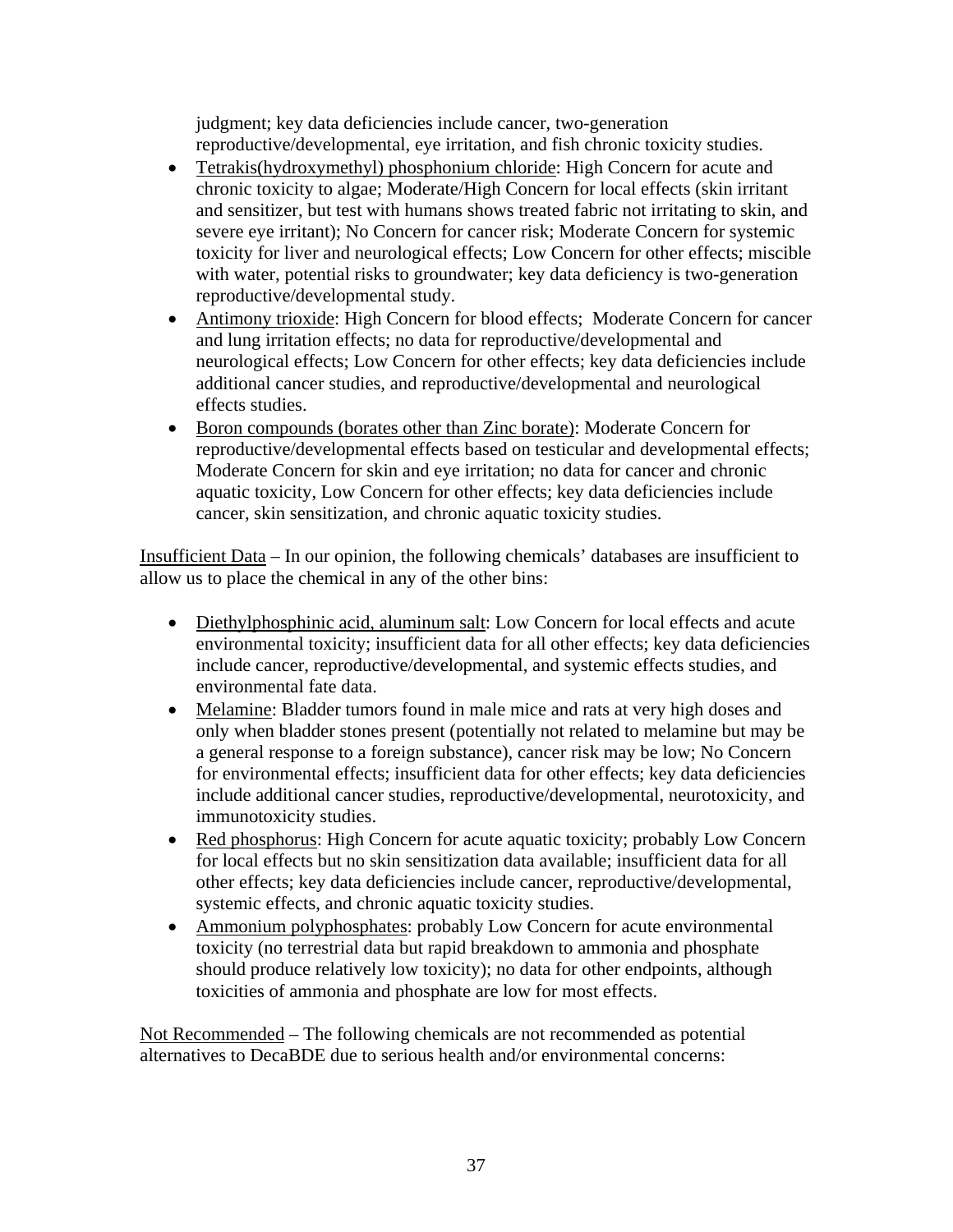- Polytetrafluoroethylene: High Concern for known respiratory effects of toxic thermal degradation products; Moderate Concern for cancer effects, although finding of tumors only in areas of implanted Polytetrafluoroethylene raises doubt about relevance to human cancer risk from use as a flame retardant; High Concern for lung irritation when heated; no data available for reproductive/developmental effects and acute and chronic aquatic toxicity; bird mortalities reported from overheated Teflon cookware.
- Zinc borate: High Concern for effects on blood; High Concern for acute aquatic toxicity; no data for cancer, reproductive/developmental effects, and chronic aquatic toxicity.

This report should not be considered the Agency's final word regarding alternatives to DecaBDE's uses. These evaluations of selected alternatives are presented so that the reader may have an idea of the relative human and environmental concerns at this time for the most used or most likely alternatives. We have also identified current data gaps so that the reader may be aware of the uncertainties associated with the alternatives. Our evaluations would likely change over time as additional chemicals surface as important alternatives, and as studies become available to fill the data needs of the chemicals included in this evaluation.

These evaluations are intended to help inform the selection of DecaBDE alternatives by industries wishing to phase out DecaBDE from their products. They might also be used by the General Assembly should it choose to help manage the phase-out of DecaBDE. However, the many uses of DecaBDE and the many available alternatives dictate that the ultimate selection of an alternative is a complicated process, as illustrated in the next appendix, and management of the replacement process will be equally complicated.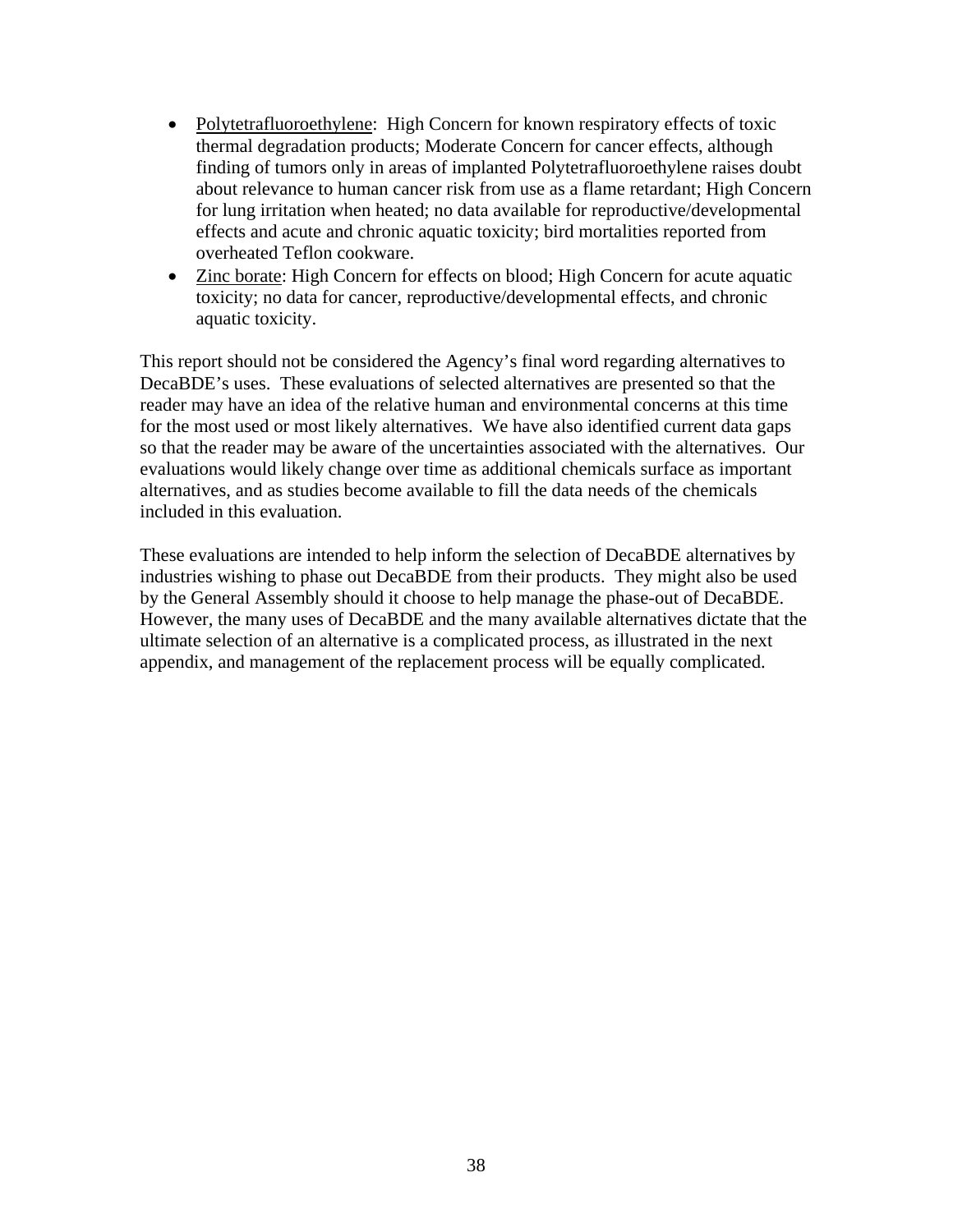#### RATING SCHEME FOR HUMAN AND ENVIRONMENTAL EFFECTS OF DECA-BDE ALTERNATIVES.

| <b>ENDPOINT</b><br>LEVEL OF CONCERN FOR ENDPOINT |                              |                          |                            |                          |
|--------------------------------------------------|------------------------------|--------------------------|----------------------------|--------------------------|
|                                                  | <b>HIGH</b>                  | <b>MODERATE</b>          | LOW                        | N <sub>O</sub>           |
| Cancer                                           | "Known or Probable"          | "Possible"               | <b>Insufficient Data,</b>  | No Evidence in           |
|                                                  | Classification by            | Classification by        | Professional Judgment      | <b>Adequate Test</b>     |
|                                                  | <b>Authorities</b>           | Authorities              | (a)                        |                          |
| Reproductive/Developmental                       | Human Data; clear            | Evidence from animal     | Evidence from animal       | No evidence in           |
|                                                  | evidence in animal study     | studies but no 2-        | studies but at high        | adequate tests           |
|                                                  | including 2-generation       | generation test          | doses; no evidence in      | including 2-generation   |
|                                                  | test                         |                          | adequate test but no 2-    | test                     |
|                                                  |                              |                          | generation test            |                          |
| <b>Systemic Toxicity</b>                         | Human data; animal data      | Animal data at           | Animal data at             | Human data; animal       |
|                                                  | at doses $<$ 1 mg/kg/d       | moderate doses (1-10)    | moderate doses (10-100     | data at doses > 100      |
|                                                  |                              | $mg/kg/d)$ ; profess-    | $mg/kg/d)$ ; professional  | mg/kg/d                  |
|                                                  |                              | ional judgment (a)       | judgment (a)               |                          |
| <b>Local Effects</b>                             | Positive sensitization test; | Moderate skin, eye       | Low skin, eye              | No skin, eye irritation, |
|                                                  | severe skin, eye irritation  | irritation, and          | irritation; professional   | and negative             |
|                                                  |                              | negative sensitization   | judgment (a)               | sensitization test       |
|                                                  |                              | test                     |                            |                          |
| <b>Acute Environmental Effects</b>               | $LC_{50}$ < 1 mg/l;          | $LC_{50} = 1-10$ mg/l;   | $LC_{50} = 10-100$ mg/l;   | $LC_{50} > 100$ mg/l;    |
|                                                  | $LD_{50} < 5mg/kg$           | $LD_{50} = 5 - 50$ mg/kg | $LD_{50} = 50 - 500$ mg/kg | $LD_{50} > 500$ mg/kg    |
| <b>Chronic Environmental</b>                     | $NOEC/LOEC < 0.01$ mg/l      | $NOEC/LOEC = 0.01 -$     | $NOEC/LOEC = 0.1-1.0$      | NOEC/LOEC>1.0mg/l        |
| <b>Effects</b>                                   |                              | $0.1$ mg/l               | mg/l                       |                          |
| Persistent, Bioaccumulative,                     | P=Half Life > 60d            | Professional             | Professional Judgment      | P=Half Life $< 60d$      |
| and Toxic                                        | $B = BCF > 5000;$            | Judgment (a)             | (a)                        | $B = BCF < 5000;$        |
|                                                  | $K_{OW} \ge 5$               |                          |                            | $K_{\text{OW}} < 5$      |
|                                                  | $T = LC_{50} < 1mg/l$ ;      |                          |                            | $T = LC_{50} > 1$ mg/l;  |
|                                                  | $NOEC/LOEC < 0.1$ mg/l       |                          |                            | NOEC/LOEC                |
|                                                  |                              |                          |                            | $>0.1$ mg/l              |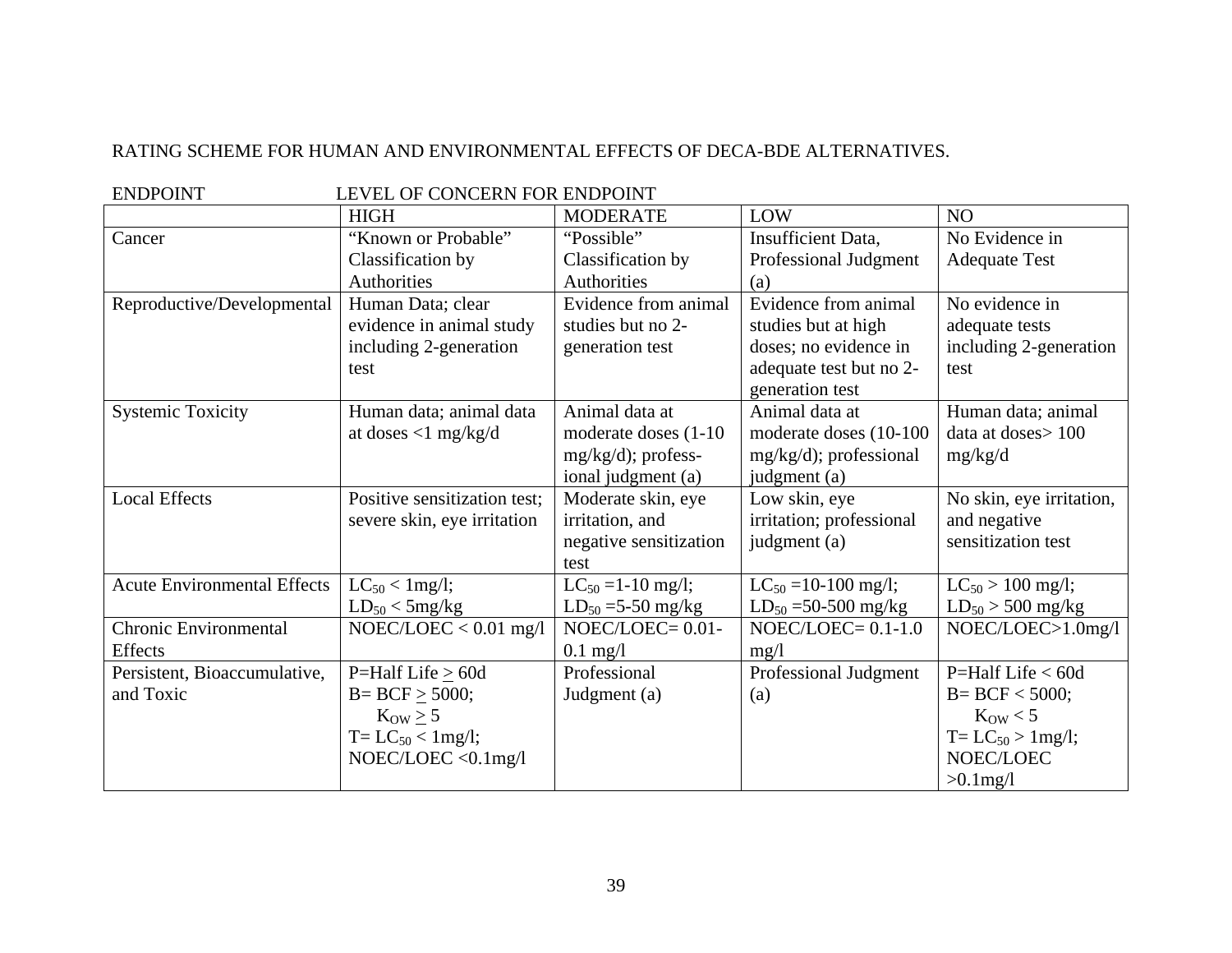#### Notes:

- (a) Professional Judgment includes data from surrogate chemicals, structure-activity relationships, and non-peer reviewed studies, and human experience.
- $LC_{50}$  Water concentration lethal to 50% of an aquatic species
- $LD_{50}$  Dose lethal to 50% of a terrestrial species
- NOEC= No effects concentration in chronic tests from aquatic species
- LOEC= Lowest effects concentration in chronic tests from aquatic species
- Half-Life= Time for disappearance of one-half the initial concentration of a chemical in soil, water, or air BCF= Bioconcentration factor
- BCF= Bioconcentration factor
- $K<sub>OW</sub> =$  Organic carbon partition co-efficient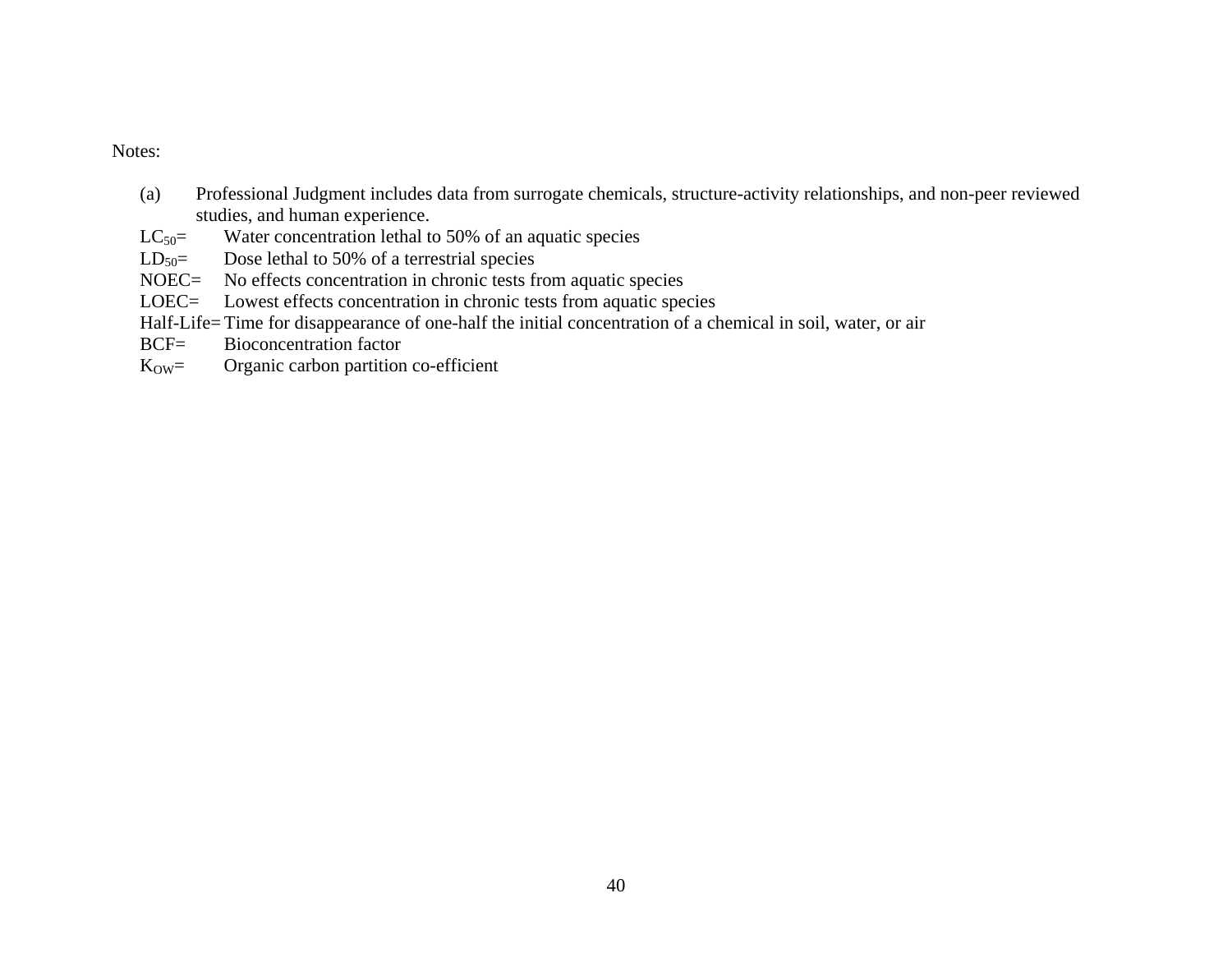#### ATTACHMENT: SCORING SUMMARIES FOR DECA-BDE AND ALTERNATIVES

Note: The following abbreviations are employed in the Scoring Summaries.

BCF= Bioconcentration Factor

EC-50= Water concentration at which 50% of test organisms exhibit a response

Kow= Organic carbon partition coefficient

LC-50= Water concentration lethal to 50% of an aquatic species

LD-50= Dose lethal to 50% of a terrestrial species

LOAEL= Lowest observable adverse effect level for a terrestrial species

LOEC= Lowest observable effects concentration for aquatic species

NOAEL= No observable adverse effects level for a terrestrial species

NOEC= No observable effects concentration for aquatic species

PBT= Persistent, Bioaccumulative, and Toxic

t-1/2= half-life; time for disappearance of one-half the initial concentration of a chemical in soil, water, or air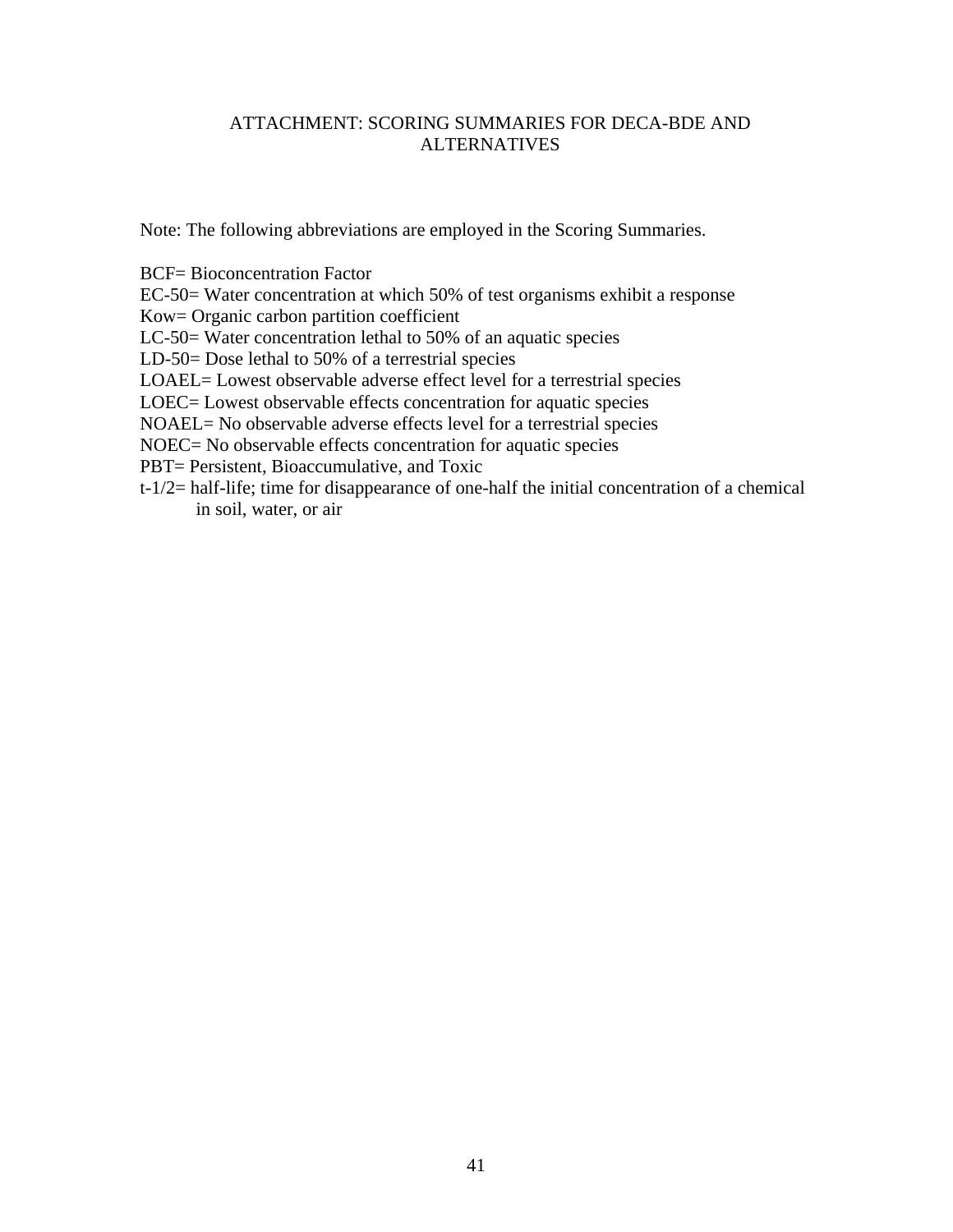# **CHEMICAL**: Decabromodiphenyl ether (DecaBDE); CAS# 1163-19-5

## **Toxicity Score**

**Cancer**: Some evidence (pre-cancerous liver lesions at very high dose); not mutagenic (3 assays); no chromosomal abnormalities (1 assay); Score=Insufficient Data, but human cancer risk likely Low Concern.

**Reproductive/developmental effects**: NOAEL for reproductive effects=100 mg/kg/d (highest dose tested); LOAEL for developmental neurotoxic effects=2.22 mg/kg, but study has been criticized; Score=Insufficient Data, no evidence of reproductive risk but no 2-generation study, insufficient data for developmental risks; concern about breakdown products.

**Systemic toxicity**: 28-day LOAEL for liver effects=90 mg/kg/d; 2-year LOAEL for thyroid effects=3200 mg/kg/d, but some evidence for effects at lower doses; Score=Insufficient Data, low concern for liver effects, but insufficient data for neurotoxic effects; concern about breakdown products; human risks likely Low or Moderate Concern.

**Local effects**: No skin or eye irritation; not a sensitizer; Score=No Concern.

#### **Environmental Score**

**Acute toxicity**: Rat LD-50>2000 mg/kg; algal inhibition EC-50>1 mg/l; fish LC-50 exceeds solubility; Score=Low Concern.

**Chronic toxicity**: Fish LOEC=7.5-10 mg/l; Daphnia reproduction NOEC exceeds solubility; Score=Low Concern.

**PBT**: Log Kow=5.24, 6.27, Bioaccumulative; t  $\frac{1}{2}$  in water=180 days, Persistent; Low Concern for toxicity, but concern about breakdown products; Score= not a PBT chemical.

**Overall Score**: Potentially Problematic, due to developmental neurotoxic effects, concern for breakdown products.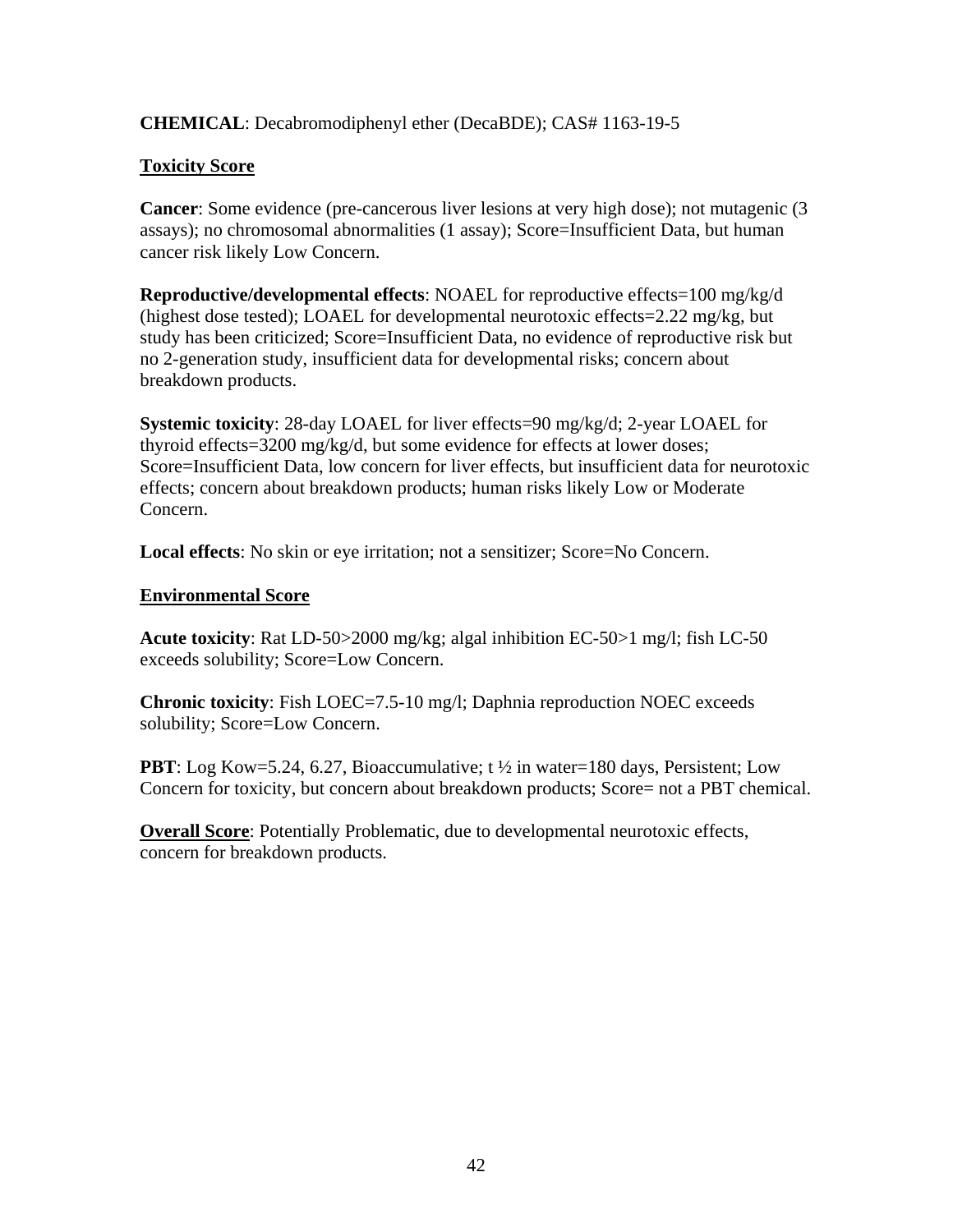# **CHEMICAL**: Bisphenol A diphenyl phosphate (BAPP); CAS# 181028-79-5

## **Toxicity Score**

**Cancer**: No cancer data; not mutagenic (3 assays); no chromosomal abnormalities (1 assay); Score=Insufficient Data, but human cancer risk likely Low Concern.

**Reproductive/developmental effects**: NOAEL for developmental effects=1000 mg/kg/d (highest dose tested); Score=Insufficient Data, no evidence of developmental risk, but no data for reproductive risks.

**Systemic toxicity**: 28-day rat NOAELs=1000 mg/kg/d (highest dose tested, includes neurotoxicity evaluation), 1862 mg/kg/d (males), and 1968 mg/kg/d (females) (highest doses tested); no longer-term studies found; Score=Insufficient Data, human risks probably Low Concern.

**Local effects**: Minimal skin and eye irritation; not a sensitizer; Score=Low Concern.

#### **Environmental Score**

**Acute toxicity**: Rat LD-50s>2000 and 5000 mg/kg; fish and Daphnia NOECs exceed solubility; Score=Insufficient Data but probably Low Concern.

**Chronic toxicity**: Daphnia reproduction NOEC>0.02 mg/l; no fish data; Score=Insufficient Data.

**PBT**: BCF=3.16 (estimated), not Bioaccumulative;  $t \frac{1}{2}$  in water 1 year, Persistent; insufficient toxicity data, Score=Insufficient Data, but probably not a PBT chemical.

**Overall Score**: Potentially Unproblematic; key data deficiencies include cancer, 2 generation reproductive/developmental effects, and chronic toxicity studies.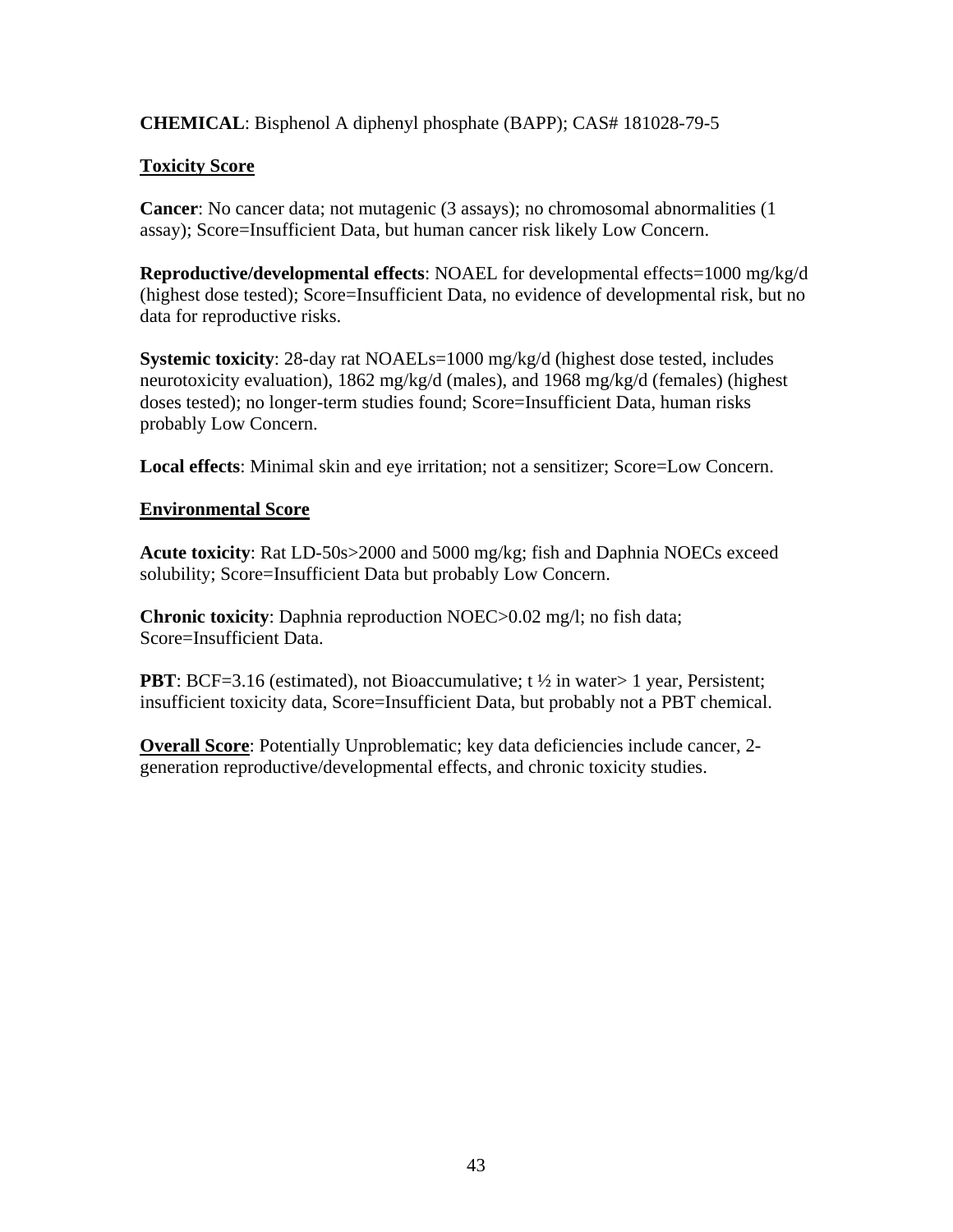## **CHEMICAL**: Resorcinol bis(diphenyl phosphate); CAS# 57583-54-7

#### **Toxicity Score**

**Cancer**: No cancer data; not mutagenic (1 assay); no chromosomal abnormalities (1 assay); Score=Insufficient Data, but human cancer risk likely Low Concern.

**Reproductive/developmental effects**: Rat 2-generation study NOAEL=20000 mg/kg/d (highest dose tested); Score=No Concern.

**Systemic toxicity**: 28-day LOAEL for increased liver weight=100 mg/kg/d (lowest dose tested); NOAEL for immune system effects=5000 mg/kg/d (highest dose tested); no other short- or long-term data; Score=Insufficient Data but human risks probably Low Concern.

**Local effects**: Minimal skin and eye irritation; not a sensitizer; Score=Low Concern.

#### **Environmental Score**

**Acute toxicity**: Rat LD-50>5000 mg/kg; fish LC-50=12.4 mg/l; Daphnia immobilization EC-50=0.76 mg/l; Score=Low/Moderate Concern.

**Chronic toxicity**: No data available.

**PBT**: BCFs=316 (calculated) and 3000 (estimated), not Bioaccumulative; t  $\frac{1}{2}$  in water=7-21 days (pH dependent), not Persistent; Score= not a PBT chemical.

**Overall Score:** Potentially Unproblematic; key data deficiencies include cancer and chronic toxicity studies.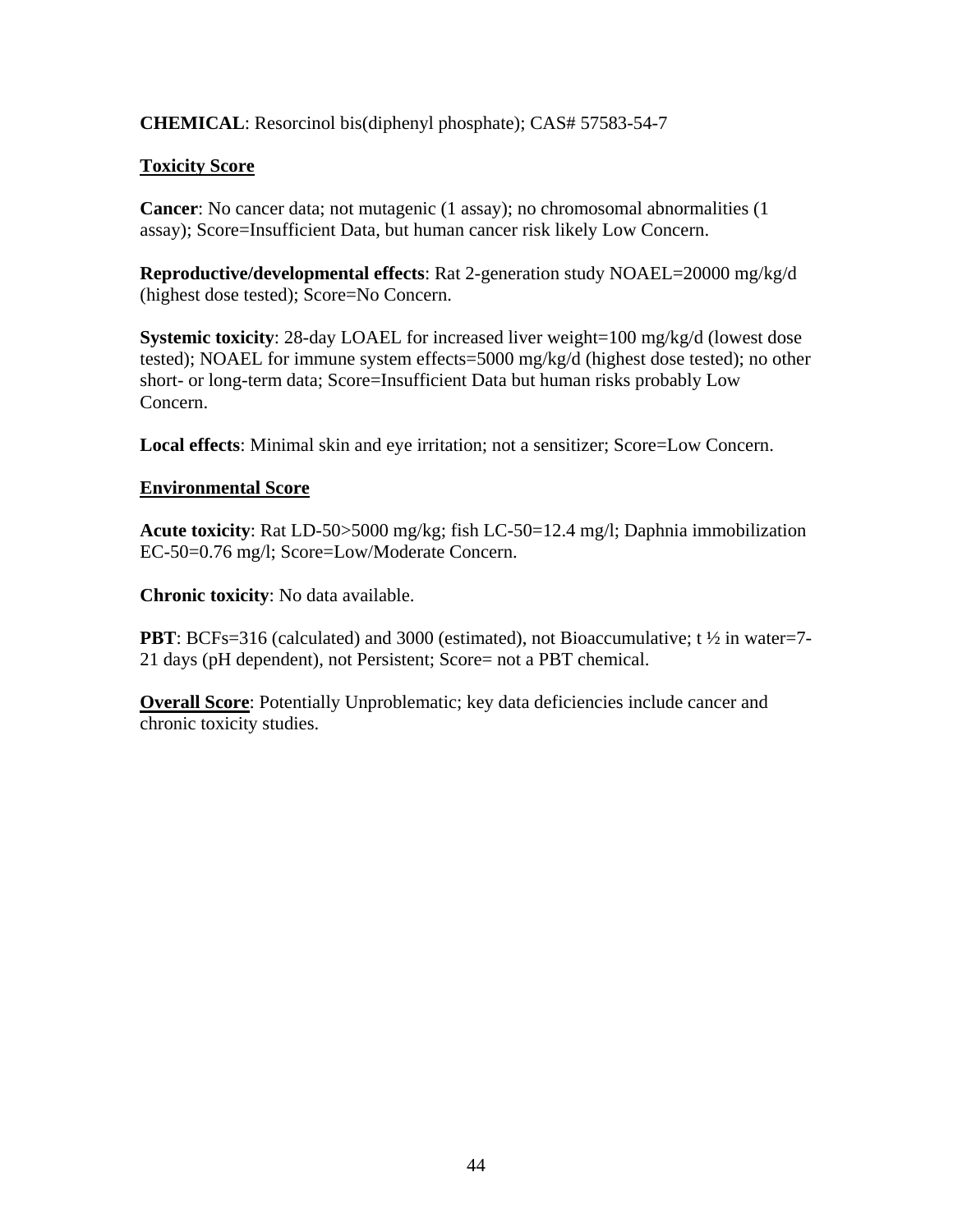# **CHEMICAL**: Aluminum trihydroxide; CAS# 21645-51-2

#### **Toxicity Score**

**Cancer**: No data available; Score=Insufficient Data, but human cancer risk likely Low Concern based on professional judgment (human exposure history from medicinal uses).

**Reproductive/developmental effects**: NOAEL for birth defects=1000 mg/kg/d (highest dose tested); no other data available; Score=Insufficient Data, but risks likely Low Concern based on professional judgment (human exposure history from medicinal uses).

**Systemic toxicity**: Lung fibrosis at high particulate concentrations; rat 28-day NOAEL=302 mg/kg/d (highest dose tested); Score=Insufficient Data, but risks likely Low Concern based on professional judgment (human exposure history from medicinal uses).

**Local effects**: No skin irritation or sensitization; aluminum trihydroxide does not irritate eyes, but aluminum particles do; Score=Low Concern.

#### **Environmental Score**

**Acute toxicity**: Rat LD-50>5000 mg/kg; Daphnia LC-50=2.6-3.5 mg/l; fish lethality only at low pH; Score=Low/Moderate Concern.

**Chronic toxicity**: No data available.

**PBT**: Not toxic, no other data available; Score=Not a PBT chemical.

**Overall Score:** Potentially Unproblematic, key data deficiencies include cancer, neurological, and chronic toxicity studies.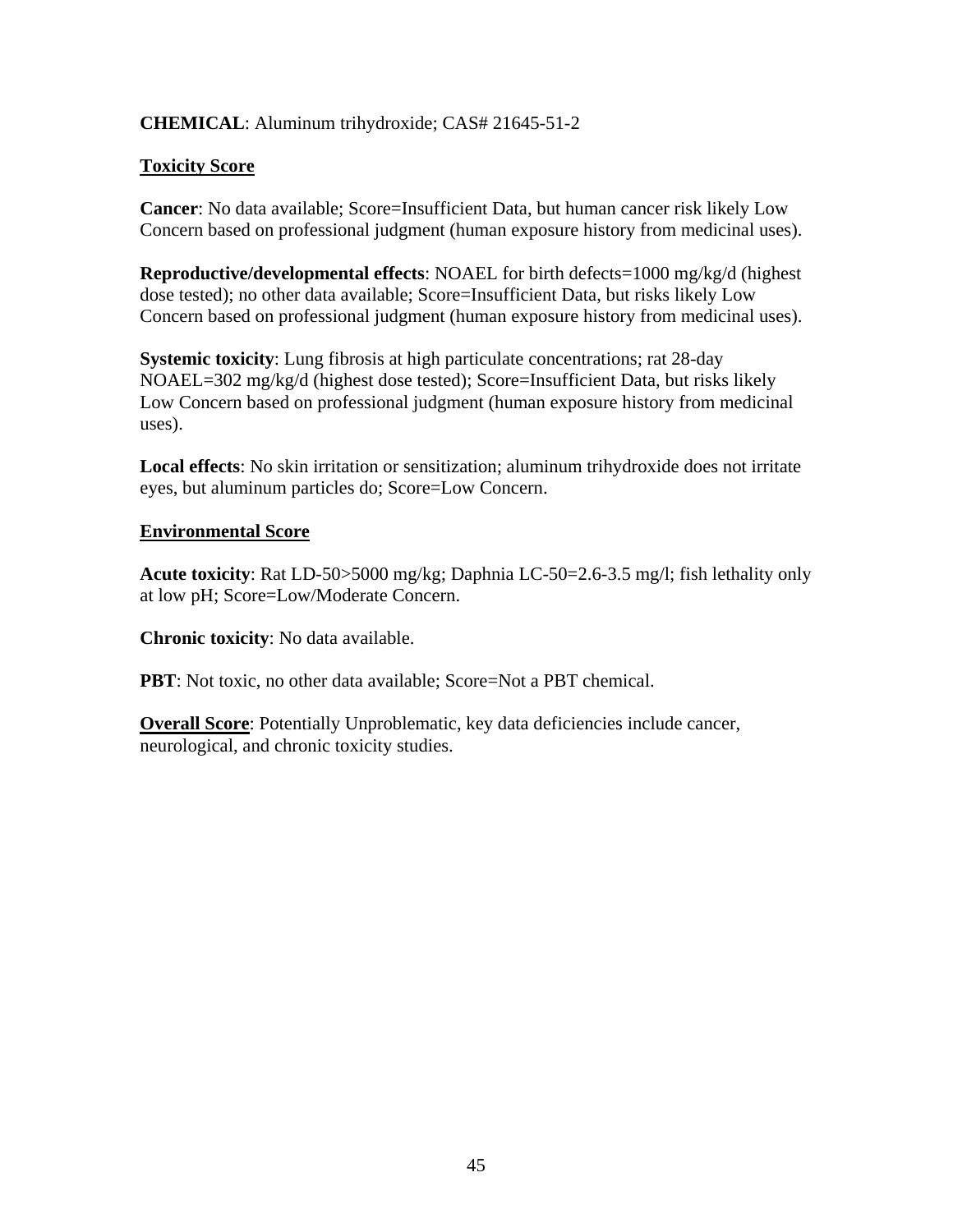## **CHEMICAL**: Magnesium hydroxide; CAS# 1309-42-8

## **Toxicity Score**

**Cancer**: No data available; Score=Insufficient Data, but human cancer risk likely Low Concern based on professional judgment (human exposure history from food and medicinal uses).

**Reproductive/developmental effects**: No data available; Score=Insufficient Data, but human risks likely Low Concern based on professional judgment (human exposure history from food and medicinal uses).

**Systemic toxicity**: Lung effects at high particulate concentrations; central nervous system depression at very high doses; no other data available; Score=Insufficient Data, but human risks likely Low Concern based on professional judgment (human exposure history from food and medicinal uses).

**Local effects**: Prolonged contact may cause skin irritation; magnesium particles may irritate eyes; no sensitization data; Score=Low/Moderate Concern.

#### **Environmental Score**

**Acute toxicity**: Rat LD-50=8500 mg/kg; invertebrate LC-50=64.7 mg/l; Score=Insufficient Data, risks likely Low Concern.

**Chronic toxicity**: No data available.

**PBT**: No data available; probably not a PBT chemical.

**Overall Score**: Potentially Unproblematic, key data deficiencies include cancer, reproductive/developmental, and chronic toxicity studies.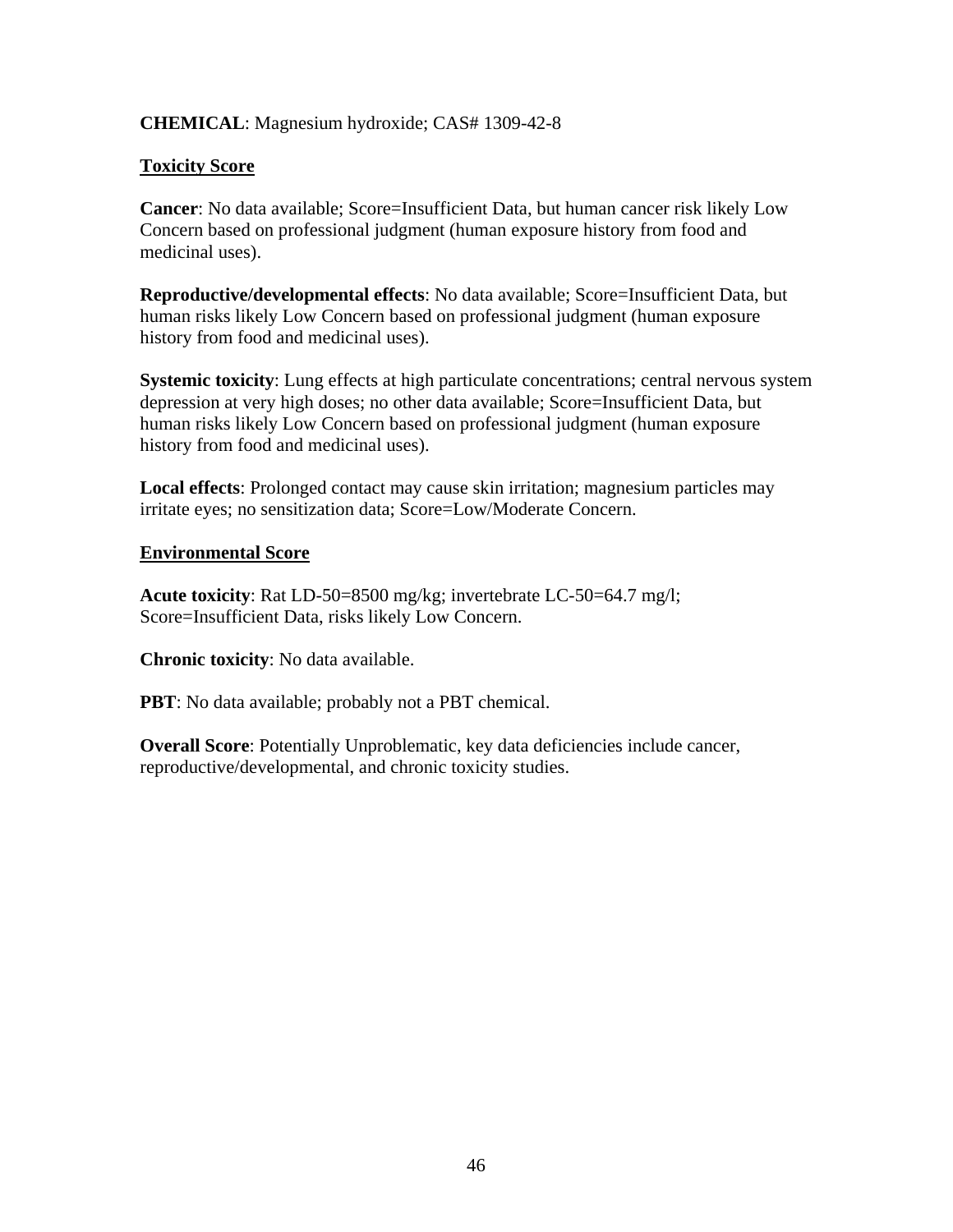## **CHEMICAL**: Triphenyl phosphate; CAS#115-86-6

## **Toxicity Score**

**Cancer**: No data (1 inadequate study); not mutagenic (2 assays); Score=Insufficient Data, human cancer risk likely Low Concern.

**Reproductive/developmental effects**: Rat NOAEL for developmental and birth defect effects=690 mg/kg/d (highest dose tested); Score=Insufficient Data, no evidence of reproductive/developmental effects but no 2-generation study, human risks likely Low Concern.

**Systemic toxicity**: Rat NOAEL for decreased weight gain and neurological effects=161 mg/kg/d; rat NOAEL for decreased weight gain and liver effects=1000 mg/kg/d; rat NOAEL for immune effects=700 mg/kg/d; not a delayed neurotoxicant; Score=Low Concern.

**Local effects**: No skin irritation; moderate eye irritation; no skin sensitization data; Score=Low/Moderate Concern.

#### **Environmental Score**

**Acute toxicity**: Rat LD-50=3500-10800 mg/kg; algal inhibition EC-50=0.26-2.0 mg/l; Daphnia LC-50=1.0-1.2 mg/l; fish LC-50=0.36-290 mg/l; Score=High Concern.

**Chronic toxicity**: Daphnia NOEC=0.1 mg/l (estimated); fish NOEC for survival and growth=0.0014 mg/l; Score=High Concern.

**PBT**: BCF=18-2590, not Bioaccumulative;  $t \frac{1}{2}$  in water= $\lt$ 5-366 days (pH dependent), Persistent at low pH; highly toxic; Score=not a PBT chemical.

**Overall Score:** Potentially Problematic (borderline), key data deficiencies include cancer and 2-generation reproductive/developmental studies.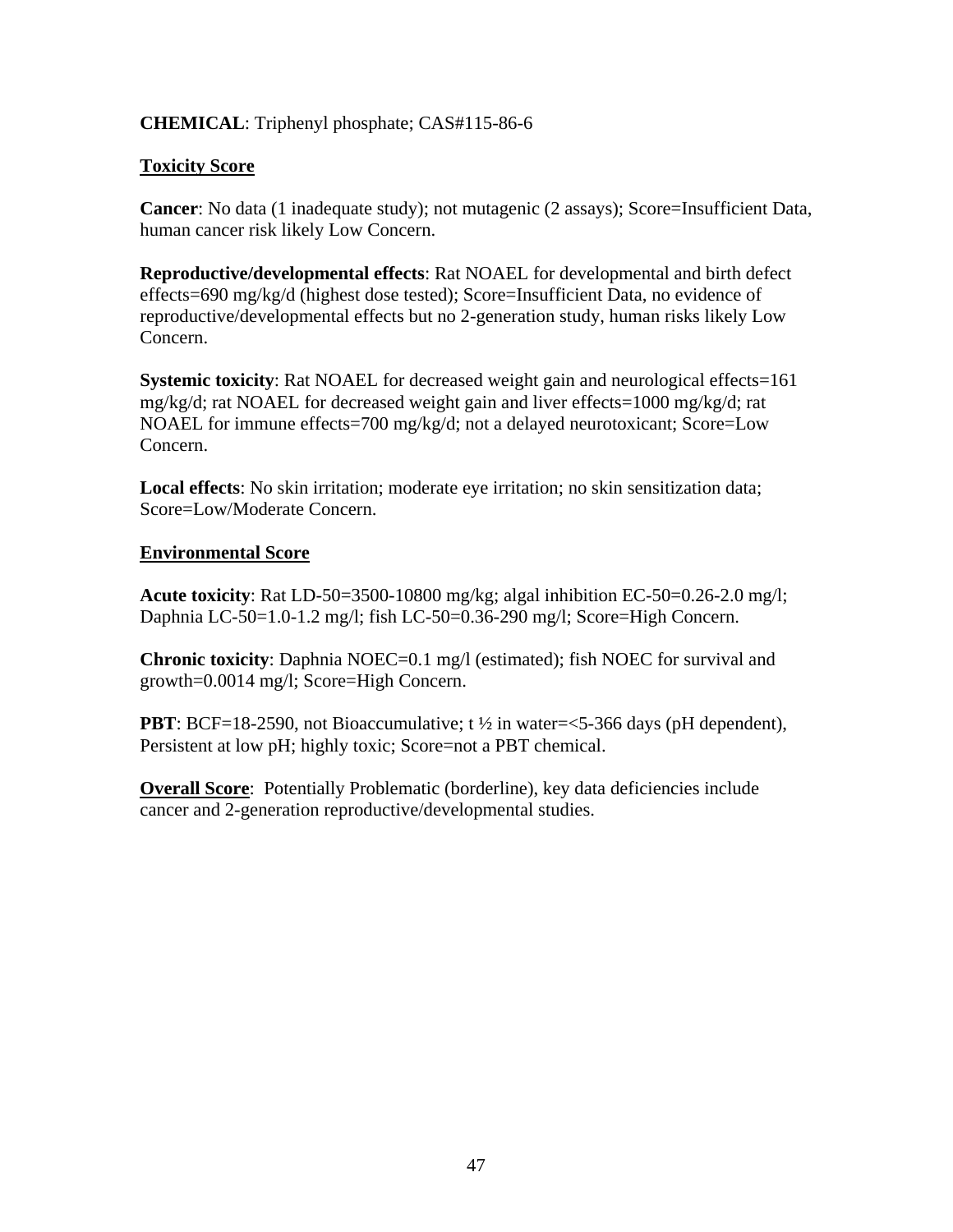**CHEMICAL**: Tricresyl phosphate; CAS# 1330-78-5 (commercial mixture, <2% o-cresyl isomer)

# **Toxicity Score**

**Cancer**: No evidence in rat and mouse studies; not mutagenic (3 assays); Score=No Concern.

**Reproductive/developmental effects**: Rat LOAEL for sperm effects=100 mg/kg/d; no other data available; Score=Insufficient Data, human risks possibly Low Concern.

**Systemic toxicity**: Pig LOAEL for paralysis after repeated skin exposure=128 mg/kg; rat 90-day NOAEL=1000mg/kg/d (highest dose tested); Score=Low Concern.

**Local effects**: No data available.

# **Environmental Score**

**Acute toxicity**: Rat, mouse, rabbit, chicken LD-50s>1000 mg/kg; algal inhibition EC-50=1.3-3.8 mg/l; Daphnia immobilization EC-50=3.6-9.1 mg/l; fish LC-50=0.15-13 mg/l; Score=High Concern for aquatic toxicity.

**Chronic toxicity**: Daphnia NOEC=0.1 mg/l; fish NOEC=0.00032-0.28 mg/l; Score=High Concern.

**PBT**: BCF=165-281, Log Kow=4.9-5.1 (calculated), not Bioaccumulative; t  $\frac{1}{2}$  in water<5 days, not Persistent; highly toxic; Score=not a PBT chemical.

**Overall Score:** Potentially Problematic, key data deficiencies include 2-generation reproductive/developmental and irritation and sensitization studies.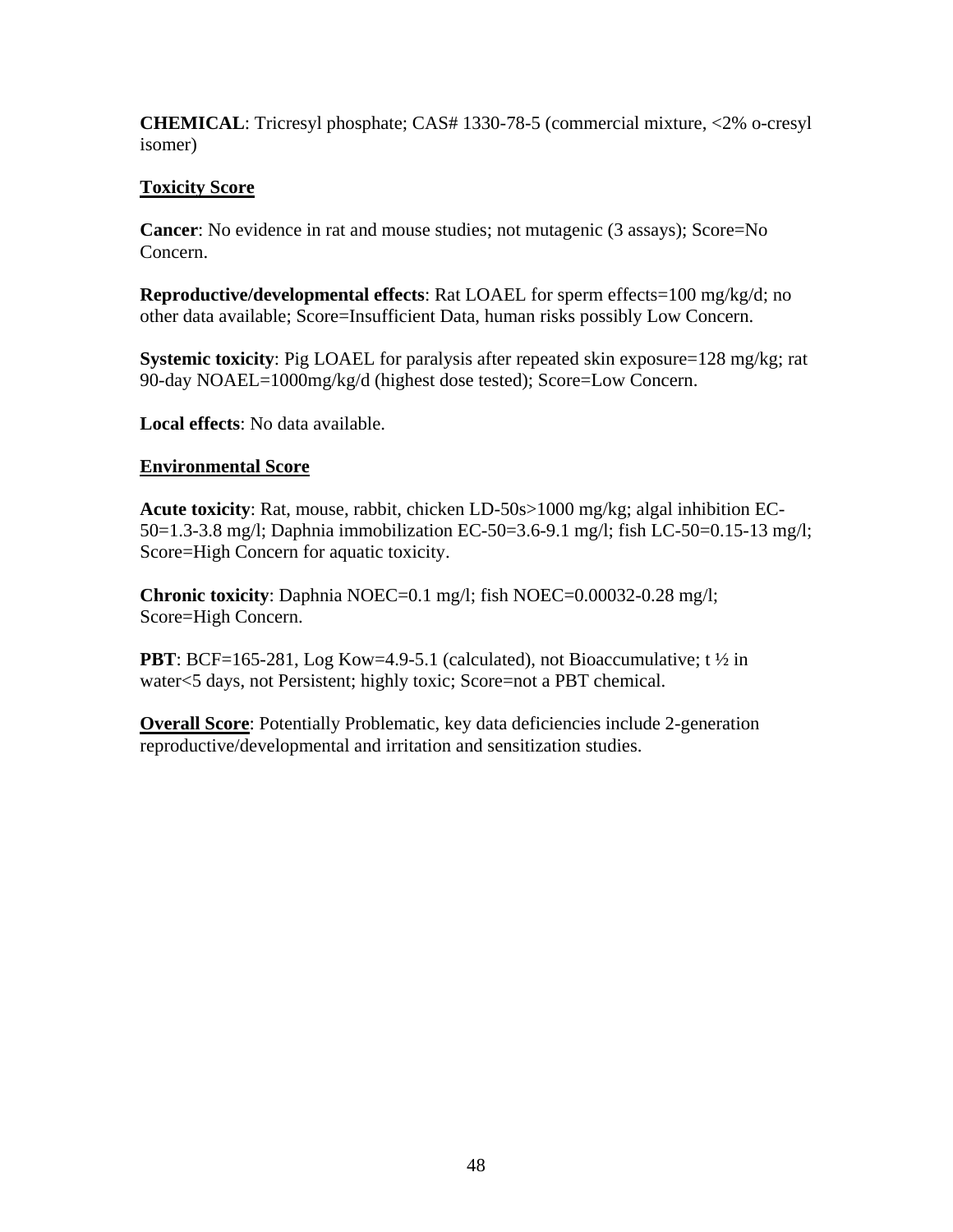#### **CHEMICAL**: Diphenyl cresyl phosphate; CAS# 26444-49-5

#### **Toxicity Score**

**Cancer**: No cancer data; not mutagenic (2 assays); no chromosomal abnormalities (1 assay); Score=Insufficient Data, human cancer risk likely Low Concern.

**Reproductive/developmental effects**: Rat NOAEL for sperm effects=60 mg/kg/d; offspring effects only at maternally toxic doses; no 2-generation study; Score=Low Concern.

**Systemic toxicity**: Chicken single-dose LOAEL for neurotoxic effects=2500 mg/kg; rat single-dose LOAEL for neurotoxic effects=75 mg/kg; rat NOAEL for adrenal effects=12 mg/kg/d; Score=Low Concern.

**Local effects**: Slight to moderate skin irritation; no eye irritation or skin sensitization data available; Score=Insufficient Data, possibly Moderate Concern.

#### **Environmental Score**

**Acute toxicity**: Rat, mouse, rabbit, guinea pig LD-50s>1000 mg/kg; algal inhibition EC-50=1.0 mg/l; Daphnia immobilization EC-50=3.7 mg/l; fish LC-50=1.3 mg/l (2 other LC-50s exceed solubility); Score= Moderate Concern for aquatic toxicity.

**Chronic toxicity**: Algal inhibition NOEC=0.55 mg/l; Daphnia NOEC=0.12 mg/l; no fish data; Score=Insufficient Data, possibly Moderate Concern.

**PBT**: BCF=360-980 (calculated), Log Kow=4.51, not Bioaccumulative;  $t \frac{1}{2}$  in water=38 days, not Persistent; moderately toxic; Score=not a PBT chemical.

**Overall Score**: Potentially Problematic, key data deficiencies include cancer, 2 generation reproductive/developmental, eye irritation, skin sensitization, and fish NOEC studies.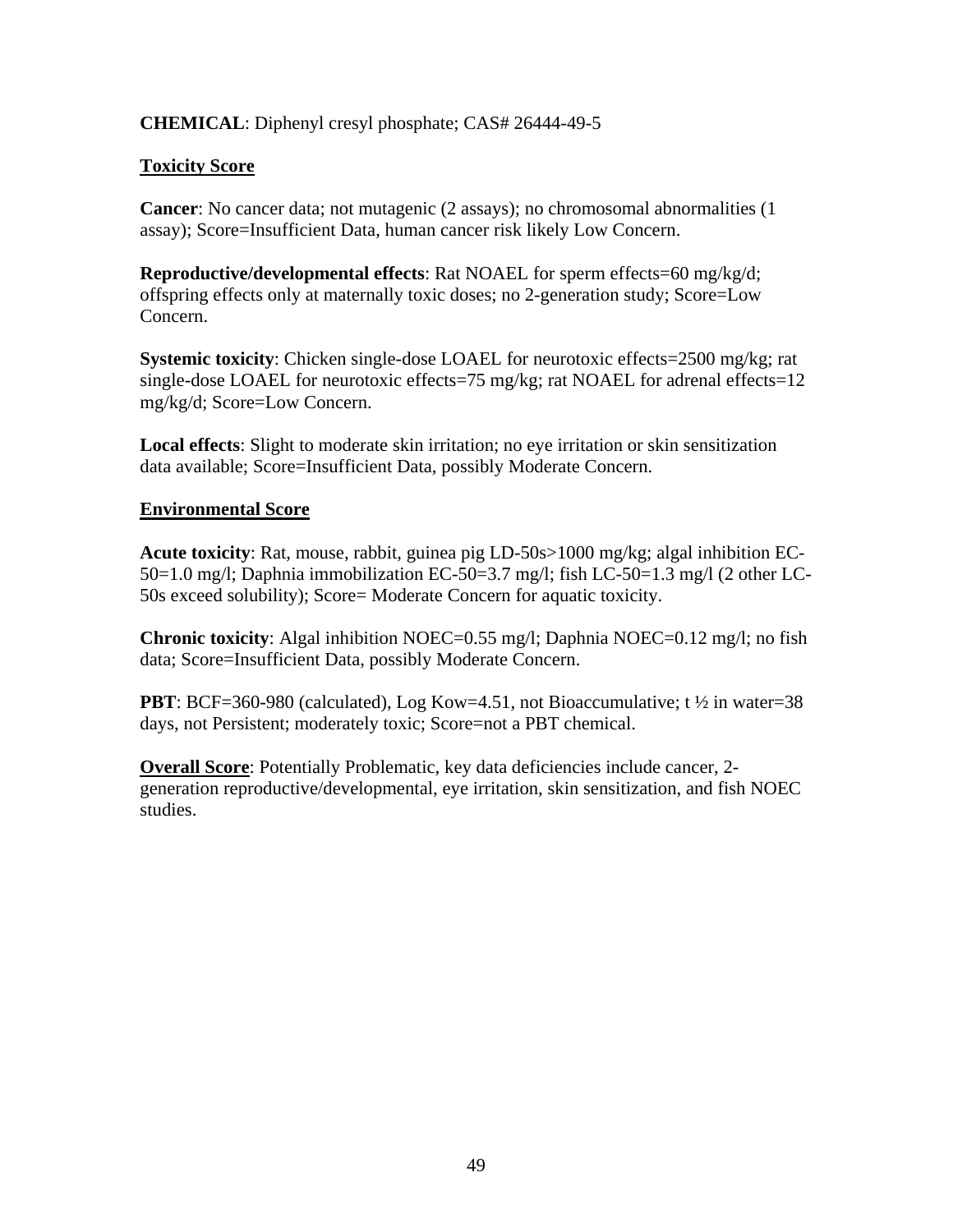**CHEMICAL**: Tetrakis(hydroxymethyl) phosphonium chloride; CAS#124-64-1

# **Toxicity Score**

**Cancer**: No evidence in rat and mouse studies; mutagenic in 1 assay, negative in 3 assays, equivocal evidence in 2 assays; Score= No Concern.

**Reproductive/developmental effects**: Offspring effects only at maternally toxic doses in rats and rabbits; no 2-generation study; Score=Low Concern

**Systemic toxicity**: Rat and mouse 13-week NOAEL for neurotoxic effects=2.7 and 3.2 mg/kg/d; rat and mouse chronic LOAEL for liver and neurotoxic effects=3.75 and 7.5 mg/kg/d; Score=Moderate Concern.

**Local effects**: Moderate skin irritation; severe eye irritation; skin sensitizer; Score=Moderate/High Concern (treated fabric found not irritating to human skin).

#### **Environmental Score**

**Acute toxicity**: Rat, mouse, duck LD-50s>150 mg/kg; algal inhibition EC-50=0.16-0.65 mg/l; Daphnia LC-50=19.4 mg/l; fish LC-50=72-119 mg/l; Score=High Concern.

**Chronic toxicity**: Algal inhibition NOEC=0.06 mg/l; Daphnia NOEC=10.4 mg/l; fish NOEC=18.1-22.7 mg/l; Score=High Concern.

**PBT**: Log Kow=-9.8 (calculated), not Bioaccumulative; t  $\frac{1}{2}$  in water=7-131 days (pH) dependent), Persistent at low pH; highly toxic; Score=not a PBT chemical.

**Overall Score**: Potentially Problematic, miscible in water and very low Kow so highly mobile in soil; key data deficiency is 2-generation reproductive/developmental effects study.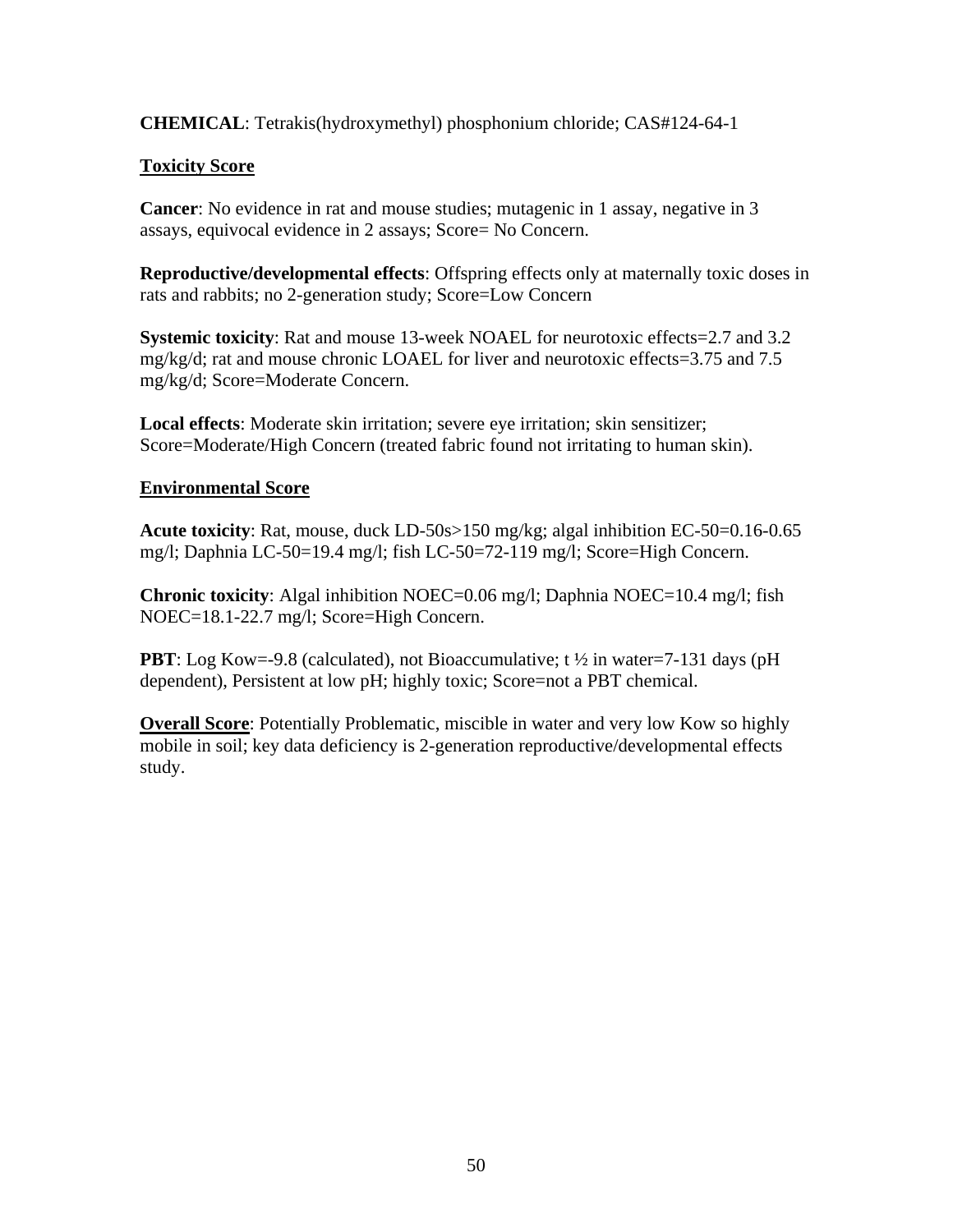#### **CHEMICAL**: Antimony trioxide; CAS# 1309-64-4

#### **Toxicity Score**

**Cancer**: Conflicting data regarding lung tumors, ranked possible carcinogen by IARC; Score=Moderate Concern.

**Reproductive/developmental effects**: No usable data (inhalation study at high concentrations inconclusive); Score=Insufficient Data.

**Systemic toxicity**: Rat 90-day NOAEL=494 mg/kg/d and 24-week LOAEL=500mg/kg/d (lowest dose tested) for liver effects; rat chronic LOAEL for blood effects=0.35 mg/kg/d (lowest dose tested); Score=High Concern.

**Local effects**: No skin irritation or sensitization; contact with eyes causes conjunctivitis; NOAEL for lung irritation and fibrosis=0.042 mg/m3; Score=Moderate Concern.

#### **Environmental Score**

**Acute toxicity**: Rat LD-50>20000 and >34600 mg/kg; algal inhibition EC-50=67 mg/l; Daphnia LC-50>530 mg/l; fish LC-50>440 and >1000 mg/l; Score=Low Concern.

**Chronic toxicity**: Algal inhibition NOEC=0.20 mg/l; no other data available; Score=Insufficient Data, probably Low/Moderate Concern.

**PBT**: No data available; probably not a PBT chemical.

**Overall Score:** Potentially Problematic, key data deficiencies include cancer, reproductive/developmental effects, and neurotoxicity studies.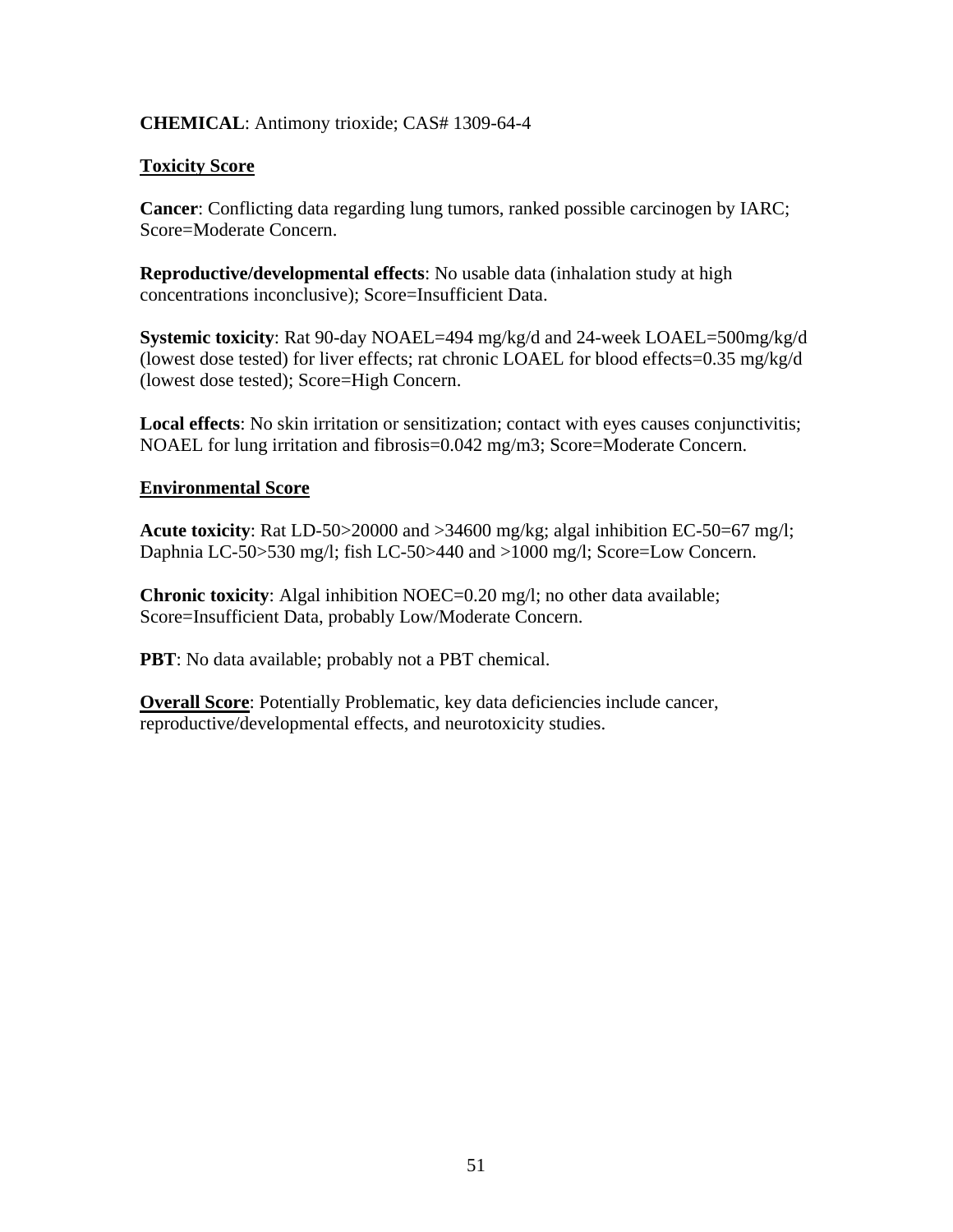**CHEMICAL**: Boron compounds other than Zinc borate; CAS#s 10043-35-3 (Boric acid), 1303-96-4 (Borax=Sodium borate decahydrate), 1330-43-4 (Disodium tetraborate)

#### **Toxicity Score**

**Cancer**: No data available.

**Reproductive/developmental effects**: IRIS Benchmark Dose for developmental effects=10.3 mg/kg/d; rat NOAEL for testis effects=175 mg/kg in diet; rabbit NOAEL for birth defects=125 mg/kg/d; no 2-generation study; Score=Moderate Concern.

**Systemic toxicity**: Rat and dog chronic NOAEL for multiple effects=350 mg/kg in diet; Score=Low Concern.

**Local effects**: Mild to moderate skin irritation; mild eye irritation; Score=Moderate Concern.

#### **Environmental Score**

**Acute toxicity**: Rat, mouse, dog LD-50>2000 mg/kg; fish LC-50>15 mg/l; Score=Low Concern.

**Chronic toxicity**: No data available.

**PBT**: No data available, probably not a PBT chemical.

**Overall Score:** Potentially Problematic, key data deficiencies include cancer, 2generation reproductive/developmental effects, and chronic aquatic toxicity studies.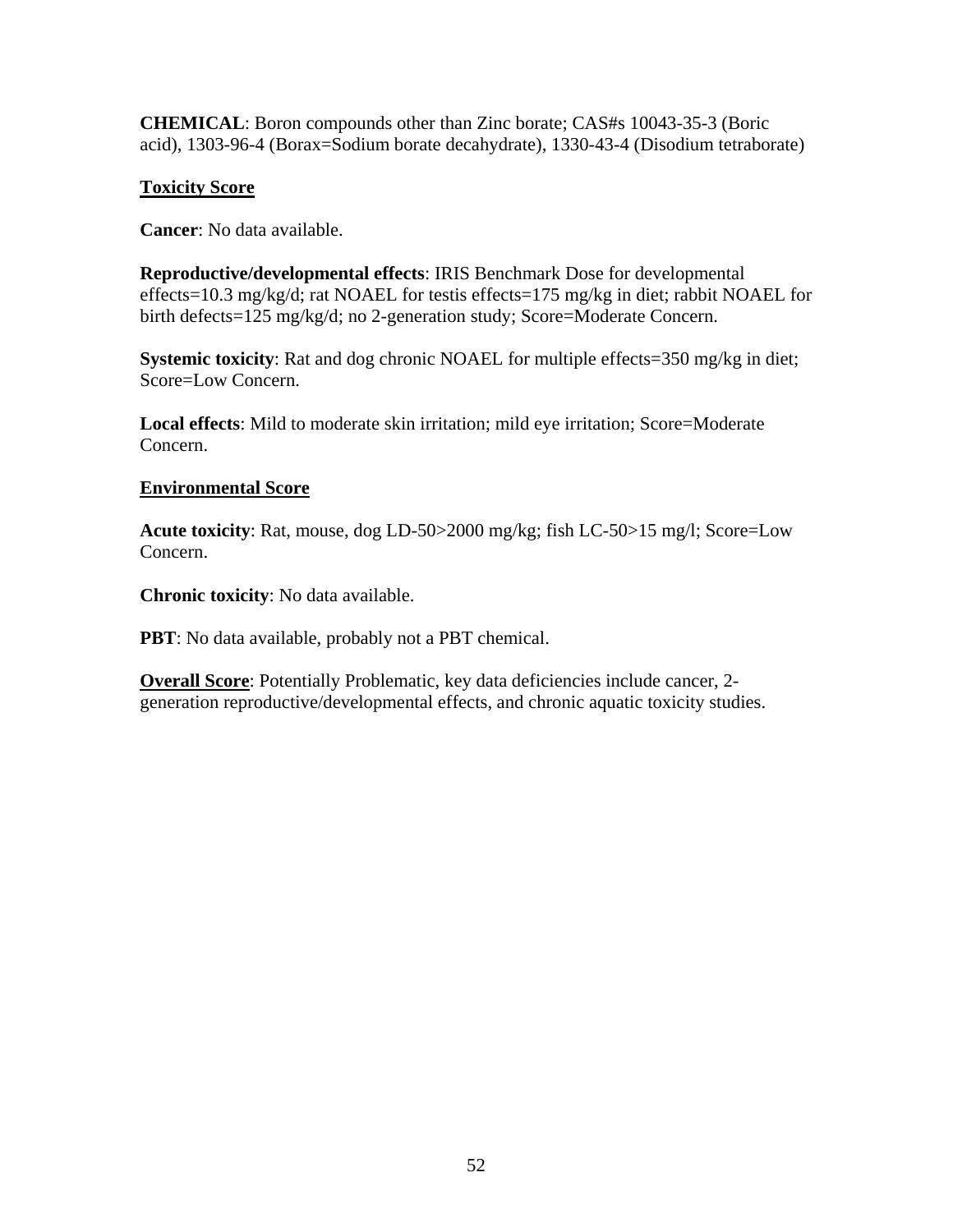## **CHEMICAL**: Diethylphosphinic acid, aluminum salt; CAS#225789-38-8

## **Toxicity Score**

**Cancer**: No cancer data available; not mutagenic (1 assay); no chromosomal abnormalities (1 assay); Score=Insufficient Data.

**Reproductive/developmental effects**: No data available.

**Systemic toxicity**: Rat NOAEL=1000 mg/kg/d (highest dose tested); no other data available; Score=Insufficient Data.

**Local effects**: No skin irritation; slight eye irritation; not a sensitizer; Score=Low Concern.

# **Environmental Score**

**Acute toxicity**: Rat LD-50>2000 mg/kg/d; Daphnia and fish LC-50s exceed water solubility; Score=Low Concern.

**Chronic toxicity**: Algal inhibition NOEC exceeds water solubility; Daphnia NOEC=1-10 mg/l; no fish data available; Score=Insufficient Data.

**PBT**: Log Kow=-0.44 (estimated), not Bioaccumulative; no t  $\frac{1}{2}$  data available; not a PBT chemical.

**Overall Score**: Insufficient Data, key data deficiencies include cancer, reproductive/developmental effects, systemic toxicity, and environmental fate studies.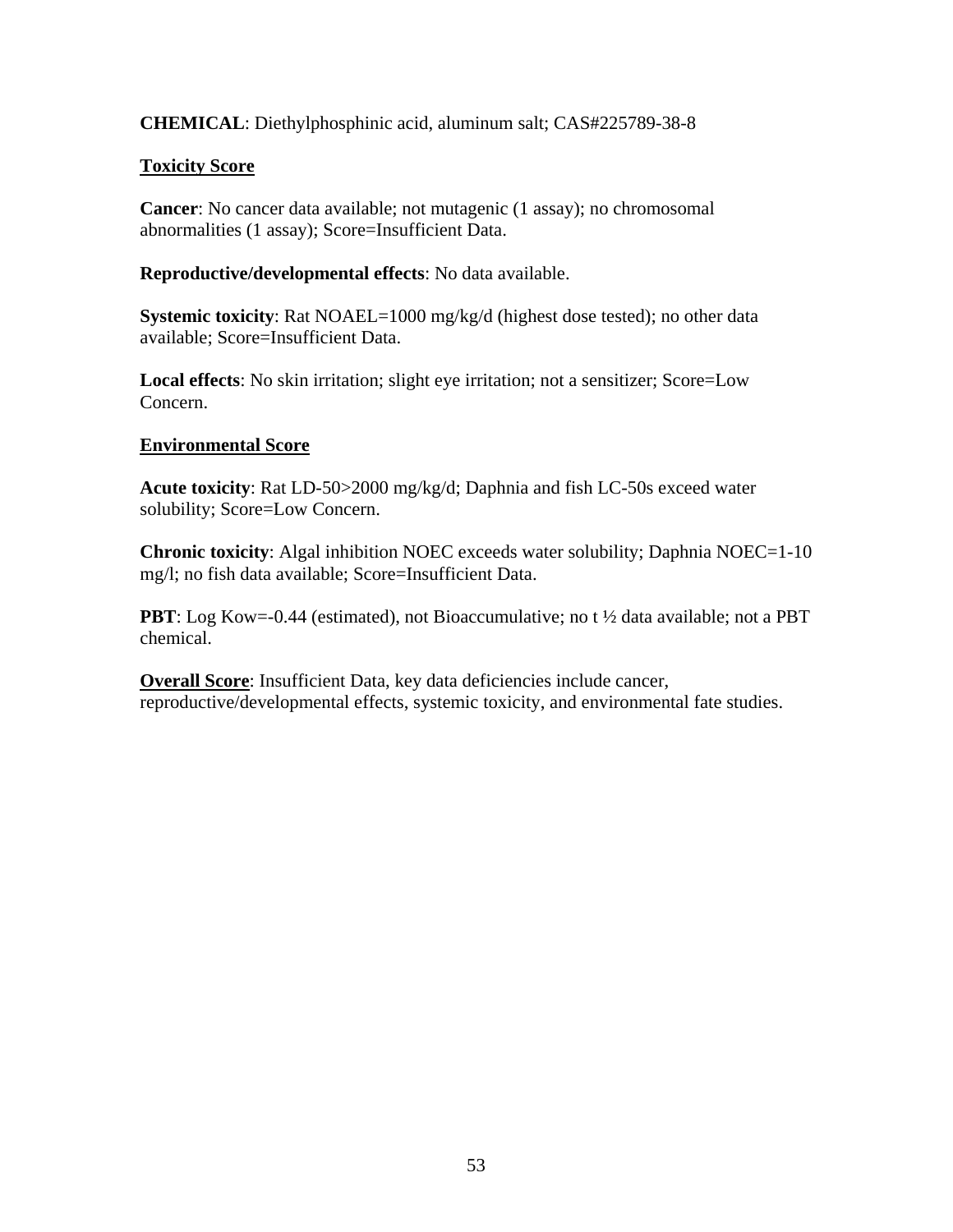**CHEMICAL**: Melamine; CAS# 108-78-1, Melamine cyanurate; CAS# 37640-57-6

# **Toxicity Score**

**Cancer**: Bladder tumors in male mice and rats, but only at high doses and only when bladder stones present (possibly a general response to a foreign substance and not compound-related); not mutagenic (5 assays); no chromosomal abnormalities (2 assays); ranked not classifiable by IARC; Score=Low Concern.

**Reproductive/developmental effects**: Rat and mouse chronic NOAEL for histological effects=63 mg/kg/d; rat NOAEL for birth defects=70 mg/kg; no other data available; Score=Insufficient Data.

**Systemic toxicity**: Rat LOAEL for decreased weight gain=500 mg/kg/d; dog NOAEL for decreased weight gain=3000 mg/kg in diet; rat 13-week NOAEL for bladder stone formation=63 mg/kg/d; no other data available; Score=Insufficient Data.

**Local effects**: Allergic dermatitis reported in workers, but no skin irritation in guinea pigs; no eye irritation; not a sensitizer; Score=Low/Moderate Concern.

# **Environmental Score**

**Acute toxicity:** Rat and mouse LD-50s>3000 mg/kg; algal inhibition EC-50=940 mg/l; Daphnia EC-50>2000 mg/l; fish LC-50s>50, >500, >3000 mg/l; Score=No Concern.

**Chronic toxicity**: Algal inhibition NOEC=320 mg/l; Daphnia NOEC=18 mg/l; fish NOEC>10000 mg/l; Score=No Concern.

**PBT**: Log Kow=-1.14, -1.34, not Bioaccumulative; no half-life data available; not toxic; Score=not a PBT chemical.

**Overall Score:** Insufficient Data, key data deficiencies include additional cancer, reproductive/developmental effects, neurological effects, and immune effects studies.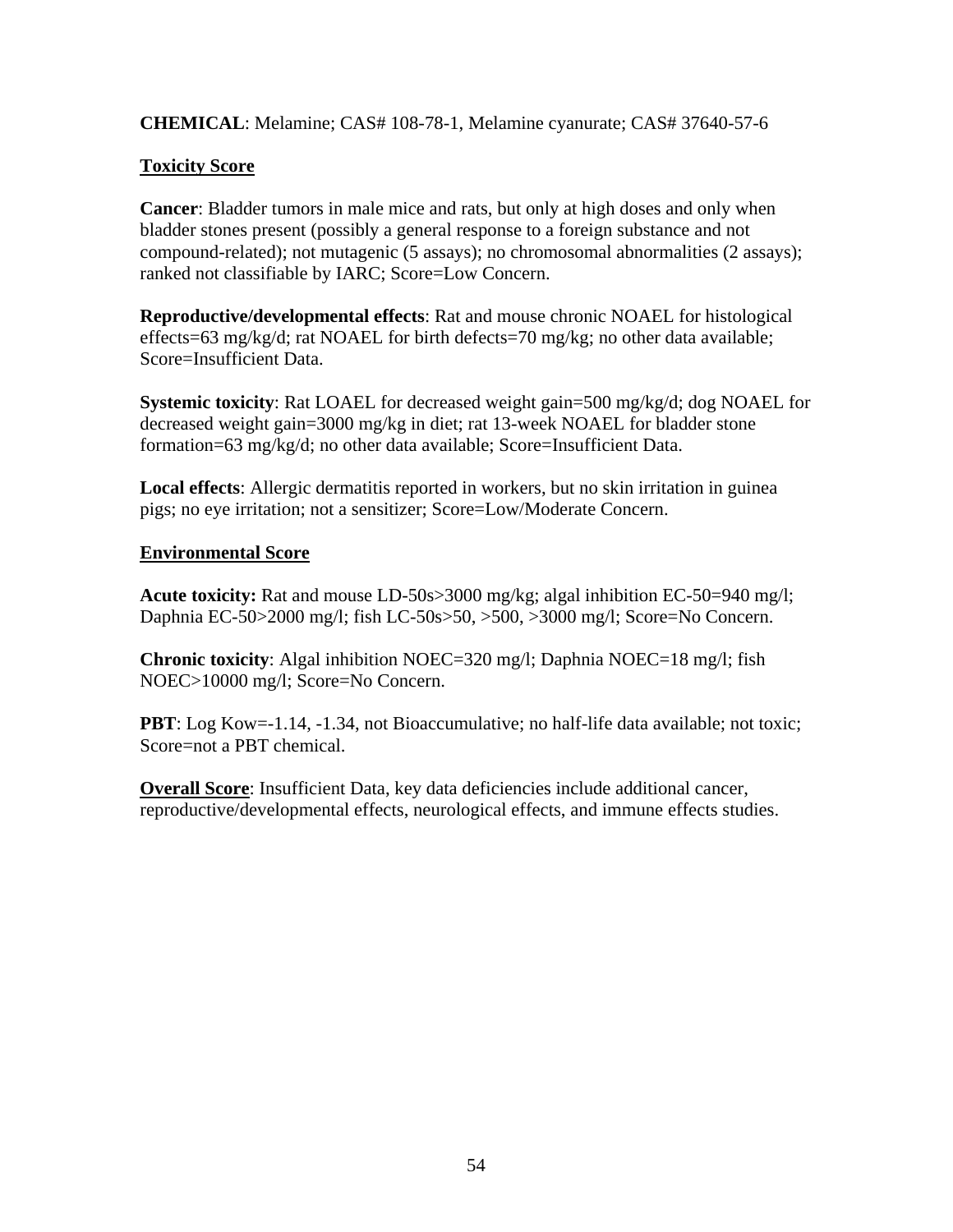## **CHEMICAL**: Red phosphorus; CAS# 7723-14-0

#### **Toxicity Score**

**Cancer**: No data available.

#### **Reproductive/developmental effects**: No data available.

**Systemic toxicity**: Lung damage in rats, mice, and guinea pigs from high concentrations of red phosphorus smoke; no other data available; Score=Insufficient Data.

**Local effects**: No skin or eye irritation; no skin sensitization data available; Score=Insufficient Data, human risk probably Low Concern.

#### **Environmental Score**

**Acute toxicity**: Rat LD-50>15000 mg/kg; algal inhibition EC-50=1.3 mg/l; Daphnia EC-50=0.63 mg/l; fish LC-50=0.95 mg/l; Score=High Concern.

**Chronic toxicity**: No data available.

**PBT**: No BCF or half-life data available; highly toxic; Score=Insufficient Data, but probably not a PBT chemical.

**Overall Score**: Insufficient Data, key data deficiencies include cancer, reproductive/developmental effects, systemic toxicity, and chronic aquatic toxicity studies.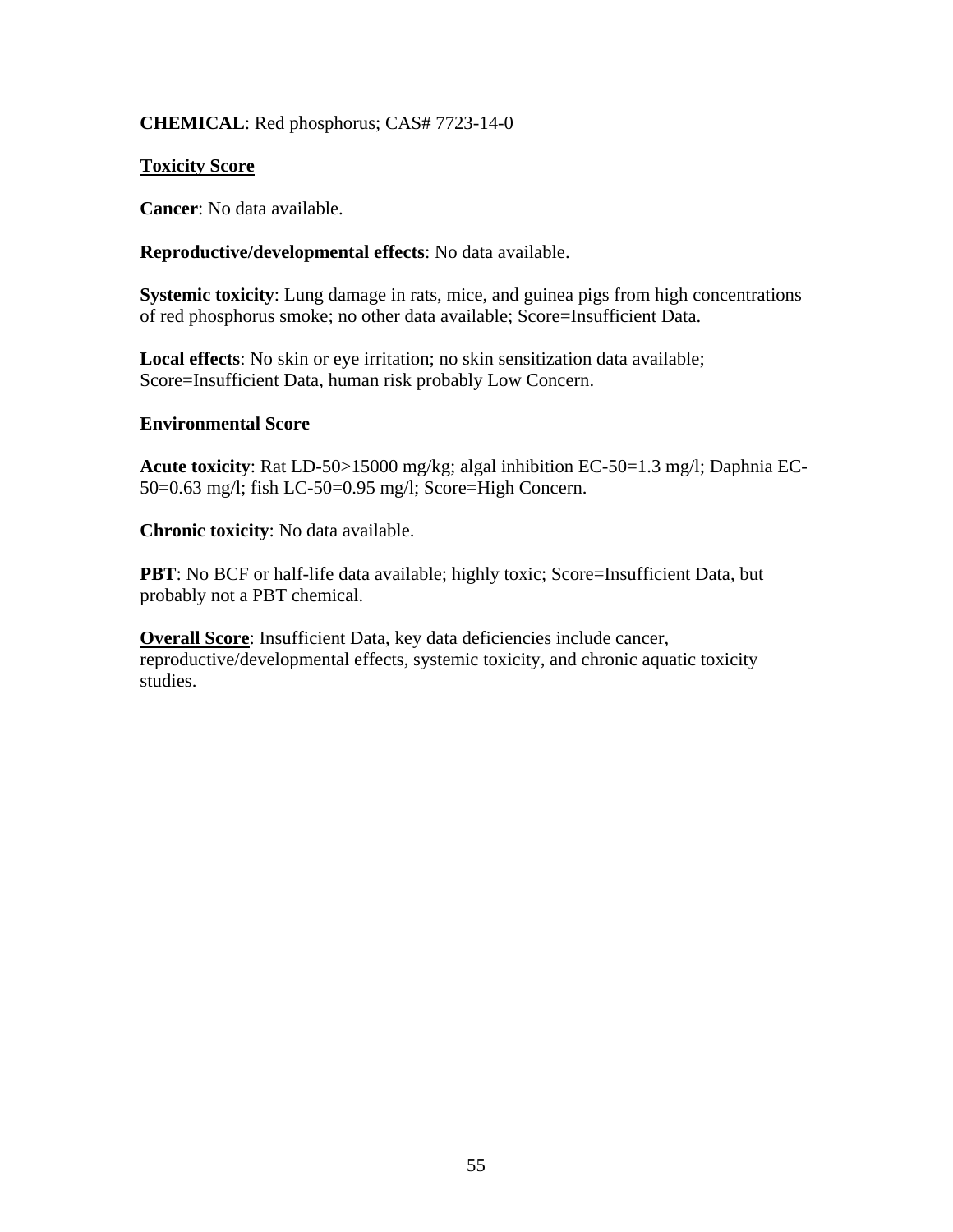#### **CHEMICAL**: Ammonium polyphosphate; CAS# 68333-79-9

#### **Toxicity Score**

**Cancer**: No data available; readily breaks down to ammonia and phosphate; Score=Insufficient Data, human cancer risk may be Low Concern.

**Reproductive/developmental effects**: No data available; readily breaks down to ammonia and phosphate; Score=Insufficient Data, human risk may be Low Concern.

**Systemic toxicity**: No data available; readily breaks down to ammonia and phosphate; Score=Insufficient Data, human risk may be Low Concern.

**Local effects**: No data available.

#### **Environmental Score**

**Acute toxicity**: No animal LD-50 data available; algal inhibition EC-50=10 mg/l; Daphnia EC-50=91-100 mg/l; fish LC-50=123 mg/l (ph=8), 1326 mg/l (pH=7); Score=Low Concern.

**Chronic toxicity**: No data available.

**PBT**: No BCF or half-life data available; probably not highly toxic; Score=Insufficient Data, probably not a PBT chemical.

**Overall Score**: Insufficient Data, key data deficiencies include cancer, reproductive/developmental effects, systemic toxicity, local effects, and chronic aquatic toxicity studies.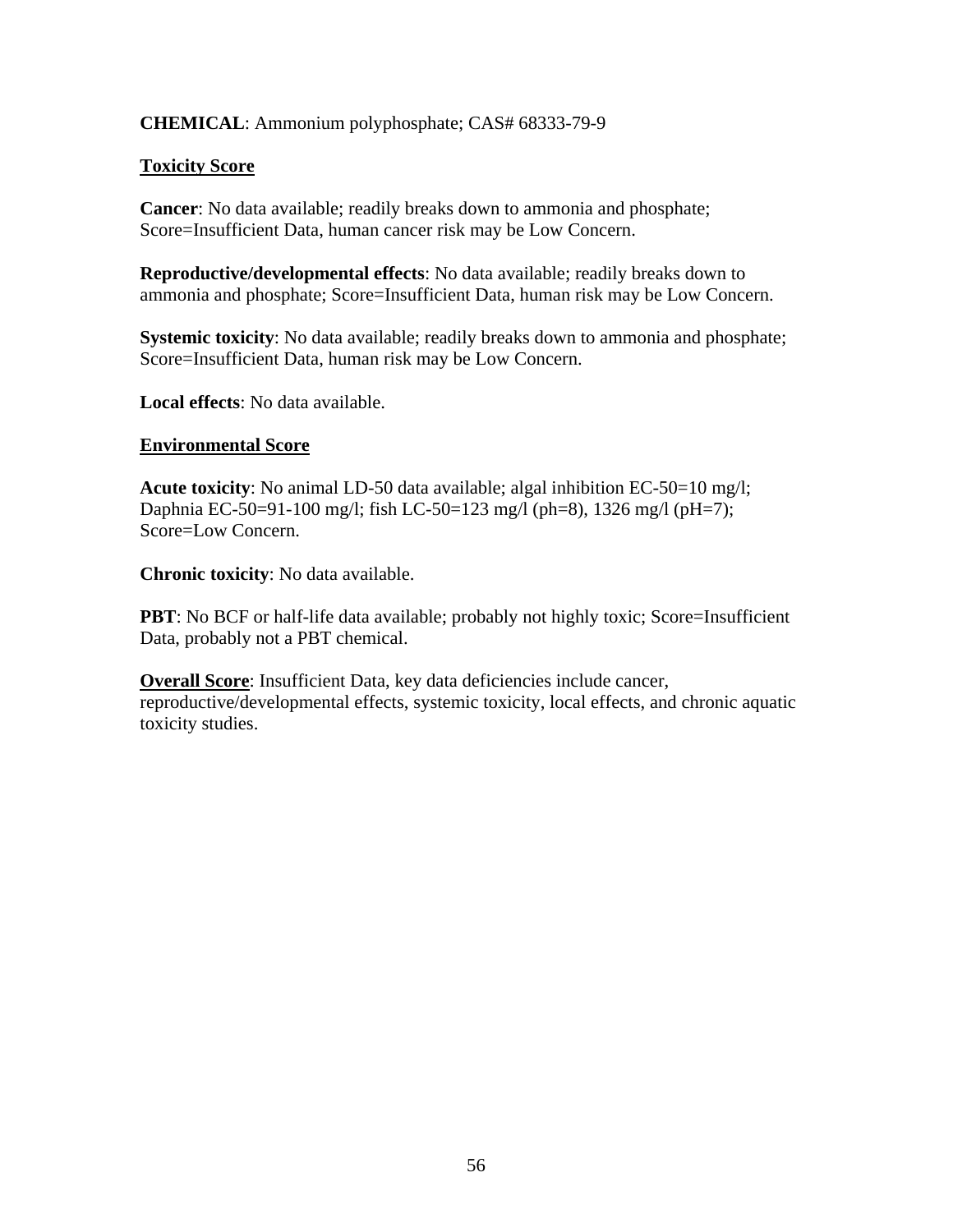# **CHEMICAL**: Polytetrafluoroethylene (Teflon); CAS# 9002-84-0

#### **Toxicity Score**

**Cancer**: Tumors found at site of implant questionable for evaluating human cancer risk from use as flame retardant; ranked not classifiable by IARC; Score=Moderate Concern.

**Reproductive/developmental effects**: No data available.

**Systemic toxicity**: Rat 90-day NOAEL=250000 mg/kg in diet (highest dose tested); Score=No Concern.

**Local effects**: No skin irritation; no eye irritation data available; not a sensitizer; highly irritating to lungs when heated; Score=High Concern.

#### **Environmental Score**

**Acute toxicity**: No data available; bird lethality found in cases of overheated Teflon cookware; Score=Insufficient Data.

**Chronic toxicity**: No data available.

**PBT**: Polymer, not applicable.

**Overall Score**: Not Recommended, due to high concern for thermal breakdown products.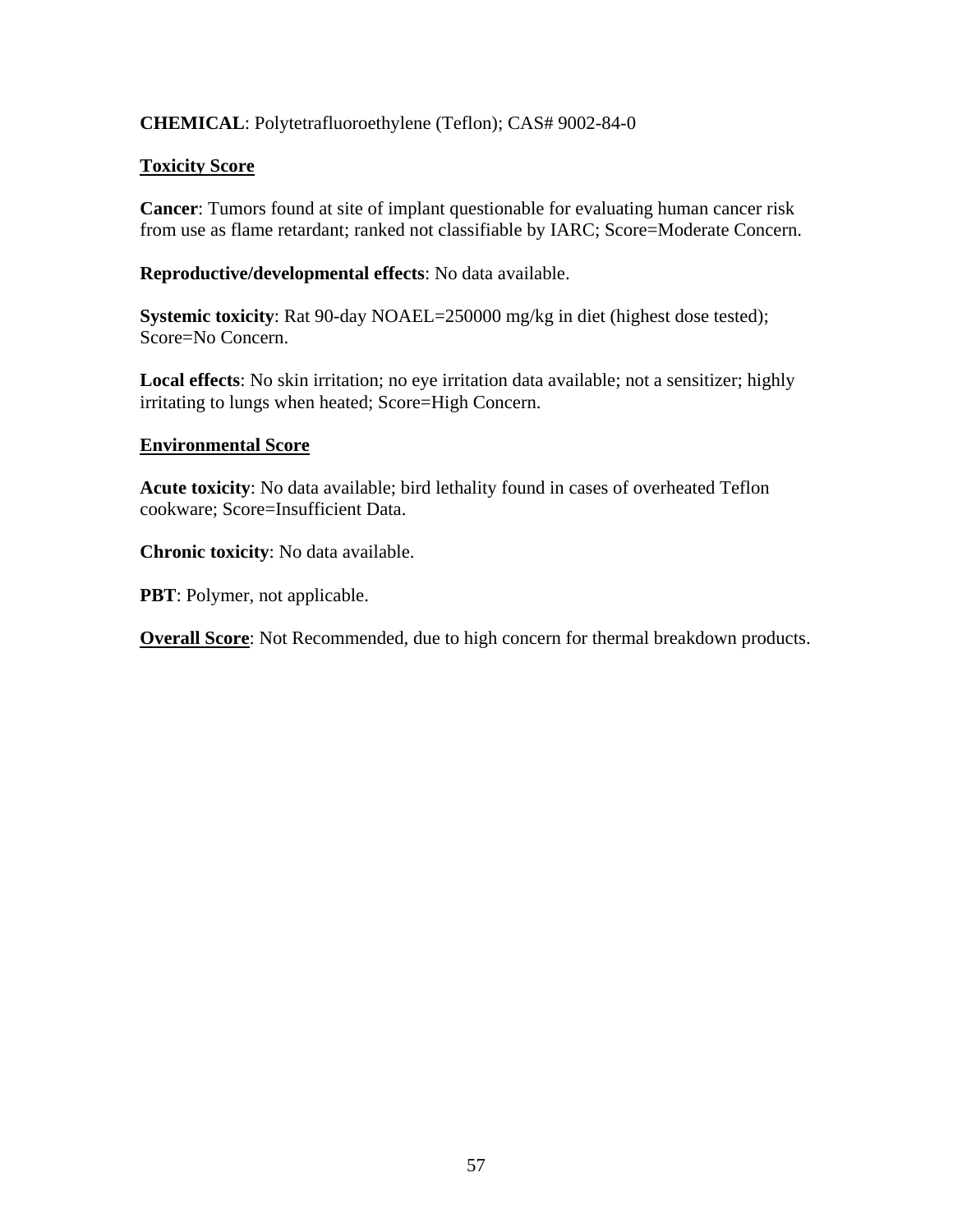#### **CHEMICAL**: Zinc borate; CAS# 1332-07-6

#### **Toxicity Score**

**Cancer**: No cancer data available; not mutagenic (1 assay); Score=Insufficient Data.

#### **Reproductive/developmental effects**: No data available.

**Systemic toxicity**: Human LOAEL for zinc for blood effects=0.91 mg/kg/d; no other data available; Score=High Concern based on zinc toxicity.

**Local effects**: No skin irritation; mild eye irritation; not a sensitizer; nose and throat irritation from inhalation of dust; Score=Moderate Concern.

#### **Environmental Score**

**Acute toxicity**: Rat, mouse, dog LD-50s>2000 mg/kg; algal inhibition EC-50=0.015- 0.178 mg/l; Daphnia EC-50=0.068-1.59 mg/l; fish LC-50=0.59-5.9 mg/l; Score=High Concern.

**Chronic toxicity**: No data available.

**PBT**: No BCF or half-life data available; highly toxic; Score=Insufficient Data, but probably not a PBT chemical.

**Overall Score**: Not Recommended, due to High Concern for blood effects and aquatic toxicity.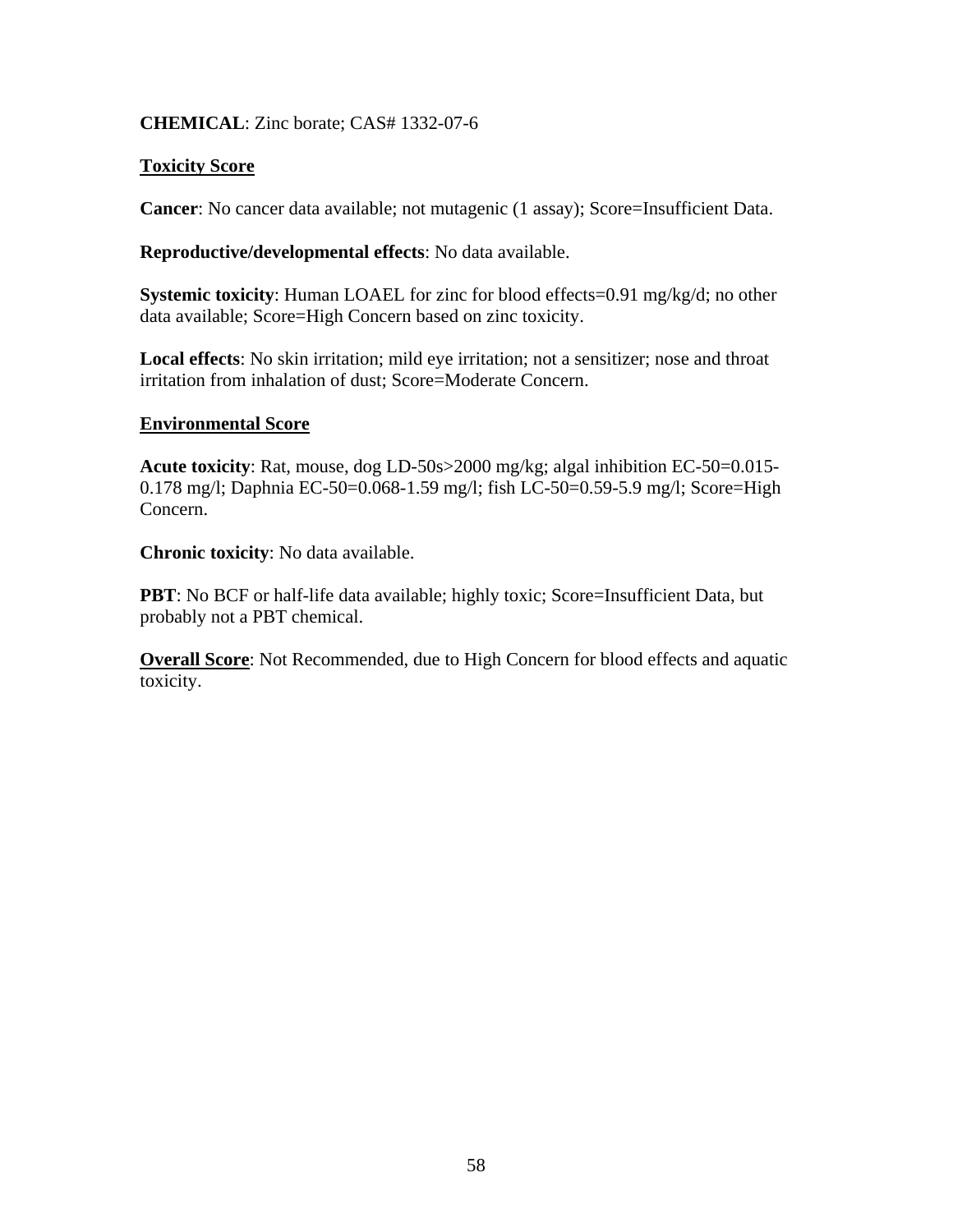# **REFERENCES FOR APPENDIX III: TOXICITY EVALUATION OF ALTERNATIVES**

Berglind R. 1995. Human health hazard assessment of some flame retardants. Swedish National Chemicals Inspectorate.

Carlton BD, Basaran AH, Mezza LE, et al. 1987. Examination of the reproductive effects of Tricresyl phosphate administered to Long-Evans rats. Toxicology 46: 321-328.

Fisk PR, Girling AE, and Wildey RJ. 2003. Prioritization of flame retardants for environmental risk assessment. UK Environment Agency Science Group.

HDP. 2004. Design for Environment, Phase II. High Density Packaging User Group.

Henrich R, Ryan BM, Selby R, et al. 2000. Two-generation oral (diet) reproductive toxicity study of resorcinol bis-diphenylphosphate (Fyrolflex RDP) in rats. Int J Toxicol 19: 243-255.

Hubbard SA. 1998. Comparative toxicology of borates. Biol Trace Elem Res 66: 343- 357.

Illinois EPA. 1997. Illinois EPA Endocrine Disruptors Strategy. February 1997.

IRIS. Integrated Risk Information System, National Center for Environmental Assessment, USEPA. Online.

Johnston CJ, Finkelstein JN, Mercer P, et al. 2000. Pulmonary effects induced by ultrafine PTFE particles. Toxicol Appl Pharmacol 168: 208-215.

Leisewitz A, Kruse H, and Schramm E. 2000. Substituting environmentally relevant flame retardants: Assessment fundamentals. Volume 1: Results and summary overview. Research Report 204 08 542 (old), 297 44 542 (new). German Federal Ministry for the Environment, Nature Conservation and Nuclear Safety.

Matsuura I, Hoshino N, Wako Y, et al. 1995. Sperm parameter studies on three testicular toxicants in rats. Teratology 52: 39B.

NRC. 2000. Toxicological Risks of Selected Flame-Retardant Chemicals. Subcommittee on Flame-Retardant Chemicals, Board on Environmental Studies and Toxicology, National Research Council.

Rossi M and Heine L. 2006. The Green Screen for Safer Chemicals – Version 1.0: Evaluating Environmentally Preferable Flame Retardants for TV Enclosures. Draft for discussion only.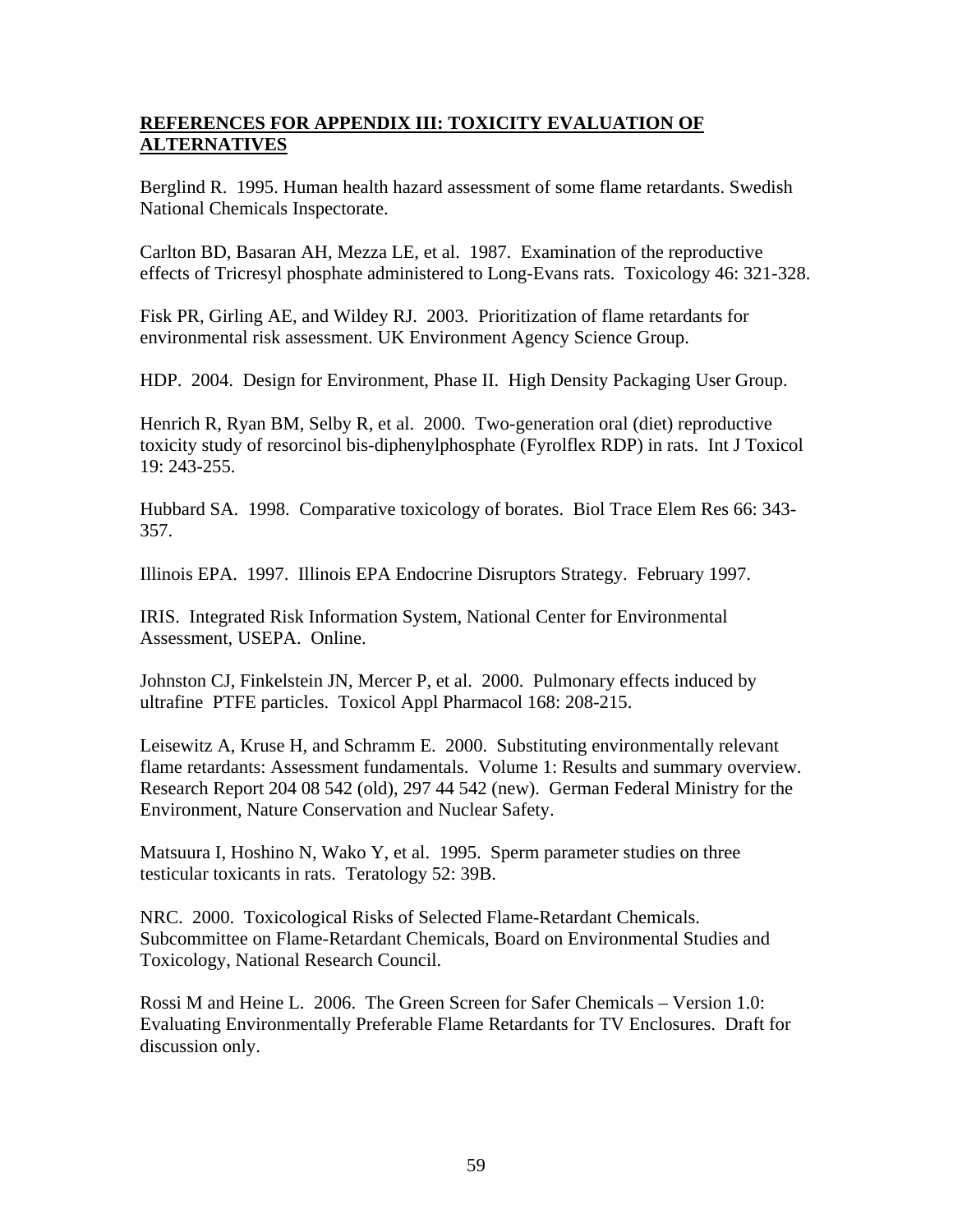Ryan BM, Henrich R, Mallett E, et al. 2000. Developmental toxicity study of orally administered resorcinol bis-diphenylphosphate (RDP) in rabbits. Int J Toxicol 19: 257- 264.

Sobotka TJ, Brodie RE, Arnold A, et al. 1986. Neuromotor function in rats during subchronic dietary exposure to Triphenyl phosphate. Neurobehav Toxicol Teratol 8: 7- 10.

Stuer-Lauridsen F, Havelund S, and Birkved M. 2000. Alternatives to brominated flame retardants. Working Report No. 17, Danish EPA.

Stuer-Lauridsen F, Cohr K-H, and Andersen TT. 2007. Health and Environmental Assessment of Alternatives to Deca-BDE in Electrical and Electronic Equipment. Environmental Project No. 1142 2007, Danish EPA.

UNEP. United Nations Environmental Program. Environmental Health Criteria 110, 1990. Tricresyl Phosphate. WHO, International Program on Chemical Safety.

UNEP. United Nations Environmental Program. Environmental Health Criteria 111, 1991. Triphenyl Phosphate. WHO, International Program on Chemical Safety.

UNEP. United Nations Environmental Program. Environmental Health Criteria 162, 1994. Brominated Diphenylethers. WHO, International Program on Chemical Safety.

UNEP. United Nations Environmental Program. Environmental Health Criteria 218, 2000. Flame Retardants: Tris(2-butoxyethyl) phosphate, Tris(2-ethylhexyl) phosphate, and Tetrakis(hydroxymethyl) phosphonium salts. WHO, International Program on Chemical Safety.

UNEP. United Nations Environmental Program. OECD Screening Information Data Set. Diphenyl cresyl phosphate. UNEP Publications.

UNEP. United Nations Environmental Program. OECD Screening Information Data Set. Melamine. UNEP Publications.

Vainiotalo S, Verkkala E, Savolainen H, et al. 1987. Acute biological effects of commercial cresyl diphenyl phosphate in rats. Toxicology 44: 31-44.

Washington. 2006. Washington State Polybrominated Diphenyl Ether (PBDE) Chemical Action Plan, Final Plan. Dept. of Ecology Publication No. 05-07-048, Dept. of Health Publication No. 334-079.

Welsh JJ, Collins TF, Whitby KE, et al. 1987. Teratogenic potential of Triphenyl phosphate in Sprague-Dawley rats. Toxicol Ind Health 3: 357-369.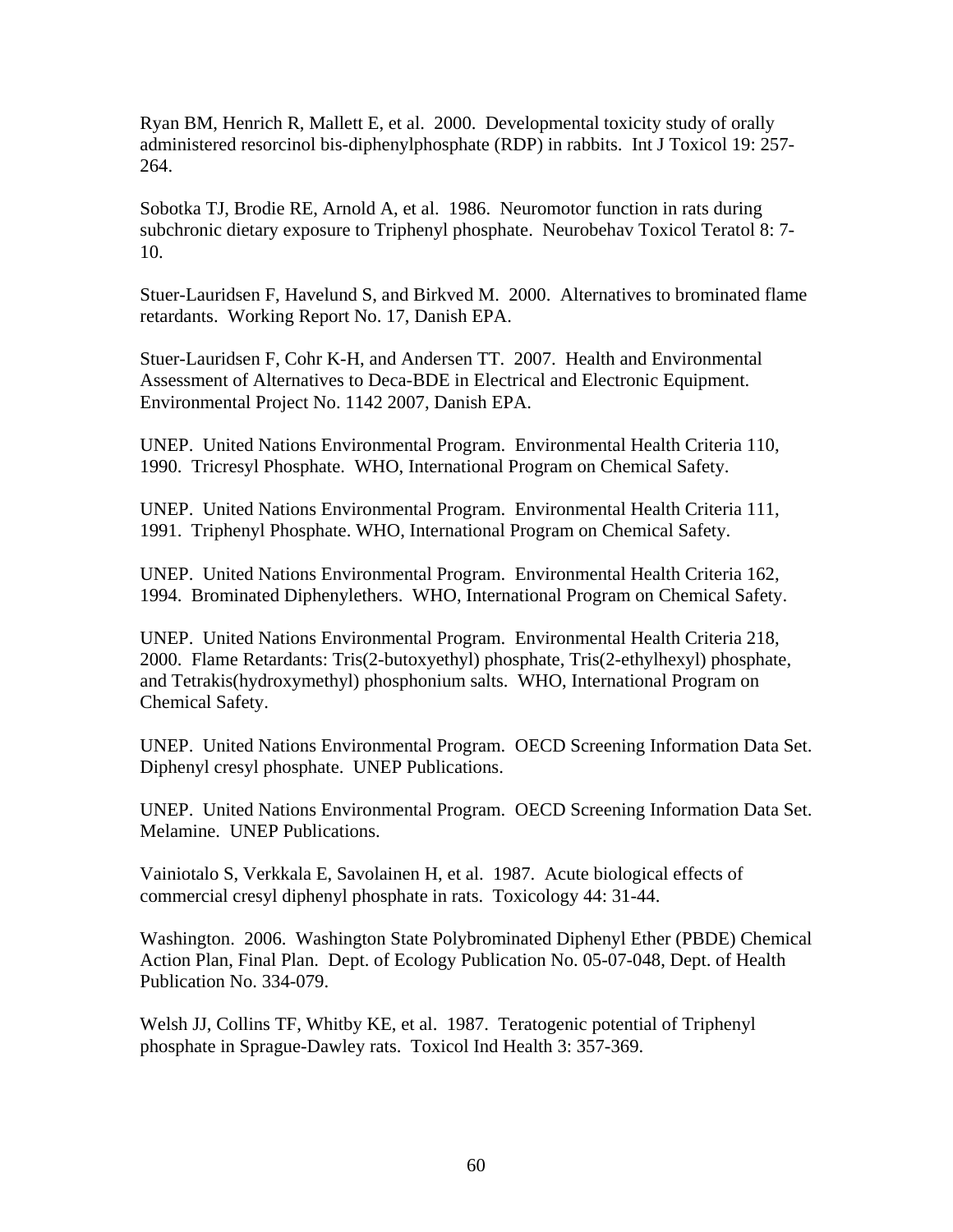Wells RE and Slocombe RF. 1982. Acute toxicosis of budgerigars (Melopsittacus undulatus) caused by pyrolysis products from heated Polytetrafluoroethylene: microscopic study. Am J Vet Res 43: 1243-1248.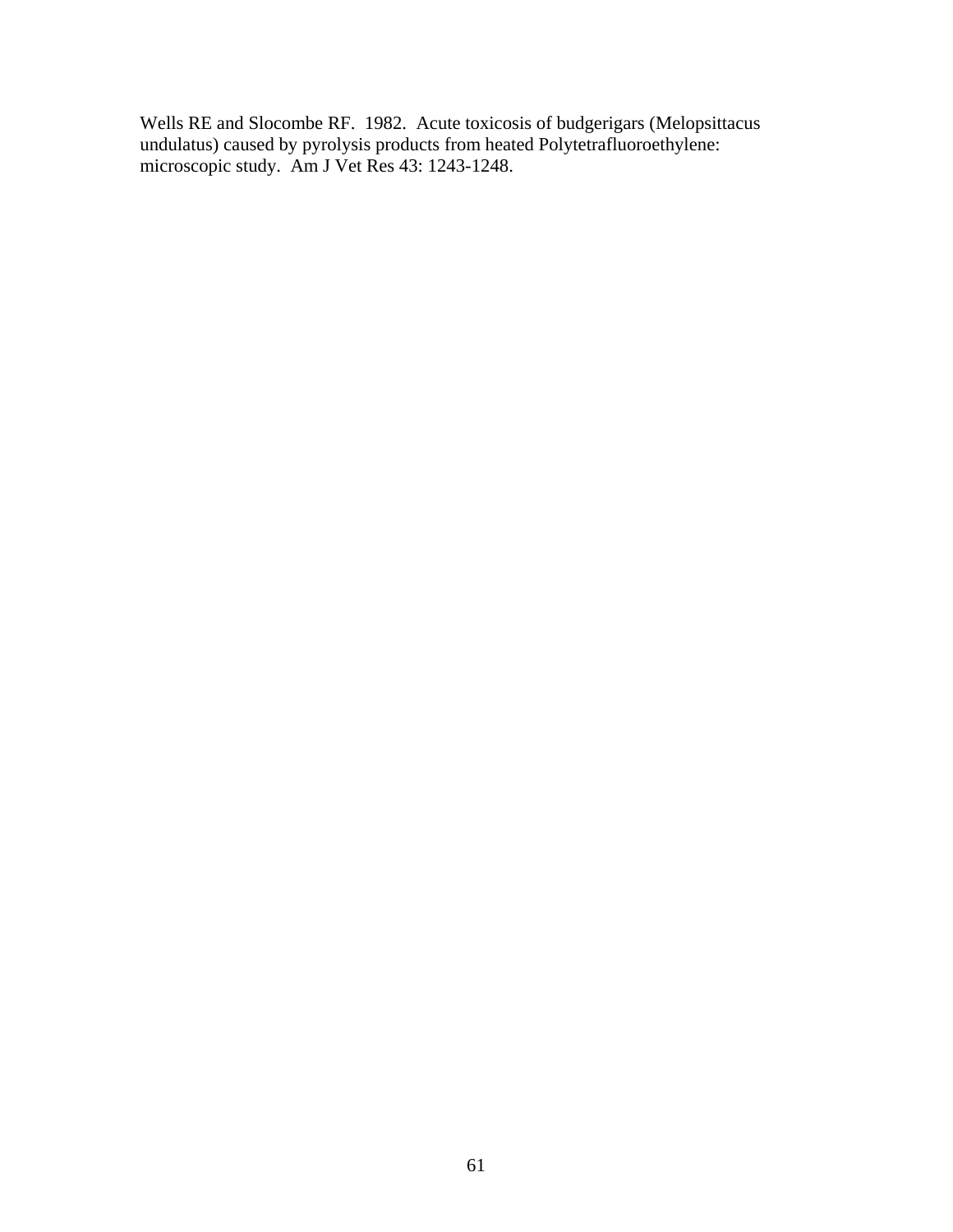# **APPENDIX IV OVERVIEW AND DISCUSSION OF AFFORDABILITY AND AVAILABILITY ISSUES**

#### **Introduction and Overall Conclusions on Affordability**

As mentioned earlier in this report, the purpose of this follow-up study is to determine if alternatives to DecaBDE are available, affordable, and less toxic. This appendix addresses primarily **affordability issues**. Discussions of affordability issues, as they

**The halogen-free [Deca has bromine halogens] flame retardants market will increase from 1.62 billion in 2005 to 2.72 billion in 2010 worldwide. Halogen-free flame retardants will show this strong increase worldwide. In Western Europe, USA and Japan, the public consciousness of the hazardous halogenated products, the industrial end user [OEMs] initiatives and the environmental legislation push together the**  market trend to halogen-free products.<sup>1</sup>

relate to alternatives to DecaBDE flame retardants (FRs), are complex because issues relate to a global market. Industries in Illinois, as well as other states, that participate in global markets must adhere to a wide variety of economic and environmental requirements, including those regulating flame retardants like DecaBDE. However, we note that a wide variety of

industries have already recognized the need to replace DecaBDE. There is no uniform phase-out approach and each industry sector is at a different stage in the task of accomplishing the transition away from DecaBDE.

Our overall **affordability conclusion**, based on verbal communications with trade groups, contacts with companies at all levels (see the listing of organizations contacted during this review at the end of this appendix), a review of PBDE related issues at industry/company websites, and a review of general internet articles on PBDE issues is:

There are sufficient, affordable, alternative flame retardants available for all DecaBDE applications across all industries, however, there is a significant amount of laboratory testing to be performed before all products using DecaBDE alternatives can be introduced into the marketplace. A key affordability issue relates to providing a mechanism in Illinois that allows for a managed and flexible phase-out approach for completing the transition away from DecaBDE that provides sufficient

time to complete the extensive laboratory testing to verify product performance and fire safety, especially in the transportation and medical device industries.

**Converting products to RoHS [European Legislation restricting PBDEs octa and penta with deca still under review] compliance may take a one-time investment [by increasing product costs] of 1.5% to 2.5% of a product's cost of goods sold, but in the past 30 years many industries have had to account for product content (gasoline, packaged food, apparel, wood products, chemical, etc) and today are just as profitable or more profitable than ever. 2**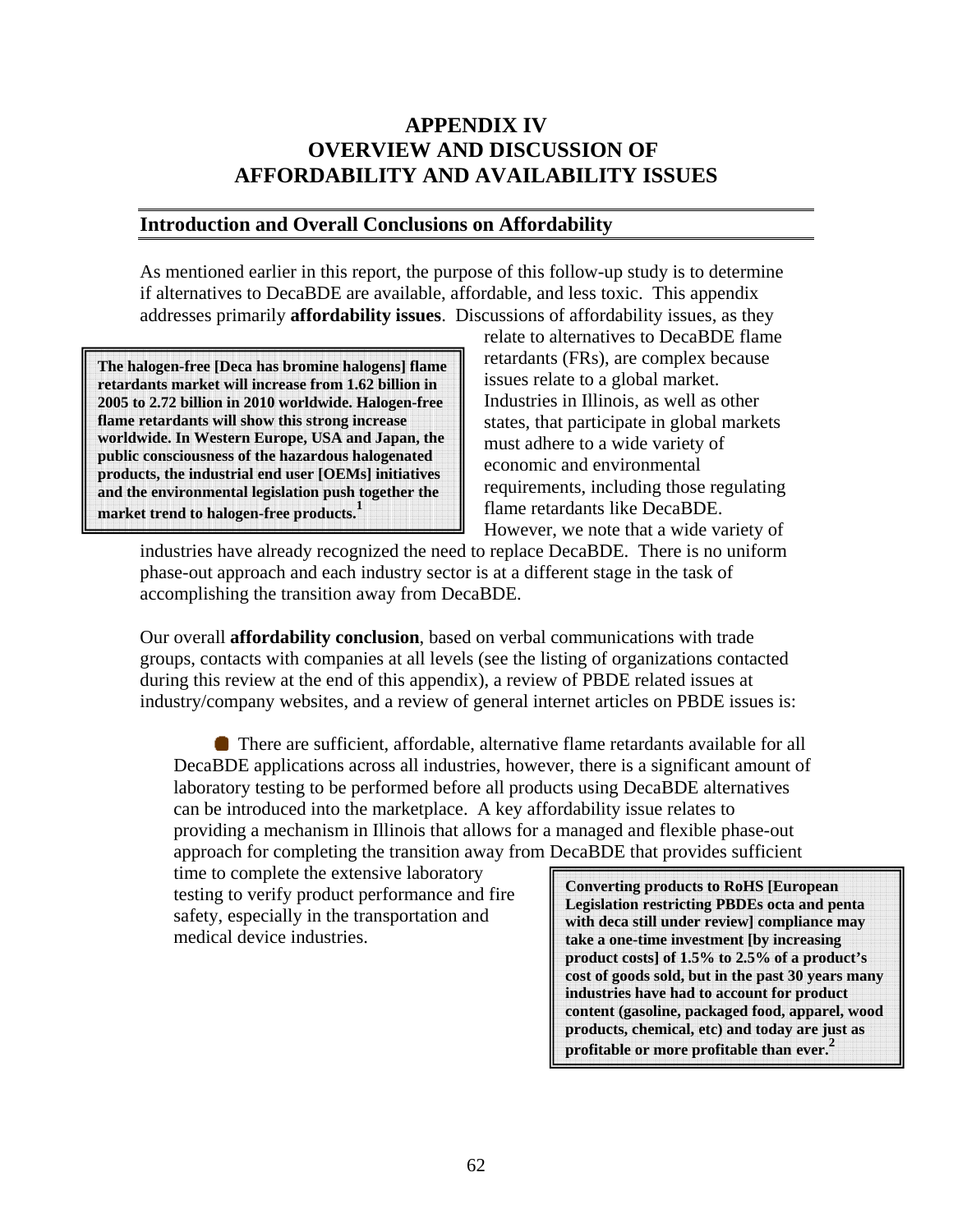# **Affordability By Industry**

A summary of the affordability issues in each major industry group using flame retardants follows:

**Consumer electronics** including computers, televisions, cell phones Â **No significant affordability issues** here, transition away from DecaBDE is substantially complete. Any remaining products with DecaBDE are in the final stages of transition to affordable alternative flame retardants. A small percentage of companies may need some additional time to complete laboratory work for product/performance testing and fire safety.

**→** Other electronics applications mainly cable/wiring (including construction/building applications) and electronic assemblies using cable/wiring/plastics.

Â **Minimal affordability issues** here, transition away from DecaBDE is substantially complete, affordable DecaBDE alternatives available and most items are in their final stages of transition. Many "green" products are mentioned on the wire/cable industry websites. Some additional, minimal product performance testing may still be required to complete the transition.

# **Medical Devices**

 $\bullet$  **Moderate affordability issues** due to extensive product testing requirements in this industry. The Electronic Industry Alliance (EIA) and GE Healthcare confirmed the need for additional product

**The Lowell Center report estimated that the average television may go up in price 1.5 to 2.5 percent or an increase in price around \$7.00 due to the FR change.3**

performance and safety testing for DecaBDE alternatives. Requirements for electrical safety of medical equipment are much more stringent than those for other electrical devices and must meet International Electrotechnical Commission (IEC) safety standard (IEC and UL 60601-1).

# **Textile and Foam**

Â **Moderate affordability issues** here and only in the **transportation** industry. PBDE, including DecaBDE, flame retardants in residential products (furniture) and office products (furniture, cubicle walls) are no longer used. There are many different flame retardants, fibers, and barrier substitutes to meet the demand for DecaBDE free products that meet strict fire safety standards.**<sup>4</sup>** However, use of DecaBDE in fabrics for transportation applications such as automobiles, recreational vehicles, and airliners has **significant affordability issues at this time** and these issues relate primarily to regulatory required product performance and flammability testing.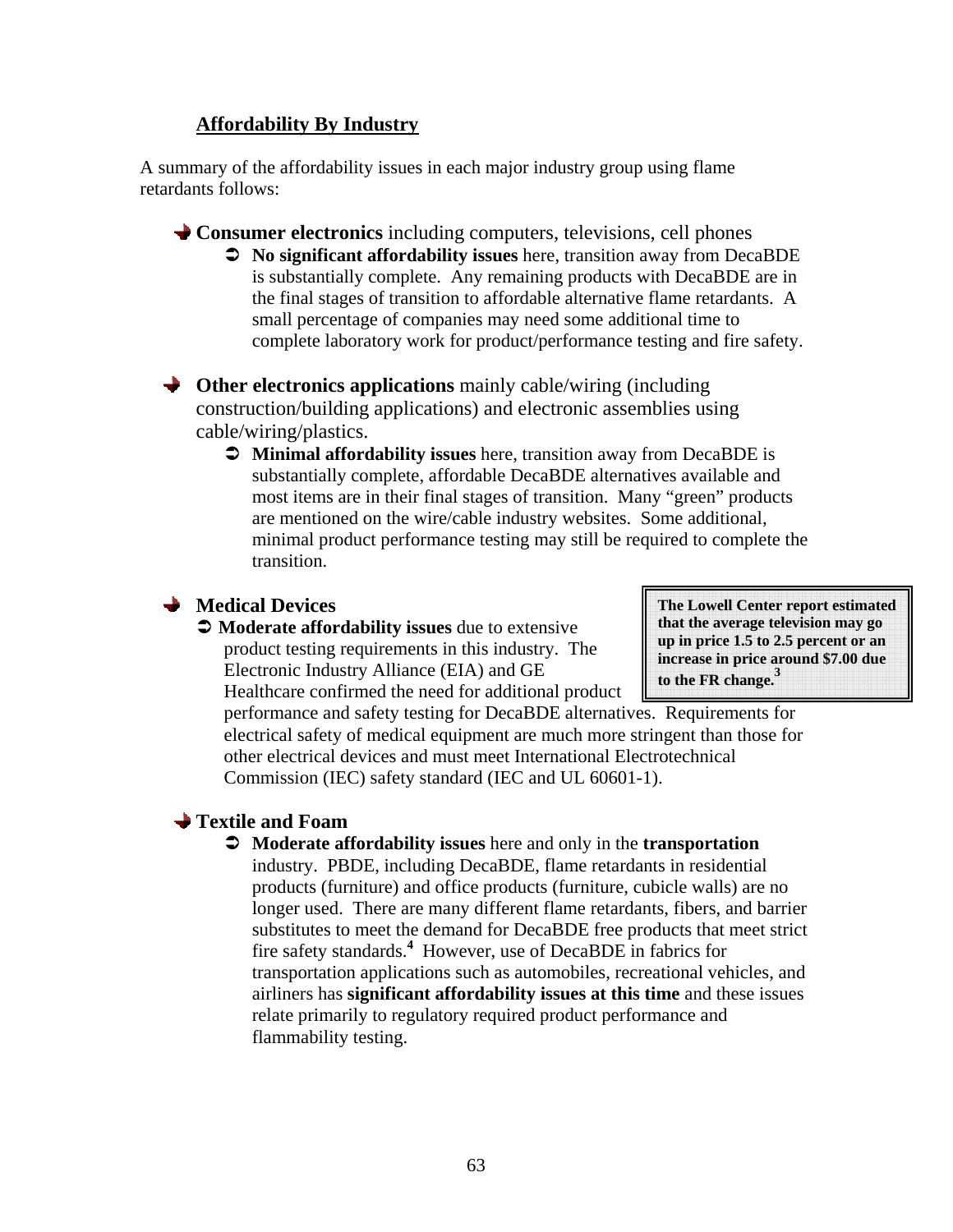## **Transportation (airline, automotive, and recreational vehicles)**

Â **Significant affordability issues** at this time. Some companies in these industries have a significant level of testing and laboratory work yet to perform on potential alternatives to DecaBDE. DecaBDE is in plastics, electrical wiring, electronic components, fuel systems, and upholstery. The alternatives have been developed by the chemical industry and the associated component/parts industry. However, incorporating the DecaBDE alternatives into final products (airliners, automobiles, RVs) will take several years to complete due to required product quality/performance testing and associated laboratory work to verify fire safety. Some transportation companies, however, have made substantial progress. For example, Illinois-based company Mitsubishi (auto manufacturer located in Bloomington/Normal Illinois) stated that a requirement to use DecaBDE alternatives "will have little impact on cost" since their suppliers had already engineered DecaBDE out of their products.

Highlights and information on the status of the transition away from DecaBDE in each major industry group are illustrated at the end of this appendix.

# **Industry-wide Marketplace Pressures Are Causing An Affordable Transition Away From PBDEs/DecaBDE Flame Retardants**

#### **Overview of Marketplace Pressures**

Market participants involving flame retardants like DecaBDE involve a wide variety of companies at different levels of the supply chain including the following types:

- Chemical manufacturers that produce flame retardants like DecaBDE,
- Parts/component manufacturers and suppliers (wiring/cable, replacement parts),
- Consumer product manufactures often referred to as Original Equipment Manufactures (OEMs) like Hewlett Packard, Dell, Panasonic, Mitsubishi
- A variety of retailers that sell consumer products potentially containing DecaBDE like Wal-Mart.

**The global market for "green" materials is estimated at \$6.1 billion in 2005 and is estimated at \$8.7 billion by 2010 and PBB and PBDE replacements represent the largest share of this market.<sup>5</sup>**

All of the above market participants involved in the

supply chain of products with flame retardants have made significant progress to ensure that processes, products, and policies all contribute to the removal of DecaBDE from products throughout the supply/product chain.

64 **The market for flame retardants is experiencing an internal conversion; the more traditional, halogenated flame retardants are slowly but surely being replaced by non-halogenated alternatives. Nowhere is this shift more pronounced than in plastics used for electronics …Two factors are key in driving this substitution: legislative pressure and the corporate image of original equipment manufacturers (OEMs) <sup>6</sup>**

A review of consumer products manufacturers websites (OEMs), communication with individual manufacturers/retailers, and contacts with industry trade groups confirms that industries and retailers involved in the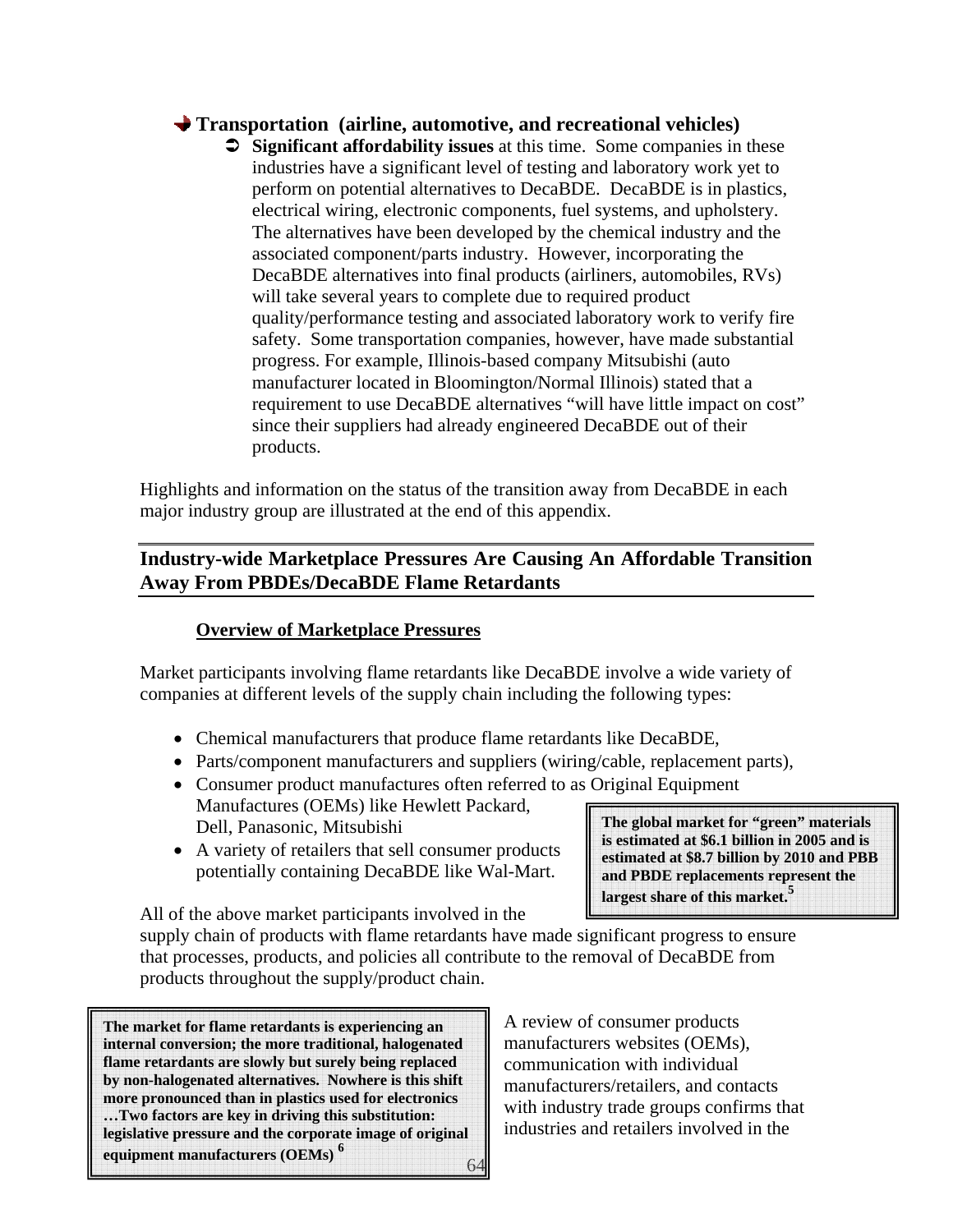manufacture or sale of products involving flame retardants have completed or have substantially initiated the transition to DecaBDE alternatives (see details at the end of this appendix). For example, industries including electronics (televisions, computers, wire/cable etc.), medical devices, furniture, and transportation (automobile, airlines) have all taken or initiated action to transition away from PBDE based flame retardants including DecaBDE. The financial/affordability risks appear to be **higher** for companies that are **not timely transitioning away** from DecaBDE flame retardants than for those companies that have invested funds to make the transition.

Primary market risks for not transitioning away from DecaBDE include loss of market share, loss of green product sales, and a strong potential risk from negative publicity from consumer and environmental groups due to continued use of DecaBDE. From a financial, market based perspective, the discussion among chemical industry and

environmental/health groups about the perceived or actual environmental and health risks of DecaBDE is no longer relevant because industries have already responded to the potential risks by transitioning away from DecaBDE. Legislation banning or looking to ban DecaBDE and consumer and OEM sediment are now the primary driving forces to transition away from these flame retardants.

**Manufacturers of electrical and electronic products are extremely concerned with presenting a caring, environmentally friendly corporate image and have adopted a very precautionary attitude to hazardous chemicals in their products. OEMS Sony, Phillips, Dell, and Electrolux have their own restricted material programs which include lists of chemicals not officially outlawed by any regulatory body, including PBDEs like DecaBDE.<sup>7</sup>**

In discussions with several manufacturers and trade groups, some agreed that health reports identifying PBDEs in mother's milk was a primary driving force in the search for alternatives for PBDEs like DecaBDE. The market and consumer pressures generated from this fact are enormous, and in our opinion, financially insurmountable especially for OEMs. OEMS that are more concerned about their brand image are avoiding possible litigation and are opting for non-brominated FRs.**<sup>8</sup>**

The combined impact of increased market demand for "green" products, which requires elimination of brominated flame retardants (BFRs), and emerging regulations requiring phasing out of PBDEs, has caused all major industries using PBDEs in flame retardants to initiate action to eliminate DecaBDE and replace it with affordable alternatives. **The FR chemical and bromine industry's discussions on the safety and effectiveness of DecaBDE are not substantially affecting the transition away from DecaBDE because OEMs are listening to their consumer groups.** The Hewlett Packard website provides the best example of how OEM's and their customers are the driving forces away from brominated flame retardants like DecaBDE; the HP site states:

• "Customers sometimes encourage us to replace materials in our products. An example is the flame retardant Tetrabromobisophenol A (TBBPA). Although the World Health Organization (WHO) concluded after a full scientific assessment that TBBPA poses no significant risk to the general population and has little potential for bio-accumulation, many HP customers requested that we use alternative flame retardants. As a result, HP removed TBBPA from case plastics in a majority of our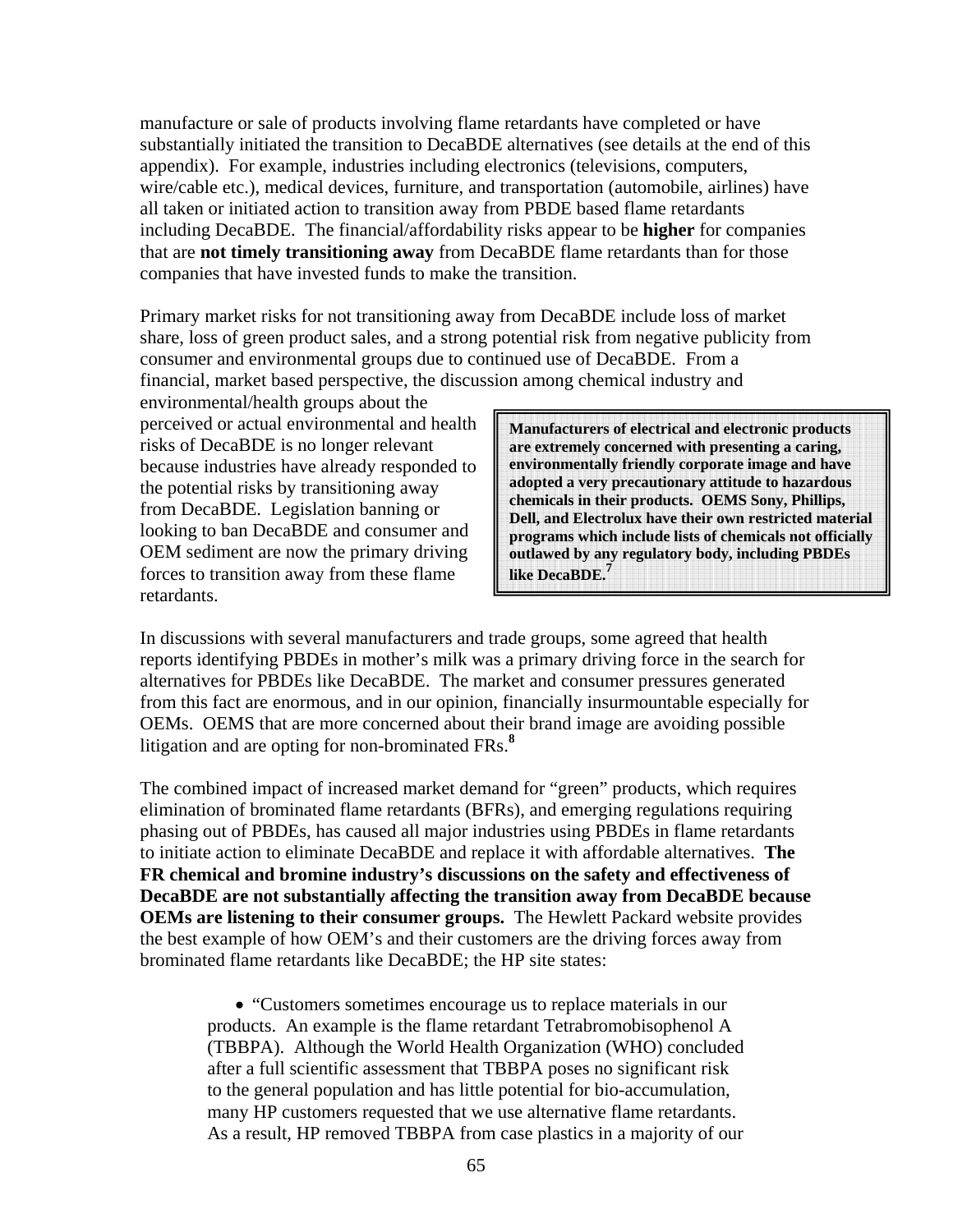products more than ten years ago. We have a goal to remove the remaining brominated flame retardants (BFRs), including TBBPA, from external case parts in all new HP products introduced after December 31, 2006".**<sup>9</sup>**

As mentioned earlier in this report, DecaBDE is a brominated flame retardant as is TBBPA mentioned by HP above.

Another electronic manufacturer, Dell Corporation, has also created a list of banned/restricted substances for its products. It includes: "Polybrominated Biphenyls PBBs & their Ethers/Oxides (PBDEs, PBBEs), **including DecaBDE** [emphasis added]."**<sup>10</sup>**

#### **International Regulations Affecting the Transition From DecaBDE**

In today's global economy, most products that contain flame retardants are sold on the world market and products must comply with several international initiatives regulating certain chemicals. All major industries using PBDEs for flame retardants have completed or initiated actions to develop and use alternative flame retardants to PBDE based flame retardants, including DecaBDE. The primary European legislative directives are:

**Electronics Industry Alliance (EIA): "In addition to legislation, voluntary market drivers are pressuring electronic manufacturers to eliminate chemicals of concern from electronic products".11**

- European **R**estriction **o**f **H**azardous **S**ubstances (**RoHS)**
	- European **W**aste from **E**lectrical and **E**lectronic **E**quipment (**WEEE**)

The RoHS directive deals with the types of materials and chemicals used in the manufacturing of products and restricts the use of lead, mercury, cadmium,

hexavalent chromium, and certain brominated flame retardants. However, the RoHS initiative at this time has not formally banned DecaBDE but it continues to be assessed and reviewed.**<sup>14</sup>**The WEEE directive addresses end-of-life management of electrical and electronic equipment (e.g., take-back and recycling of used computers and equipment), including the costly separation and recovery of brominated flame retardants during the recycling process.

Both European directives have significantly increased the speed of the transition away from brominated FRs, including companies operating in the United States. Facing restrictions on PBDE use in the European Union, many U.S. manufacturers moved to find alternatives to PBDEs, even in the absence of national regulation.

Electronics industry articles and websites contain many references to the affects of the RoHS and WEEE directives including: "Global political pressures will force product designers and manufacturers in the United States to adopt more environmentally friendly designs, giving greater consideration to recycling and avoiding plastics with potentially toxic materials such as brominated flame retardants." "A rush of legislation in Europe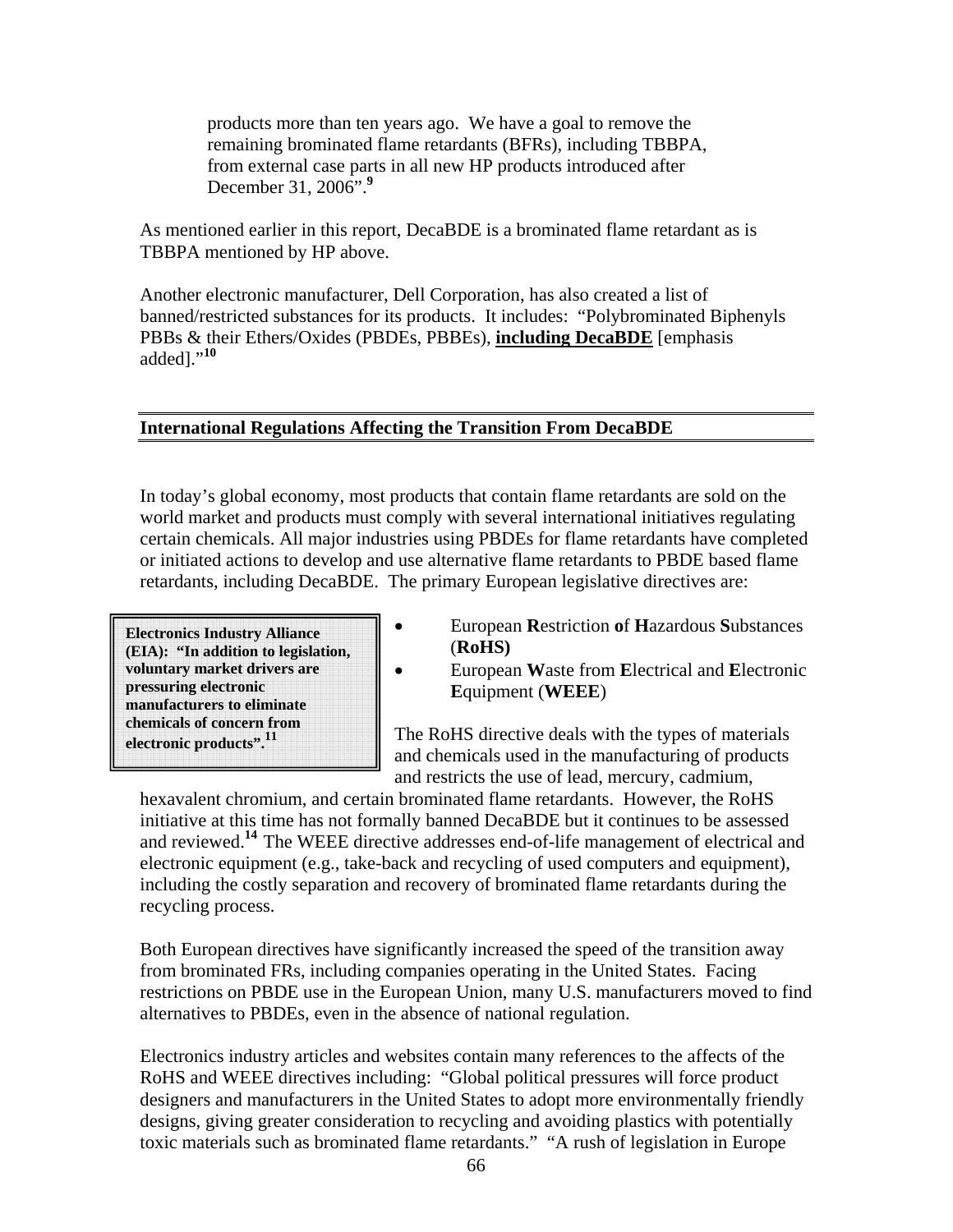and Japan, and some similar plans in China, will wind up setting de facto standards that must be met by global manufacturers."**<sup>13</sup>**"While Deca-brominated chemicals are still allowed in many of the legislative initiatives, many companies are moving away from that class of chemicals altogether…"**<sup>14</sup>**

# **Chemical Industry Has Already Responded to Market Pressures and Developed Affordable Alternative Flame Retardants to DecaBDE**

A review of the chemical industry websites and related chemical industry literature, i.e. industry marketing reports, indicates that the chemical industry has already taken significant action to develop FRs to allow for the affordable transition away from PBDEs like DecaBDE. While the development of new non-halogenated FRs can add some additional costs, competition in the FR industry is significant and this competition helps to control disproportionate cost increases that would raise consumer prices.

Some examples of information on chemical industry activities relating to the transition away from PBDEs includes the following:

• Chemical company Supresta opened a new research and development laboratory in Germany in September 2006 for flame retardants. The R&D focuses on new processes to reduce manufacturing costs and the development of new products and application resulting from the trends in legislation.**<sup>15</sup>**

• Chemical industry marketing experts highlight that substitution of halogenated flame retardants is offering opportunities for established [chemical] market participants and new market entrants alike. Established flame retardant producers which want to maintain their strong position in this market need to reevaluate their product-portfolios and focus their R&D efforts on developing alternative flame retardant solutions with a favorable cost/performance ratio.**<sup>16</sup>**

• Recent patent and technical works indicate a growing interest in halogenfree solutions with the predominance of the literature focusing on phosphorousbased flame retardants.**<sup>17</sup>**

• A major challenge for [flame retardant chemical industry] participants will be to provide end-product manufacturers with cost-effective flame retardant

**Some manufacturers who believe they have seen the writing on the wall have been moving away from the use of brominated flame retardants in favor of non-halogenated solutions.18**

additives that are both halogen free and environment friendly. Collaborative R&D initiatives with product manufacturers will help flame retardant chemical developers design innovative products for existing applications ….This will help satisfy

customer requirements even while helping them sustain their business in the competitive market.**<sup>19</sup>**

• Albermarle Inc., a major producer of flame retardant chemicals, stated in their Securities and Exchange Commission filing that "…there has been increased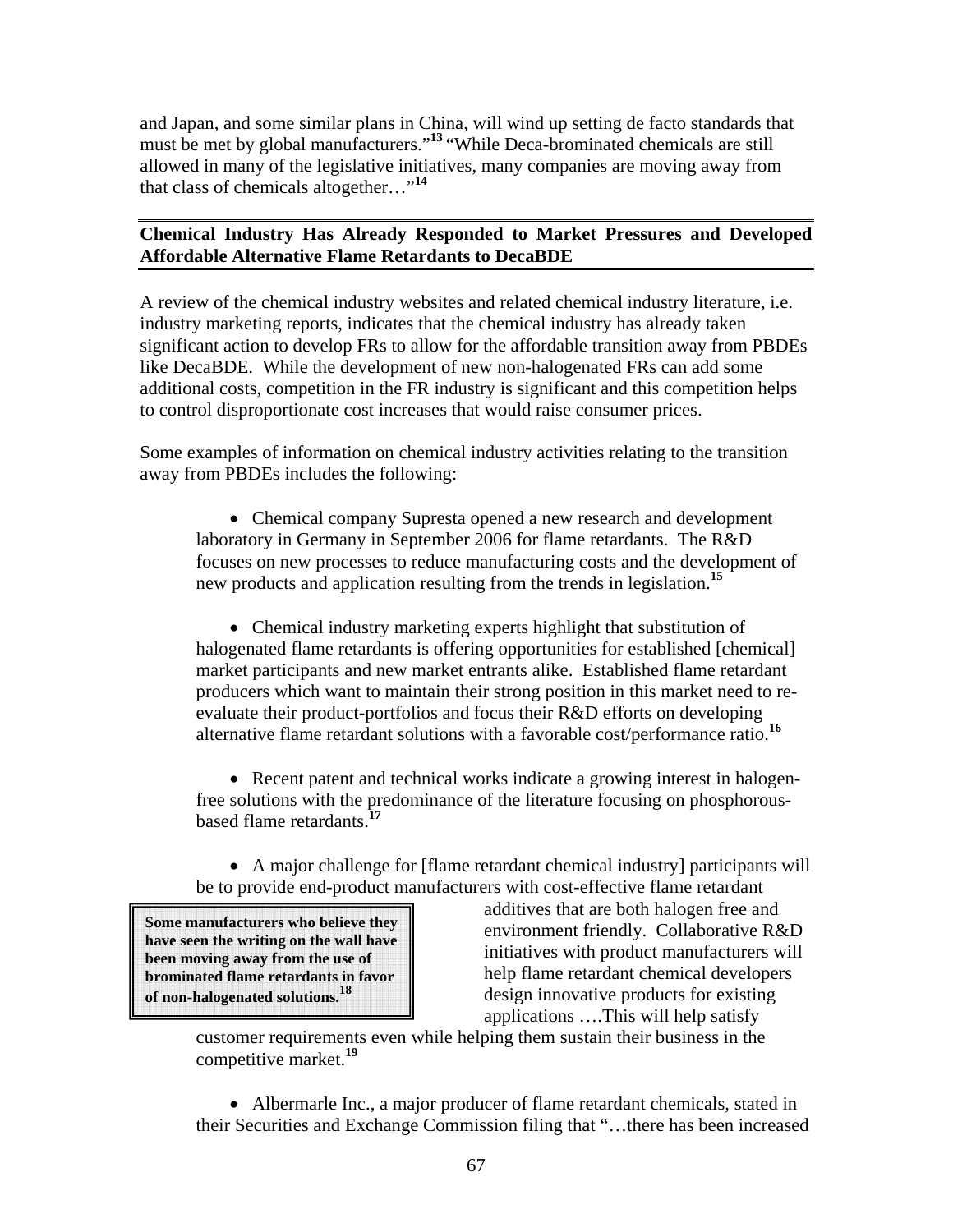scrutiny by regulatory authorities and environmental interest groups of polybrominated diphenylethers, or PBDEs…We manufacture decabrom-PDE…In 2005, our net sales of decabromPDE were less than 3% of total net sales.**<sup>20</sup>**

• Many of the chemical alternatives to DecaBDE highlighted in this report are already being sold by the chemical industry. For example, meeting notes from the State of Washington's PBDE Deca-Alternatives Advisory Committee, 11/9/2005 states: "one member commented that she spoke with the chemical companies about Deca alternatives and they indicated that the market is moving toward phosphorous-based flame retardants. She asked Health if they know which alternatives are actually being used. Health and other committee members responded that **Resorcinol bis diphenylphosphate (RDP), Bisphenol A diphosphate (BAPP), Bisphenol A bisphenylphosphate (BDP) and Triphenyl phosphate (TPP) are actually used.21**

# **HIGHLIGHTS OF DECA-BDE TRANSITION ACTIVITY FOR MAJOR INDUSTRY GROUPS (including groups contacted)**

#### **Industry Specific Status and Overview Regarding Transition Away From PBDEs/Deca**

The extent that industry has completed the transition to affordable alternatives to DecaBDE into their product lines varies depending on the industry and this is discussed below. The following sections provide an overview of industry highlights and specific issues relating to where the industry groups appear to be relative to transitioning away from PBDEs including DecaBDE.

Our research of affordability issues included the following types of reviews and contacts. Contact with companies doing business in Illinois including:

- Wal-Mart
- **★** Verlo Mattress Factory
- $\star$  Ashley Furniture and their suppliers of textiles and foam including Carpenter Company
- Boeing-They confirmed that Illinois has companies that supply parts to Boeing that may contain DecaBDE.
- $\star$  Mitsubishi
- $\star$  Interface Fabrics
- $\star$  GE Healthcare

Contacts with trade groups including:

- Alliance of Automobile Manufacturers
- ★ American Chemistry Council
- $\star$  American Home Furnishings Alliance
- ★ American Plastics Council
- Business and Institutional Furniture Manufacturer's Association
- $\star$  Electronic Industries Alliance (EIA)
- $\star$  Medical Device Manufacturing Association

**From a review of articles, websites, and through discussions with trade associations in all industry segments appears to show transition away from PBDE should be substantially completed by year-end 2010. Some organizations may need additional time to complete laboratory testing for product performance including fire safety.**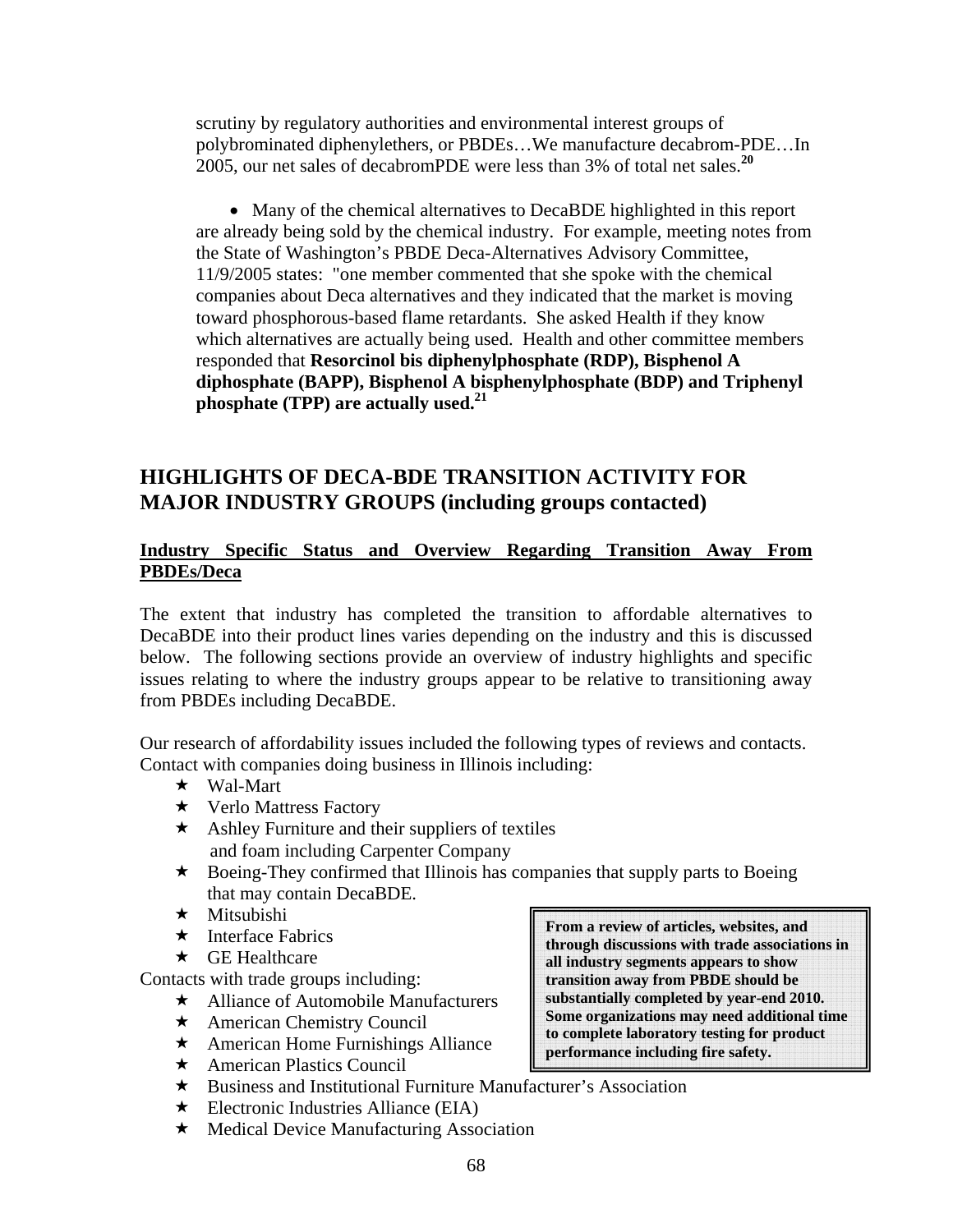- $\star$  National Electrical Manufacturers Association (NEMA)
- **★** Underwriters Laboratory
- Review of published articles and internet based information.
- Review of OEM/Company specific websites for companies such as:
	- $\blacksquare$  Sony
	- Panasonic
	- **Texas Instruments**
	- SpecialChem Polymers
	- **Hewlitt Packard**
	- Dell

The major categories of industry that the IEPA researched to identify available, less toxic, and affordable alternatives to DecaBDE are grouped into the following 5 industry categories below.

- 1. Consumer Electronics: computers, television, cell phones
- 2. Other Electronics/Components (e.g., cable/wiring, internal electrical components)
- 3. Medical Equipment
- 4. Textile and Foam (furniture, upholstery)
- 5. Transportation Industry (airline, automotive, recreational vehicles)

Except for the transportation industry, there does not appear to be **significant** affordability and timeline issues in the transformation away from DecaBDE flame retardants.

# **1. Consumer Electronics: Computers, Televisions, Cell Phones**

**There are no significant affordability issues** with the transition to DecaBDE alternatives in the consumer electronics industry.

All major participants in this industry appear to be moving away from DecaBDE. Depending on the type of electronic device, however, the degree of transition appears to vary widely. In general, the electronics industry has been reducing or eliminating brominated flame retardants since the late 1990s, when European countries began prohibiting the sale of products that contain the chemicals

• Cell phones: Transition is occurring, but a moderate level of additional time is needed as indicated by EIA as companies, such as Motorola, are still working on elimination of brominated FRs from a small number of cell phones still containing DecaBDE.

• Televisions: This appears to be one of the most challenging areas regarding transition away from PBDEs/DecaBDE. According to the Electronic Industries Alliance, the transition from PBDEs in televisions is taking longer than computers due to the thin nature of the plastics associated with televisions, alternative FRs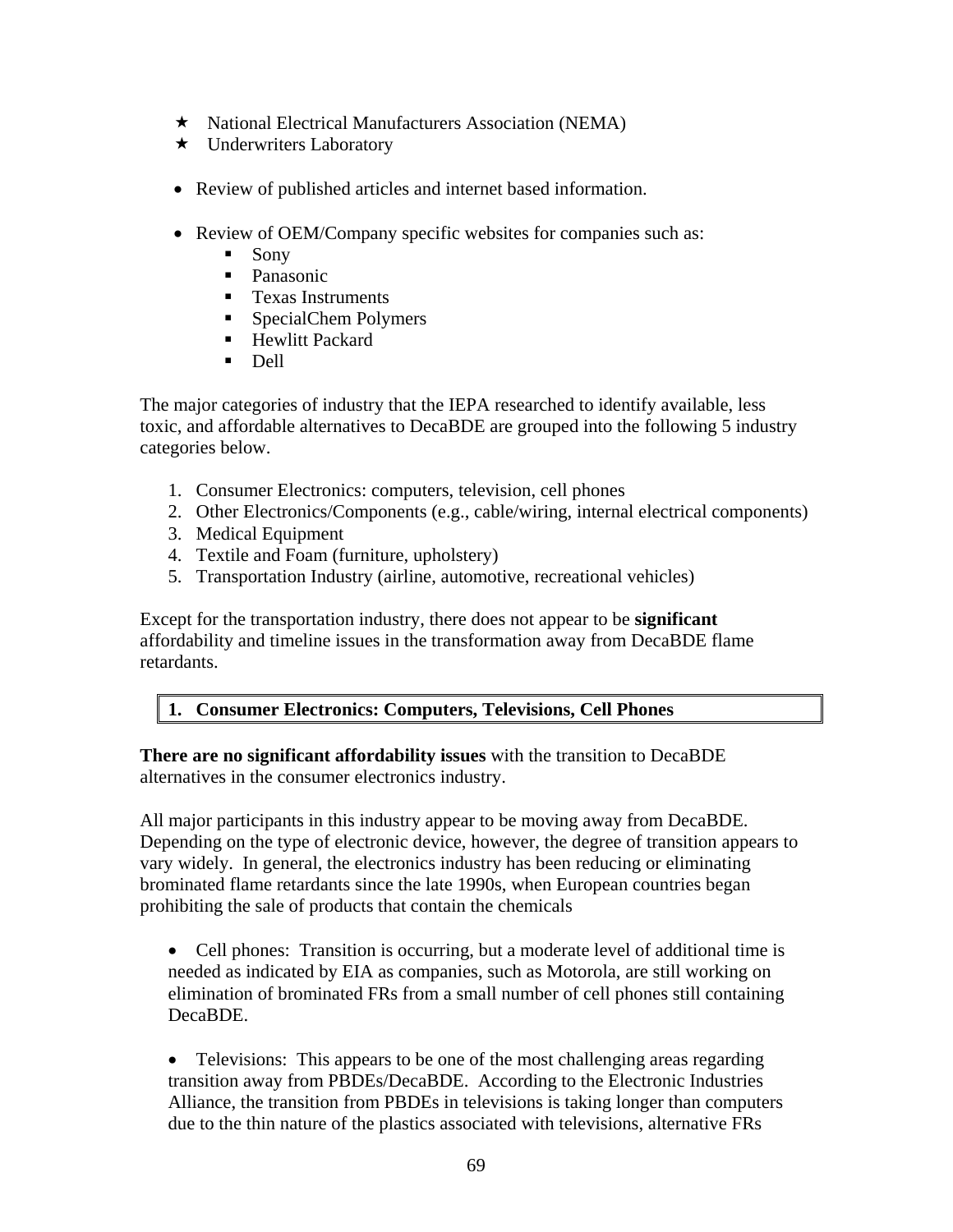appear to be more difficult to incorporate into the thinner plastics; especially into the newer flat screen models. Overall, affordability issues related to transitioning to nonhalogen FR systems from DecaBDE should be minimal on a per television basis due to pricing competition within the industry. While affordability is not a large issue, difficulty in transitioning from DecaBDE still requires some additional time with year-end 2010 being reasonable for completion.

- o Washington State estimates that about 57% of TVs and 95% of computer products are PBDE-free": including DecaBDE.
- o According to Clean Production Action, DecaBDE has been eliminated from televisions produced by Sony, Philips, and Panasonic/Matshushita. Samsung, and LG Electronics plans to complete removal of PBDEs/DecaBDE by 2010 (11/15/06 article DecaBDE and BFR Substitution in the Electronics Industry: Leading Manufacturers are Moving Away from Bromine Chemistry in Computers and Televisions).
- o A February 9, 2004 industry news statement states: Television manufacturer Philips Electronics has chosen a halogen-free flame retardant for its latest 37 inch screen model television that enables the sets to comply with certain environmental regulations and to meet strict fire safety regulation namely Underwriters Laboratories 94 V-0.

• A Dell produced document titled "Dell's Position on Brominated Flame Retardants states: Flame-retarded plastics are occasionally needed to meet strict fire safety codes…Dell is committed to finding alternatives for the use of brominated flame retardants…We avoid brominated flame retardants by using plastics that can be flame-rated with phosphorous-based flame retardants. Since 2002, Dell has prohibited the use of brominated flame retardants (PBBs and PBDEs), including DecaBDE…"

• A Hewlett Packard news release dated November 1, 2005 stated that HP eliminated more than 95 percent of the Brominated Flame Retardants used in the external case parts of its products more than 10 years ago, including PBDE….(see HP website: www.hp.com/hpinfo/newsroom/press/2005/051101a.html)

• A Panasonic website states: Panasonic is striving to reduce our use of halogenated plastics…we have worked with other manufacturers to develop wires and plastics that do not contain halogen compounds. In September of 1999, Panasonic began marketing the world's first wide screen TV for which halogen compounds had been eliminated from low voltage internal wires, from the cabinet, from the back cover and from a number of printed wiring boards. We are now applying this know how to a wide range of other products including laptop computers, room air conditioners, and other TVs.(see Panasonic website: www.panasonic.com/environmental/ecodesign.asp)

• Sony's "eco info" mark provides environmental information on their products that includes statements such as "No halogenated flame retardants are used in cabinets and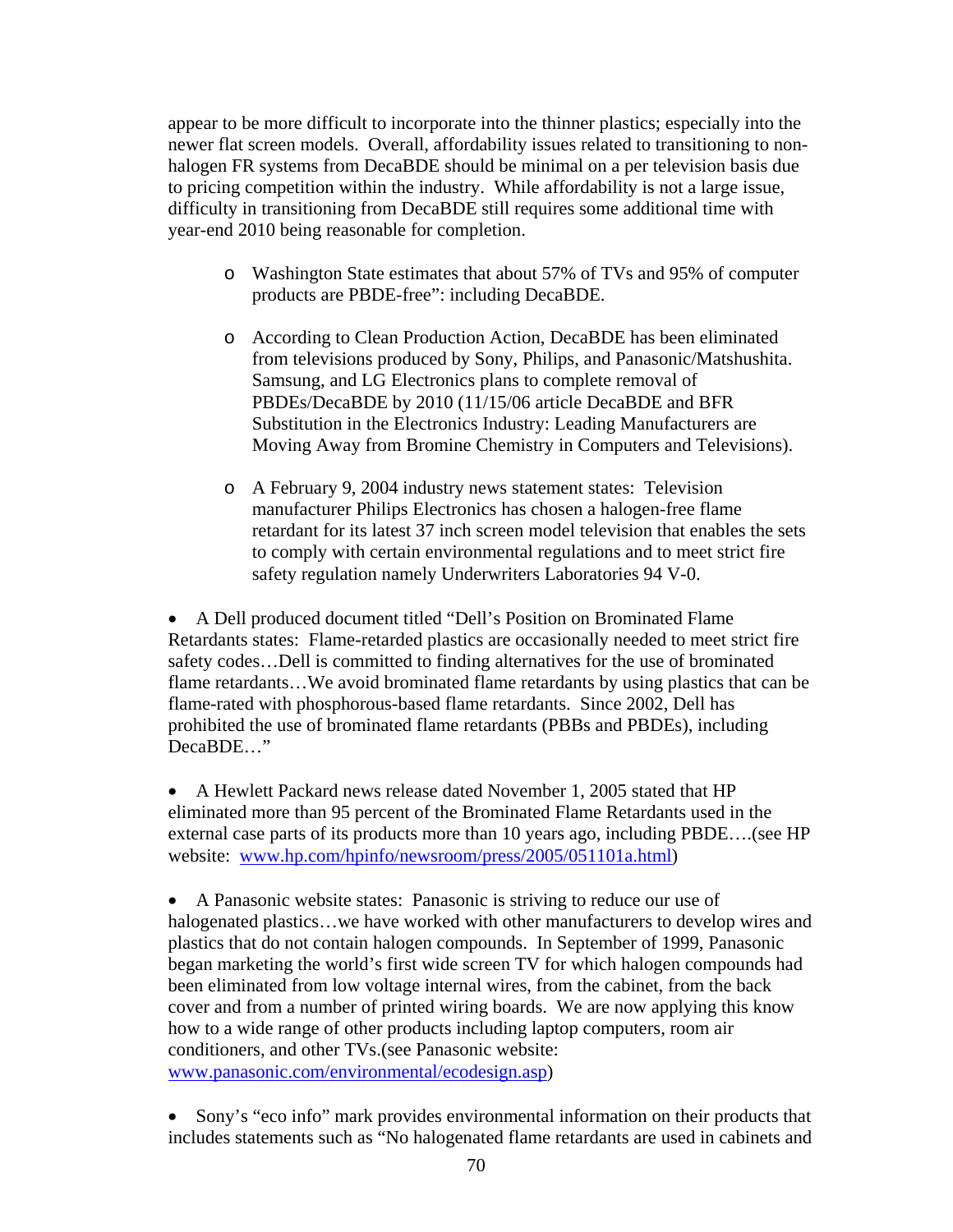main printed wiring boards." and "Reduction and phase-out of halogenated flame retardants". (see http://www.sony.net)

• On December 19, 2006 Wal-Mart stated that they are already looking into PBDEs and that their computers and televisions are already compliant with EU environmental initiatives and that they continue to work with suppliers to eliminate hazardous chemicals from Wal-Mart products. Wal-Mart has established an electronics network made up of industry experts and academics to continue to review their products for maximum value issues including those related to the environment. Also see information on Wal-Mart at www.turi.org/content/content/view/full/4100/ or www.pcimag.com/CDA/Articles/Breaking\_News/291fc099bbfad010VgnVCM10000 0f932a8c0

• An economist with TURI (Toxics Use Reduction Institute in Massachusetts) stated that when examining the FR related costs as a percentage of total product costs, the financial impact of an increase in costs due to a change in the flame retardant (both chemical costs and re-engineering costs) is most likely extremely small and consequently, should not significantly impact the total cost of the consumer product. For example, when comparing the costs of all of the parts and components in a computer and television with the costs of the FR changeover costs, the FR cost increases would be relatively insignificant and would have a limited impact on total product cost to the consumer.

### **Image-conscious OEMs (taken from Frost & Sullivan Marketing Research)**

Original equipment manufacturers of **electrical and electronic products** are extremely concerned with presenting a caring, environmentally friendly corporate image and have adopted a very precautionary attitude with regards to hazardous chemicals in their products. Conscious of avoiding any bad publicity with regards to their products, OEMs such as Sony, Phillips and Dell are keen to be considered as eco-friendly companies by an ever more discerning buying public. These key companies all have their own restricted material programs which include lists of banned materials as well as policies on the phasing out of compounds which are of concern to their environmentally conscious endconsumers. As well as including substances banned by RoHS, these lists also contain chemicals **not officially outlawed by any regulatory body** [emphasis added]. One such example is the restriction on chlorinated flame retardants; although not officially banned, the carcinogenic concerns surrounding chlorinated compounds have lead many OEMs to restrict their use in their products.

The table on the next page provides information on restricted materials for four corporations involved in manufacturing electronic equipment (computers, televisions, etc.).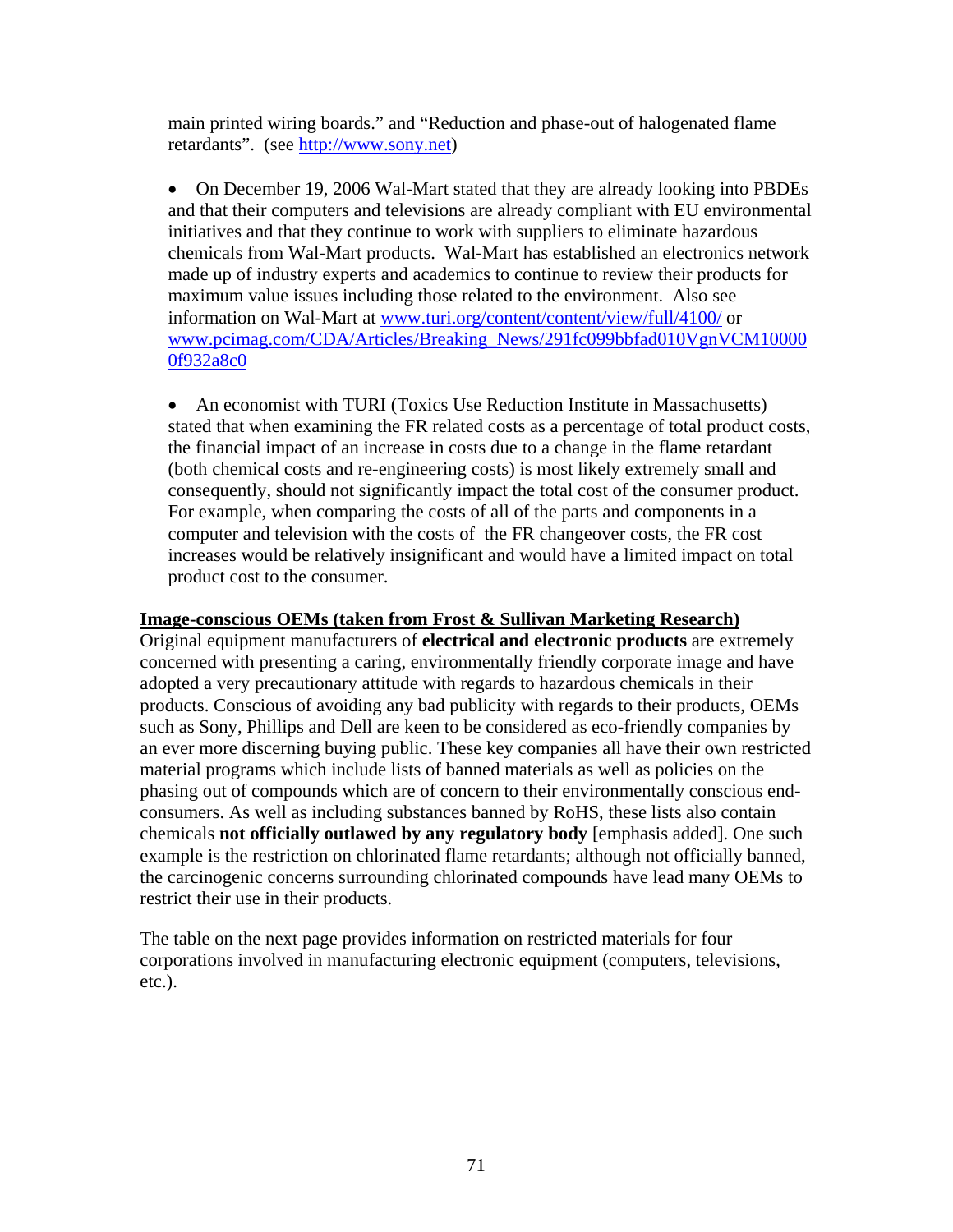| Restricted Materials Lists in Electrical & Electronics Equipment |                                                                      |                                                                |                                                                     |
|------------------------------------------------------------------|----------------------------------------------------------------------|----------------------------------------------------------------|---------------------------------------------------------------------|
| Sony                                                             | Dell                                                                 | <b>Phillips</b>                                                | Electrolux                                                          |
| Cadmium                                                          | Cadmium                                                              | Cadmium                                                        | Cadmium                                                             |
| Lead                                                             | Lead                                                                 | Lead                                                           | Lead                                                                |
| Mercury                                                          | Mercury                                                              | <b>Mercury</b>                                                 | Mercury                                                             |
| Hexavalent<br>Chromium<br>P olychlorinated<br><b>Biphenyls</b>   | Hexavalent<br>Chromium<br><b>Polychlorinated</b><br><b>Biphenyls</b> | Hexavalent<br>Chromium<br>P olychlorinated<br><b>Biphenyls</b> | Hexavalent<br>Chromium<br>Polychlorinated<br><b>Biphenyl Ethers</b> |
| P olychlorinated<br>Naphtalenes                                  | All Halogenated<br>Flame Retardants in<br><b>Plastics</b>            | P olychlorinated<br>Naphtalenes                                | Phtalates                                                           |
| Chlorinated Paraffins                                            | Short-chain<br>Chloroparaffins                                       | Short-chain<br>Chloroparaffins                                 | Short-chain<br>Chloroparaffins                                      |
| Other chlorinated<br>organic compounds                           | Other chlorinated<br>organic compounds                               | Other chlorinated<br>organic compounds                         | Other chlorinated<br>organic compounds                              |
| Polybrominated<br><b>Biphenyls</b>                               | Polybrominated<br><b>Biphenyls</b>                                   | Polybrominated<br><b>Biphenyls</b>                             | Polybrominated<br><b>Biphenyls</b>                                  |
| Polybrominated<br>Diphenyl Ethers                                | Polybrominated<br>Diphenyl Ethers                                    | Polybrominated<br>Diphenyl Ethers                              | Polybrominated<br>Diphenyl Ethers                                   |
| Other brom inated<br>organic compounds                           | Other brom inated<br>organic compounds                               | P olycyclic Aromatic<br>Hydrocarbons                           | Halogenated<br>Organophosphorus<br>compounds                        |
| Organotin<br>compounds                                           | Nickel                                                               | Organotin<br>compounds                                         | Aromatic amines                                                     |
| Asbestos                                                         | Asbestos                                                             | Asbestos                                                       | Asbestos                                                            |
| Azo compounds                                                    | Azo compounds                                                        | Azo compounds                                                  | Polycyclic Aromatic<br>Hydrocarbons                                 |
| PVC + PVC blends                                                 | PVC + PVC blends                                                     | PVC + PVC blends                                               | PVC + PVC blends                                                    |

Lists such as these force suppliers of plastic additives as well as plastic processors to follow suit and offer alternatives which comply with their customers' requirements.

See Frost & Sullivan. May 18, 2005 Electrical & Electronics; pioneering the conversion to non-halogenated flame-retardants: www.frost.com/prod/servlet/market-insighttop.pag?docid=38414884

# **2/3. Other Electronic Applications (cable/wire, internal electrical components, building construction) and Medical Equipment/Devices**

**Affordability of DecaBDE alternatives appears to be a minimal** issue here depending of the type of electronic device or component. However, **medical equipment may have moderate affordability** issues due to the laboratory testing required before completing the Deca transition.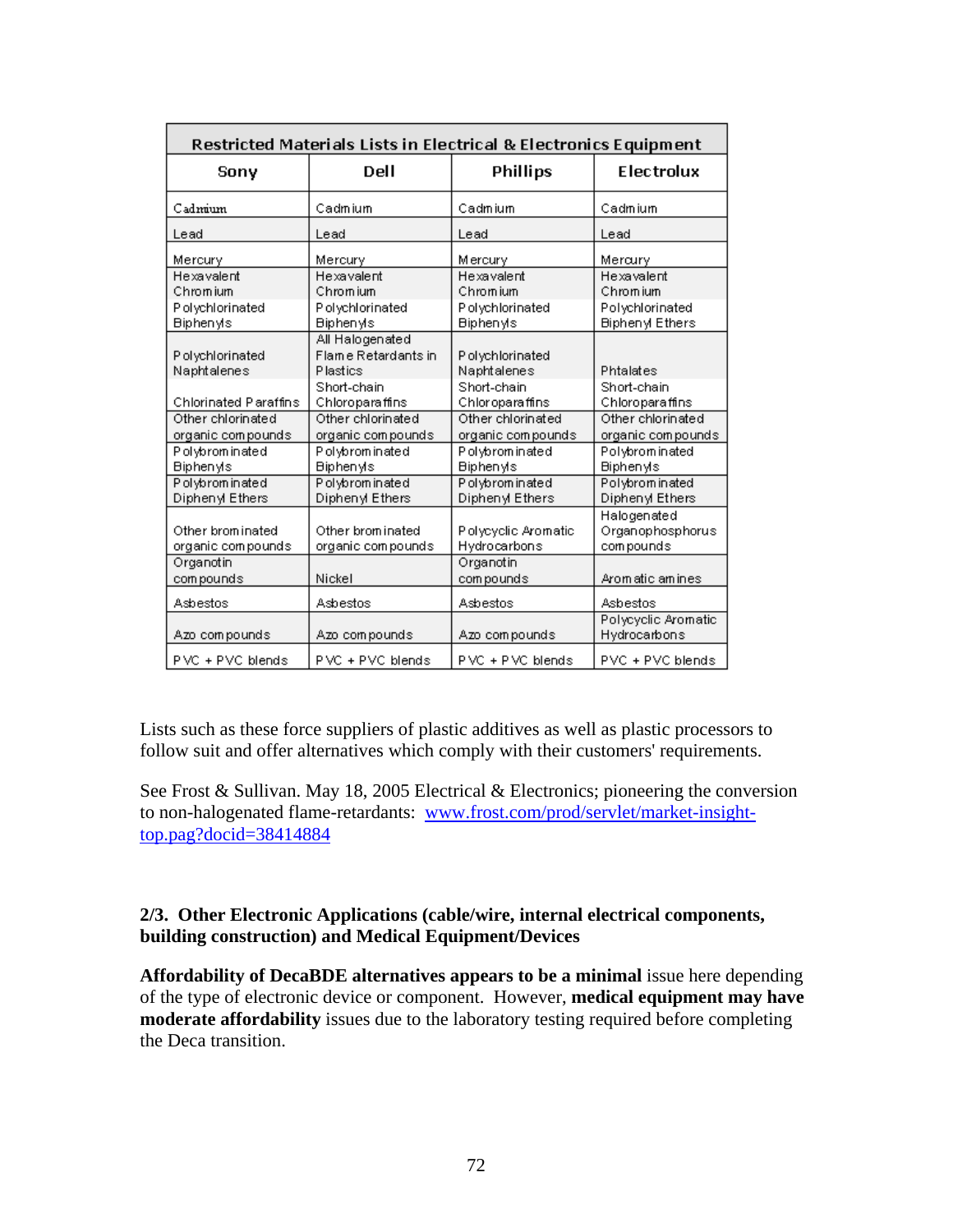# **Other Electronic Applications**

• Cable/wiring: A review of Cable/wire industry websites indicates that companies are offering "green" and European RoHS compliant products for many applications.

• Tyco Electronics website and news dated October 6, 2005 "Tyco Electronics has continued its RoHS leadership with the availability of Madison Cable brand…These cables are designed with several national and international environmental initiatives in mind. The initiatives include Proposition 65 in the state of California, the EU RoHS and WEEE directives taking effect in 2006, and other global laws including China's proposed hazardous substance legislation, and the Japan Green Program as well as other directives which address lead, heavy metals and other hazardous substances." (see www.tycoelectronics.com

• Article July, 18, 2005, Green Wire-Automotive wiring gets an environmentally friendly coating, Ed Monroe, a cable program manager at Delphi, "Automotive OEMs have been asking us not just for a material that is halogen-free but also for one that is recyclable." (see www.designnews.com/article/CA625538.html

• New England Wire Technologies website offers RoHS compliant wire and cable that includes concentrations of PBDEs at 0.1%. They also state "We are designing and manufacturing many new RoHS compliant products each day... (see www.newenglandwire.com/greenline.asp

• Hitachi Cable website offers an ECO-Green line of cables that emit no toxic gases including halogen, hydrogen, chloride, and dioxins. Consumers of our cost-effective products include government agencies and local municipalities promoting the creation of "green" government offices. (see www.hitachi-cable.co.jp/en/hcnews/357/product\_1.html

• In early 2001 the Toxics Use Reduction Institute (TURI) in Massachusetts began working with industry by starting a Wire and Cable Initiative that developed alternatives to PBDE brominated flame retardants. Also, the USEPA's Design for the Environment-Wire and Cable Partnership has helped encourage production of "green", halogen free wire/cable.

• National Semiconductor recently announced plans to "significantly" reduce bromine and antimony based flame retardants in an effort to make more "environmentally neutral" electronic components. (see www.allbusiness.com/government/environmentalregulations/772968-1

• Amkor Technology, inc. recently announced it has been awarded "green partner" status from Sony…According to Amkor, the status was achieved, in part, as a result of the company discontinuing the use of…brominated flame retardants in plastics, molding compounds and some substrate core materials."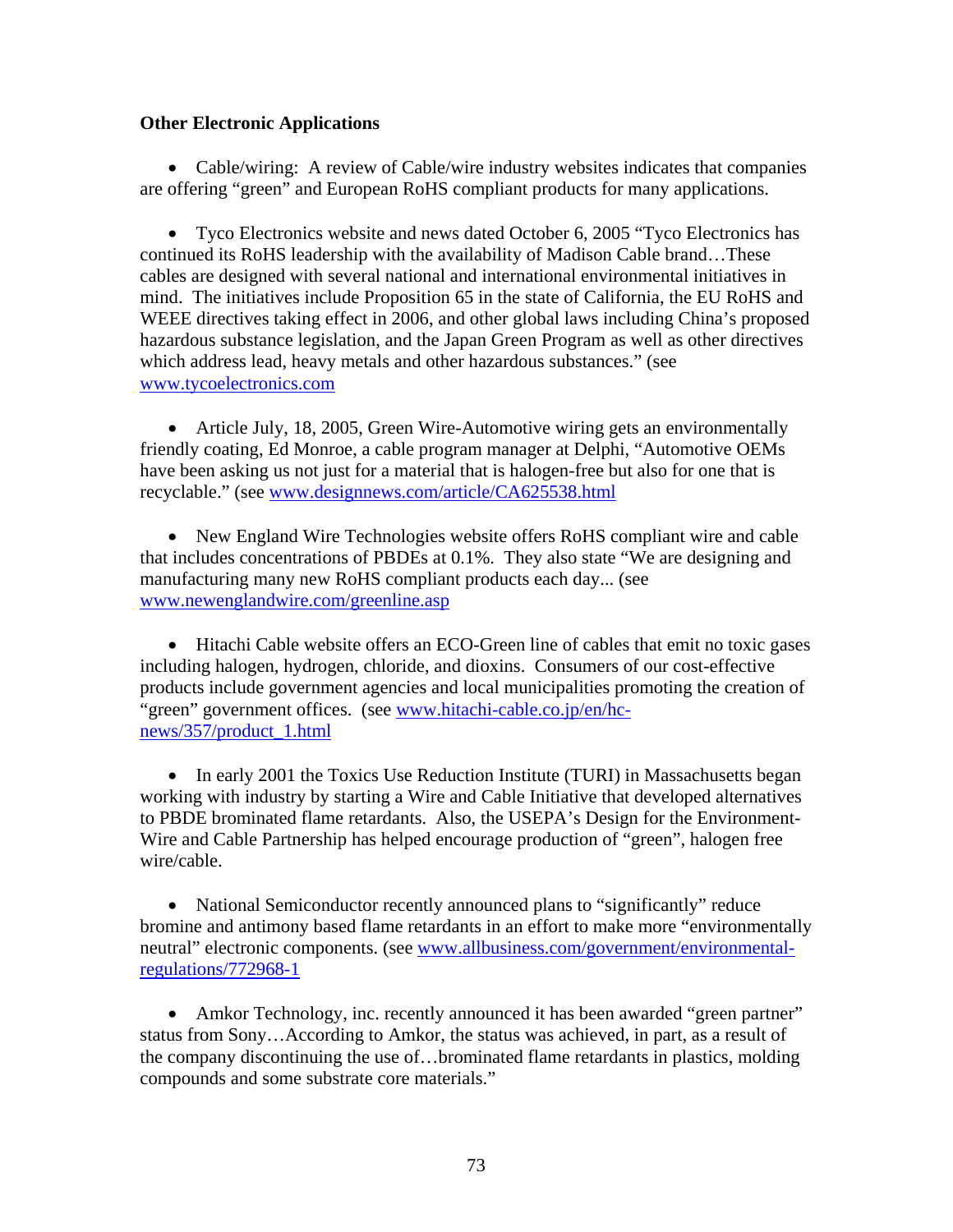• The National Electrical Manufacturers Association (NEMA) in their document titled NEMA Environmental "Call To Action"-Goals and Statement Of Principles –July 2006 Phase one: NEMA products within the scope of 2006 EU regulatory thresholds for 6 priority substances (one of which is PBDEs) will achieve or exceed those thresholds by July 1, 2010, unless it can be demonstrated that an exemption is necessary.

# **Medical Equipment**

- Our contacts with the Electronics Industries Alliance (EIA), General Electric Healthcare Division, and Underwriter's Laboratories (UL) all confirmed that the medical industry will need additional time to complete a transition away from DecaBDE. The medical devices that may include DecaBDE require extensive laboratory testing for product safety and performance before changes to the devices can be approved.
- February, 2007 contact with Underwriter's Laboratories (UL) confirmed that electrical safety issues in the medical equipment industry are extensive and are regulated by the International Electrotechnical Commission (IEC).
- The requirements for the electrical safety of medical equipment are much more stringent than those for other electrical devices. The reasons for increased precautions include:
	- Patients may be connected to several medical devices simultaneously,
	- ° Patients may be connected conductively to electronic circuitry (e.g., ECG monitoring),
	- Contact with device may be directly to internal tissues that conduct well. (see www.601help.com or www.devicelink.com for more information on medical device electrical safety issues including International Electrotechnical Commission (IEC) standard IEC60601- 1 for medical devices.

# **4. Textile and Foam Industries**

Affordability of DecaBDE alternatives **appears to be a moderate issue** here and only as it relates to the **transportation industry**. This industry appears to already have made an orderly and timely transition away from PBDEs including DecaBDE in residential and business applications by using alternative flame retardants or different approaches to improve product flame retardant qualities e.g., use of natural, highly cleaned fabrics, flame barriers. Our review of available literature and industry participants confirmed that transition away from PBDE flame retardants (including DecaBDE) has primarily been successful in this industry. Examples of PBDE related activities in this industry include:

• Verlo Mattress Factory does business in Illinois and the Corporation and their fabric and foam suppliers confirmed that transition away from brominated flame retardants has been completed. Frequently the mattresses use a natural cotton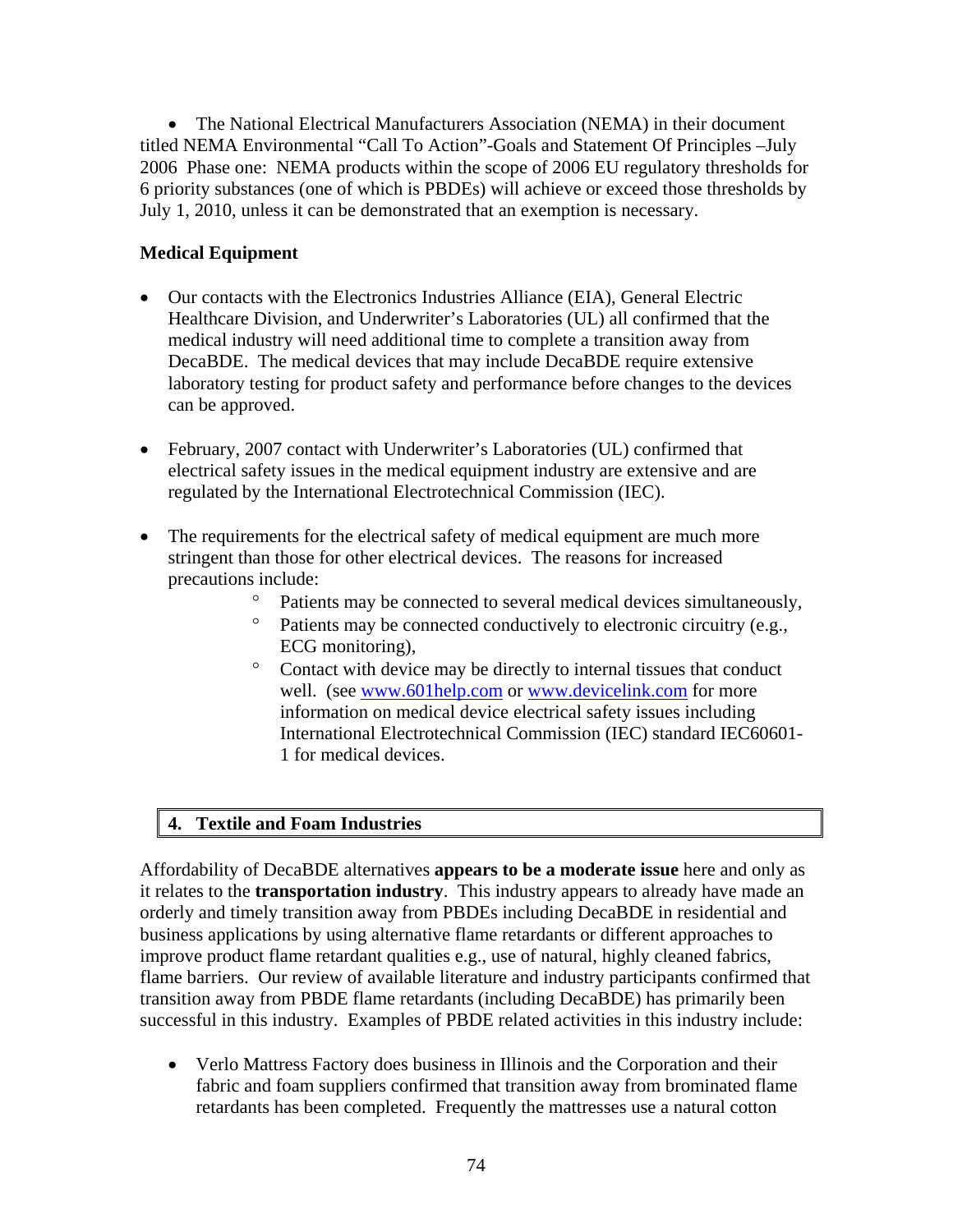fabric with a boric acid treated barrier to comply with flame retardancy requirements and foam is not treated with PBDE retardants.

- Major textile/fabric suppliers like Culp Inc. stated that brominated flame retardants like DecaBDE are not used in residential type applications (e.g., furniture). However, DecaBDE is currently used in fabrics supplied to the recreational vehicle (RV) industry. (website/contact information at www.culpinc.com.
- Ashley furniture that does business in Illinois and their suppliers of foam and fabrics confirmed elimination of brominated flame retardants. The two main suppliers of foam used in Ashley furniture stated that they had moved away from FRs containing bromine over the last couple of years. One supplier stated that they use bromine-free FRs in foam, for example phosphate based E-AB053 (made by Akzo Nobel Chemical Company). Another FR that is less frequently used in foam is Firemaster 550 (made by Chemtura) and this product is a phosphate/bromine blend (contacts available at www.carpenter.com).
- USEPA helped establish the Furniture Flame Retardancy Partnership (as part of the USEPA's Design for the Environment Program) which is a joint venture between the Furniture Industry, Chemical Manufacturers, Environmental Groups, and the USEPA to better understand fire safety options for the furniture industry. The Partnership worked to identify and assess environmentally safer chemical alternatives to PentaBDE. However, the Partnership also looked at other technologies for improving furniture fire safety like barrier technologies, graphite impregnated foams, and surface treatments. These types of technologies could be used as alternatives to DecaBDE. The Partnership would also like to stimulate innovation by providing EPA recognition for next-generation, safer chemical flame retardants and safer non-chemical technologies. This type of group has helped the textile and foam industries to quickly transition away from brominated FRs. (See website: http://www.epa.gov/opptintr/dfe/pubs/flameret/ffr-alt.htm
- Interface Fabrics: is the world's largest and most comprehensive resource for interior fabrics and fabric services. Applications of Interface Fabrics' fabrics are found in many applications including:
	- ° Acoustical
	- ° Ceilings
	- ° Cubicle Privacy Curtains
	- ° Panel/Vertical Surfaces
	- ° Seating
	- ° Window Treatment

The website address is http://www.interfacefabricsgroup.com/home.html

The Director of Environmental Management at Interface Fabrics indicated that in their industry, a sufficient amount of affordable PBDE alternatives have been identified for a vast majority of product needs. The key remaining variable is a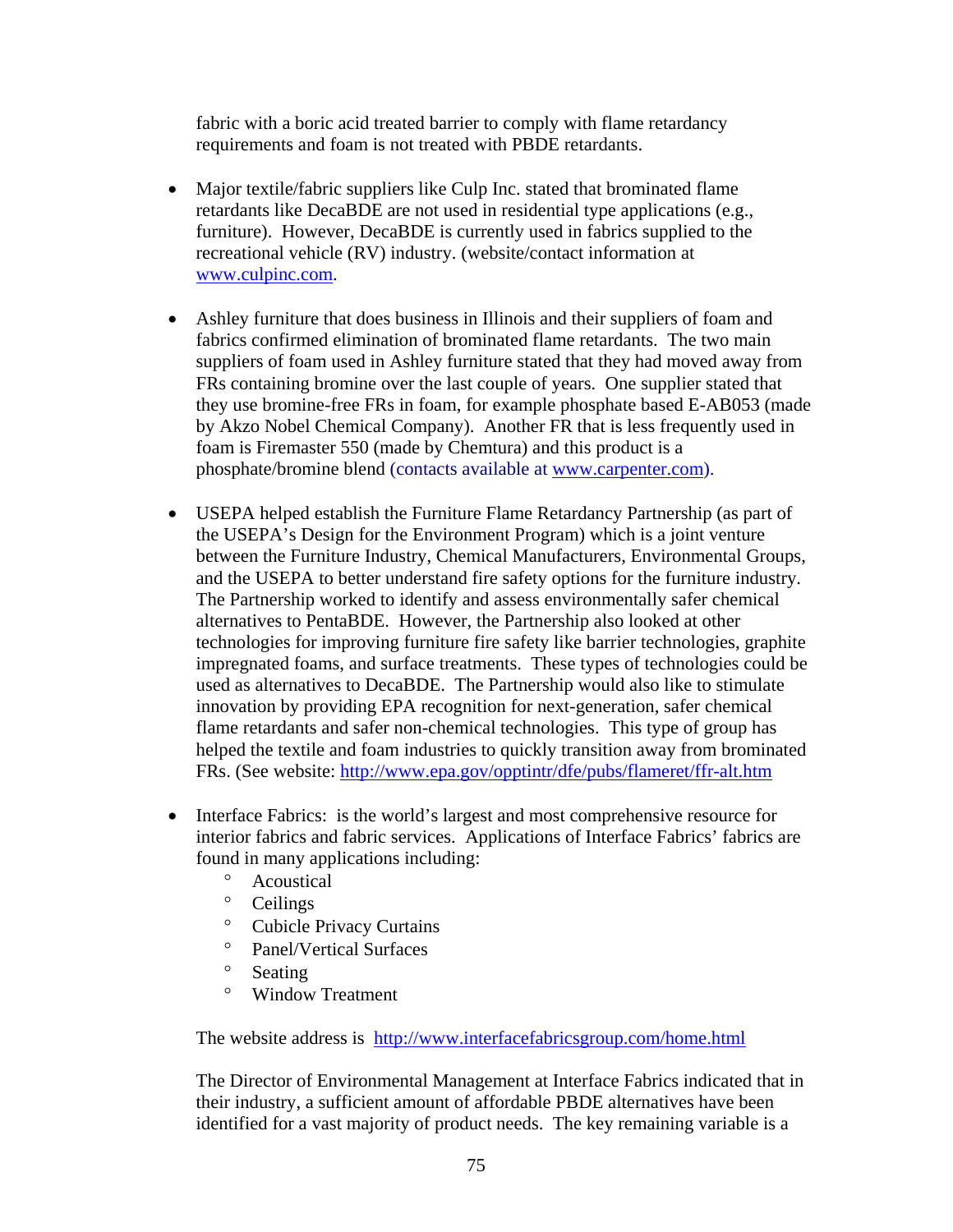timing issue to allow the alternatives to be incorporated into products and to allow for the extensive re-testing and laboratory work to meet consumer product safety testing requirements.

The Director agreed with our assessment that the automotive and airline industries are lagging behind other industries. Previous emphasis on the PBDE issue has been concentrated initially on electronics and textile/bedding. Now, use of PBDE flame retardants in the transportation industry is being addressed. Interface Fabrics has completed several auto product trials using Deca/PBDE alternatives and trials for the airline industry are scheduled.

The Director also agreed that a key factor driving industry away from DecaBDE is public relations issues especially those surrounding the fact that PBDEs like DecaBDE are found in mother's milk.

The Director also mentioned that states like Illinois could assist companies in obtaining access to laboratories which currently are in high demand and have waiting lists for activities like the testing of DecaBDE alternatives.

• Website and article reviews indicated the following:

° 10/11/2006 Sekisui Voltek, LLC internet article states: Sekisui Voltek, LLC a manufacturer of closed-cell polyolefin foams, has eliminated decabromodiphenyl ether di oxide (DBDE) from all flame retardant foam grades manufactured by the company

SpecialChem website discusses that "to address this new market need, halogen free phosphorous FR are available today" referring to FR used in polyurethane foams. (see www.specialchem4polymers.com and search on the term halogen free.)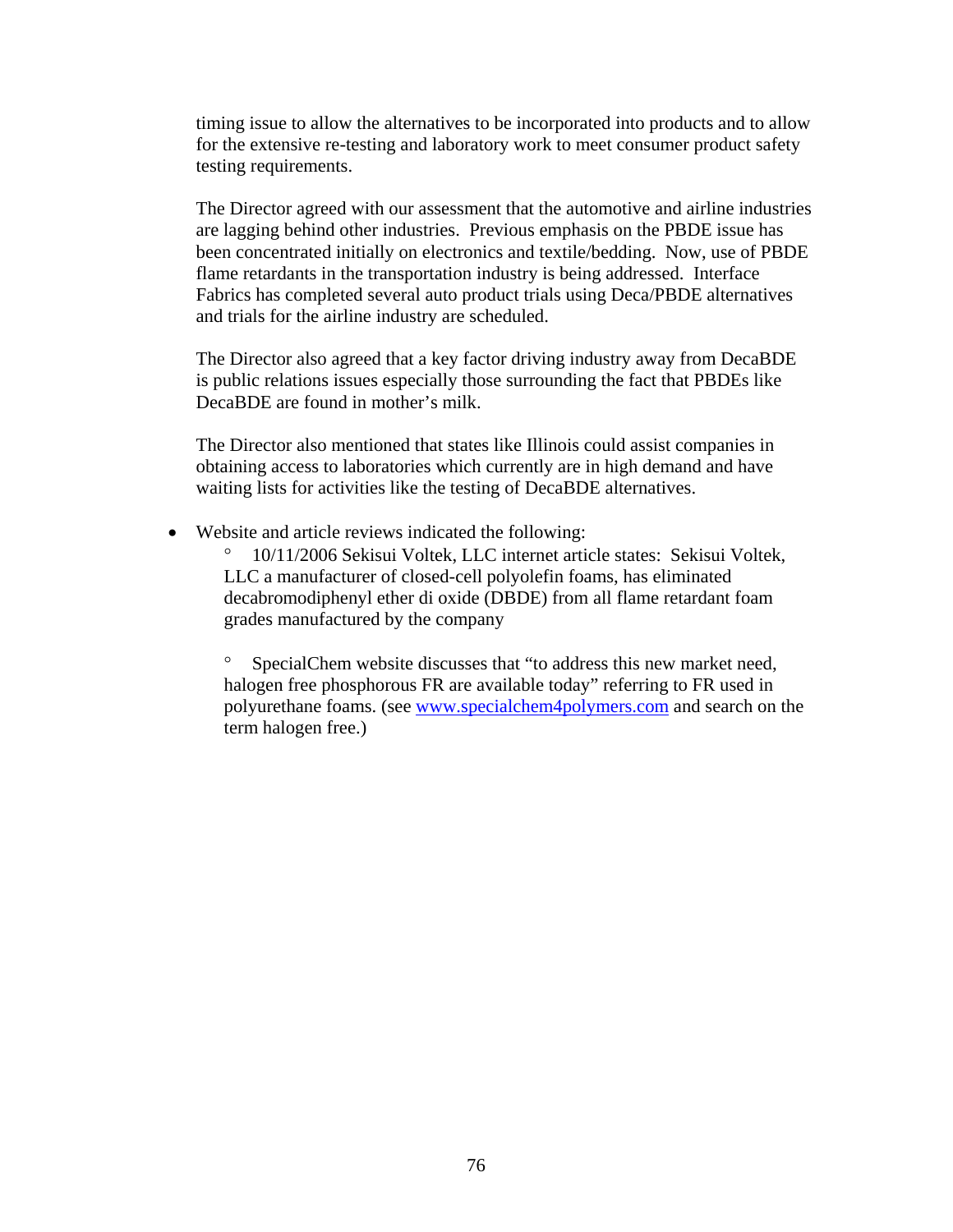#### 5. **Transportation Industry**

**Affordability of DecaBDE alternatives appears to be a significant issue here**. As mentioned earlier, roughly 80% of DecaBDE use is believed to be in electronic enclosures for televisions, computers, medical equipment etc. While the transportation industry does not use DecaBDE at the high concentrations/levels found in electronic enclosures, DecaBDE is more distributed throughout the airliners/vehicles. Also, DecaBDE is found in a wider variety of components including wiring, fabrics, and fuel systems. Some of the proposed house bills in other states provide exemptions for the transportation industry. For example, Washington legislation potentially limiting DecaBDE exempts transportation vehicles and parts and allows the environmental agency to grant exemptions for the use of PBDEs under certain circumstances.

#### **Airline**

Affordability issues appear to be a **very significant issue here**. Boeing representatives, for example, stated that some airliners have over 1 million component parts. While Boeing has been successful in removing many of the brominated fire retardants, DecaBDE is contained in many component parts from interior plastics, interior fabrics, and other electronic parts/wiring. It can take 5-7 years to get FAA approval on modifications to an airliner including the changing of FRs. Boeing confirmed that Illinois has suppliers of parts that may have DecaBDE, however, they were unable to confirm how many Illinois companies supply parts to Boeing.

# **Automotive/Recreational Vehicle**

• The engineering staff at Illinois based Mitsubishi Motors in Normal Illinois provided the following in regards to a potential requirement to use DecaBDE alternatives: "…it does appear that this will have little impact on cost for Mitsubishi, as our suppliers were made aware of this potential legislation (banning of p-BDE and o-BDE in some states) roughly one year ago, and have accordingly engineered these compounds (including d-BDE) out of their product."

• In an article supplied by the Alliance of Automobile Manufacturers (trade group of 9 auto manufacturers) titled Deca Brominated Diphenyl Ether Automotive Usage states that:

° Major automotive systems containing Deca are: electrical wiring, electronics and fuel systems,

- ° Because there are hundreds of component suppliers and thousands of components per vehicle, the number of components containing Deca is not known,
- ° In a typical vehicle, there are dozens of electrical wiring and electronic components alone which contain this flame retardant (referring to Deca),

° Elimination of Deca from automobiles is expected to take approximately 5 years to accomplish,

° Service parts should be exempted such as was adopted in many Penta and Octa bans. Service parts are generally built years in advance.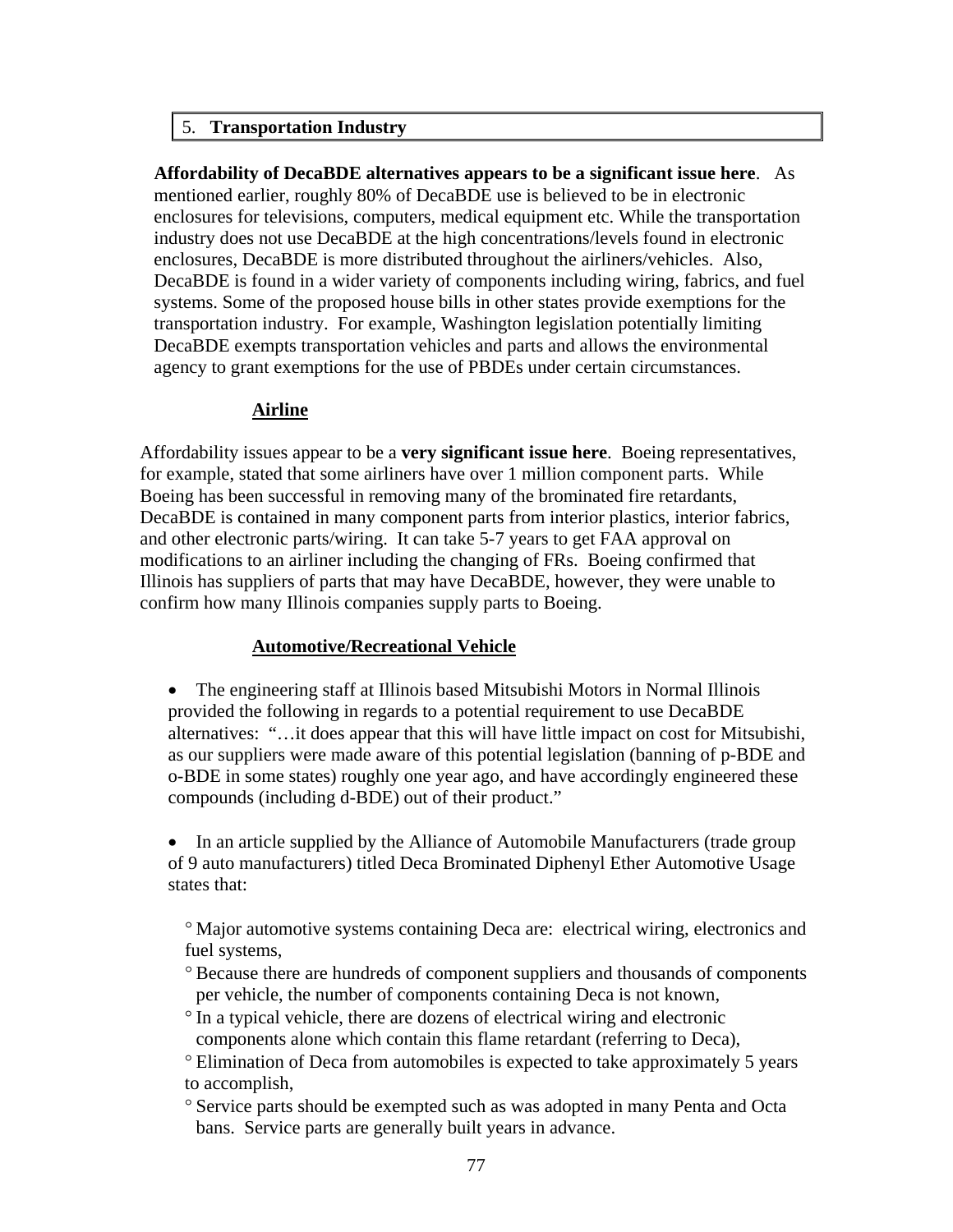• Discussions with one of the largest producers of fabric in the United States indicated that DecaBDE is not used in residential furniture products. However, DecaBDE is still used extensively in fabrics found in recreational vehicles.

• Slow but sure movement away from halogen chemicals is occurring: The article Green Wire Automotive wiring gets an environmentally friendly coating states: "Automotive OEMs have been asking us not just for a material that is halogen-free but also for one that is recyclable. Delphi Corporation and GE Advanced Materials developed a new wire coating that lacks the halogens and potential for dioxin release.

• Environmental Director at Interface Fabrics stated that the transportation industry needs more time for testing and laboratory work and year-end 2010 appears to be a reasonable timeline here.

• Information recently published by Ecology Center (see www.ecocenter.org) highlighted the extremely wide variance as far as some automobile manufactures have already transition away from brominated flame retardants like DecaBDE however, some automobiles still have brominated flame retardants. The Ecology Center data did not however always specify the types of brominated FRs found. The potential for a wide variance in the transition from DecaBDE in the automotive industry, requires that **Illinois work closely with transportation industry manufactures to monitor and complete the transition.**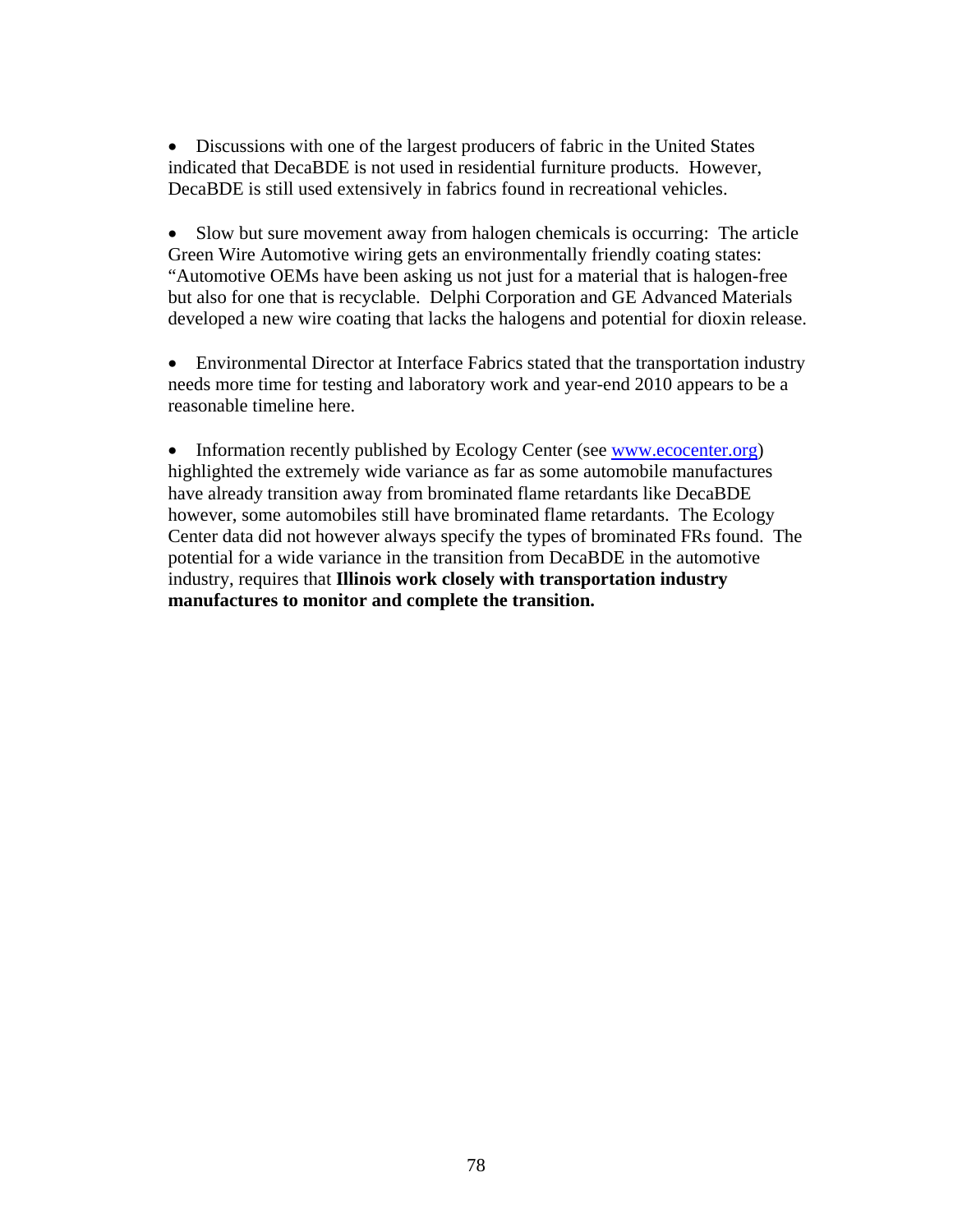# **REFERENCES FOR APPENDIX IV: OVERVIEW AND DISCUSSION OF AFFORDABILITY AND AVAILABILITY ISSUES**

<sup>1.</sup>Internet research, Halogen-free flame retardants market to increase, May 2006, **News release from Helmut Kaiser Consultancy, at http://www.processingtalk.com/news/hel/hel107.html.**

**2.Website Research, Plastic News Report, Breaking News, October 7, 2005, Products will need to meet global environmental standards, http://www.plasticsnews.com/china/english/headlines2.html?id=11289488 also see, Strategies for garnering RoHS resources, June 2006, Electronic products, John R. Quist Cypress Semiconductor and Pamela J. Gordon Technology Forecasters, http://www.electronicproducts.com/rohs/?filename=cypress-rohs.jun2006.html.** 

**3.Lowell. 2005. (Center for Sustainable Production, University of Massachusetts at Lowell.) Decabromodiphenyl Ether: An Investigation of Substitutes in Electronic Enclosures and Textile Applications. Pure Strategies, Inc Page 29.** 

**4.Ibid, Lowell. 2005. (Center for Sustainable Production, University of Massachusetts at Lowell).** 

**5.Website research, electronics.ca publications, Research Report #GB320, Green Materials for Electrical, Electronic and Other Applications, February 2006 Report Highlights, http://electronics.ca/reports/materials/green\_materials.html.** 

**6.Frost & Sullivan, Electrical & Electronics; pioneering the conversion to nonhalogenated flame-retardants, May 18, 2005, http://frost.com/prod/servlet/marketinsight-top.pag?docid=38414884.** 

**7.Frost & Sullivan, Electrical & Electronics; pioneering the conversion to nonhalogenated flame-retardants, May 18, 2005, http://frost.com/prod/servlet/marketinsight-top.pag?docid=38414884.** 

**8.Internet research, Frost & Sullivan, U.S. Flame Retardants Market: New Growth Opportunities, December, 2005, at http://www.frost.com/prod/servlet/marketinsight-top.pag?docid=54982919.** 

**9.Hewlitt Packard website material innovation, materials substitution, www.hp.com/hpinfo/globalcitizenship/gcreport/products/materialinnov.html?jumpi d=reg\_R1002\_US.** 

**10.Internet Research, Dell Guidance Document on Restricted Materials, 2006 at: http://www.dell.com/downloads/global/corporate/environ/restricted\_materials\_guid. pdf.**